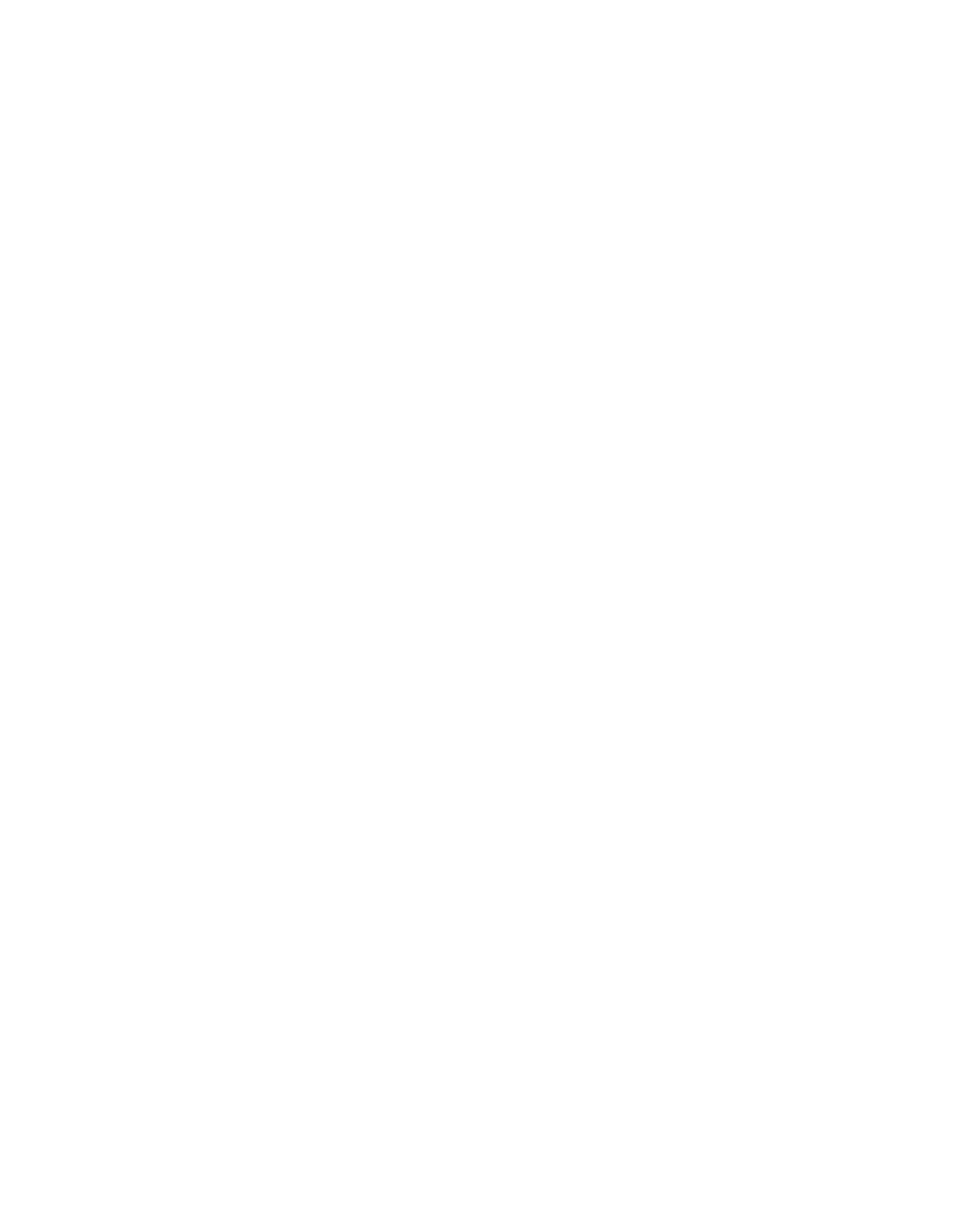

The Protection (Project

#### **100 Best Practices in the Protection of Migrant Workers**

© Copyright 2013 The Protection Project at The Johns Hopkins University Paul H. Nitze School of Advanced International Studies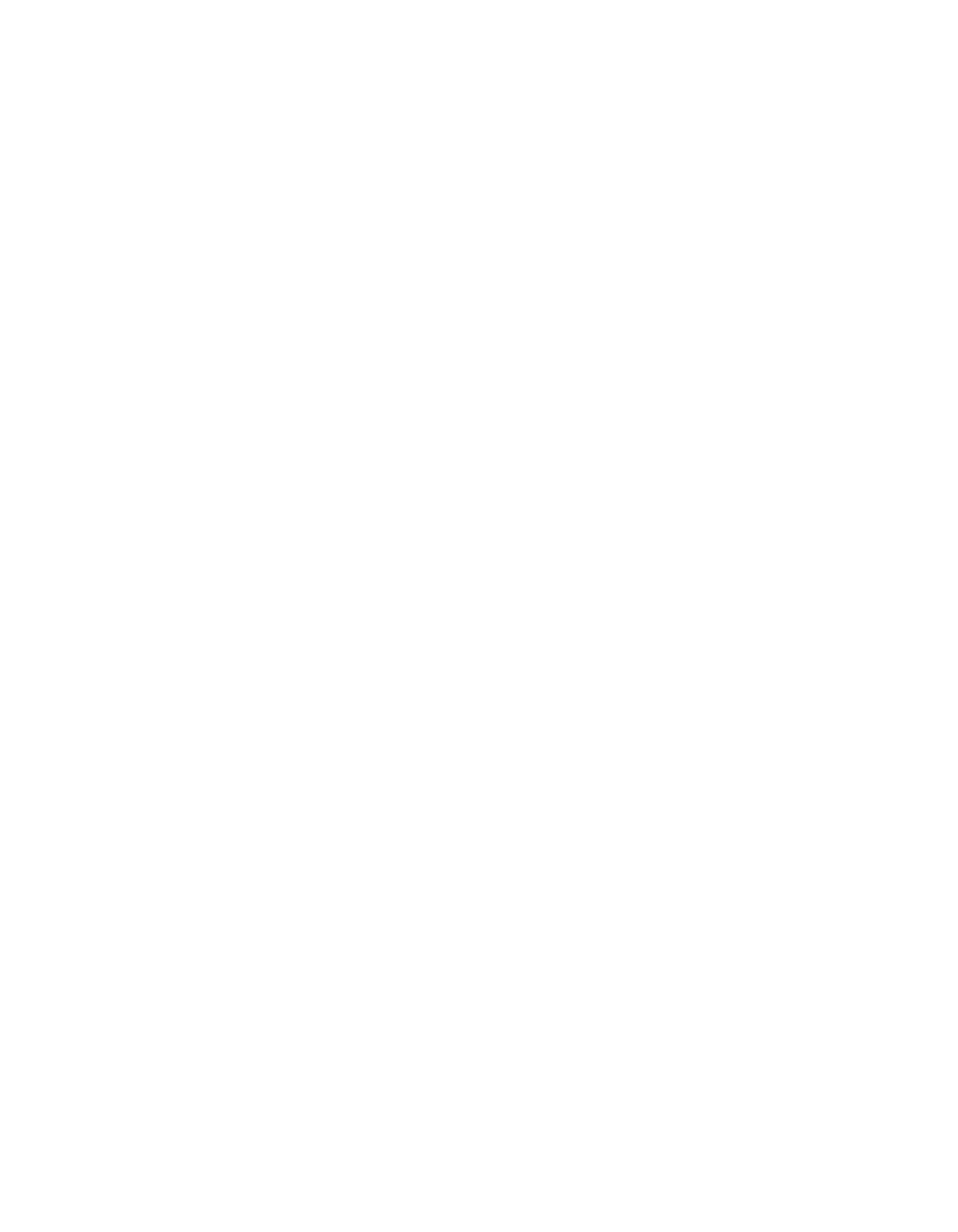#### **Table of Contents**

| 1. Providing educational, social and legal services for migrant workers 6                        |
|--------------------------------------------------------------------------------------------------|
|                                                                                                  |
| 3. Empowering women and children through legal reform and lobbying efforts 8                     |
|                                                                                                  |
|                                                                                                  |
| 6. Providing legal aid, consultation and training to promote migrants' rights 11                 |
| 7. Facilitating social initiatives for the integration of migrant workers. 12                    |
|                                                                                                  |
| 9. Using MOUs to strengthen bilateral commitment to ethical labor standards 14                   |
|                                                                                                  |
|                                                                                                  |
| 12. Utilizing public campaign ads to galvanize support for anti-violence legislation 17          |
| 13. Creating e-learning courses to reduce workers' risk of exploitation 18                       |
|                                                                                                  |
|                                                                                                  |
| 15. Extending social security coverage to migrant workers and their families 21                  |
| 16. Researching options for empowering and protecting domestic workers 22                        |
| 17. Educating children and mobilizing actors to improve and expand education infrastructures. 23 |
| 18. Working to defend domestic workers and fight against domestic child labor. 24                |
|                                                                                                  |
| 20. Using the union to empower domestic workers and enlighten employers 26                       |
|                                                                                                  |
| 22. Tackling exploitative practices and violations of children's rights. 28                      |
|                                                                                                  |
|                                                                                                  |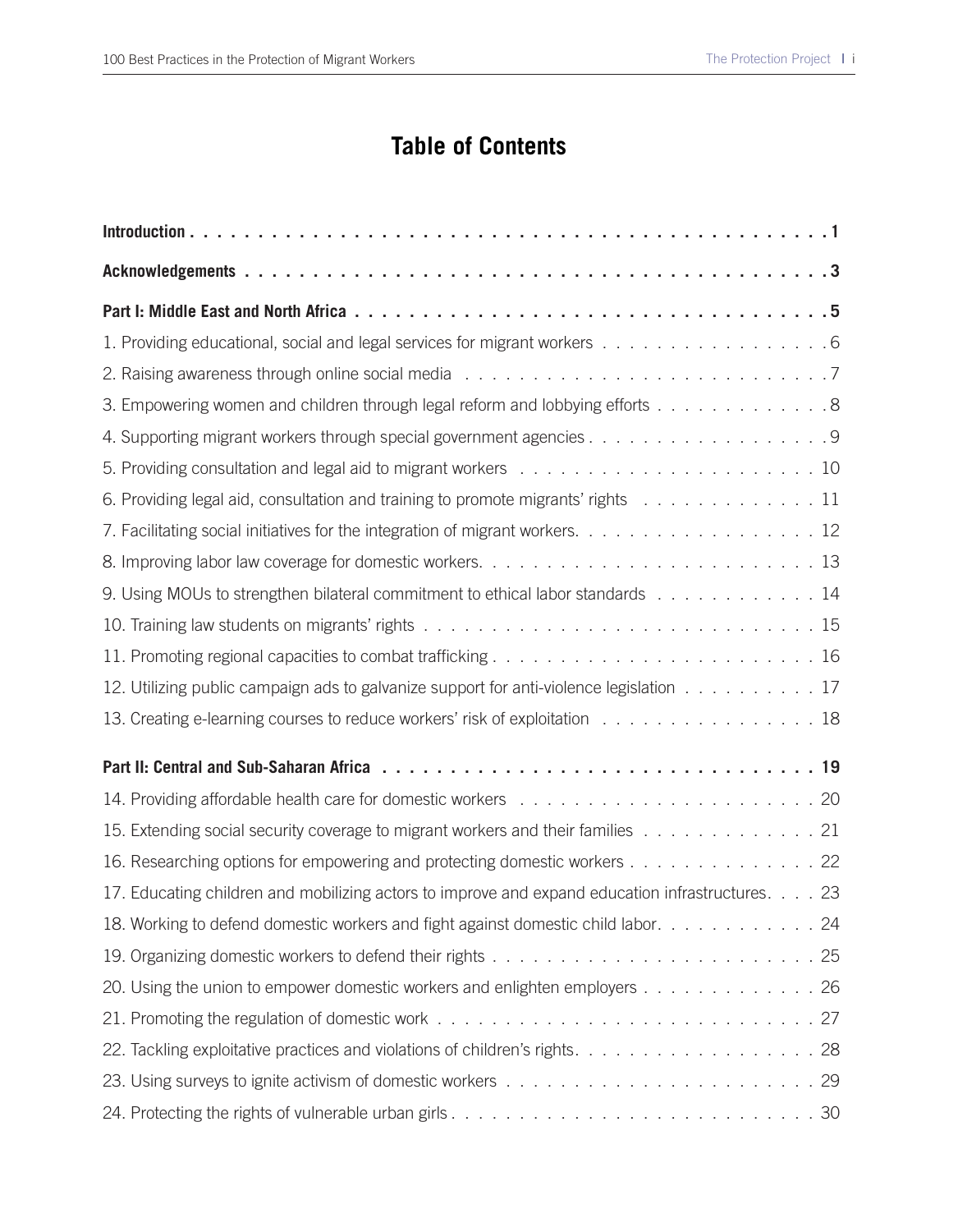| 25. Building the capacities of regional institutions and national governments in the               |
|----------------------------------------------------------------------------------------------------|
| 26. Seeking to combat unfair instances of deportations and refoulements. 32                        |
| 27. Promoting migrant workers' rights in the workplace through research, training and advocacy. 33 |
| 28. Providing legal assistance and advocating for migrant workers' rights 34                       |
| 29. Deterring illegal migration by fostering legal and safe migration 35                           |
| 30. Securing miners' wages by instituting a deferred wages deposit program 36                      |
|                                                                                                    |
|                                                                                                    |
|                                                                                                    |
|                                                                                                    |
|                                                                                                    |
|                                                                                                    |
| 36. Holding employers accountable for the abuse of migrant workers. 43                             |
|                                                                                                    |
| 38. Reducing exploitation of migrants during the recruitment phase 45                              |
| 39. Helping migrants gain English fluency to prevent unfair labor practices 46                     |
| 40. Lobbying for more government action to combat violations of migrants' rights. 47               |
| 41. Facilitating information exchange regarding migrant smuggling 48                               |
| 42. Crafting migrant-protective policies based on international standards 49                       |
|                                                                                                    |
| 44. Promoting ethical standards for media coverage of human trafficking. 51                        |
|                                                                                                    |
|                                                                                                    |
|                                                                                                    |
|                                                                                                    |
|                                                                                                    |
|                                                                                                    |
|                                                                                                    |
|                                                                                                    |
|                                                                                                    |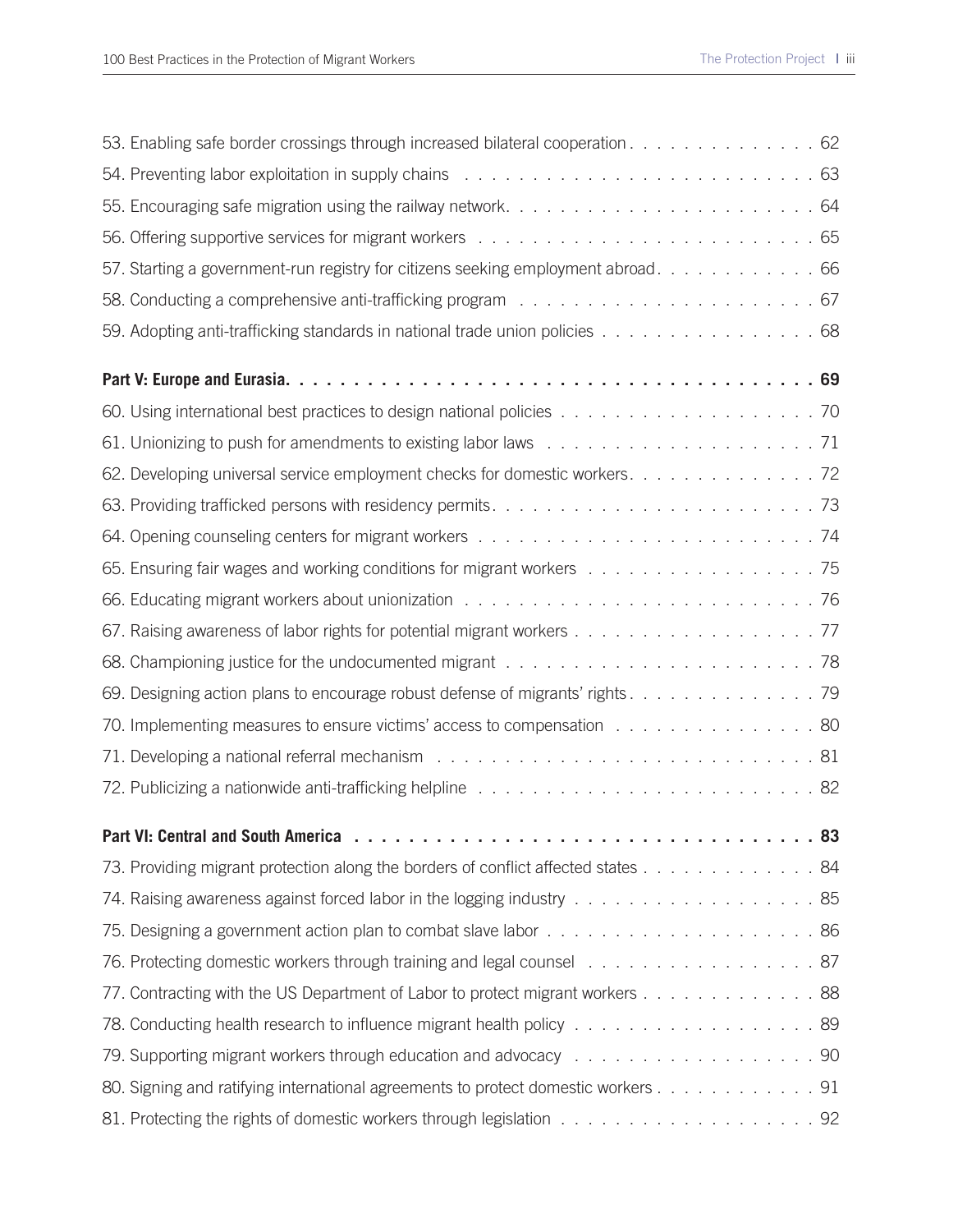| 82. Raising awareness on domestic workers' struggles through scholarly publications 93                    |
|-----------------------------------------------------------------------------------------------------------|
| 83. Exercising collective bargaining to promote the rights of domestic workers 94                         |
| 84. Protecting the rights of domestic workers through tripartite consultation 95                          |
| 85. Using legislation to guarantee equal rights for domestic workers 96                                   |
|                                                                                                           |
|                                                                                                           |
|                                                                                                           |
| 88. Establishing laws at the state-level that protect domestic workers 100                                |
|                                                                                                           |
|                                                                                                           |
| 91. Maintaining media campaigns to highlight services for domestic workers 103                            |
|                                                                                                           |
| 93. Ensuring educational opportunities for children of seasonal workers 105                               |
| 94. Educating migrant workers on their rights prior to departure from their home country. 106             |
| 95. Maintaining a list of individuals or corporations whose authorization to operate has been revoked 107 |
| 108                                                                                                       |
|                                                                                                           |
| 98. Signing bilateral agreements to protect the welfare of migrants 110                                   |
| 99. Building emergency water stations for those who cross desert terrain 111                              |
| 100. Partnering with international organizations to facilitate safe migration 112                         |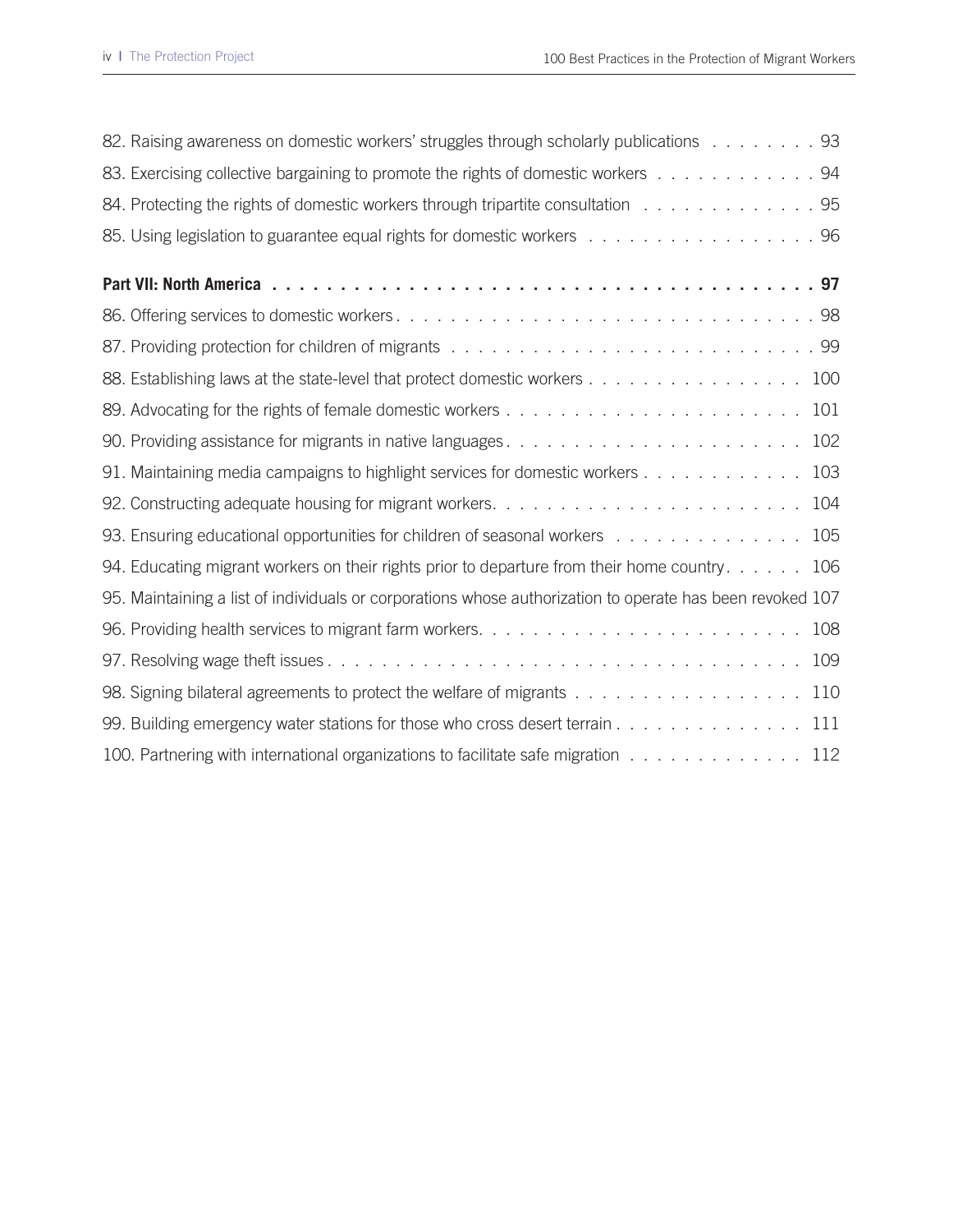#### **Introduction**

In an increasingly globalized world, challenges related to migration continue to mount. Migrant workers, including domestic workers and their families, face particular obstacles that are unique to their status as non-nationals, or in some cases, undocumented. The full enjoyment of their labor rights and their human rights are often at risk.

Stakeholders from all sectors are confronted with diferent issues, each of which requires carefully calculated responses to adequately promote migrants' protection. Governments around the world must balance safeguarding state security and efficiently using often limited resources with enacting and implementing legislation that promotes human rights and ofers broad protection for those living and working within their national borders. Civil society plays a pivotal role in identifying vulnerable populations and providing necessary services, including education, health, social support and legal assistance which may be otherwise unavailable to migrants. And fnally, the private sector is especially tasked with upholding labor standards devoid of exploitation and ensuring that migrants are aware of and able to exercise their labor rights. Maintaining a supply-chain which also refects these standards is critical.

The Protection Project encourages the dissemination of information which outlines efective ways in which governments and civil society including private sector work to further the human rights of vulnerable groups, especially migrants. This publication is intended to serve as a guide of promising practices from which any relevant stakeholder may extrapolate concepts and methodologies that can then be formatted to best suit the needs of the migrant populations being served.

Furthermore, this publication is to provide a range of information for the general public to internalize and use in the promotion of human rights. It also attempts to show an array of approaches to facilitating safer migration, promoting more protective labor policies and procedures and designing innovative programs to reach the most marginalized of migrant workers.

The publication is divided into seven regional sections: Middle East and North Africa; Central and Sub-Saharan Africa; South East Asia, South Asia and the Pacifc; Central and East Asia; Europe and Eurasia; Central and South America; and North America.

This publication is the second volume in a series of 100 Best Practices. The first volume covers 100 Best Practices in Combating Trafficking in Persons, focusing on the role of civil society.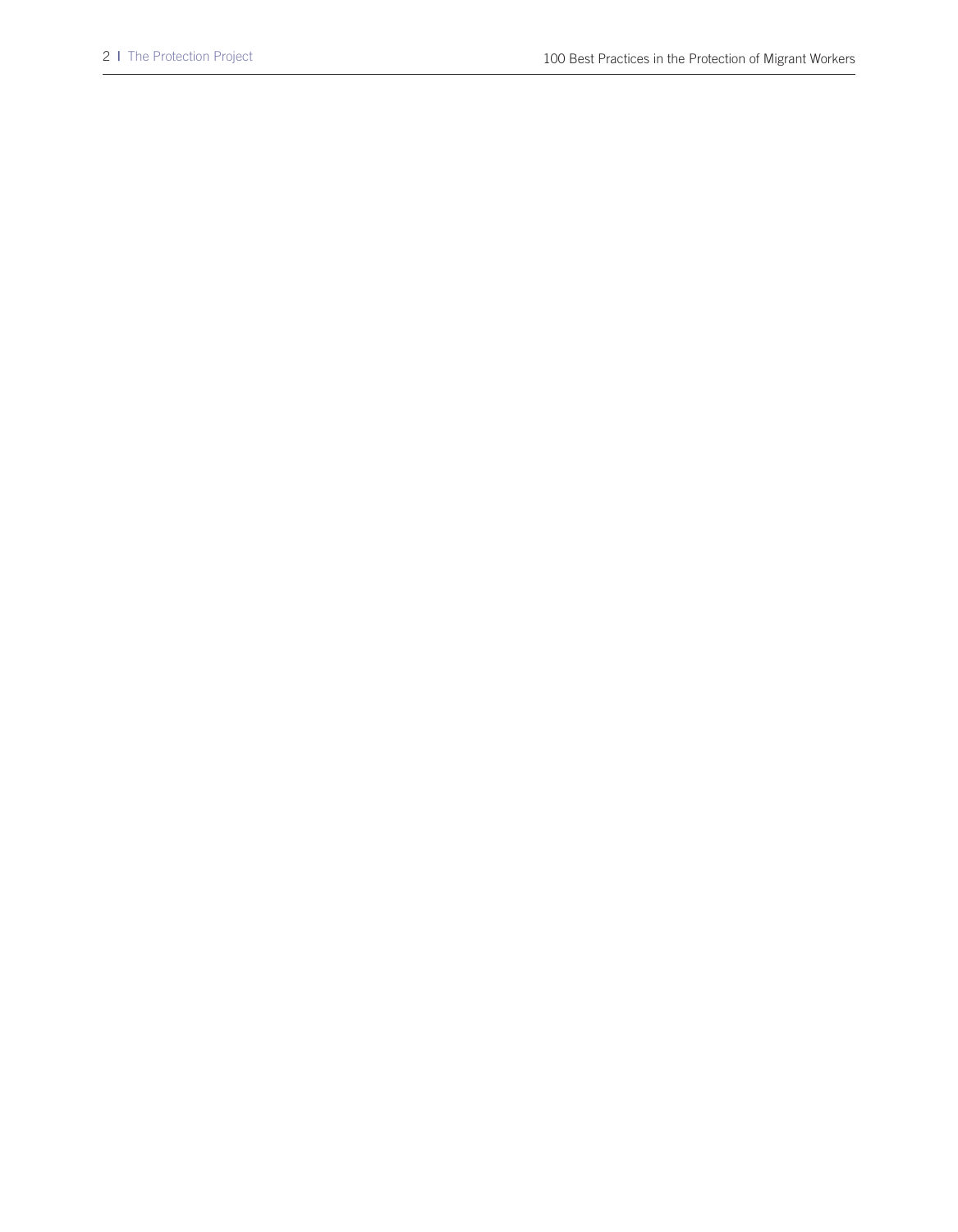#### **Acknowledgements**

The Protection Project supports the efforts undertaken by governments and civil society, which includes academic institutions, religious establishments, non-governmental organizations, media and corporations to address violations of the rights of migrant workers.

Tis publication, which features 100 Best Practices in the Protection of Migrant Workers, is intended to serve as an educational tool to inform and perhaps serve as a guide for the implementation of practices which combat instances of exploitation and abuse of the migrant population.

I would like to thank Jennifer Litvak, my Human Rights Education Specialist, who supervised, edited and helped prepare this publication.

I would also like to thank the students in my Spring 2013 class on International Trafficking in Persons at The John Hopkins University (SAIS), Stephanie Bennett, Byron Boneparth, Ronit Gudes, Veronica Ko, Karis Painter, Cynthia Nyakeri and Wenxia Tang for drafting this publication.

I hope you fnd the 100 Best Practices in the Protection of Migrant Workers helpful and informative.

—Mohamed Mattar Executive Director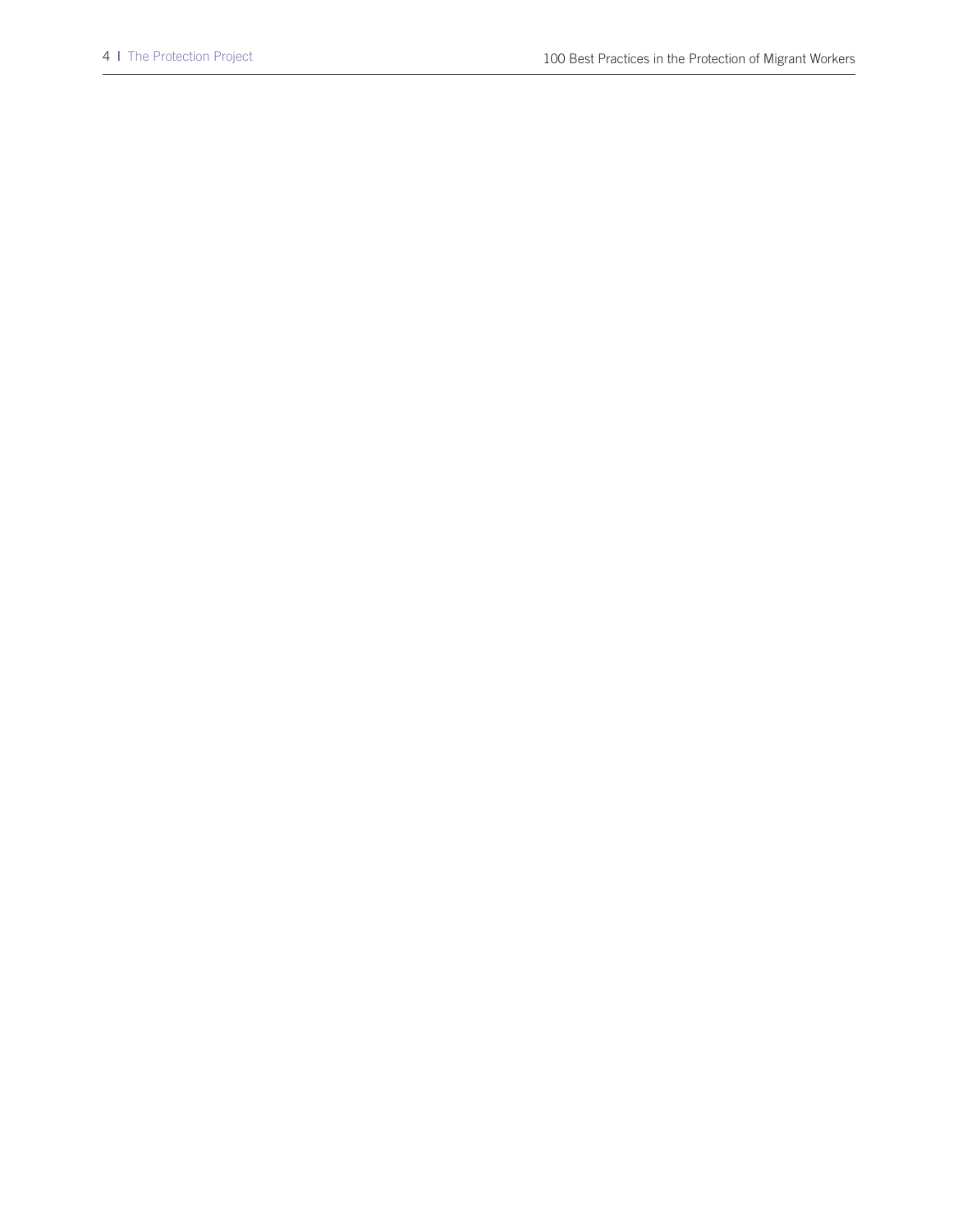# **Part I: Middle East and North Africa**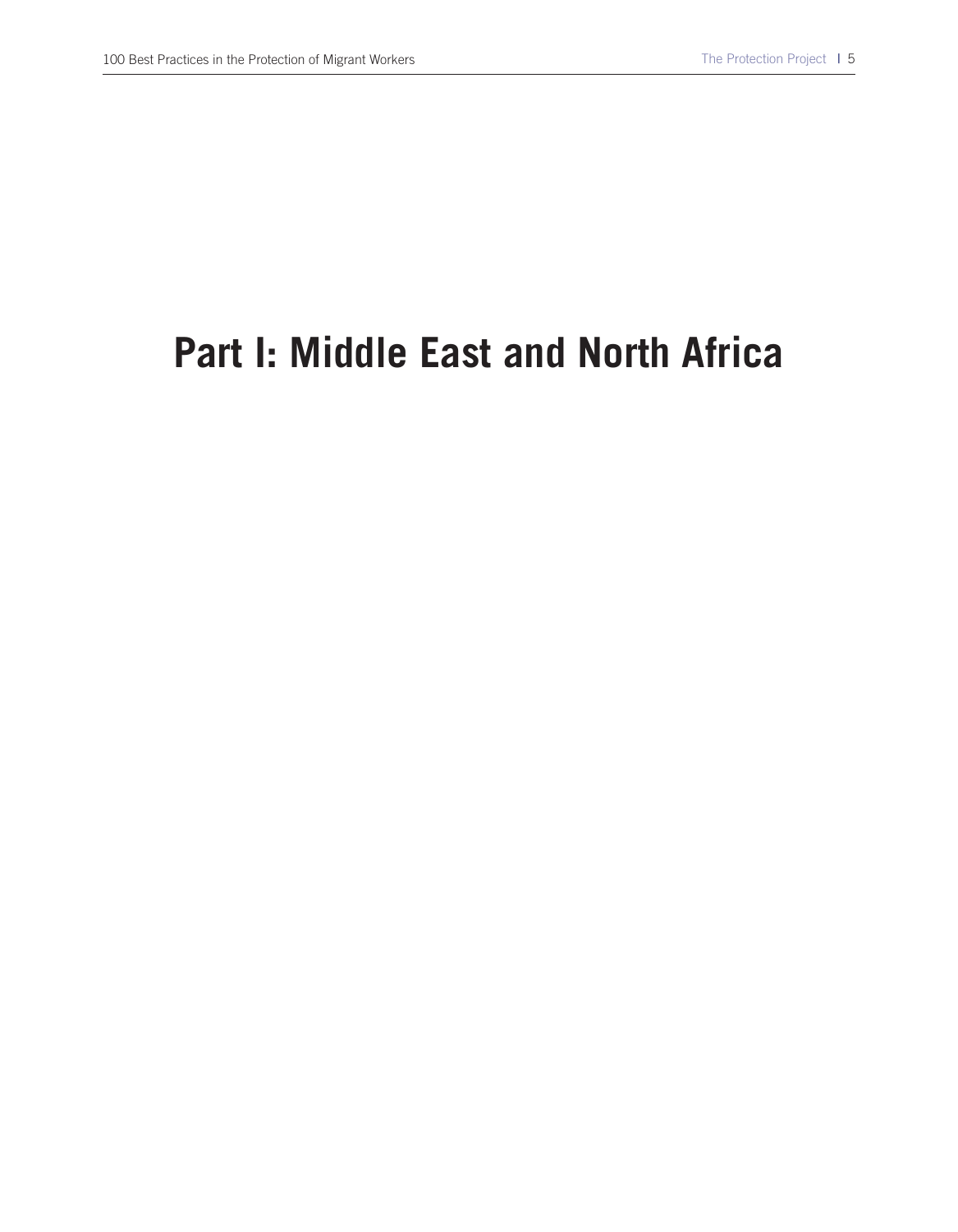# **1. Providing educational, social and legal services for migrant workers**

## **Insan Association**

Insan Association is an independent, non-proft human rights organization ofering assistance to vulnerable populations in Lebanon, particularly migrant workers and domestic workers. The organization supports a range of educational, psychological, social and legal services for those whose needs are unmet, including both adults and children.

Within its education program, Insan provides schooling for children who are unable to participate in the Lebanese schooling system and aims to prepare them to integrate in the mainstream system. The organization offers English language courses to migrants and refugees, and also runs a home for migrant children complete with recreational activities, basic education in literacy and life skills and a library.

Insan Association's protection efforts include a wide scheme of services within the frameworks of psychological, social and legal support. Insan's social workers conduct regular home visits to identify vulnerable families in the community and to target specialized services needed. Counseling with certifed psychologists is available in addition to group sessions, both of which aim to help attendees develop coping mechanisms and strategies to improve their emotional well-being.

In partnership with four other Lebanese non-governmental organizations, Insan launched a TV and radio campaign to raise awareness of the negative consequences of the Lebanese sponsorship program for migrant workers, also known as *kafala*. The campaign calls for the abolishment of the sponsorship system while adopting a framework that guarantees migrant workers their universal labor rights.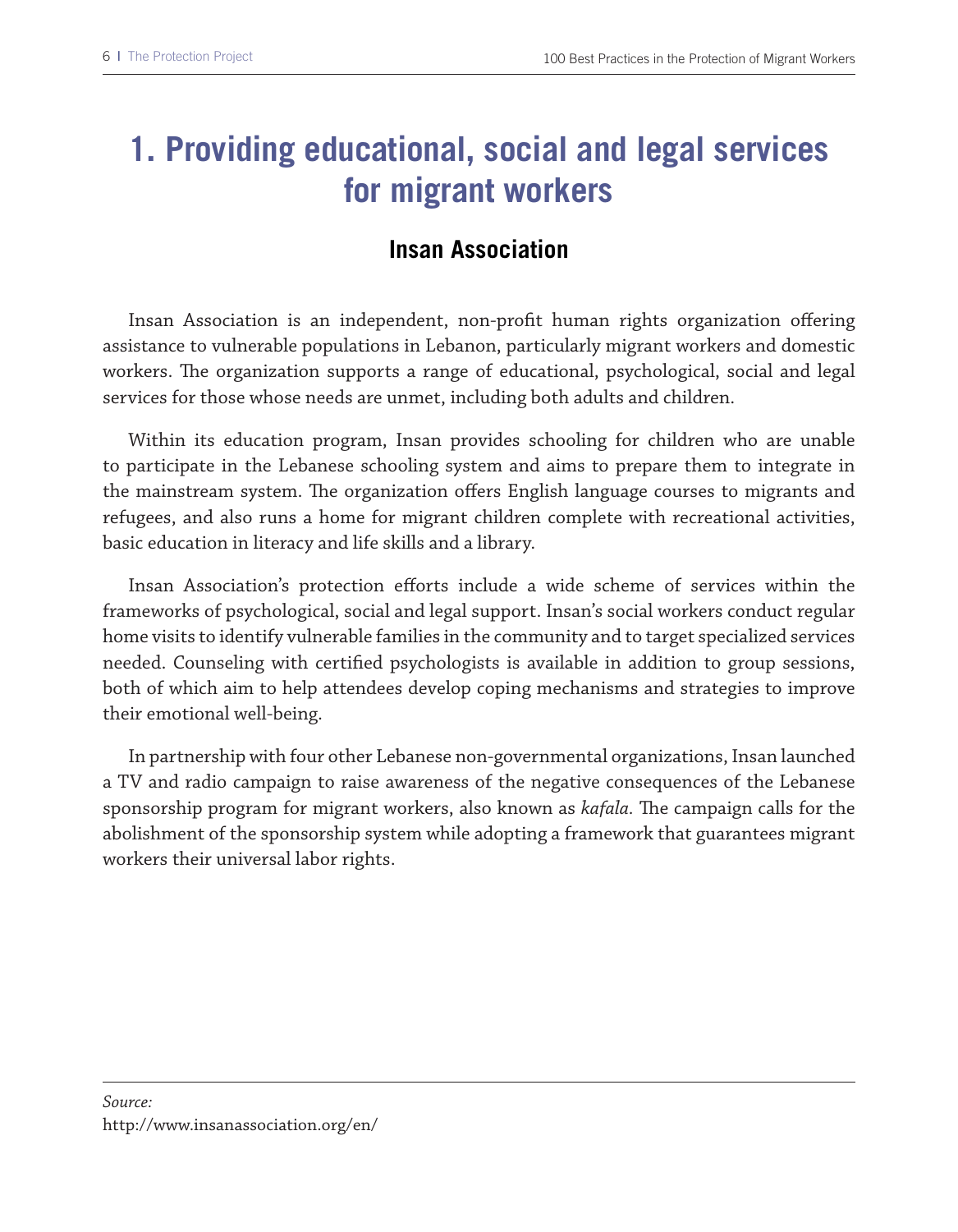# **2. Raising awareness through online social media Migrant Rights**

Migrant Rights is an activist website that aims to increase knowledge about the plight of migrant workers in the Middle East. It was formed by the 'Mideast Youth' organization, an online network formed in Bahrain which creates web platforms that amplify diversity and voices for change throughout the Middle East. Migrant Rights also serves as an online social action platform that aims to document the challenges faced by migrant workers in the Middle East and encourages exposing the abuse of workers' basic human rights.

The website provides contact information for migrant workers about organizations in the Middle East that are involved in migrants' rights issues in the region. Moreover, the website collects and periodically updates collection of videos describing migrant human rights violations. Through social media action on Facebook and Twitter, the organization helps connect migrant workers in need, such as migrant workers seeking shelter, or helping to connect an Arabic-English translator for a migrant worker undergoing legal procedures to claim his rights.

The organization's social platform on Facebook currently has over 3,000 participants. The platform regularly posts policy studies, research papers and news regarding the latest developments in the feld of migrant rights and rights violations.

#### *Sources:*

http://www.migrant-rights.org http://www.mideastyouth.com/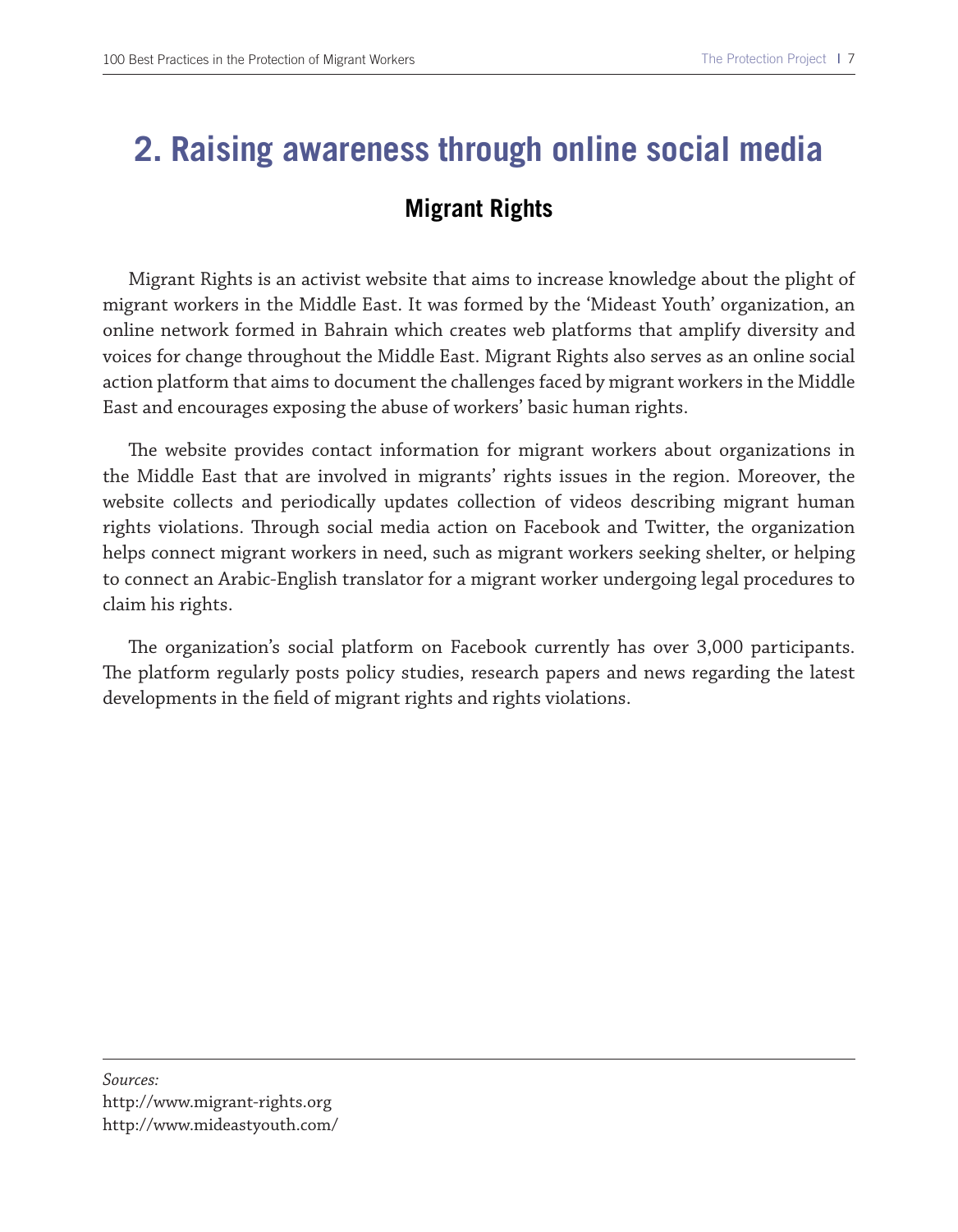# **3. Empowering women and children through legal reform and lobbying efforts**

## **KAFA (Enough Violence and Exploitation)**

KAFA Enough Violence and Exploitation is a non-governmental organization dedicated to the advancement of the human rights of women and children.

Established in Lebanon in 2005 by multi-disciplinary professionals and human rights activists, the organization's felds of action include violence against women, child sexual abuse, the exploitation and trafficking of women and girls and socio-legal counseling. These issue areas are addressed through lobbying eforts, research and publications, and training and awareness-raising activities. KAFA regularly organizes national campaigns to raise awareness, such as the 'Stop the Exploitation of Migrant Domestic Workers' launched in 2010.

The project was designed to build support against violence and exploitation of migrant domestic workers.

KAFA's approach to furthering the rights of migrant domestic workers includes:

- Advocacy and awareness efforts, which include holding workshops with stakeholders and organizing outreach campaigns with the national media
- Advocacy campaigns calling for an alternative to the current sponsorship system (*kafala*)
- Outreach and information sharing through newsletters and community meetings in which information about the rights and services available to the migrant domestic workers are distributed
- Direct support: Legal, social and psychological counseling by local KAFA staff

The organization provides detailed informational videos in various languages complete with potential warning signs of exploitative employment and advice to migrant domestic workers who are coming to work in Lebanon. Lastly, the organization publishes a monthly newsletter that provides information regarding services available to migrant workers, as well as a forum for workers to share their experiences of working in Lebanon.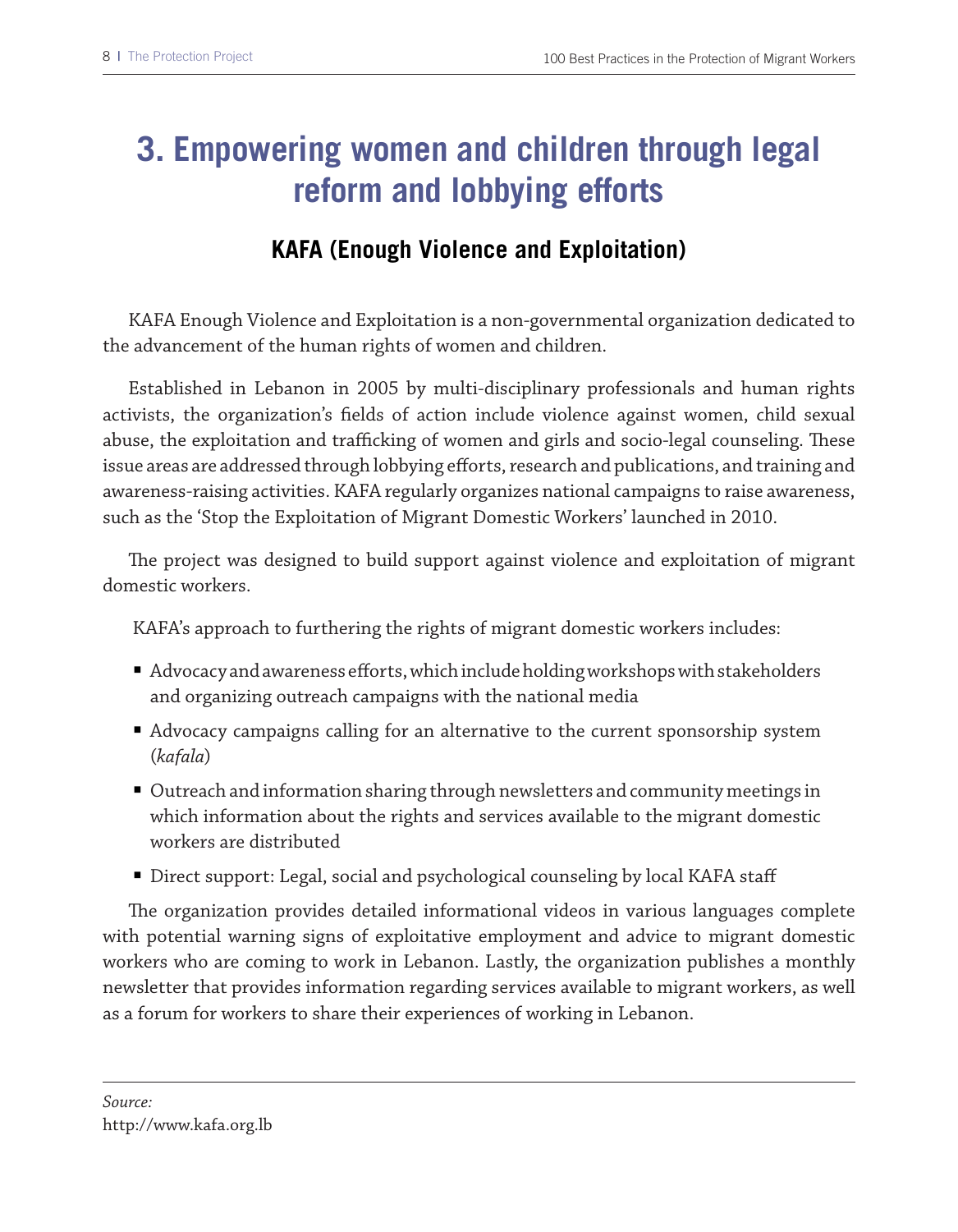# **4. Supporting migrant workers through special government agencies**

#### **Migrant Workers Protection Agency**

The Migrant Workers Protection Agency (MWPS) was established in 2005 under the Ministry of Social Development in Bahrain. MWPS is one of the sole governmental agencies in the region that works directly with its migrant community. The Agency helps educate and guide migrant workers through an understanding of their rights and responsibilities. It raises awareness about the abuse and exploitation facing migrant workers and stresses the community's role in addressing the persistence of abuse.

The Migrant Workers Protection Agency lobbies government authorities and institutions on behalf of workers' rights.

The agency provides support for victims of abuse or exploitation through:

- Providing temporary accommodation in shelter (for female workers only), as well as arranging medical treatment and legal services. The organization helps provide food and clothing in addition to fnancing visa fees and airline tickets for repatriation. To date, the agency has provided shelter for more than 1,000 women since its establishment in 2005.
- Providing migrant workers with translators and volunteer guidance related to their cases. Such guidance involves frequent visits to police stations, embassies, hospitals and courts.
- Providing media coverage on exploitation cases and establishing public awareness campaigns.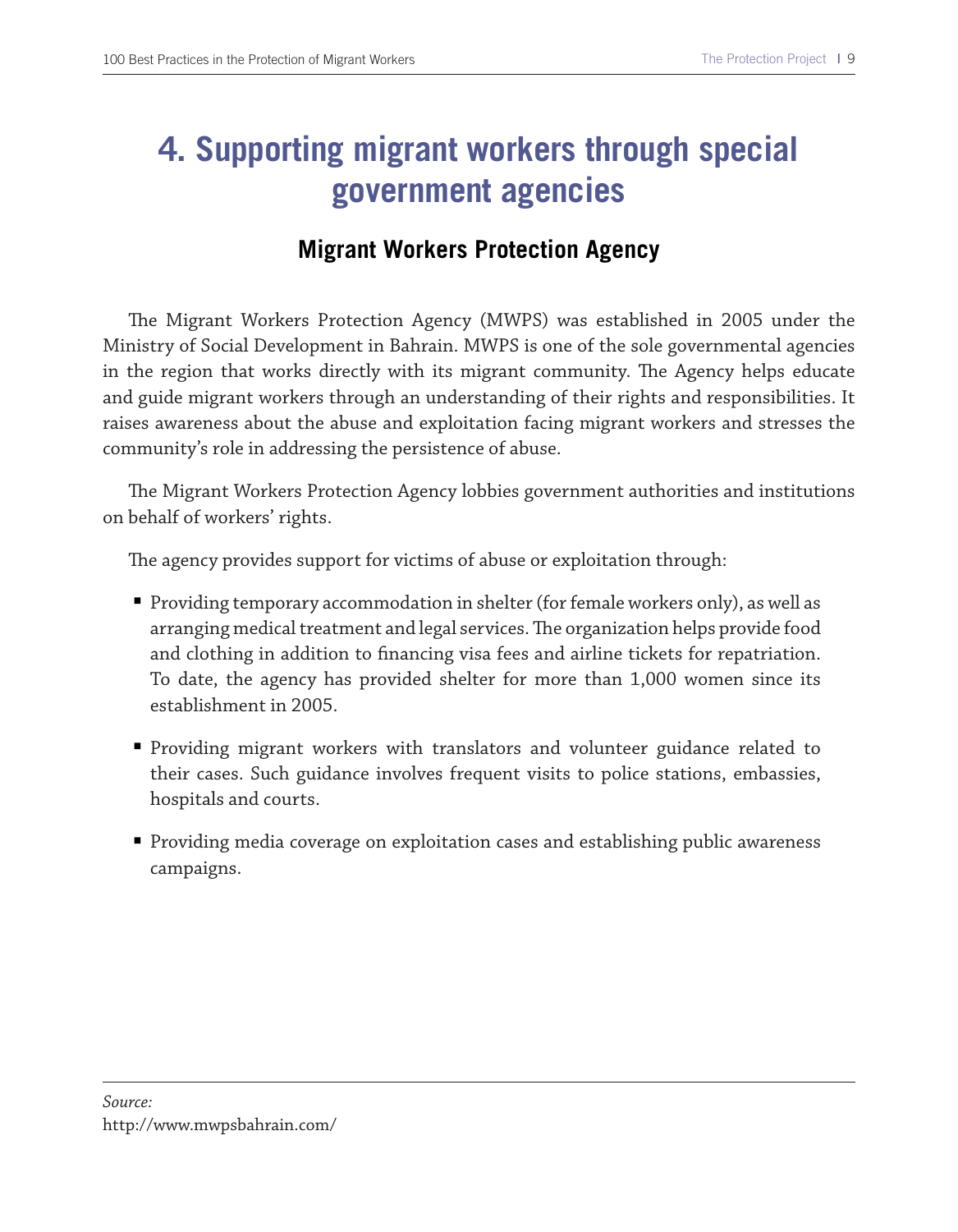# **5. Providing consultation and legal aid to migrant workers**

## **Kav LaOved**

Kav LaOved is a non-proft organization that provides consultation and legal aid to migrant workers in Israel. Since its establishment in 1991, the organization has helped migrant workers, Palestinian workers, refugees, asylum seekers and victims of trafficking to realize their rights.

The organization focuses on the following areas:

- Individual assistance: Kav LaOved provides advice and legal representation for disadvantaged workers. Legal aid includes assistance on matters of labor laws, tax laws, national insurance issues, legal status in Israel, and assistance in receiving work permits
- Public advocacy: Kav LaOved fles petitions to courts, drafts bills, and works vis-àvis the Knesset (Israel's parliament), government offices and the media to increase exposure to this issue. Together with other stakeholders, the organization strives to amend laws and regulations and to introduce improvements in law-enforcement agencies.
- Education and advocacy: By issuing mini-notebooks that list basic rights in a number of languages, Kav LaOved engages directly with the community. Their content is regularly published online and in various types of publications. Workshops for workers as well as public lectures are organized.
- Civic enforcement: Kav LaOved encourages working to protect worker rights through activating the enforcement mechanisms of authorities, rather than turning to courts. Such mechanisms include exposing employers who violate workers' rights and discouraging consumers from associating with such companies or employers.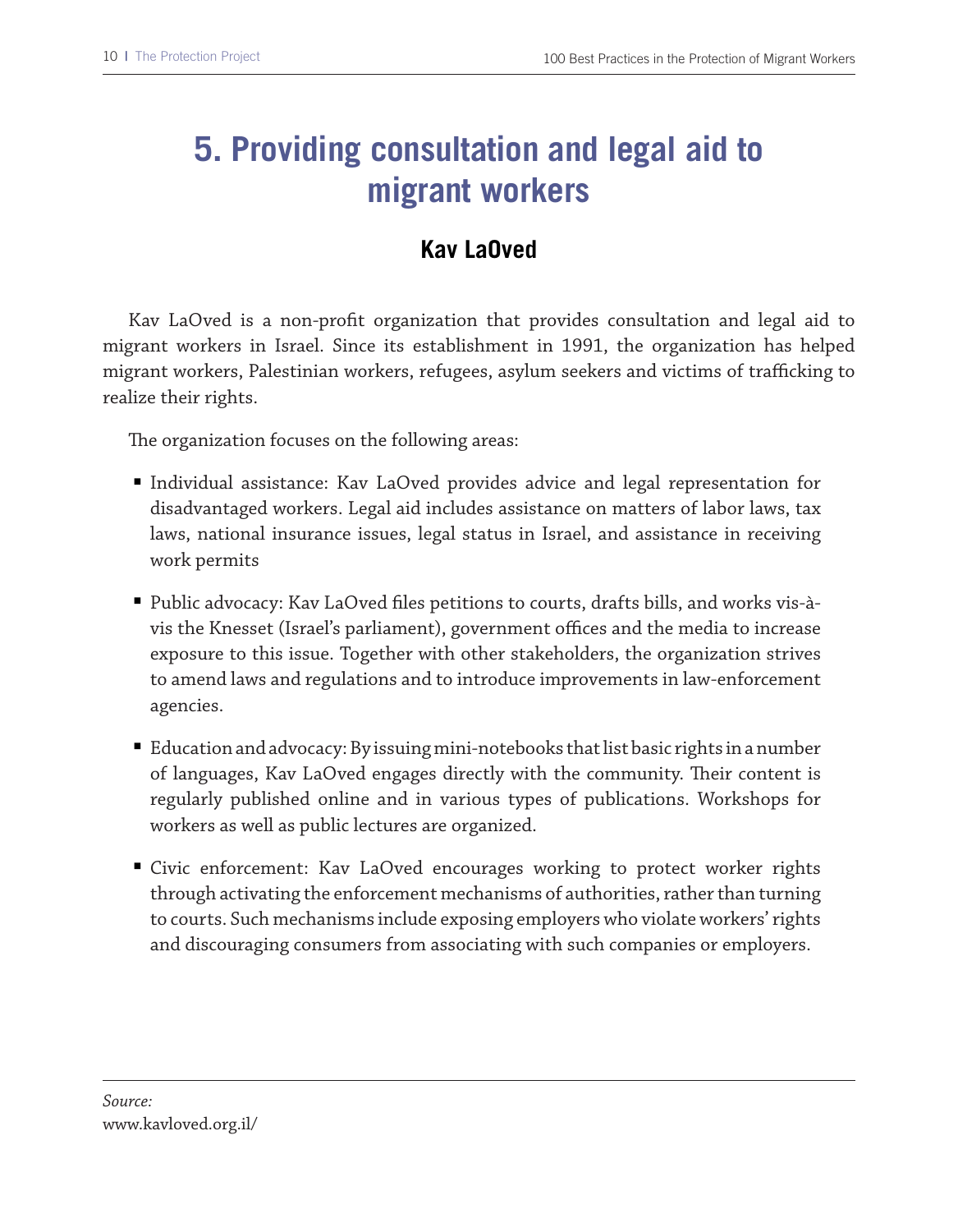# **6. Providing legal aid, consultation and training to promote migrants' rights**

#### **Tamkeen**

Tamkeen is a non-governmental organization based in Amman, Jordan which aims to encourage adherence to human rights and fundamental freedoms for vulnerable groups in society, such as migrant workers and their children.

The 'Tamkeen Program for Legal Aid and Human Rights' works for the protection and promotion of human rights. Trough volunteering lawyers and activists, the program provides legal services and consultations, human rights education, advocacy and training programs, research and analytic studies, media campaigns, and creates awareness activities. Legal services provided by the organization include hearing and documentation services, legal aid, court representation, individual consulting, and referrals for psychological and medical help and out of court services such as arbitration and mediation services.

Trough its 'Migrant Workers Program', Tamkeen collects testimonies of migrant workers' labor violations and provides protection and prosecution services to facilitate their access to justice. Moreover, through its website, the organization provides useful information regarding the rights and obligations of migrant workers and where to seek help if such rights are violated.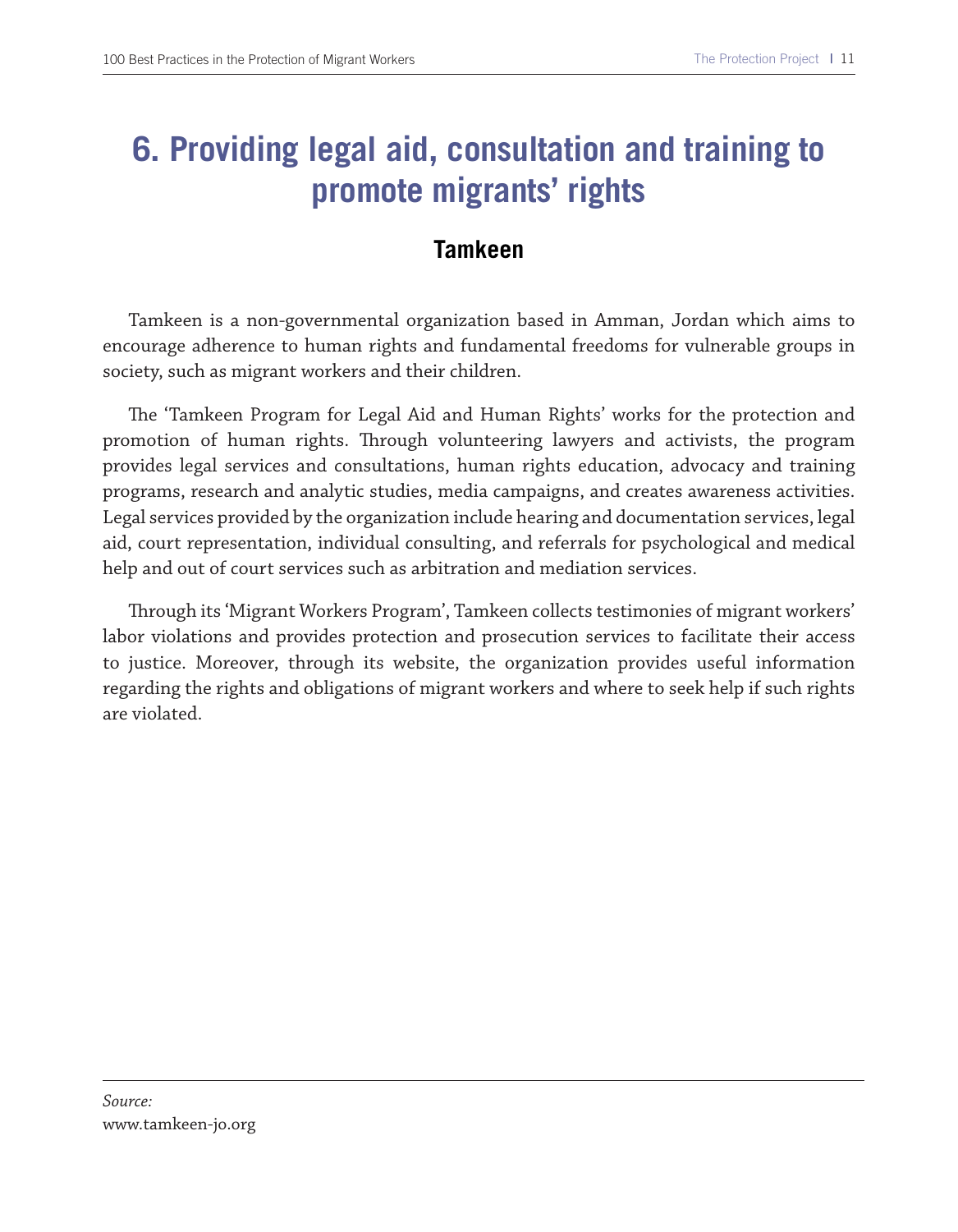# **7. Facilitating social initiatives for the integration of migrant workers**

## **Migrant Workers Task Force**

Migrant Workers Task Force (MWTF) is a grassroots volunteer organization that champions for the improved treatment and social advancement of the migrant worker community in Lebanon.

Trough local initiatives conducted in collaboration with various organizations focused on migrant worker issues, the Migrant Workers Task Force aims to provide a space for Lebanon's migrant worker communities to develop professionally.

At its three centers, MWTF provides professional services such as Arabic, English and French language classes, computer classes, cooking lessons, health awareness information, and also provides regular health check-ups.

Additionally, the organization provides opportunities for migrant workers to earn an additional income by connecting them with professional chefs at catered events and promotes interaction between diverse communities through a variety of themed activity days. The most recent 'Community Day' showcased photo essays of migrant workers through which they were able to convey their daily lives. Moreover, a series of info graphics visualizing migrant worker's rights and issues were displayed.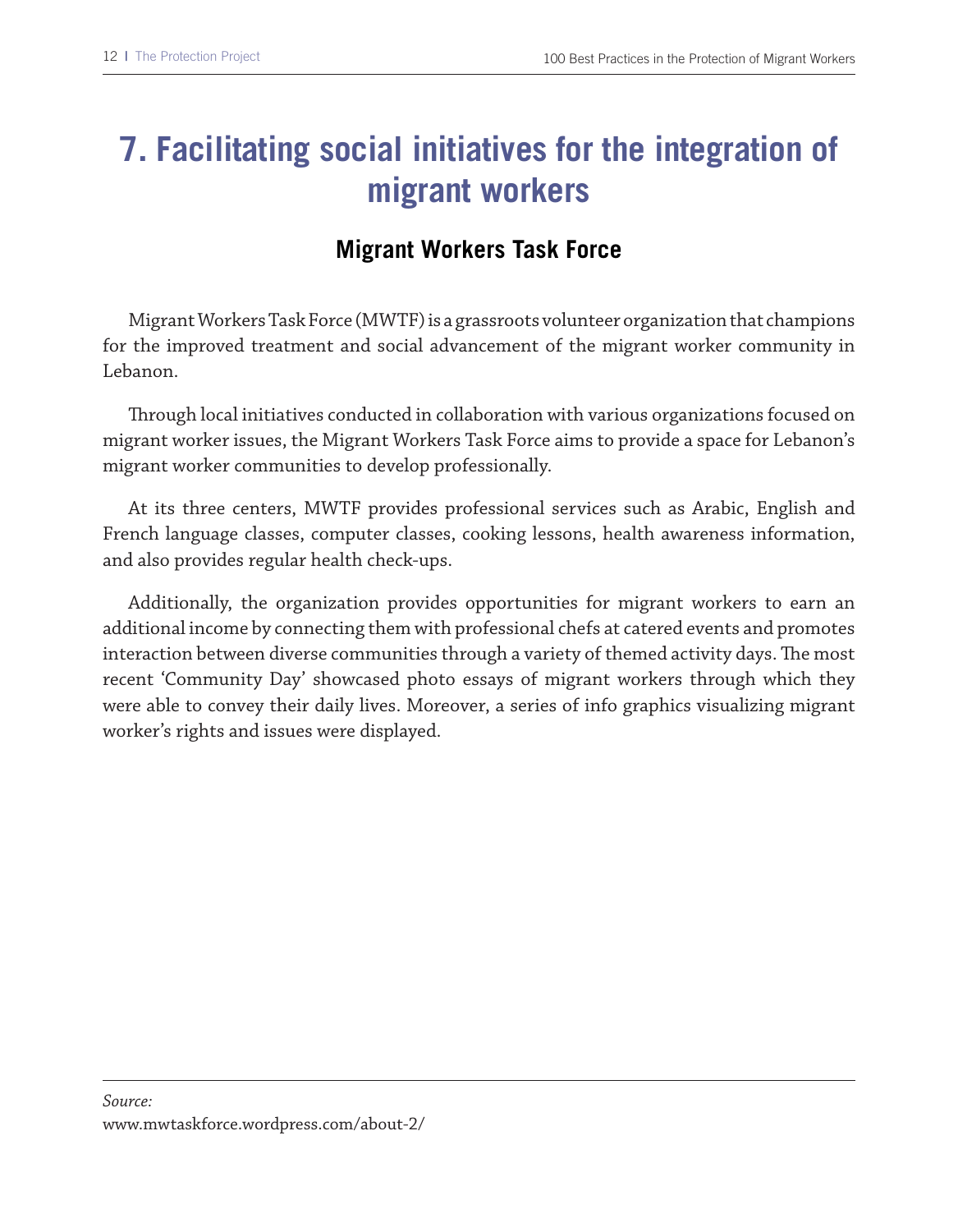## **8. Improving labor law coverage for domestic workers**

#### **Government of Jordan**

In 2009, Jordan became the frst Arab country to amend its labor code to provide protections for domestic workers. Legislative initiatives provide an important stepping stone toward protecting the rights of domestic workers, as they clarify codifed rights and entitlements. Tough enforcement mechanisms enhance the accountability of recruiters and employers according to their statutory and contractual obligations to domestic workers.

The revised Labor Code now includes No. 90 which provides regulations specific to protect domestic workers, cooks, gardeners and similar workers. Earlier, the Government adopted a uniform standard working contract for migrant domestic workers.

The contract includes:

- Provisions for employers to bear workers' travel costs
- Work and residence permits
- Life and accident insurance
- Suitable accommodation and meals
- Clothing and medical care
- A monthly salary with payment records kept by both parties
- No restrictions on workers' communications and correspondence
- A bonus equivalent to 15 days wages at the end of a 2 year contract

To give efect to the legislation, information was disseminated to raise employer and worker awareness on these protections and the consequences of violations. Complaint mechanisms have been established to further enforce these initiatives.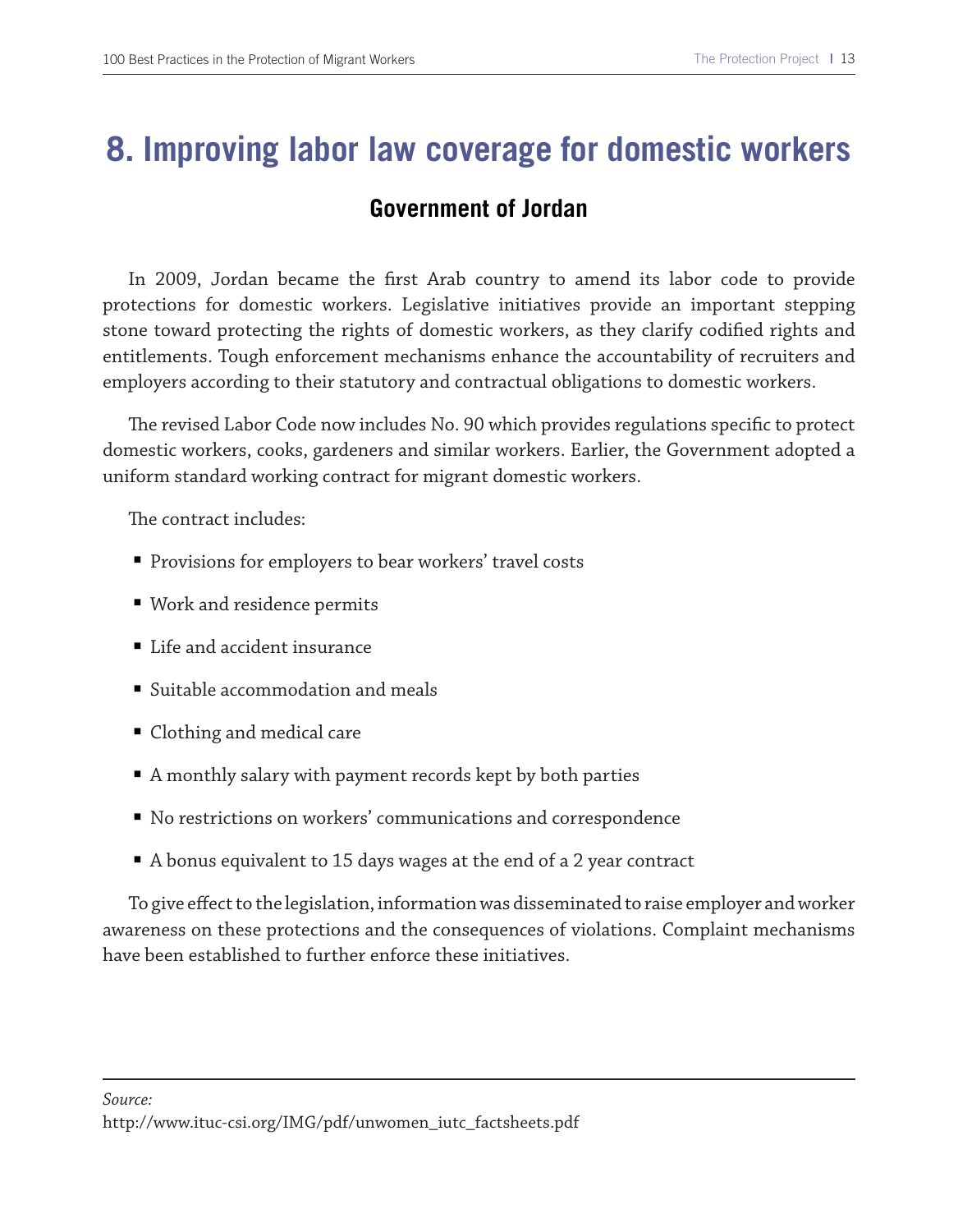## **9. Using MOUs to strengthen bilateral commitment to ethical labor standards**

#### **Government of Kuwait and the Government of the Philippines**

On March 23rd, 2012, Kuwait and the Philippines signed a Memorandum of Understanding (MOU) to strengthen bilateral cooperation in response to increasing labor and economic exchange between the two countries.

The accord between the two countries affirmed a number of provisions in the context of domestic migrant workers:

- Recruitment and employment of workers shall be in accordance with existing laws and procedures between the two countries
- $\blacksquare$  The basic conditions of employment and the rights and duties of both the employer and the employee shall be specifed in the contract of employment in accordance with the relevant laws and regulations
- $\;\blacksquare\;$  The employment contract must be written in Arabic and English
- $\blacksquare$  The employer in the host country shall issue the work permit along with a copy of the employment contract within two months of the arrival of the foreign worker to the country
- Any dispute between the employer and the worker arising out of the interpretation or implementation of the employment contract shall be settled by consultation or negotiation. The worker will have the right to utilize labor and criminal courts on such matters

The memorandum marks an important step in specifying migrant domestic workers rights and obligations to protect those rights while promoting the welfare of workers in accordance to existing laws and regulations. Lastly, it builds a stepping stone from which both countries can build closer economic cooperation.

*Source:*

http://www.gov.ph/2012/03/27/philippines-kuwait-sign-accord-strengthening-bilateral-laborcooperation-workers-welfare/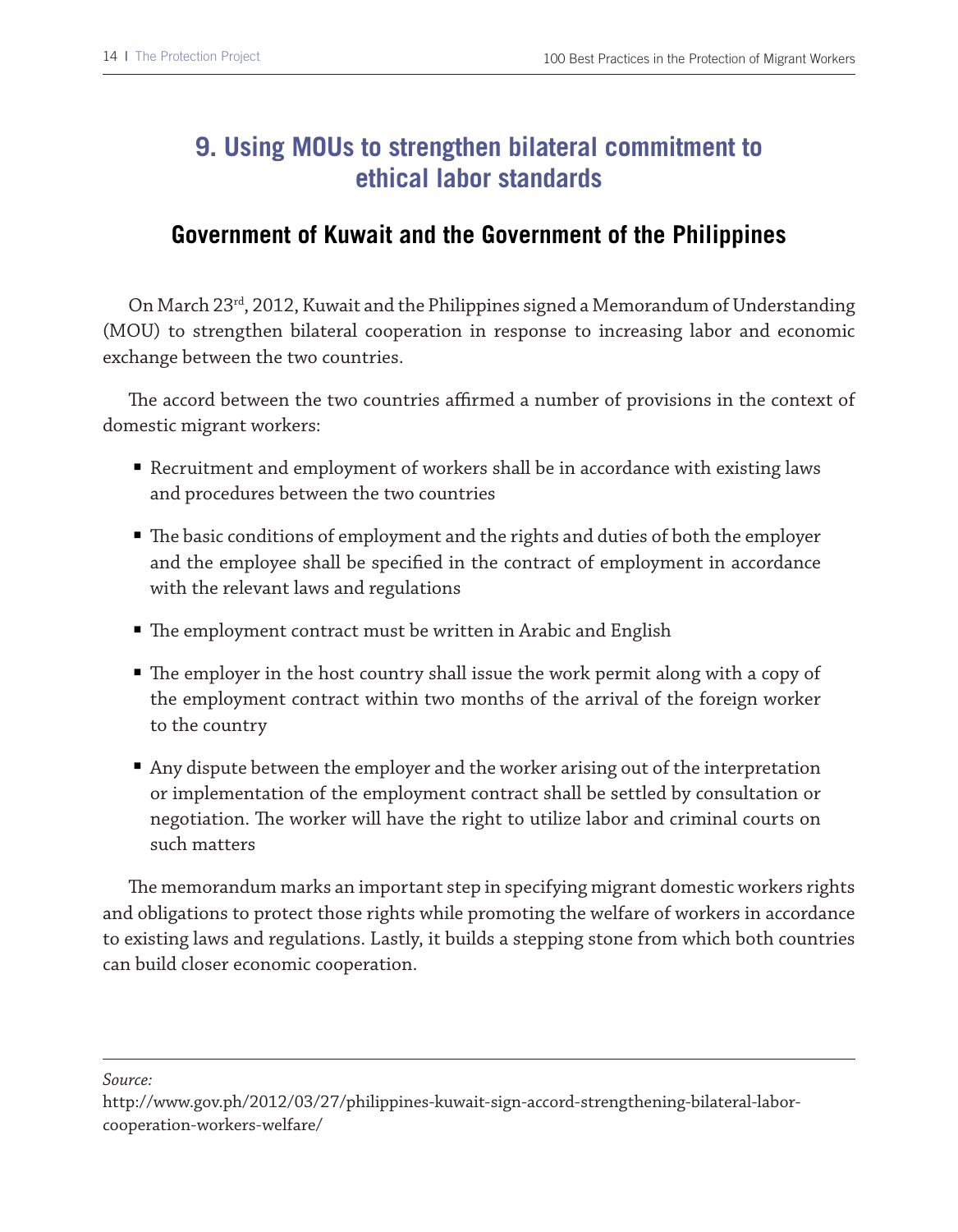## **10. Training law students on migrants' rights**

## **The Clinic for Migrants' Rights**

The Clinic for Migrants' Rights, a legal clinic founded at The College of Law & Business in Israel, allows law students to have the opportunity to learn from and engage clients during the many stages of the migration process. At the Clinic, migrant workers, asylum seekers and their children have access to counseling and legal representation.

Trough their work, students are able to take part in preparing petitions to the Supreme Court and in supporting administrative appeals. From the policy perspective, students regularly participate in policy design activities, including writing policy memos and attending migrant committee meetings in the Knesset, Israel's legislative branch. Working in the Clinic also involves cooperation with international organizations such as The UN Refugee Agency (UNHCR) and other international human rights organizations.

In March 2012, Te Clinic for Migrants' Rights requested to join an appeal to the Supreme Court by representing A.S.A.F. (Aid Organization for Refugees and Asylum Seekers), an Israeli aid organization for asylum seekers.

Through The Clinic for Migrants' Rights, law students become familiar with migrants' labor rights and needs and their vulnerable environment while having an opportunity to gain practical training in this feld.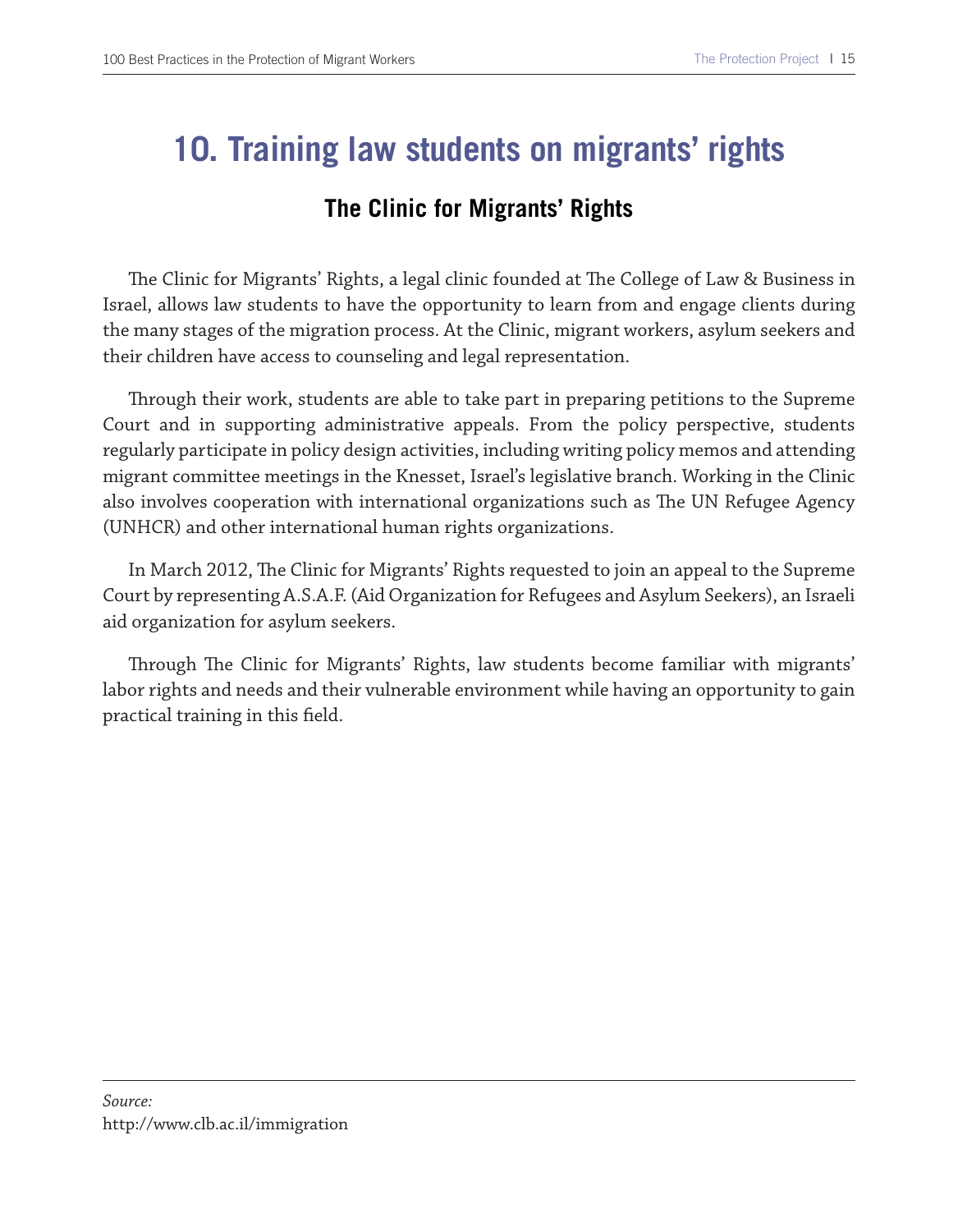## **11. Promoting regional capacities to combat trafficking**

## **The Arab Initiative for Building National Capacities for Combating Human Trafficking**

Initiated in 2010 at the Doha Foundation Forum, the Arab Initiative for Building National Capacities to Combat Human Trafficking strives to enhance national capacities to address human trafficking by encouraging the formation of national, sub-regional and regional networks.

The State of Qatar has formally sponsored the Arab Initiative, which has partnered with the Qatar Foundation for Combating Human Trafficking, the League of Arab States and the United Nations Office on Drugs and Crime (UNODC) to capitalize upon and share best practices, thereby enhancing regional capacity to combat human trafficking and increasing national capabilities to address this phenomenon.

During the Second Doha Forum held in January 2012, the Initiative presented the launch of capacity building programs based on national training needs and specifc country considerations. The Initiative is instrumental in raising awareness, providing education and promoting legislation to combat human trafficking, while serving as a platform to form coalitions national and regional levels.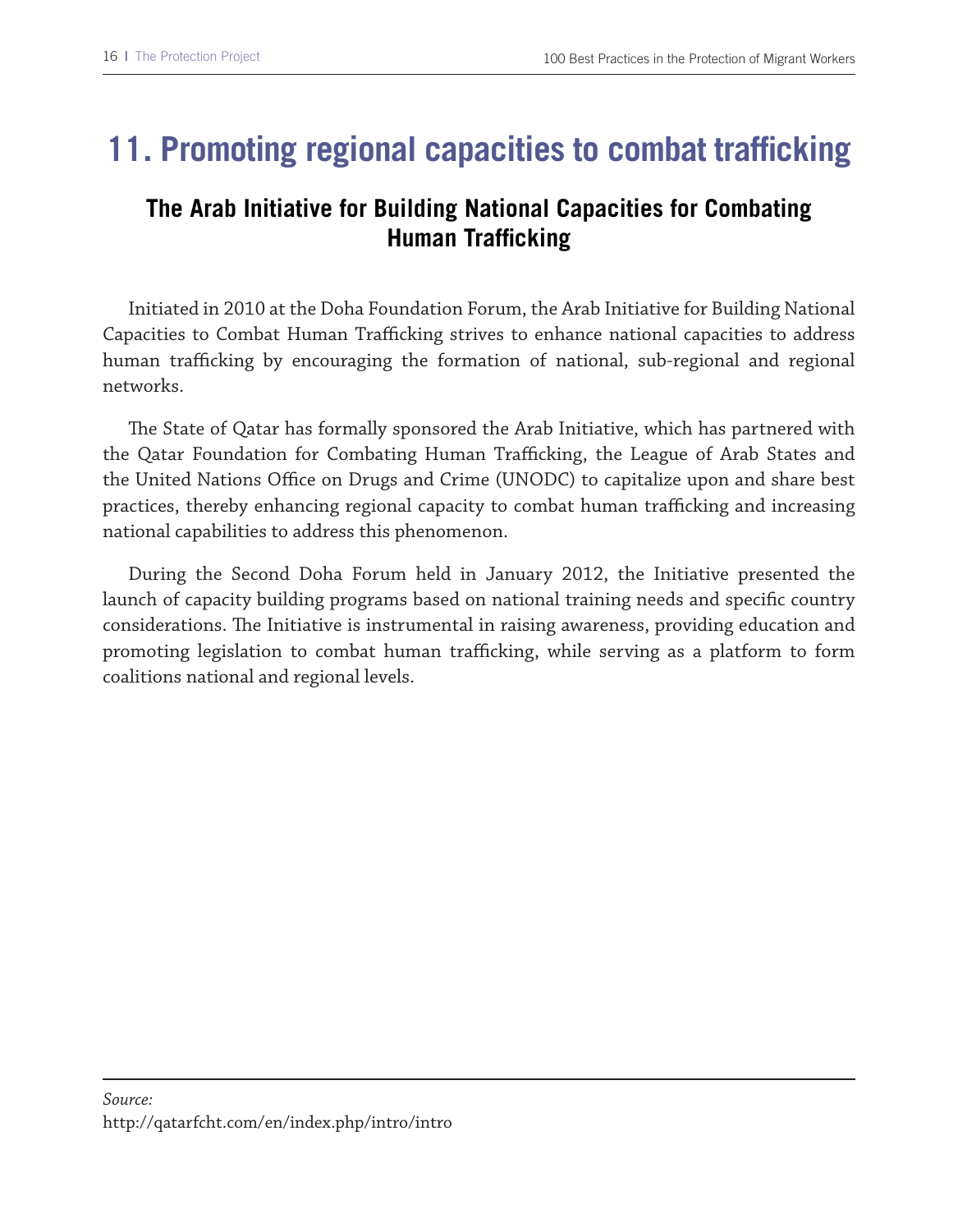## **12. Utilizing public campaign ads to galvanize support for anti-violence legislation**

## **The King Khalid Foundation**

Approved on August 26, 2013, the "Protection from Abuse" law passed in Saudi Arabia following a successful nationwide anti-violence campaign launched by local charity, the King Khalid Foundation. Perpetrators of violence against women, including domestic workers, may now be found guilty of committing psychological or physical abuse with prison sentences of up to one year and fnes as high as \$13,300.

The legislation has been championed by international and Saudi human rights activists as an important step in protecting domestic workers in the Kingdom. The campaign, launched in April 2013, featured a veiled woman with one eye blackened and was circulated widely among social media.

Given the strict application of Islamic law in Saudi Arabia, the "Protection from Abuse" law allows those who report abuse the right to remain anonymous in addition to guaranteeing immunity from litigation in the event that the abuse fails to be proven in court. Witnesses to the abuse are also able to report while maintaining anonymity. Previously, women were required to bring a male relative to file police reports. This is no longer required under the new legislation, representing a milestone for the rights of women and domestic workers.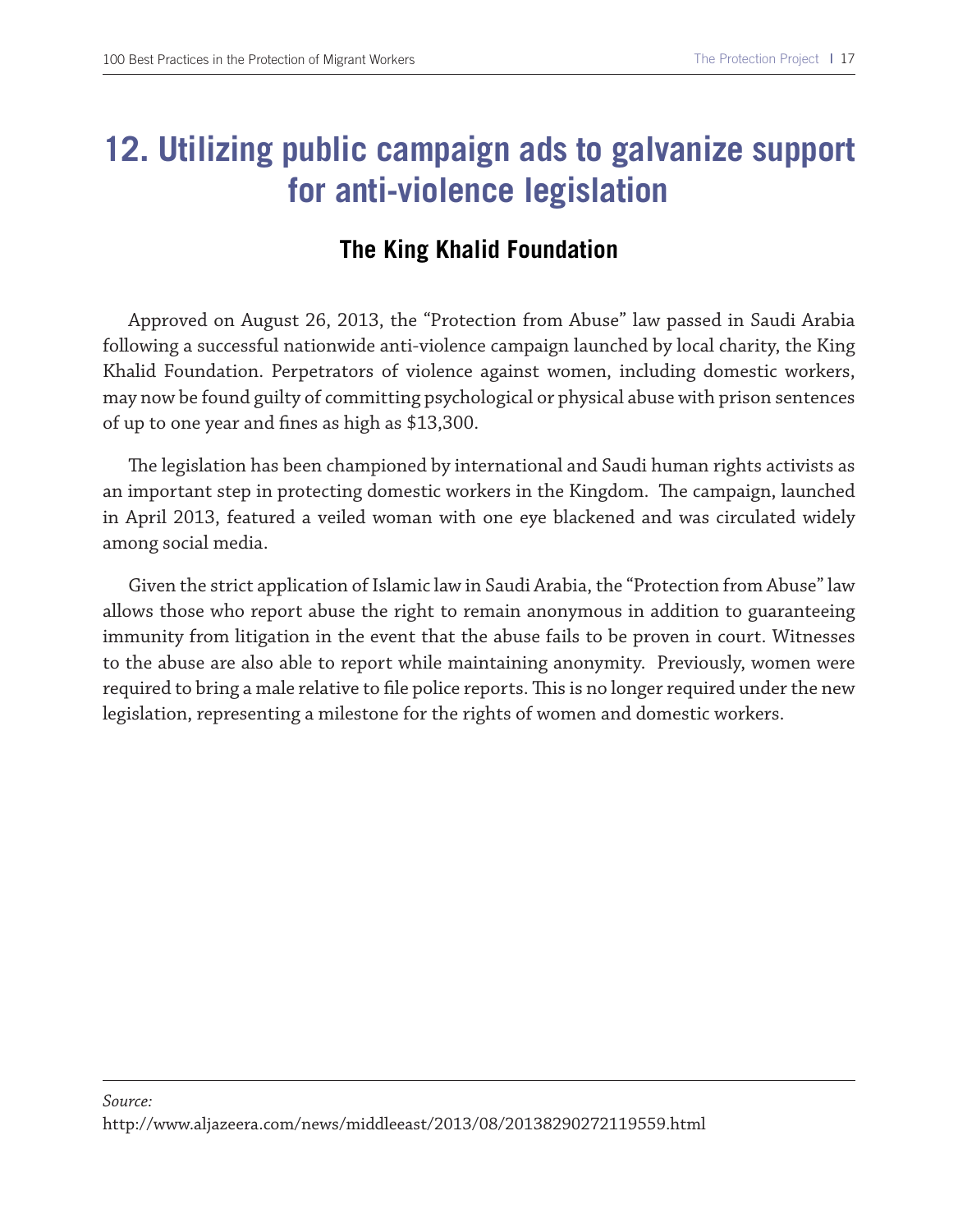## **13. Creating e-learning courses to reduce workers' risk of exploitation**

## **Microsoft**

Following participation in an International Business Forum entitled, "Engaging Business: Addressing Human Trafficking in Labor Sourcing", Microsoft partnered with the UN Global Initiative Against Human Trafficking and the advocacy group End Human Trafficking Now to design and implement an e-learning course with modules that address sectors and industries specifc to the Middle East.

Participation in the e-learning course allows companies to look at their labor practices and the practices of their suppliers to ensure that not only basic steps are taken to ensure supply chains do not exploit migrant labor through forced labor, but that sector-specifc risks are addressed as well.

The electronic resource is a simple user-friendly course designed specifically for both employers and employees. Trough the learning portal, companies can better understand why exploitation of labor is a risk to their business and areas within their supply chain that may represent particular risk. The e-learning course was launched in December 2010.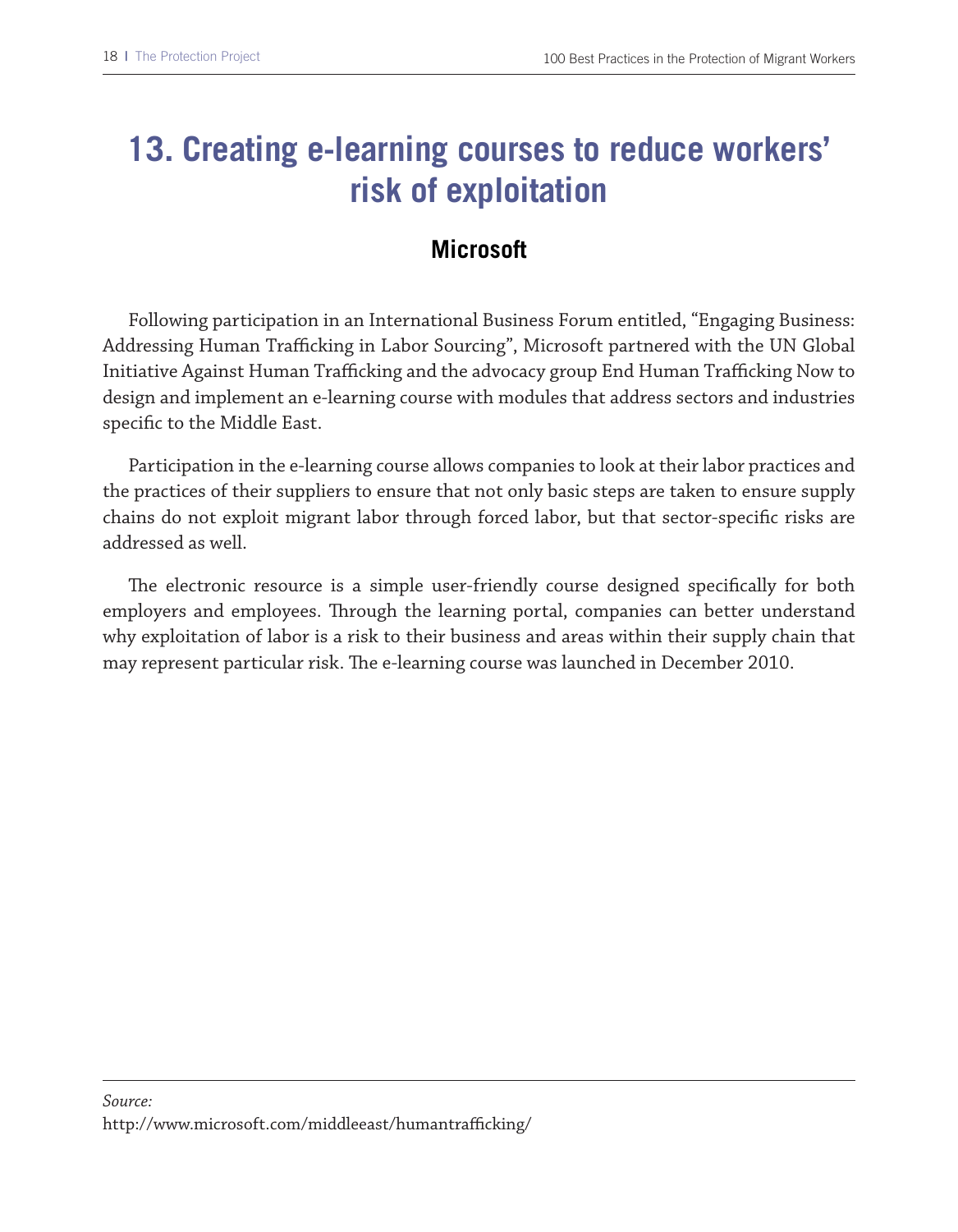# **Part II: Central and Sub-Saharan Africa**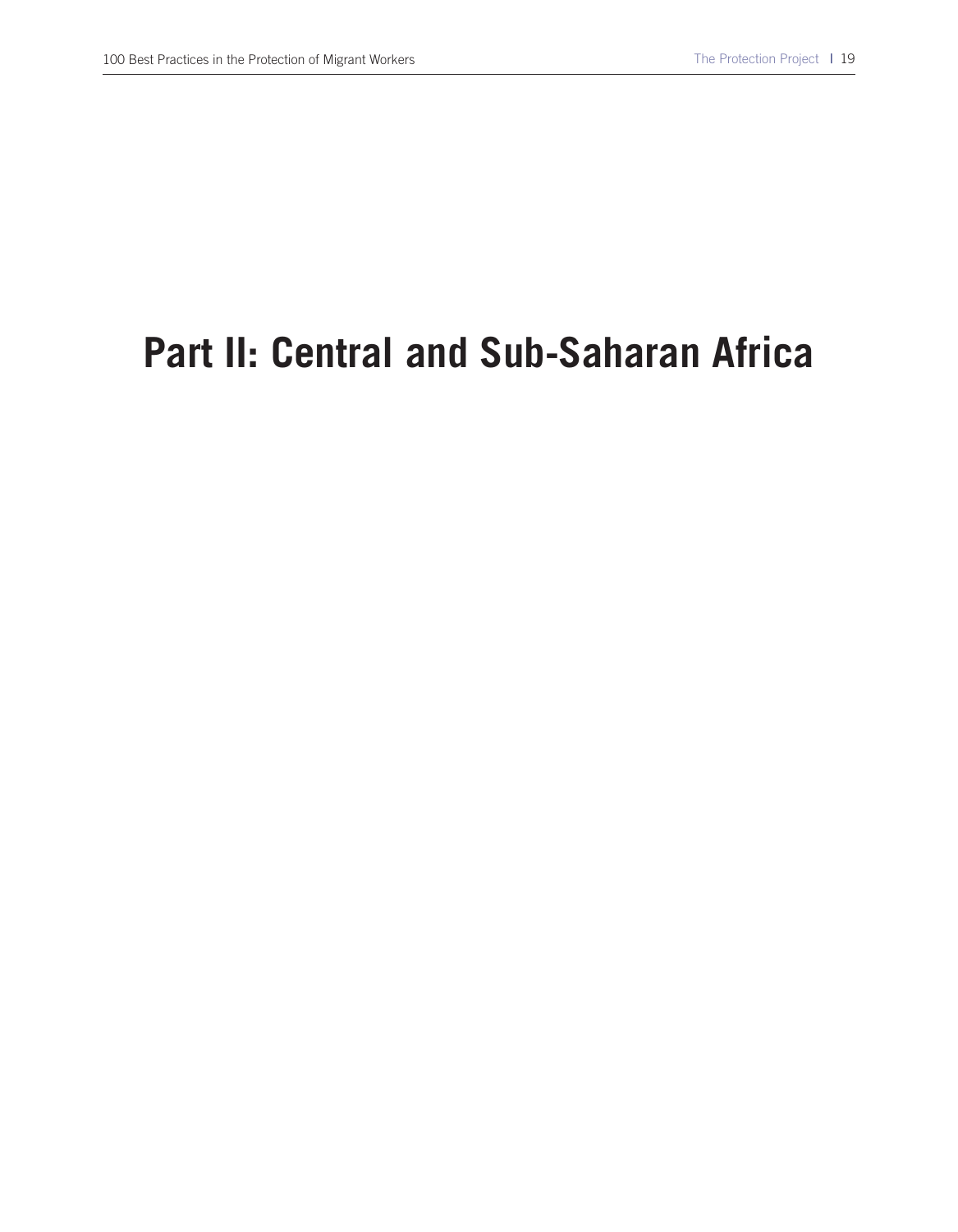## **14. Providing affordable health care for domestic workers**

## **DomestiCare**

Launched in February 2013, DomestiCare is a private, afordable healthcare option for South African domestic workers jointly run by Occupational Care South Africa (OCSA) and CareCross Health, two of the largest healthcare companies in South Africa. DomestiCare is an occupational health solution ofered through the private medical practitioners of the CareCross Health Group, the largest national network of general practitioners, radiologists and pathologists who jointly believe in providing afordable healthcare for all.

DomestiCare has been designed for domestic workers in South Africa to help keep employees, for whom private healthcare was previously unavailable, healthy and working. Services are available for all domestic workers employed in a private household.

At minimal cost to the employer, the insurance is designed so that employers are able to provide their employees with occupational and private primary health care. Although it does not include coverage for chronic medicine or hospitalization, private primary health care includes general practitioner consultations, medicines, X-rays and blood tests. At a modest additional cost, employers can purchase DomestiCare Plus, which ofers their employees basic optometry and dentistry benefts through the CareCross network after required waiting periods.

DomestiCare asserts that in addition to the immediate benefts of providing primary medical care to domestic workers, there are long-term benefts for the broader economy. Keeping the country's workforce healthy can dramatically reduce absenteeism and employee turnover, increase employee loyalty, improve productivity and increase employer satisfaction.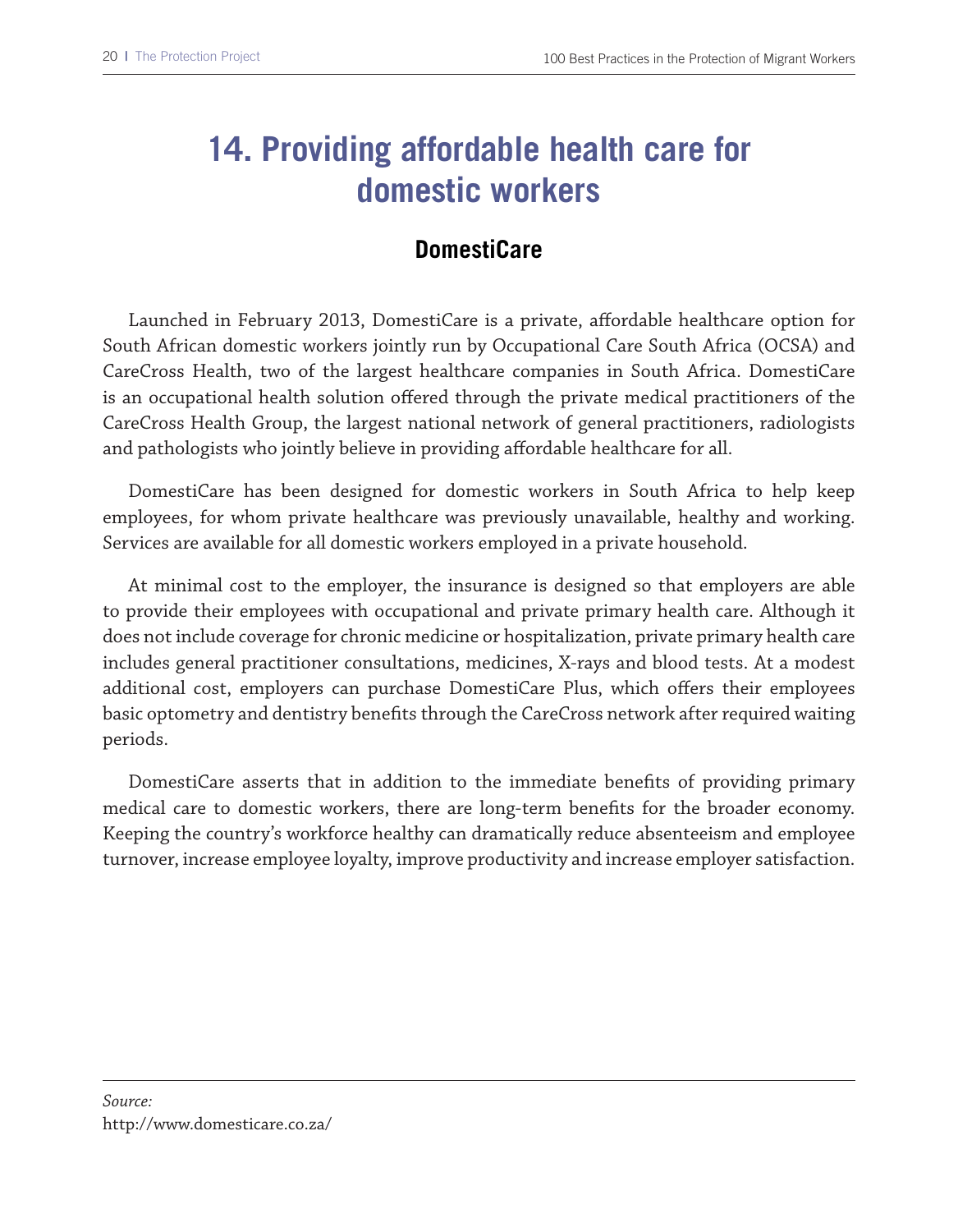## **15. Extending social security coverage to migrant workers and their families**

## **The MIGSEC Project**

Since 2001, the International Labour Organization (ILO) has affirmed the necessity of extending social security coverage to all, particularly vulnerable populations including migrant workers and their families. However, migrant workers are often unable to obtain social security coverage due to staccato periods of residence and employment.

In an efort to ensure coverage for migrant workers and their families, the ILO Regional Office for Africa in cooperation with the ILO International Migration Programme and the Social Security Department in Geneva developed the MIGSEC Project, "Strategies for extending social security to migrant workers and their families from and within Africa".

Funded by the Government of Germany, the MIGSEC Project covers Burundi, Ethiopia, Ghana, Kenya, Mali, Mauritania, Mauritius, Rwanda, Senegal, Tanzania, Uganda, Zambia and South Africa. The Project's focus areas include:

- Amalgamating data regarding African migrant workers' ability to access social security and innovative strategies to extend it
- Enhancing the institutional capacity of departments and organizations tasked with identifying, designing and implementing social security coverage strategies for migrant workers
- Developing operational capacity to adequately extend social security coverage to migrant workers and their families

Within the capacity of the MIGSEC Project, the ILO is also working with the Gates Foundation to develop the Micro Insurance Innovation Facility. The Micro Insurance Innovation Facility considers the sustainability of extending social security coverage through health micro insurance fnanced by remittances. A study is currently underway, with successful results expecting to catalyse a pilot program for enacting a micro-health insurance initiative.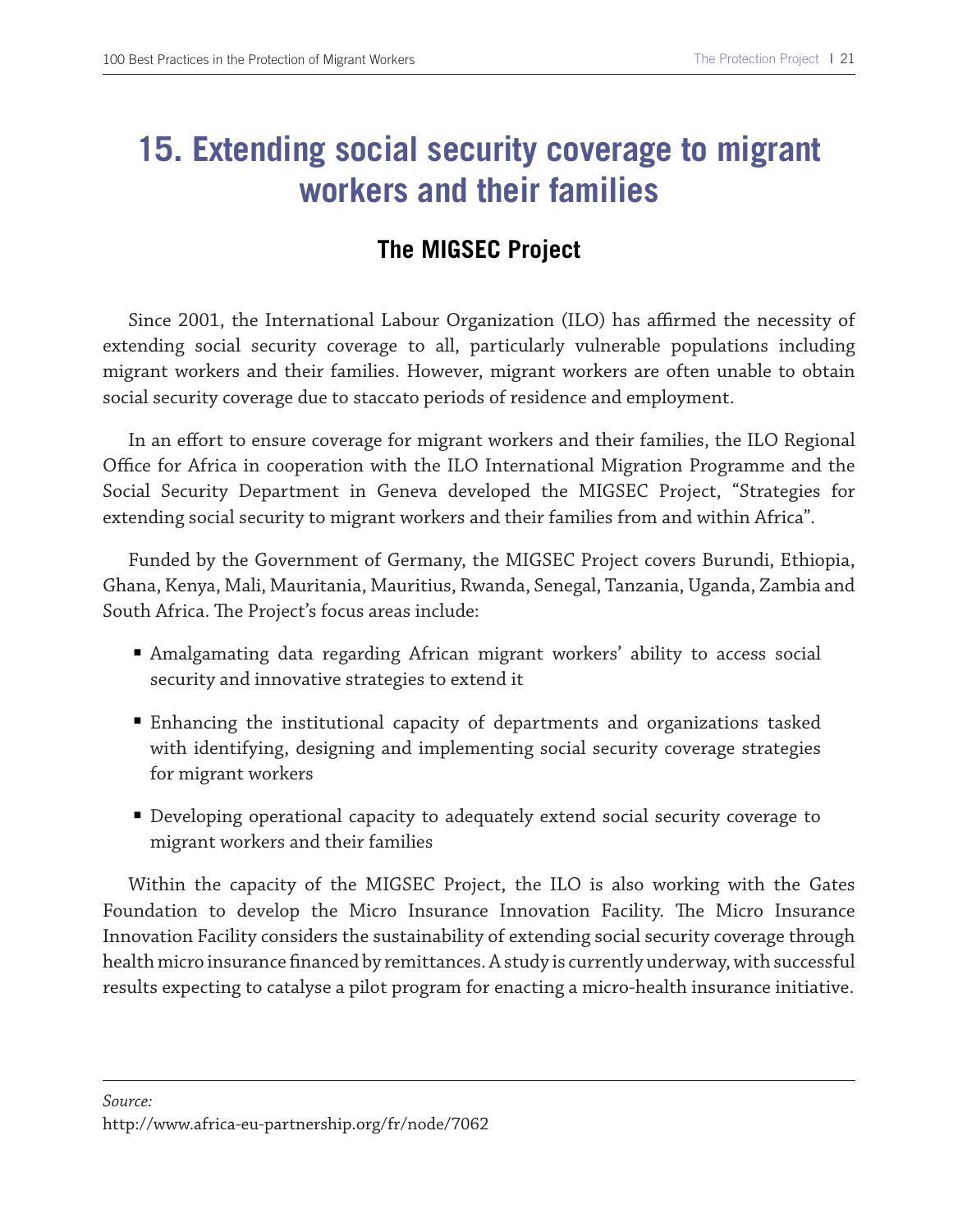# **16. Researching options for empowering and protecting domestic workers**

#### **The Domestic Workers Research Project**

In January 2009, the Social Law Project at the University of the Western Cape launched the Domestic Workers Research Project (DWRP), a longitudinal inquiry into the best options for empowering and protecting domestic workers based on the recognition of their substantial role in the national economy.

*FNV Mondiaal,* an organization of unions based in the Netherlands, worked in partnership with the domestic workers trade union and other key stakeholders to support this project. *FNV Mondiaal* is part of the FNV trade union confederation, supporting projects in over 100 countries located in Africa, Asia, Latin America and Eastern Europe.

The Domestic Workers Research Project focuses on key challenges surrounding worker protection and the regulation of domestic employment process with presentations which consider:

- Advancing domestic workers' rights in a context of transformative constitutionalism
- Organizing and bargaining for the realization of the rights of domestic workers
- Migration and domestic work
- Building a culture of compliance

DWRP is also extremely vocal in supporting the promotion of ILO Convention No. 189 on *Decent Work for Domestic Workers* and champions for the incorporation of international best practices into national law and policies.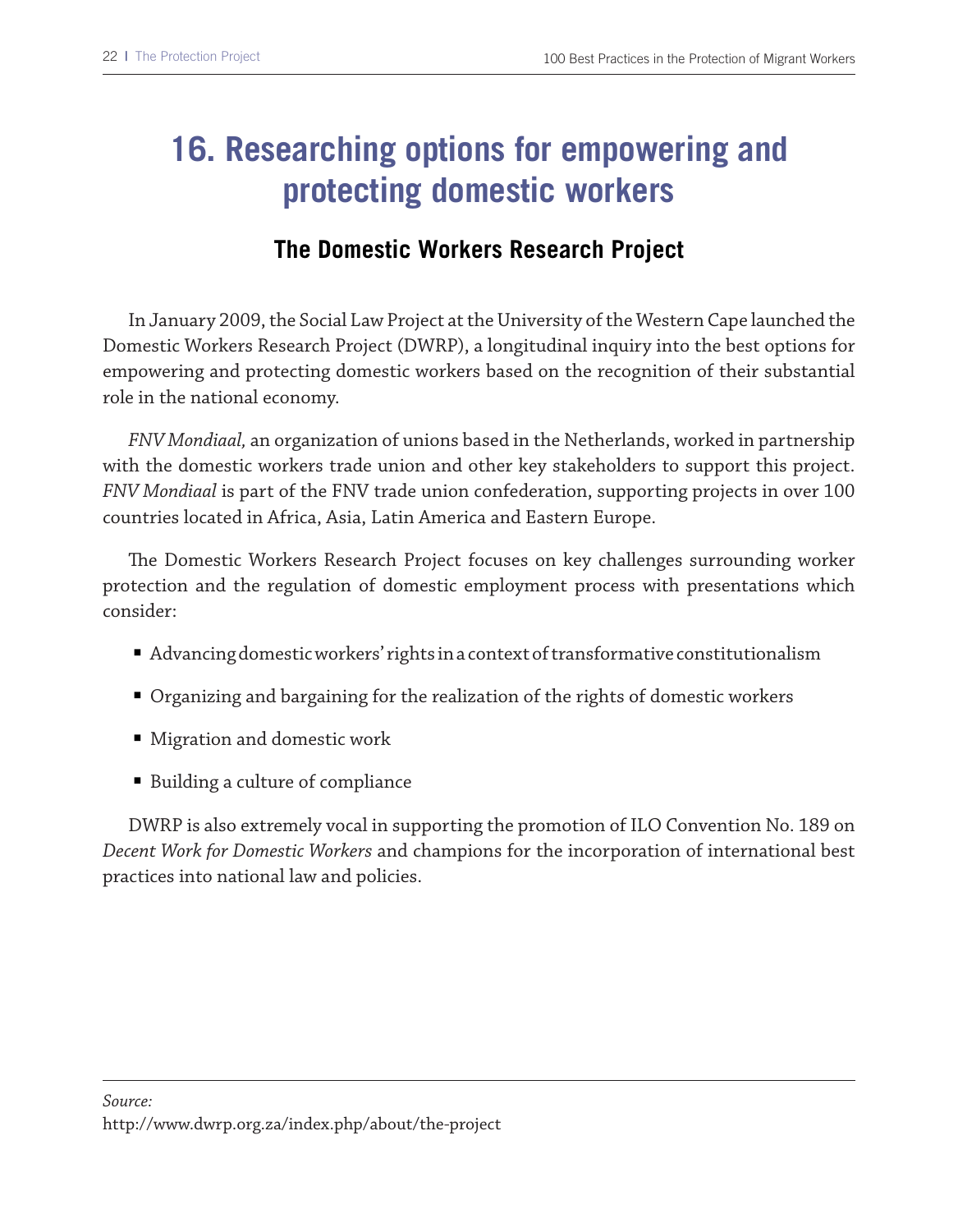## **17. Educating children and mobilizing actors to improve and expand education infrastructures**

## **Kenya Union of Domestic, Hotel, Educational Institutions, Hospitals, and Allied Workers**

The Kenya Union of Domestic, Hotel, Educational Institutions, Hospitals, and Allied Workers (KUDHEIHA) works closely with the Kenyan Ministry of Justice and Constitutional Afairs and children's rights NGOs to raise awareness on the issue of child domestic labor, with particular focus on the worst forms of child domestic labor.

In May 2013, KUDHEIHA's advocacy eforts calling for a review of the national Employment Act were met with a ruling by the nation's high court which efectively added domestic workers to groups protected by the Kenyan employment law. KUDHEIHA celebrated the ruling and is now encouraging the Government to ratify ILO Convention No. 189 on *Decent Work for Domestic Workers.*

In addition to championing legal reform, KUDHEIHA has removed over 800 girls and 700 boys from the informal sector and enrolled them in primary schools and/or in vocational schools. After assessing the older former child domestic workers, who may feel uncomfortable in a primary school setting, KUDHEIHA introduced a program that aford older children the opportunity to attend vocational and life skills training centers.

Other areas of focus include:

- Building the capacity of union officials' members and other key stakeholders
- Training branch officials on recognizing and dealing with child domestic labor in the context of the existing legislations and policy framework
- Awareness raising and social mobilization efforts led by KUDHEIHA officials, its members, Child Labor Committee members and other stakeholders.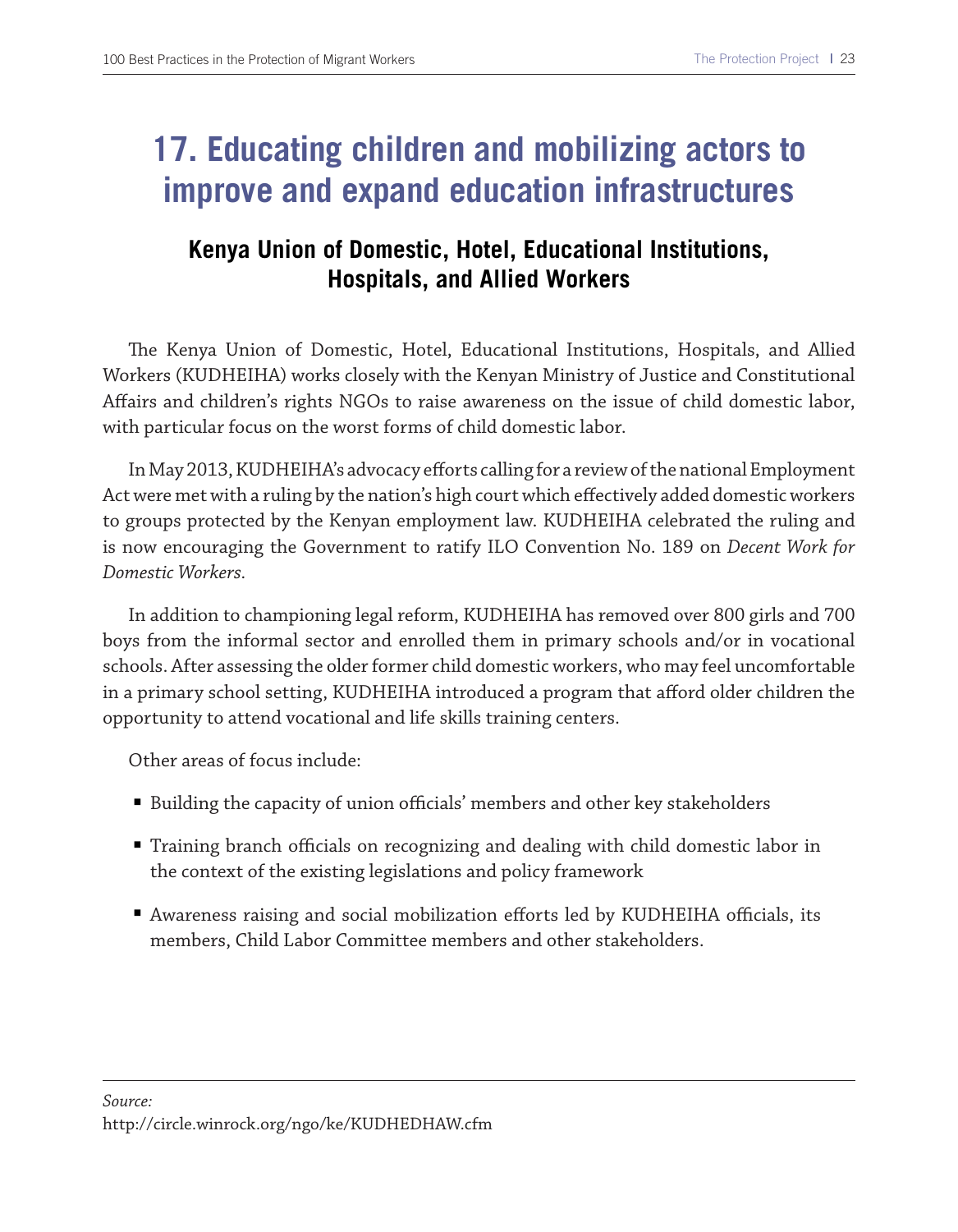# **18. Working to defend domestic workers and fight against domestic child labor**

#### **Conservation, Hotels, Domestic and Allied Workers Union**

In Tanzania, the Conservation, Hotels, Domestic and Allied Workers' Union (CHODAWU) is instrumental in the fght against domestic child labor. Working in defense of domestic workers, the organization has fve help centers in Dar es Salaam, the capital, which is the main destination of domestic workers from the rest of the country. Two additional centers have been established in regions estimated to be the areas from which many local domestic workers originate.

The CHODAWU centers' primary objective is to assist domestic workers who may have few other options, with a special focus on child domestic workers and an average intake of close to 4000 children per year. The staff at the centers includes teachers, nurses and counselors who provide advice and training.

Each center also provides counseling. Younger children are encouraged to re-enter mainstream education and older children are provided with training courses, which are organized in conjunction with specialized institutions such as driving schools, hotel management schools, and other trade schools to connect domestic workers with suitable employers. CHODAWU has organized child labor committees in local villages to help identify cases of exploitative labor, coordinate the withdrawal of children from exploitative situations and initiate legal action against employers when necessary.

*Sources:* 

http://www.ituc-csi.org/spotlight-interview-with-titus,4118.html?lang=en http://www.hrw.org/sites/default/fles/related\_material/HRW\_ILO\_brochure\_lores.pdf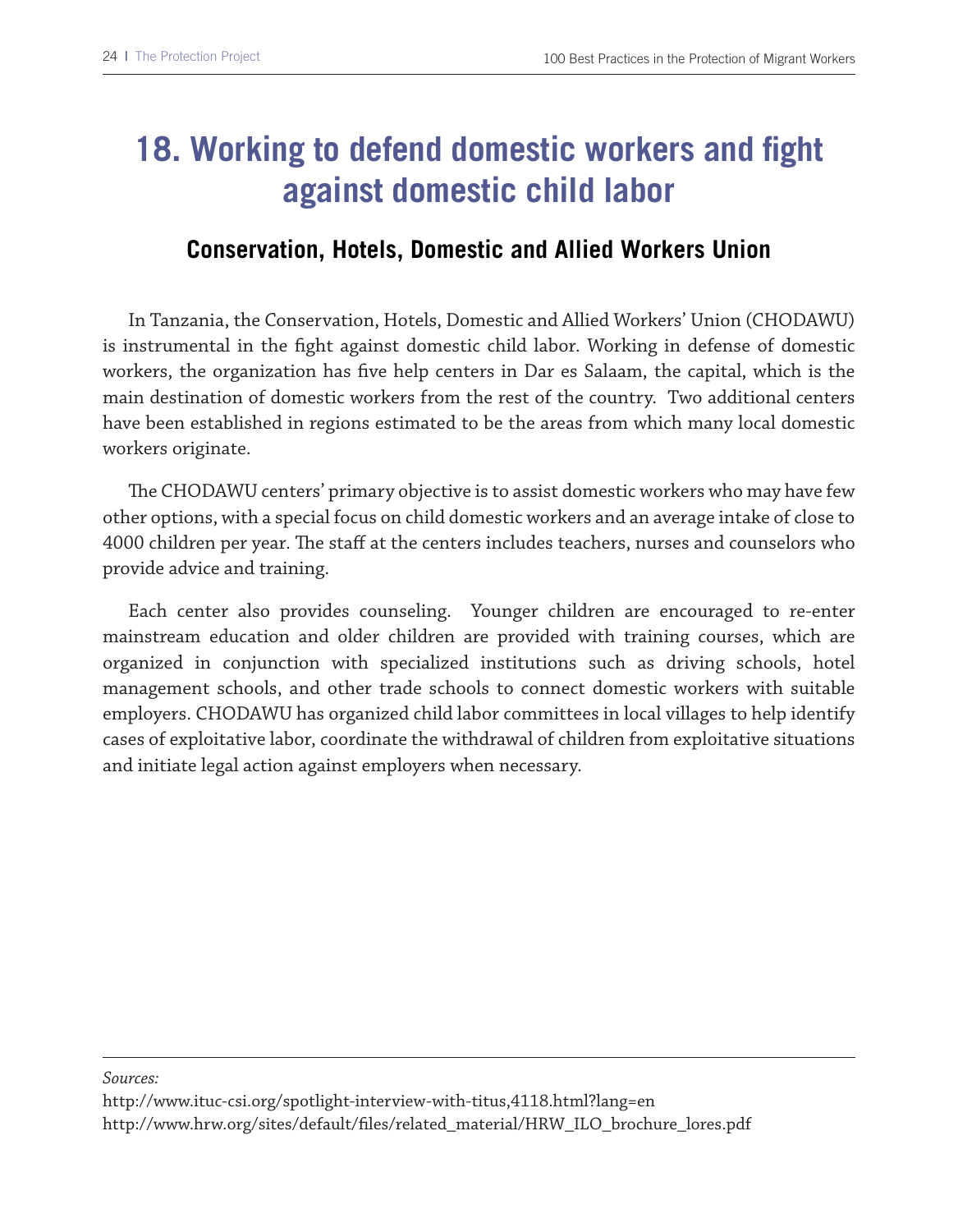## **19. Organizing domestic workers to defend their rights**

#### **National Association Supporting Domestic Workers**

Founded in 2004 by Félicité Mbida, a former domestic worker, The National Association Supporting Domestic Workers (RENATRAD in French) promotes the rights of domestic workers in Cameroon. Domestic workers represent approximately 3 percent of total workers in Cameroon, of which 80 percent are women.

RENATRAD provides training on the domestic workers' rights, salaries, contracts, and social security regulation. Through RENATRAD's efforts, domestic workers in Cameroon feel that they are able to negotiate their work contract with their employers, discuss their working hours and understand the benefts of social security through joining the National Social Security Service (CNPS in French).

RENATRAD contributed to the implementation of a national network on domestic employment regulated by the organization's Technical Monitoring Committee (CTS in French), as well as the preparation of draft legislation on domestic employment that is now under consideration with the Government.

As a result of their advocacy eforts, RENATRAD expects Cameroon will soon ratify ILO Convention No. 189 on *Decent Work for Domestic Workers*.

*Source:*

http://www.unwomen.org/2012/11/exploited-domestic-workers-in-cameroon-organize-themselvesto-defend-their-rights/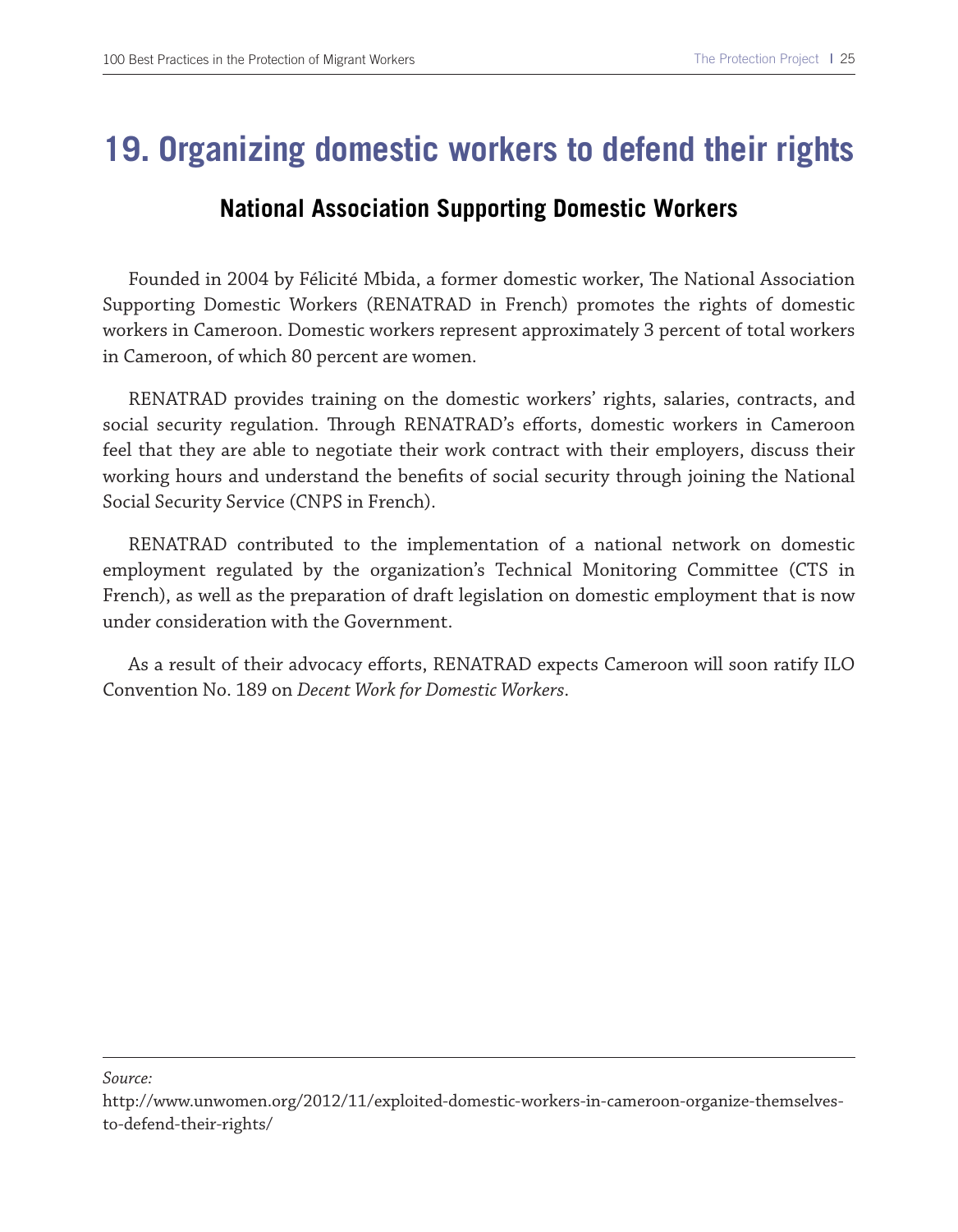# **20. Using the union to empower domestic workers and enlighten employers**

#### **South African Domestic Service and Allied Workers Union**

The South African Domestic Service and Allied Workers Union (SADSAWU) was founded by Myrtle Witbooi, a long-time advocate for domestic workers' rights, and Hester Stephens, a full-time domestic worker. Based out of the Salt River Community House in Cape Town, SADSAWU has over 25,000 members who are mostly women.

SADSAWU engages with parliamentary officials to discuss living and working conditions for South African domestic workers. The South African Domestic Service and Allied Workers Union was instrumental in the development of legislation guaranteeing a minimum wage and fair working conditions for domestic workers. Protections were written into the labor law itself, such as the minimum wage regulations, and SAWSAWU helped draft a model contract.

Advocacy eforts are central to the work of SADSAWU. Key ongoing campaigns include:

- Preventing exploitation by recruitment agencies
- Living wage campaigns
- Health Act Campaign (Workers Compensation Act)
- Preventing sexual harassment at work

Partnering with the Government, SADSAWU offers skills development training for domestic workers with wide-scale government programs reaching tens of thousands of workers, benefting both workers and employers. Other major successes include a role in designing unemployment insurance, a dispute resolution system and a protective mechanism which provides some income to the domestic worker when he/she is out of work or pregnant.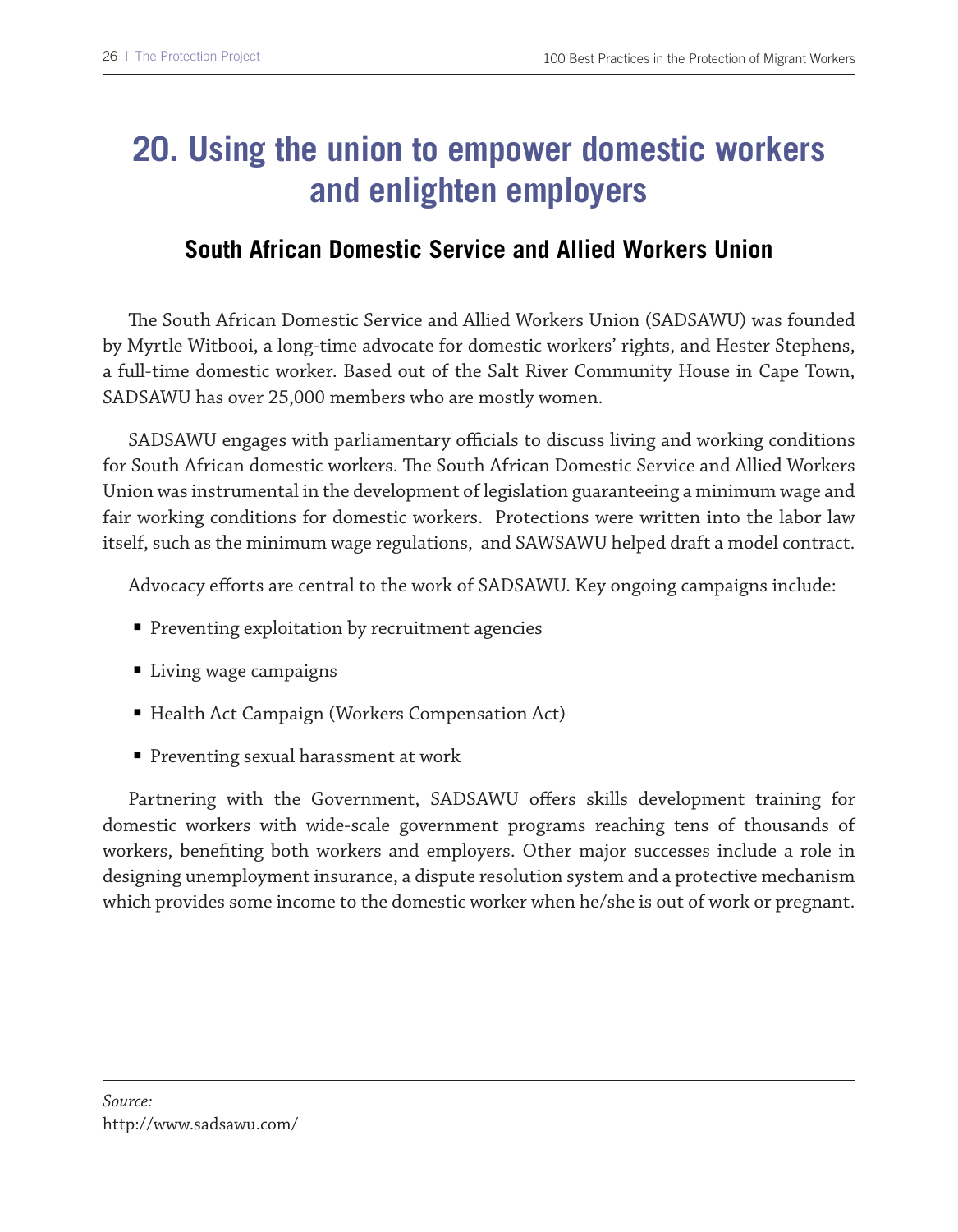## **21. Promoting the regulation of domestic work**

#### **The Leadership and Advocacy for Women in Africa, Ghana**

Te Leadership and Advocacy for Women in Africa, Ghana Alumnae Incorporated (LAWA-Ghana) works to ensure that the rights of domestic workers are recognized and respected. The organizational objectives are:

- To identify problems with the employment of domestic workers and to advocate for the formalization of the employment relationships between domestic workers and their employers
- To sensitize both employers and domestic workers about their respective rights and responsibilities
- To equip domestic workers with skills to advocate for the improvement of their rights
- To encourage professionalism in the employment of domestic workers
- To reach consensus on the guidelines for the employment of domestic workers

In 2003, LAWA-Ghana partnered with law students from Ghana and the United States to identify the trends and problems involved in the employment of domestic workers, focusing on the gendered nature of domestic work and labor rights issues. As a result of the fndings, several recommendations were made including the need for legal reform and advocacy. Based on the analyses, LAWA-Ghana undertook programs to raise awareness and build consensus on draft labor regulations and met with policy-makers for a drafting workshop and capacitybuilding trainings.

LAWA-Ghana works with employment agencies to develop formal contracts for use in the placement of domestic workers. In collaboration with the Multidisciplinary African Women's Health Network, LAWA-Ghana is developing a training manual encouraging proper response for medical personnel when responding to reports of domestic violence. It is also working in conjunction with Virginia State University on a report addressing, "Combating Human Trafficking and Protecting Children from Abuses through Domestic Servitude in Ghana."

*Sources:* 

http://www.ilo.org/wcmsp5/groups/public/---ed\_protect/---protrav/--ravail/documents/publication/ wcms\_145332.pdf

http://www.modernghana.com/news/451271/1/lawa-ghana-observes-international-womens-day.html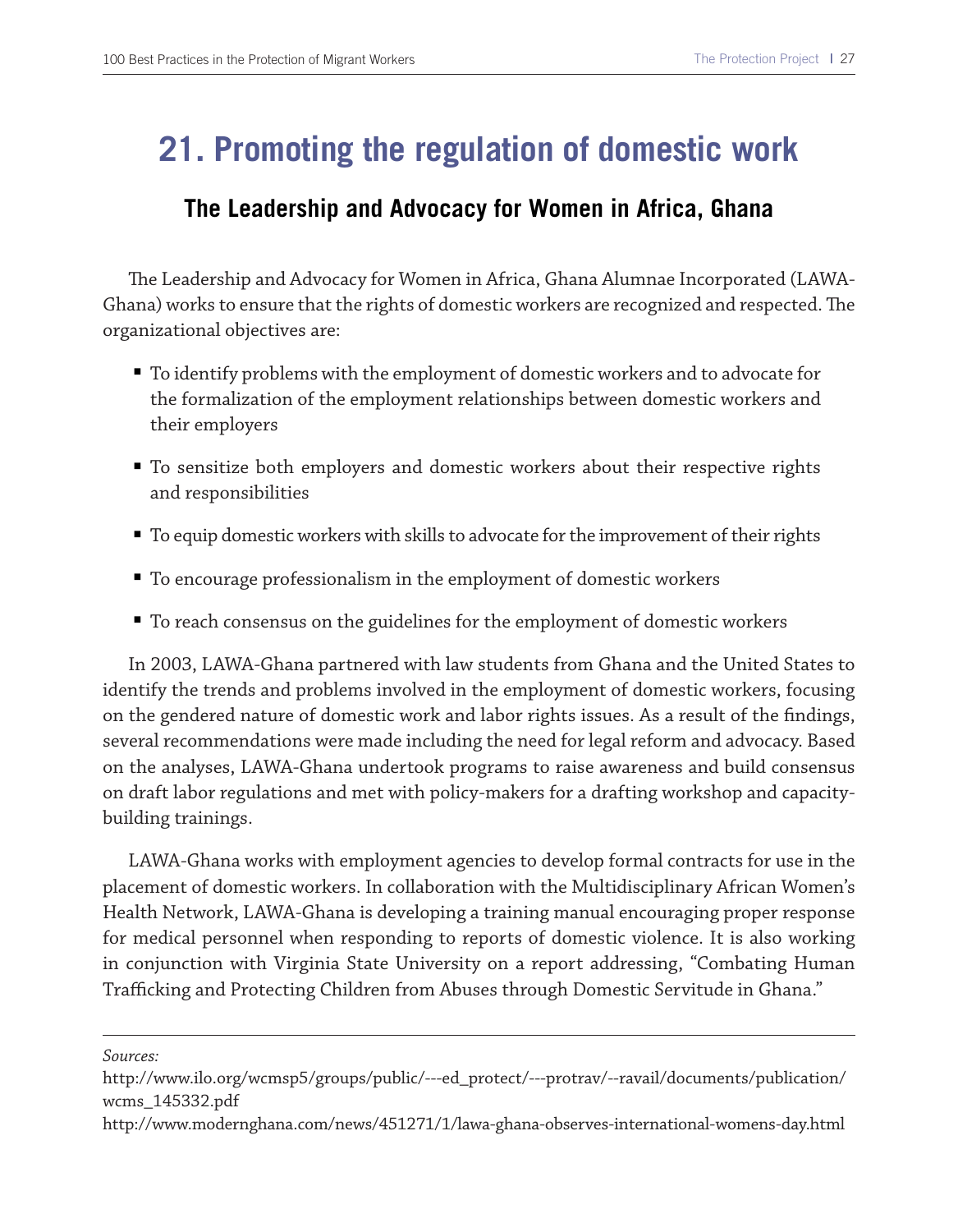# **22. Tackling exploitative practices and violations of children's rights**

## **World Association for Orphans (WAO) – Afrique**

Originally the African branch of the WAO (World Association for Orphans), WAO-Afrique became autonomous in 1990 and tackles various issues of social justice with a current focus on removing children from exploitative situations and assisting in their rehabilitation and reintegration.

Since 1996, WAO-Afrique has acted as the facilitator in the sub-region, particularly within the coordination of actions and initiatives pertaining to child domestic workers. Exploitative practices and rights violations have been examined in partnership with the International Council of the Global Campaign for Education and End Child Prostitution and Child Pornography and Trafficking (ECPAT) International.

WAO-Afrique enhances the capacity of children's rights NGOs by promoting education on children's rights, conducting studies on violations of children's rights and engaging civil society in its range of expressions in the fght against the exploitation of children.

Trough public awareness campaigns, lobbying eforts and trainings, WAO-Afrique works to increase the public's knowledge about child domestic workers. Key initiatives concentrate on strengthening child protection legislation and ensuring its efective application.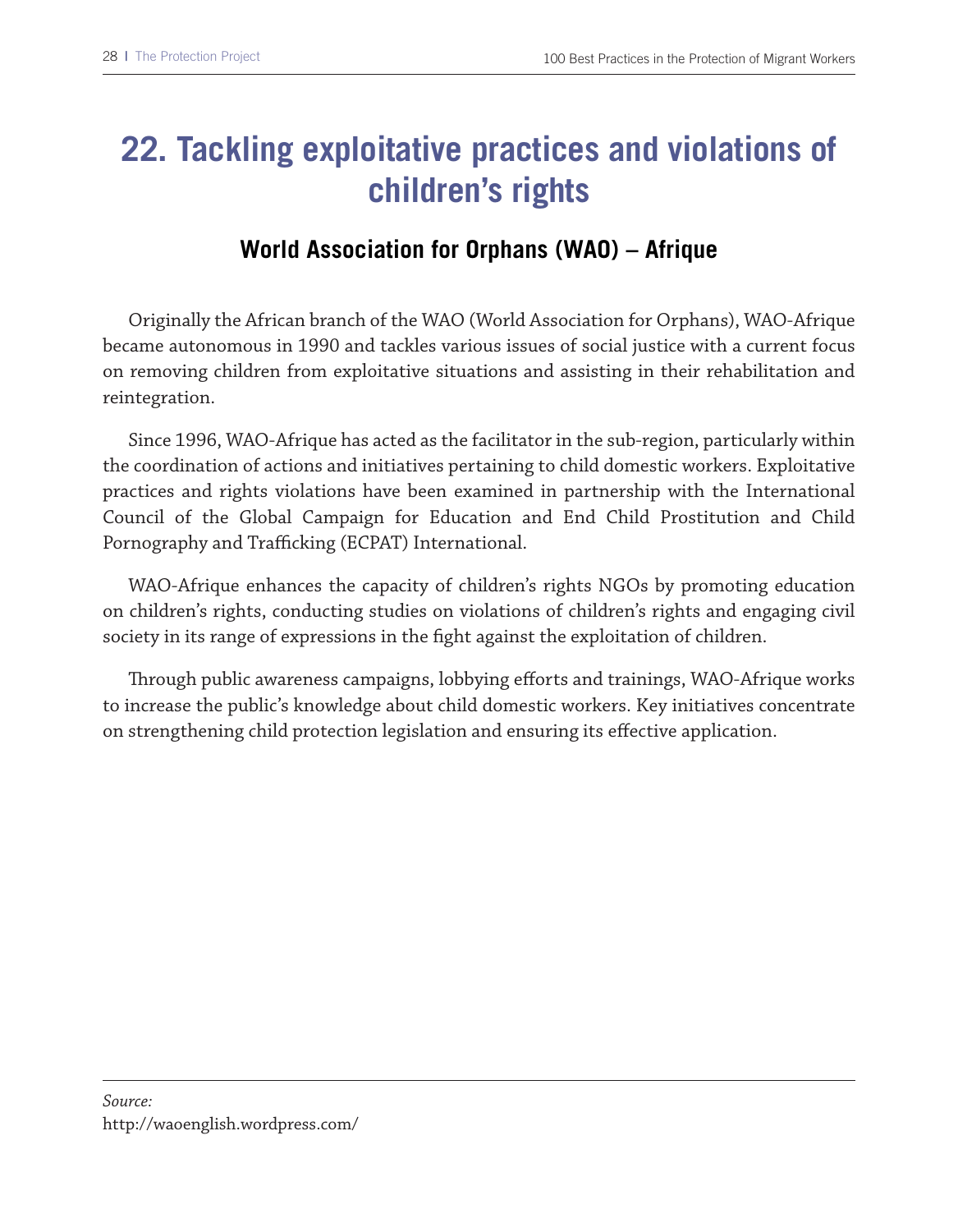### **23. Using surveys to ignite activism of domestic workers**

#### **The Niger Confederation of Labour and the Christian Workers Movement**

In southwestern Niger, the Niger Confederation of Labour (CNT) and the Christian Workers Movement (MTC) initiated a frst-of-its-kind survey to examine the working and living conditions of domestic workers in the country. Over 400 domestic workers participated in the survey. The survey results overwhelmingly indicated that the country's labor legislation and protection acts were too general in nature to properly apply to domestic workers.

The survey catalyzed action, with both organizations taking part in televised debates, first in December 2008 and again in May 2009, on the plight of domestic workers. In turn, these public awareness campaigns led to the establishment of a domestic workers union, called the Syndicat National des Travailleurs de Maison (SYNTRAMAN).

SYNTRAMAN works closely with CNT to provide legal counseling for domestic workers and assists in drafting domestic workers' contracts with clearly defned rights and responsibilities. Despite the harsh reality illustrated by many domestic workers' testimonials, SYNTRAMAN often chooses to highlight the valuable contribution of these workers to the national economy and promotes the harmonization of international agreements and protections into domestic legislation.

http://www.idwn.info/sites/default/files/attachments/Thematic\_report\_Respect\_rights\_recognition-EN.pdf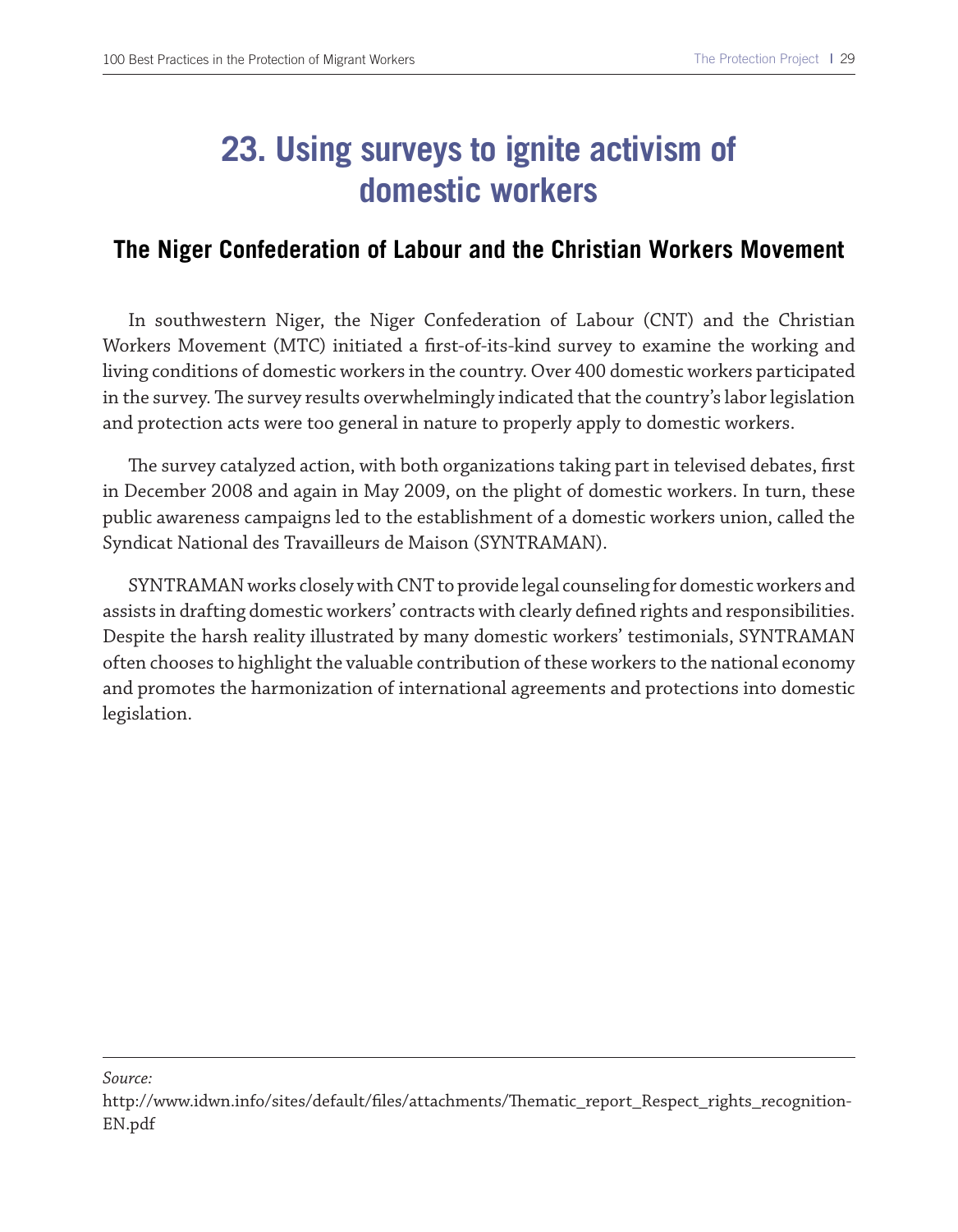### **24. Protecting the rights of vulnerable urban girls**

#### **The Biruh Tesfa "Bright Future" Project**

Implemented by the Bureaus of Youth and Sports, Biruh Tesfa, (*bright future* in Amharic) is a project underway in various regions throughout Ethiopia. The Population Council provided technical assistance and conducted the evaluation of the pilot project in the Mercado area of Addis Ababa.

Biruh Tesfa assists out-of-school adolescent girls between the ages of 10 and 19 by creating a safe space where they can meet friends, create a support network, learn basic literacy and life skills and gain access to information about HIV, reproductive health, and gender-based violence. These girls include rural-to-urban migrants, domestic workers and orphans.

This project connects the girls with educated adult female mentors who are respected members of the community and are trained using a curriculum that includes literacy and numeracy training tailored for diferent age groups, as well as broader life skills and HIV/ AIDS and reproductive health education. The program also issues a photo identification (ID) card to all participating girls, which for many girls may be the only form of identifcation they have.

Over 55,000 girls have participated in Biruh Tesfa in the poorest areas of 17 cities in Ethiopia, of which two-thirds are child domestic workers or daily manual labor workers. A recent evaluation of the program found that girls in the Biruh Tesfa project sites were more than twice as likely to report having social support compared to girls in a comparison area where Biruh Tesfa was not implemented. They were also twice as likely to know where to obtain voluntary counseling and testing on HIV and to want to be tested.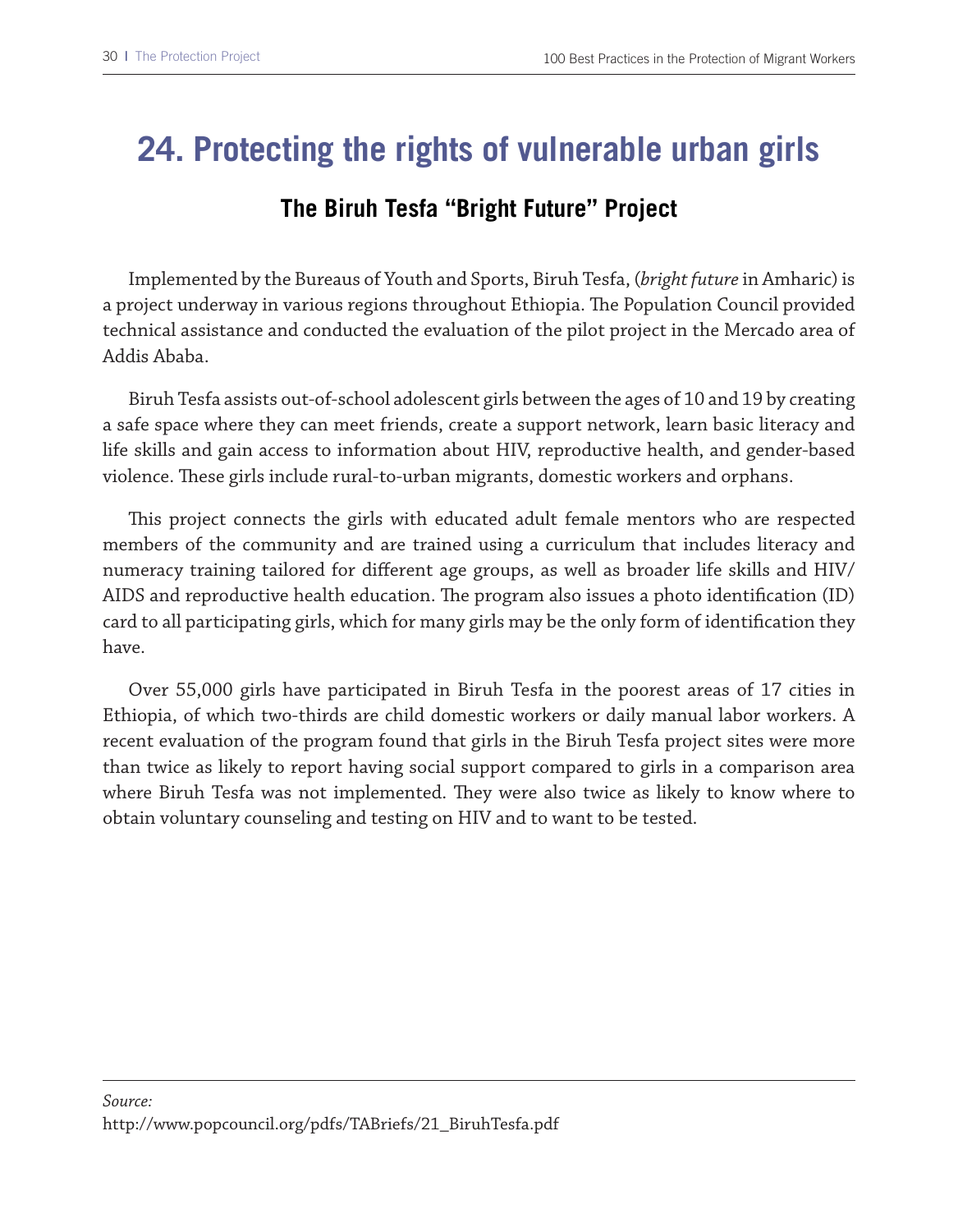### **25. Building the capacities of regional institutions and national governments in the area of labor migration**

#### **International Organization for Migration**

The International Organization for Migration (IOM), Migration Initiatives 2012 works on facilitating refugee resettlement and family reunifcation from the Sub-Sahara Africa region to third countries, while providing medical screening documentation and logistical support.

In the Sub-Saharan Region, IOM's Migration Initiative focuses on:

- Working in partnership with the Mixed Migration Task Force to address the mixed migration fow across the Gulf of Aden, which regularly encounters vulnerable migrants travelling from Ethiopia and Somalia en route to Yemen via Somaliland, Puntland and Djibouti
- Responding to the actions decided upon in the 2010 Regional Conference on Refugee Protection and International Migration: Mixed Movements and Irregular Migration from the East and Horn of Africa and Great Lakes Region by enhancing the capacity of governments with regard to migration control, border management, anti-trafficking efforts and constructing synergized regional labor migration policies
- Creating sustainable solutions to combat irregular and often dangerous migratory trends from the East and Horn of Africa to South Africa
- Encouraging governments to increase data collection and utilize disaggregated statistics to better improve planning procedures and opportunities for regional comparative analyses regarding migratory movements
- Enhancing the capacity of governments and relevant institutions to improve migrant access to health and child care services, with a particular focus on women and children and other most vulnerable groups.

http://www.iom.int/jahia/webdav/site/myjahiasite/shared/shared/mainsite/published\_docs/books/ Migration-Initiatives-Appeal.pdf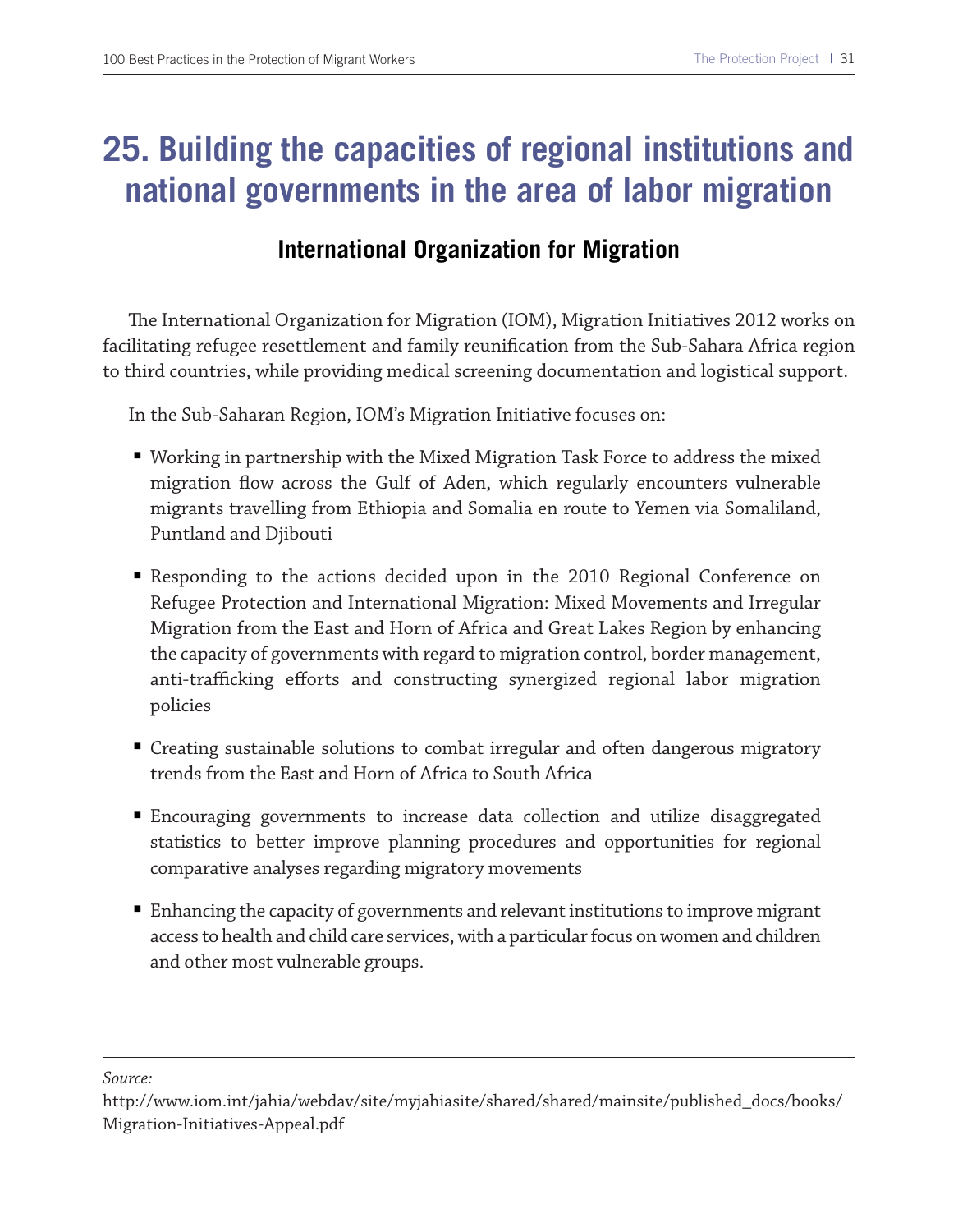### **26. Seeking to combat unfair instances of deportations and refoulements**

#### **Justice Without Borders for Migrants**

Justice Without Borders for Migrants (JWB-Migrants) is a multinational collaboration that seeks to prevent violations of migrants' rights linked to deportations and refoulements through transnational action that utilizes legal mechanisms, advocacy, documentation and reporting of abuses, capacity building, and strengthening collaborations and communication between partners.

JWB-Migrants pursues justice and policy changes on violations of migrants' human rights linked to deportation and refoulement through:

- Facilitating translation assistance, joint strategy-setting and action, nurturing of networking and partnerships and other means to simplify transnational communication and collaboration between civil society organizations across borders
- Enhancing capacity of partner organizations through trainings and technical assistance in legal and fnancial matters
- Increasing access to justice by strengthening the ability of civil society organizations to provide multinational legal assistance to migrants
- Championing for robust institutional change through the utilization of legal mechanisms including strategic impact litigation at the international, national and regional levels
- Conducting research, analysis and documentation of human rights violations linked to deportations and refoulements including gathering, preparing and presenting information to courts, governments, inter-governmental organizations, media, and the public
- Encouraging transnational advocacy as a catalyst for legal reform of the policies and practices that engender violations of migrants' rights linked to deportations and refoulements.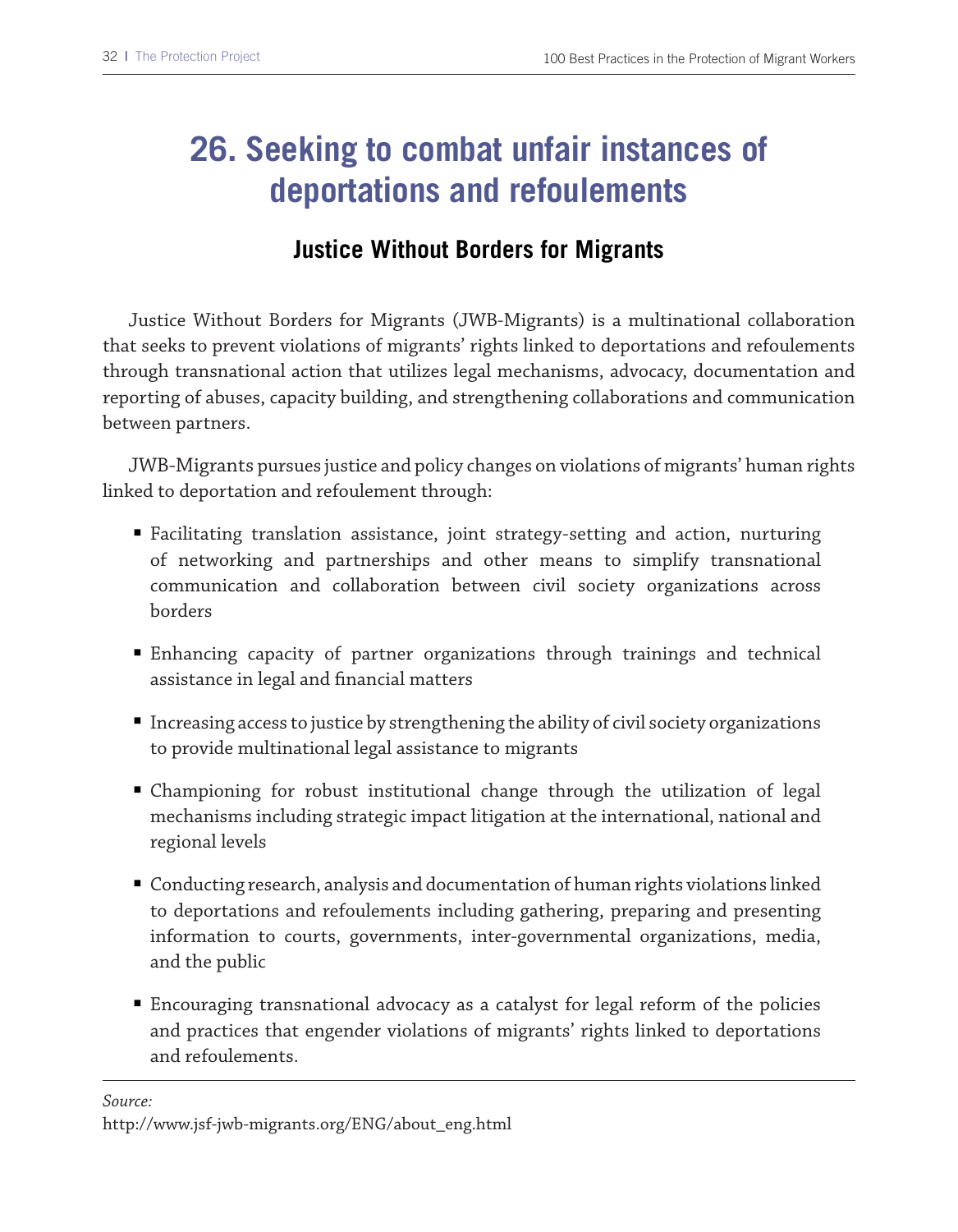### **27. Promoting migrant workers' rights in the workplace through research, training and advocacy**

#### **The African Institute for Migrant Workers**

The African Institute for Migrant Workers (AIMW) is a non-profit organization involved in the promotion, training and advocacy of migrant workers' rights in the workplace. The organization is also committed to assisting migrant workers and members of their families integrate into their adopted communities. The primary goal of AIMW is to utilize the expertise and skills at its disposal to promote and protect the rights, including labor rights, of migrant workers in South Africa and other African countries.

The African Institute for Migrant Workers undertakes research with a focus on the promotion and advocacy of migrant workers' rights in the work place in accordance with international human rights standards. The AIMW's objectives are:

- To liaise with international organizations, governmental and inter-governmental bodies concerning service provision to migrant workers
- To facilitate the integration of migrant workers into the South African society
- To influence and contribute to the development of legislation protective of migrants' rights
- To monitor the treatment and conditions of migrant workers
- To strengthen migrant workers' rights in South Africa and internationally.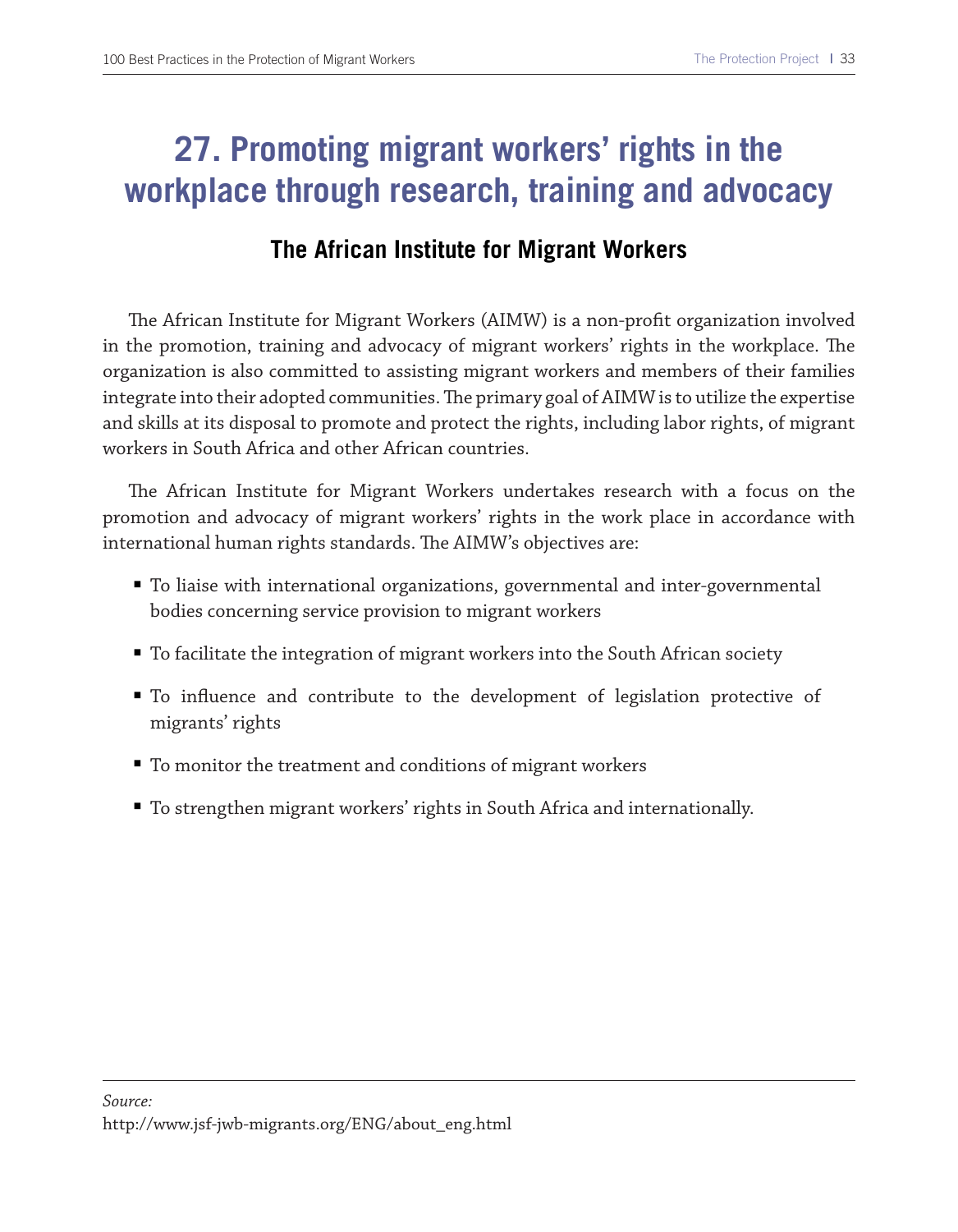## **28. Providing legal assistance and advocating for migrant workers' rights**

### **Lawyers for Human Rights**

Lawyers for Human Rights (LHR) is an independent human rights organization based in South Africa that provides legal assistance and tactical litigation services to vulnerable groups and marginalized communities, including migrant workers. LHR is able to use the law as a tool for positive meaningful change in democratizing South Africa.

LHR's Refugees and Migrant Workers Rights Program is a specialized program that lobbies for the rights of asylum seekers, refugees and migrant workers in South Africa. The project seeks to strengthen existing rights by providing free legal services to indigent asylum seekers, refugees and migrant clients. Litigation is used as a tool to advance clients' rights and to advance African jurisprudence in the feld of refugee and immigration law.

LHR also engages in detention monitoring, documenting the human rights abuses sufered by migrants in the detention and deportation process and working as advocates for policy reform. Legal assistance and representation is also given to those who have been unlawfully arrested and who are at risk of deportation. Lawyers for Human Rights is the Southern African representative to the International Detention Coalition.

To encourage enforcement of legal reforms, the Refugees and Migrant Workers Rights Program has developed training programs for government employees who work directly with refugees and immigrants. LHR regularly offers trainings for social workers, police officers and refugee communities on the rights and needs of refugees and migrants.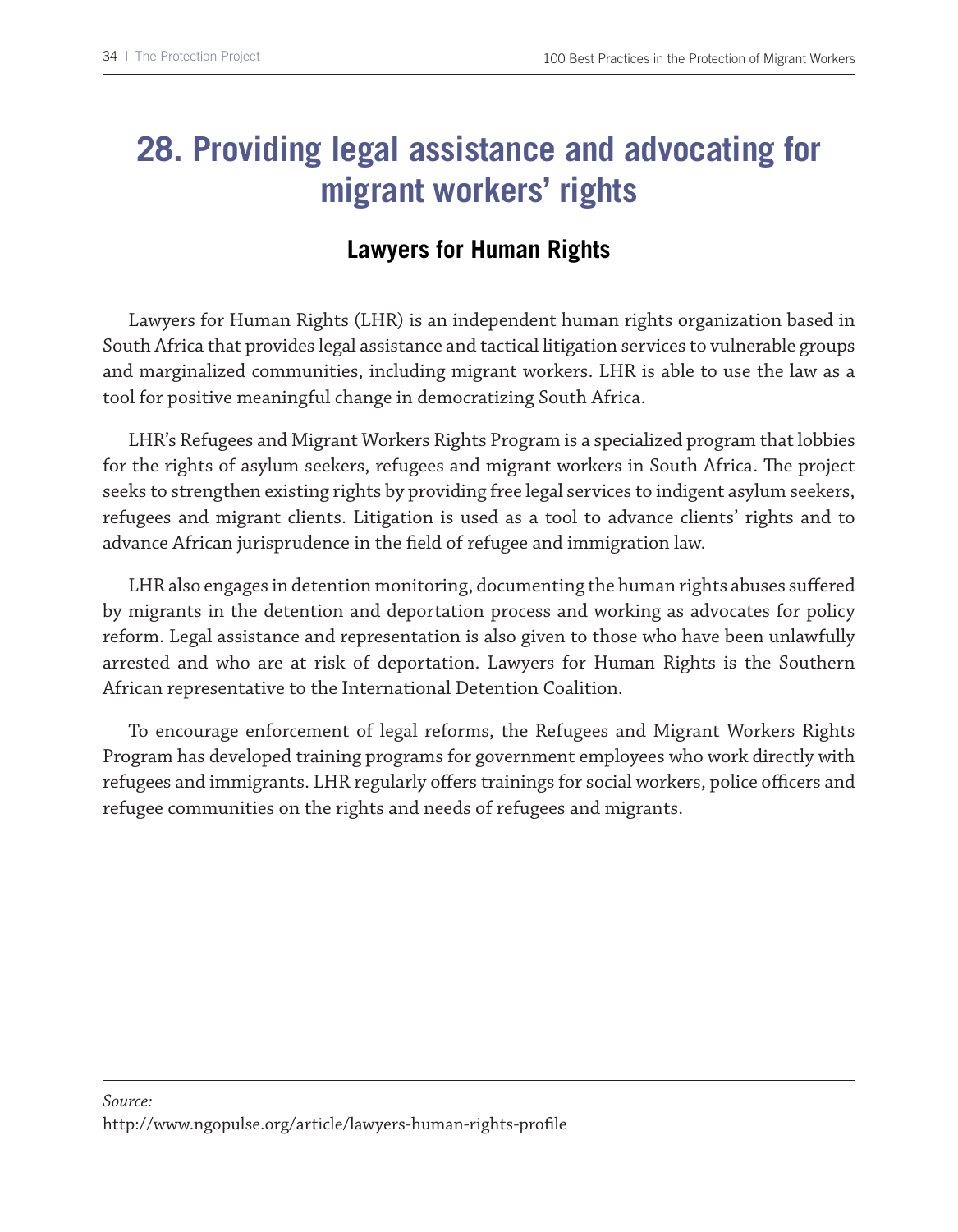## **29. Deterring illegal migration by fostering legal and safe migration**

#### **International Organization for Migration**

The International Organization for Migration (IOM), among many issue areas, works to encourage and facilitate safe, legal avenues of labor migration as opposed to the oft-travelled irregular migratory routes.

In Zimbabwe, the IOM has set up a Labor Center where potential migrants looking for work in South Africa can link with employers, thereby formalizing labor mobility between Zimbabwe and South Africa. By connecting employer with employee prior to migration, the IOM prevents misinformation passing to employees and reduces risks of abuse and exploitation.

To further mitigate the risks facing migrants, the IOM works to enhance the capacity of government departments responsible for the provision of birth certifcates, forms of identifcation, passports, emergency travel documents and visas to ensure that Zimbabweans have access to official travel documents. In addition, women and girls are given information on procedures to obtain these documents.

On the border with Botswana, IOM oversees two Reception and Support Centers which are available to women who are in transit and may be in advanced pregnancy or have recently delivered. Some of the women and newborns received have recently been deported, posing a signifcant danger to the mothers and babies who run the risk of developing infections. Trough its Centers, IOM advocates for special measures to be taken to assist this particularly vulnerable group of migrants.

http://www.globalmigrationgroup.org/uploads/UNCT\_Corner/theme3/human-rights/Working\_to\_ Prevent\_and\_Address\_Violence\_Against\_Women\_Migrant\_Workers.pdf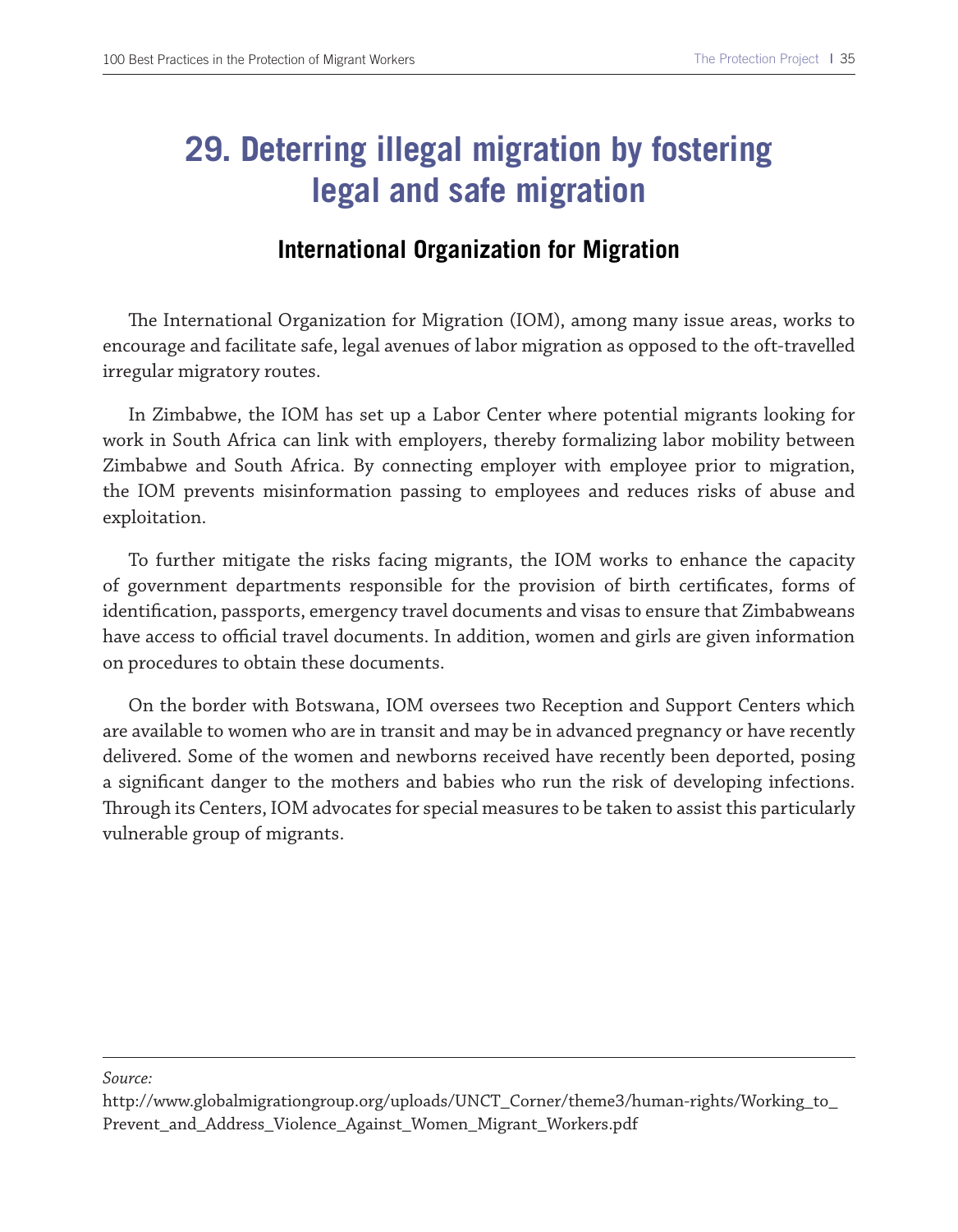## **30. Securing miners' wages by instituting a deferred wages deposit program**

#### **The Commercial and Investment Bank**

In 2011, the Government of Mozambique partnered with the Commercial and Investment Bank (BCI), the second largest commercial bank in the country, to institute a deferred wages deposit program. The Commercial and Investment Bank now serves as the institution through which deferred wages are paid to Mozambican migrant workers who are returning from the South African mines. The Mozambican Labor Ministry and the BCI signed an agreement in 2011 to make sure all returning miners receive their wages in individual BCI accounts.

The agreement on mine labor between Mozambique and South Africa stipulates that only part of the miners' wages is paid in South Africa. After signing contracts with the mining companies, the miners receive their wages for the frst six months in full; subsequently, they only receive 40 percent of their wages then collect the other 60 percent when they return to Mozambique on holiday, or at the end of their contracts.

Previously, the miners received their deferred wages in cash from the mine recruitment agency. This system was highly risky, and there are many tragic stories of returning miners being robbed of their hard earned wages. Now, the miners' paychecks are deposited directly in individual accounts, instead of receiving it in cash.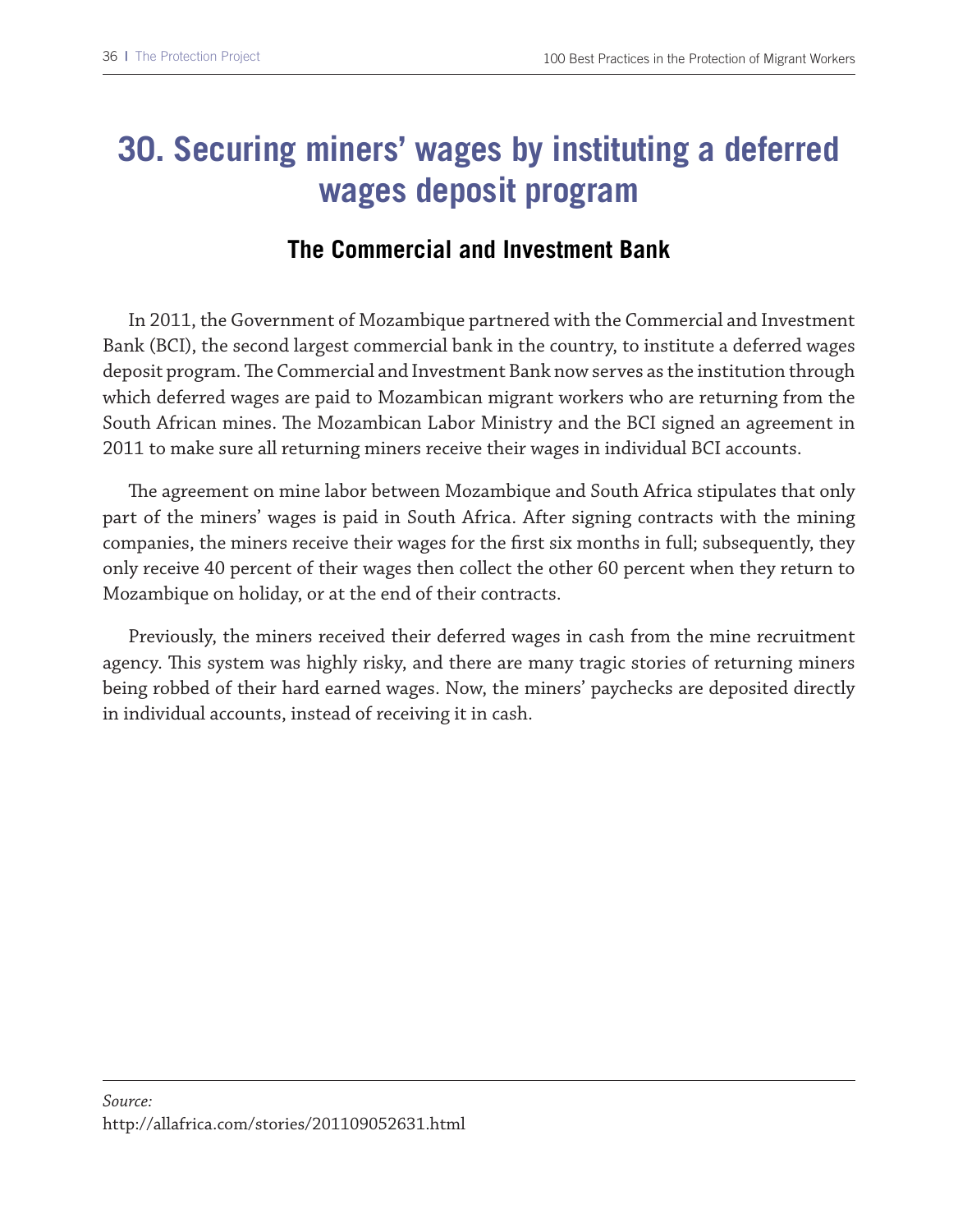# **Part III: South East Asia, South Asia and the Pacific**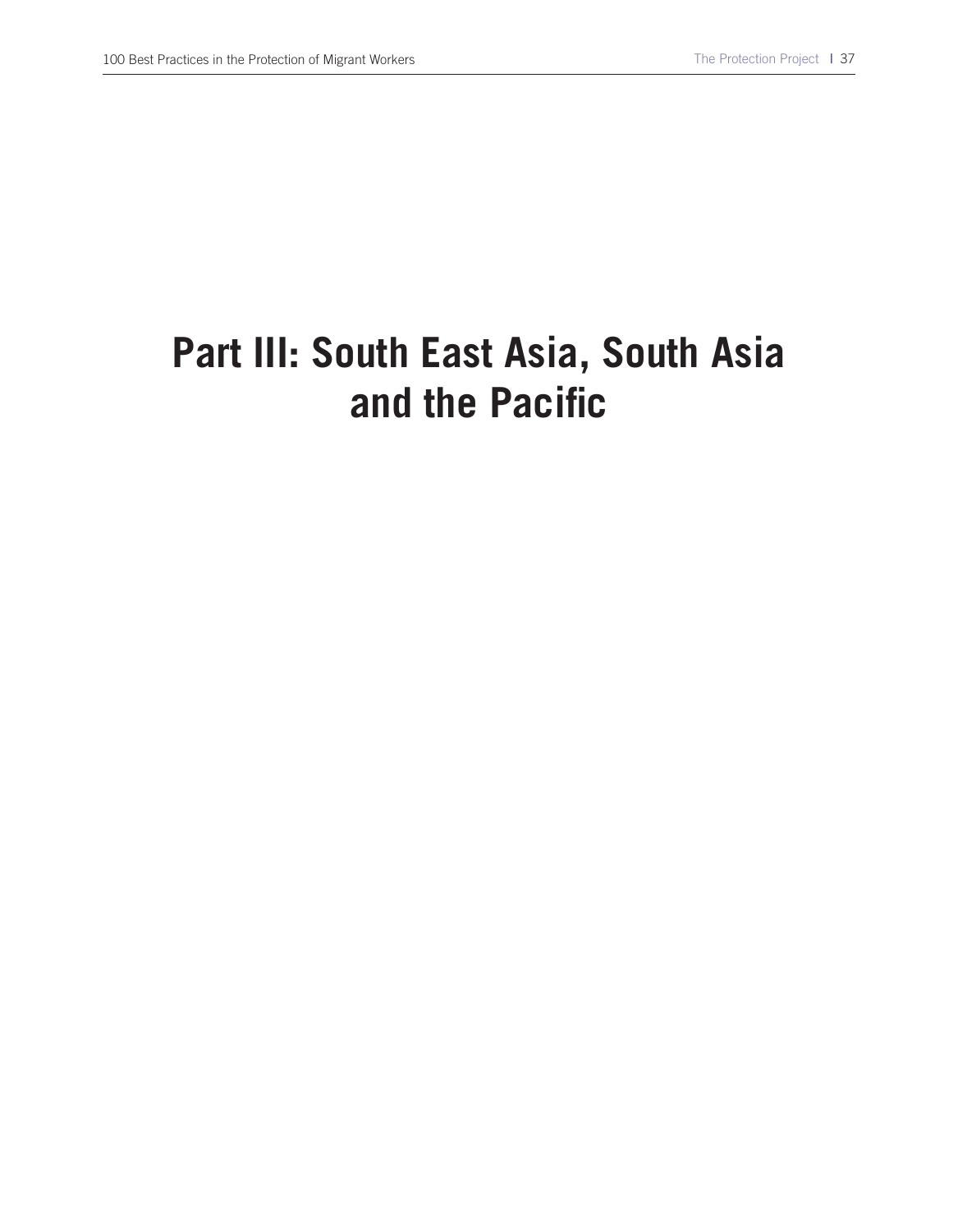### **31. Establishing a "safe migration" program for migrant workers**

#### **Jabala**

Since 2006, the Calcutta-based NGO Jabala has been working with local governing councils in two West Bengal districts, Murshidabad and North 24 Parganas, to combat the rise in labor trafficking incidents. West Bengal, in the northeast of India, is among the country's states where migrant workers are particularly susceptible to human trafficking abuses. People in this region are forced into trafficking situations for economic reasons such as landlessness, variable agricultural productivity, and lack of employment opportunities but also for additional reasons such as overpopulation, social marginalization, and political unrest. Furthermore, many trafficking victims are unaware of the potential threats of human trafficking and do not carry any form of personal documentation.

With the help of the local councils in Murshidabad and North 24 Parganas, Jabala has devised a "safe migration" program which consists of the following components:

- Distributing information to potential migrants on the dangers of trafficking including the risk of HIV/AIDS
- Providing potential migrants with "safe migration" cards which contain key emergency contact numbers and information for accessing a helpline
- Maintaining and regularly updating records of migrants at the local village councils
- Regular tracking of migrants to ascertain their whereabouts

The "safe migration" program has encountered success in its first several years and the central government of West Bengal has called it "a model to replicate."

http://www.jabala.org/page.php?page\_id=left\_subcategory\_master6LCCYKI1359837630&ref=What +we+do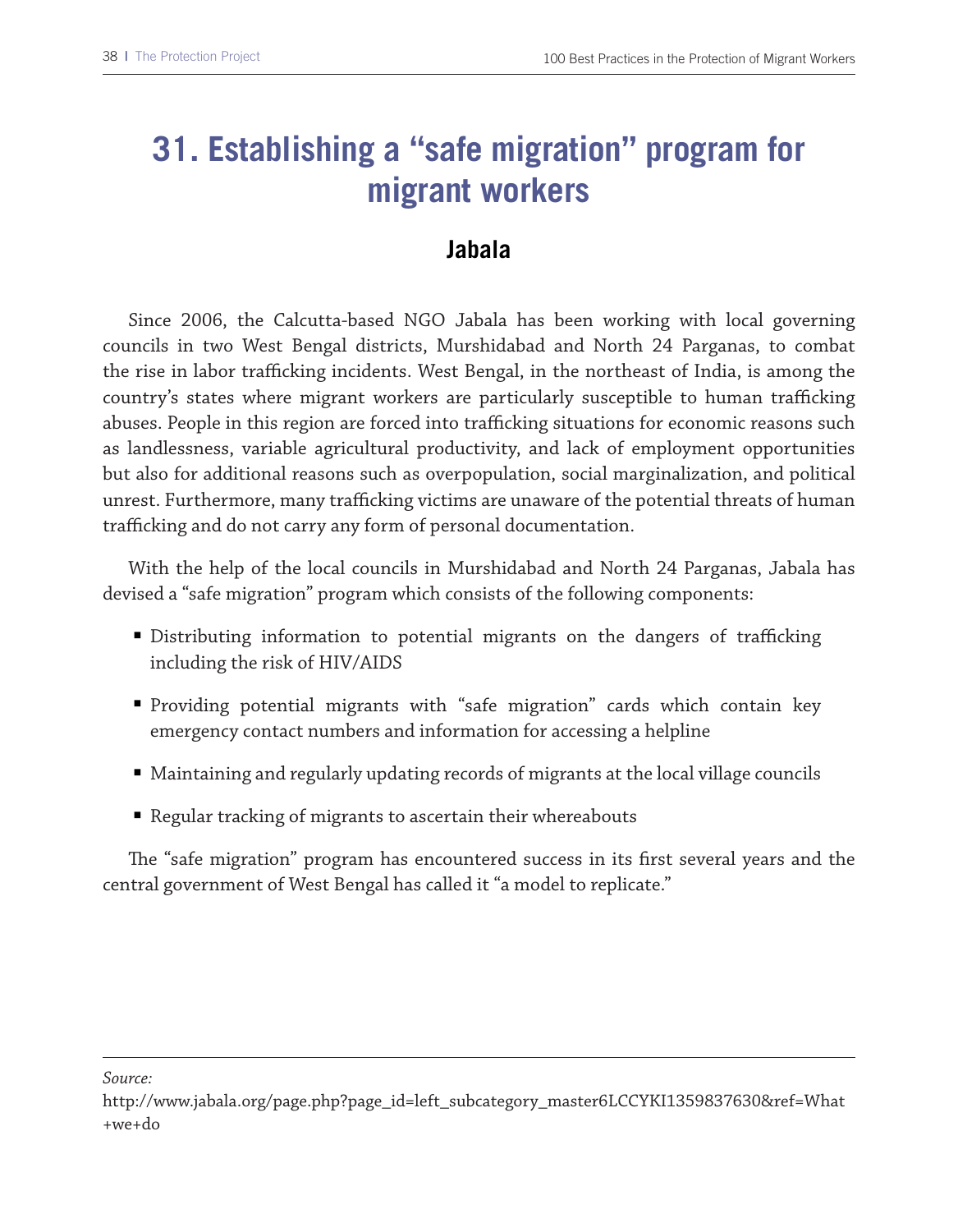### **32. Identifying areas for cooperative anti-trafficking efforts**

#### **United Nations Office on Drugs and Crimes and the Government of Pakistan**

In March 2012, the United Nations Office on Drugs and Crime hosted a workshop in Karachi, Pakistan, which convened 35 senior officials of the federal and local governments in Pakistan, including members of the Federal Investigation Agency, the provincial police, the Home Department, the Ministry of Social Welfare, the Ministry of Human Rights and the Ministry of Human Resources Development. Entitled "Strategic Dialogue on Smuggling of Migrants and Trafficking in Persons," the workshop was an important event for Pakistan, which is a large source country for migrants but which has to date not been a center of antitrafficking initiatives.

Participants of the workshop agreed on the need for better reporting of cases of trafficking crimes through better identifcation of the problem. Furthermore, participants reached a consensus that better information sharing and cooperation between the police and the Federal Investigation Agency, among other organizations, would potentially lead to increased prosecutions of human trafficking violations.

Finally, the workshop discussed the need for further cooperation and integration of government eforts in the future, with a focus on systematized data collection and a more streamlined reporting system. The workshop therefore set an important and significant basis for addressing the problem of human trafficking and smuggling of migrants in Pakistan.

http://www.unodc.org/pakistan/en/strategic-dialogue-on-smuggling-of-migrants-and-trafficking-inpersons.html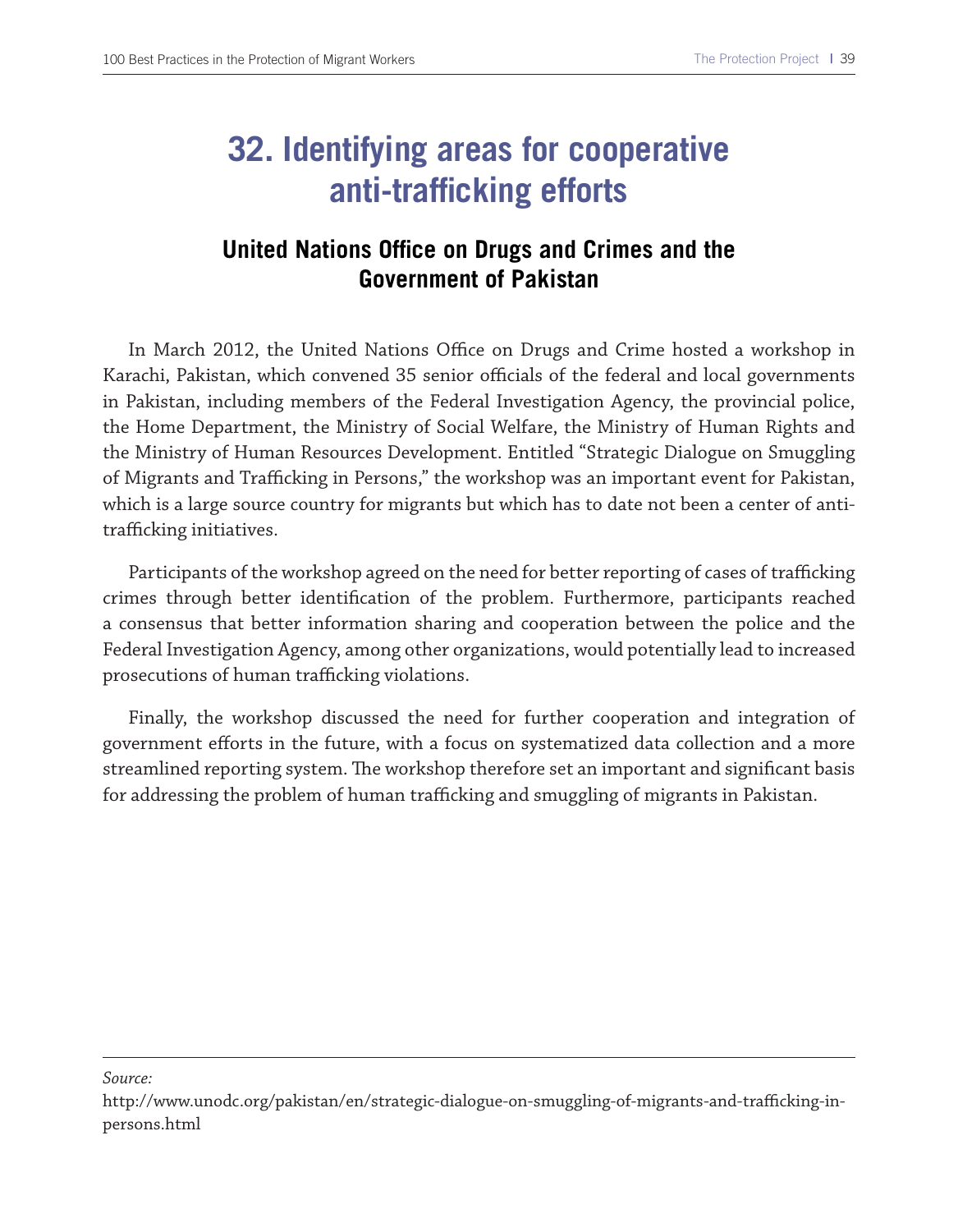### **33. Preventing potential trafficking abuses among migrant workers**

#### **Migrant Services Center**

The Migrant Services Center in Sri Lanka, a partner of the AFL-CIO affiliate Solidarity Center, is active in the prevention of migrants being victimized by human trafficking crimes. According to Sri Lanka's Bureau of Foreign Employment, overseas migrant worker remittances to Sri Lanka in 2011 were about as much as the country's entire export income; indeed almost a quarter of Sri Lanka's economically active population are employed as migrant workers in other countries. As such, migrant workers from Sri Lanka are particularly susceptible to human trafficking abuses from unscrupulous recruiters and employers. In 2010, the Sri Lankan Government received reports of 313 deaths and thousands of cases of abuse and sickness from migrant workers.

The Migrant Services Center has thirty Migrant Worker Associations spread across eight districts, in the country's areas most prone to worker migration. In addition to advocating for nationwide changes to legal structures and governmental practices, the Migrant Services Center also keeps a registry of corrupt recruiters and employers and maintains contacts with village officials. In this way, the Center tries to steer potential migrants away from illegal trafficking practices and away from illegal immigration channels which are more likely to result in trafficking abuses.

The Migration Services Center also provides assistance to migrants once they have left Sri Lanka and are working abroad. The Center monitors families, provides emergency helpline services, acts as a liaison between workers' families and the Foreign Employment Bureau in Sri Lanka, and works actively with Sri Lankan embassies in countries where migrants work as guest laborers.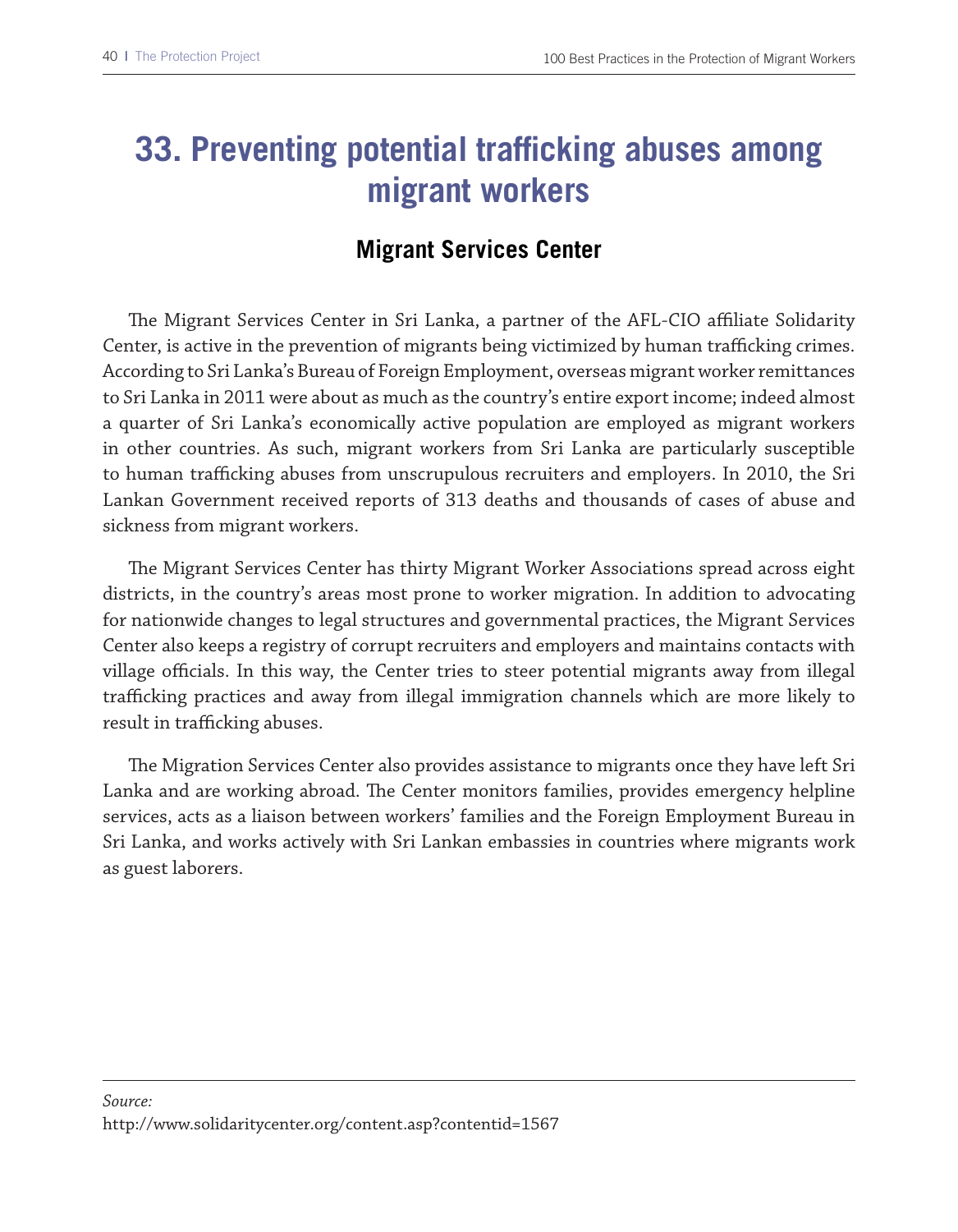### **34. Launching a large-scale anti-trafficking campaign**

#### **Winrock International and the U.S. Agency for International Development**

In 2009, the U.S. Agency for International Development (USAID) implemented a fouryear anti-trafficking campaign in Bangladesh to address the widespread human trafficking problems in the country. The Actions to Combat Trafficking-in-Persons (ACT) program is administered by Winrock International and is scheduled to remain operational until September 2014. According to USAID, Bangladesh is a major source and transit country for victims of human trafficking, with men particularly susceptible to recruitment by traffickers for overseas work, especially in the Middle East and Gulf countries. Bangladeshi women and children are also trafficked for labor exploitation in addition to domestic work and sexual exploitation.

In addition to an extensive commitment to preventative public awareness-raising eforts such as outreach and educational initiatives, the ACT program is also involved in protective measures such as identifying victims of trafficking, providing vocational training to victims, and assisting in reintegrating victims into normal patterns of life while minimizing the risk of revictimization.

Importantly, the ACT program advocates for improved prosecution of human trafficking criminals. Through collaborating with other leading migrant rights and anti-trafficking organizations, the program has been active in the following areas:

- Developing an advocacy agenda for improving the enforcement of current laws
- $\blacksquare$  Pursuing dialogue with government officials concerning legal reform
- Enhancing the prosecutorial capacity of law enforcement and legal professionals
- Expanding the legal framework to include emerging issues such as the exploitation of migrant workers

As of February 2012, the ACT program has supported over 1,100 survivors of trafficking and successfully reintegrated more than 900 of them into their families and communities in Bangladesh.

http://transition.usaid.gov/press/frontlines/f\_jan12/FL\_jan12\_DRG\_BANGLADESH.html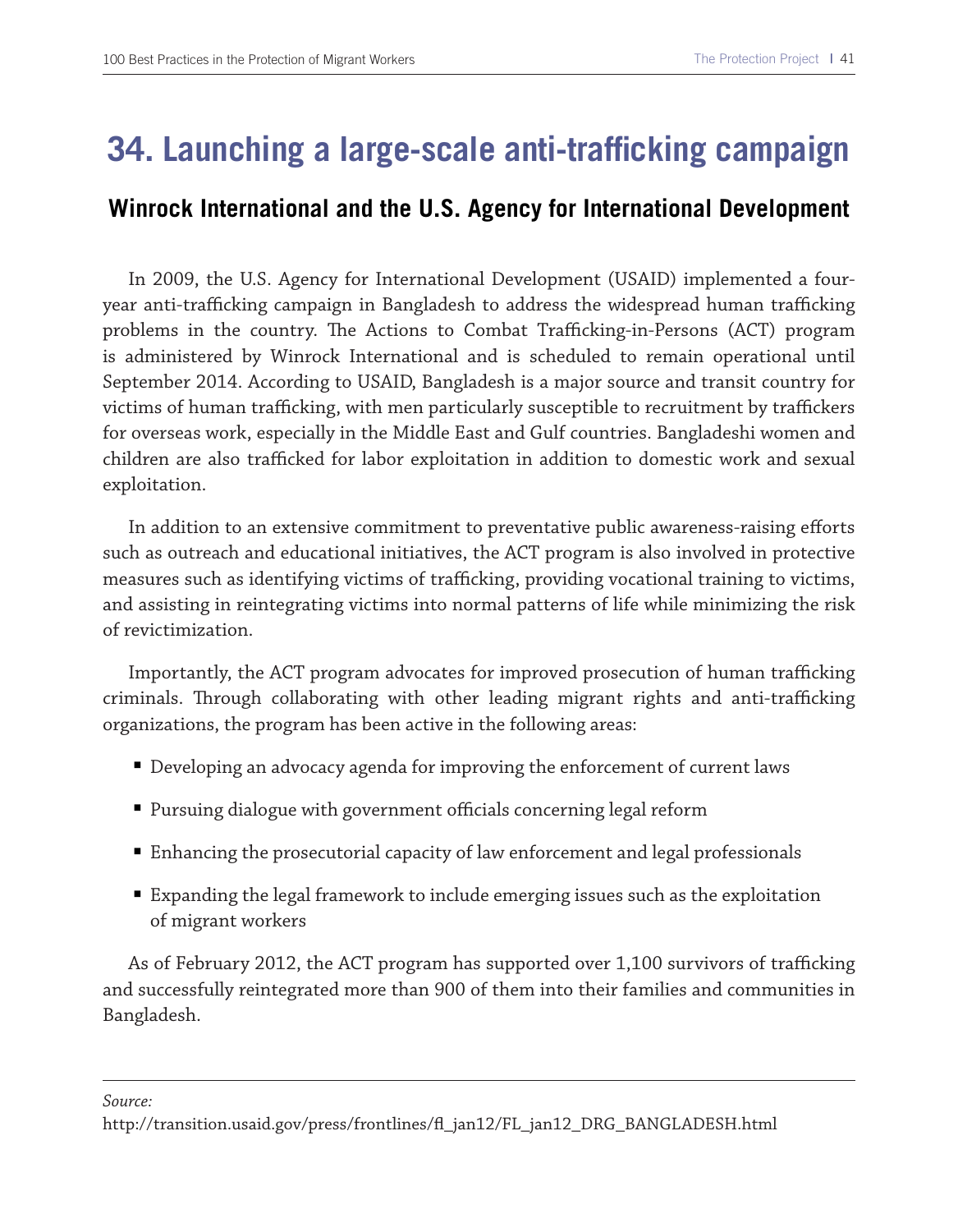## **35. Providing care for children of migrant construction workers**

### **Mobile Creches**

Since 1969, Mobile Creches has worked to provide care and education for the young children of marginalized and migrant populations employed in the construction sites and slums of Delhi, India. Concentrating on children from the earliest days through twelve-yearsold, many of whom live on the construction sites or slums in which their migrant parents work, Mobile Creches strives to identify at-risk children and engage the community in learning more about this underserved vulnerable population.

Mobile Creches embodies a four-point approach to assisting the children of migrant workers:

- Provide education, nutrition and basic health care for children from 9am-5pm, six days a week
- Identify and reach out to families to alter attitudes and encourage the wellbeing of children through community meetings, street theater and public awareness campaigns
- Train community women and non-governmental organizations to provide quality care for children through capacity building workshops
- Advocate for affordable and accessible child care using active networks, sharing knowledge with other civil society stakeholders and leveraging resources to cultivate a common platform.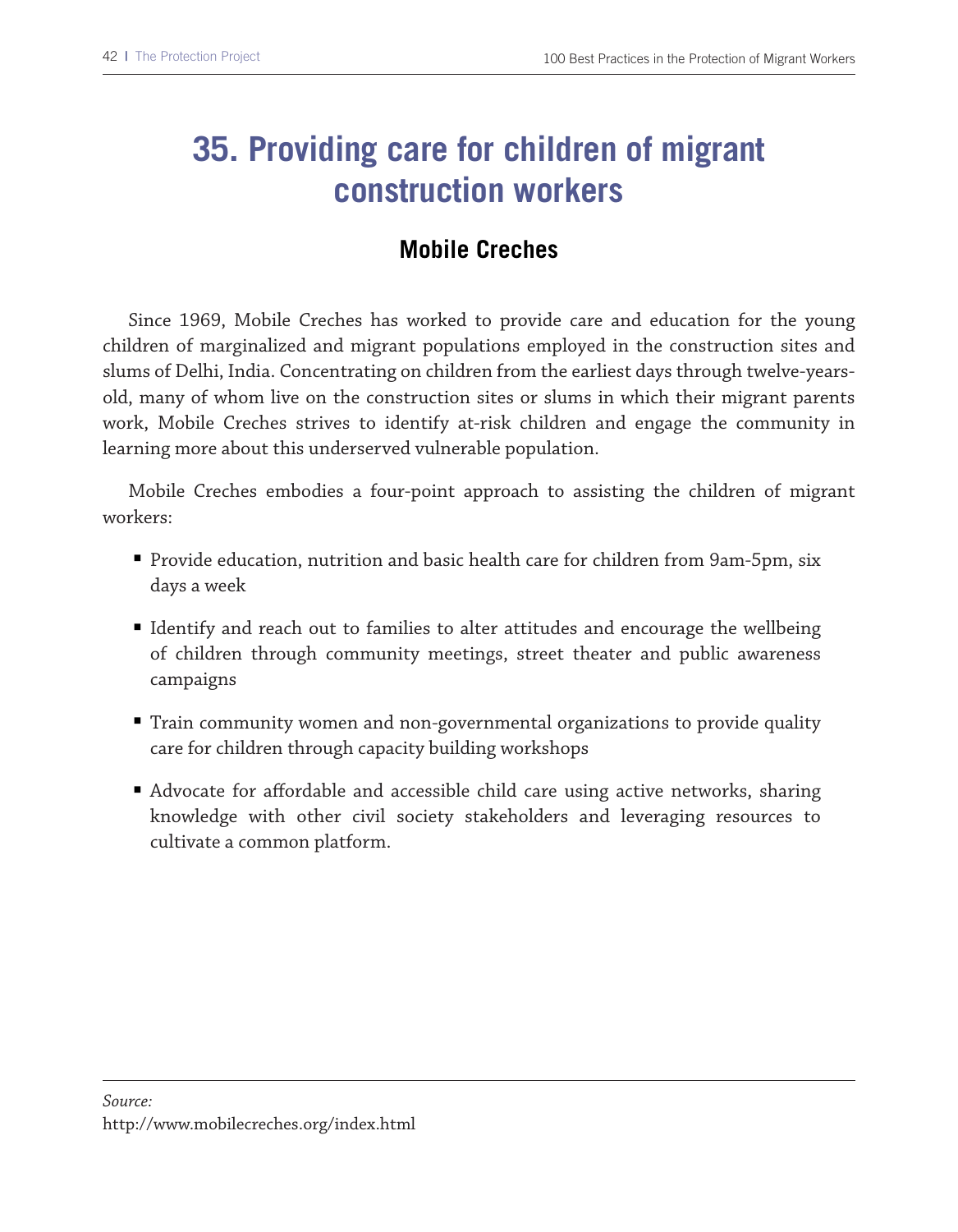### **36. Holding employers accountable for the abuse of migrant workers**

#### **Ankuram and Modi Builders**

Based in Hyderabad in Andhra Pradesh, India, Ankuram is a non-governmental organization founded to mitigate some of the challenges facing vulnerable migrant workers in the area. Migrant workers in Hyderabad face serious challenges, with women and children particularly vulnerable to accidents, ill-health, and otherwise poor working and living conditions. Due to these workers' vulnerability, unscrupulous managers often resort to labor or sexual exploitation as they lack any obstacles or restraints on their behavior.

In response, Ankuram established mobile day nurseries for children victims of this abuse, many of whom resort to begging after their parents disappear. Ankuram drew the attention of builders associations to this exploitation and even succeeded at convening a meeting with the board of directors of Modi Builders, one of the largest construction companies in the state.

Ankuram requested of Modi Builders that they:

- End employment of children under 14 years of age on their sites
- Provide day nurseries on-site for the children of workers
- Encourage women on building sites to join protection committees so they may collectively identify ways to curb exploitative practices

Modi Builders acceded to Ankuram's requests and in addition to the above initiatives, Ankuram and Modi Builders have collaborated on the construction of a training center for survivors of trafficking in addition to other similar projects.

http://www.unodc.org/documents/human-trafcking/India\_Training\_material/Compendium\_of\_ Best\_Practices\_by\_NGOs.pdf (Chapter 3, pp. 12–14)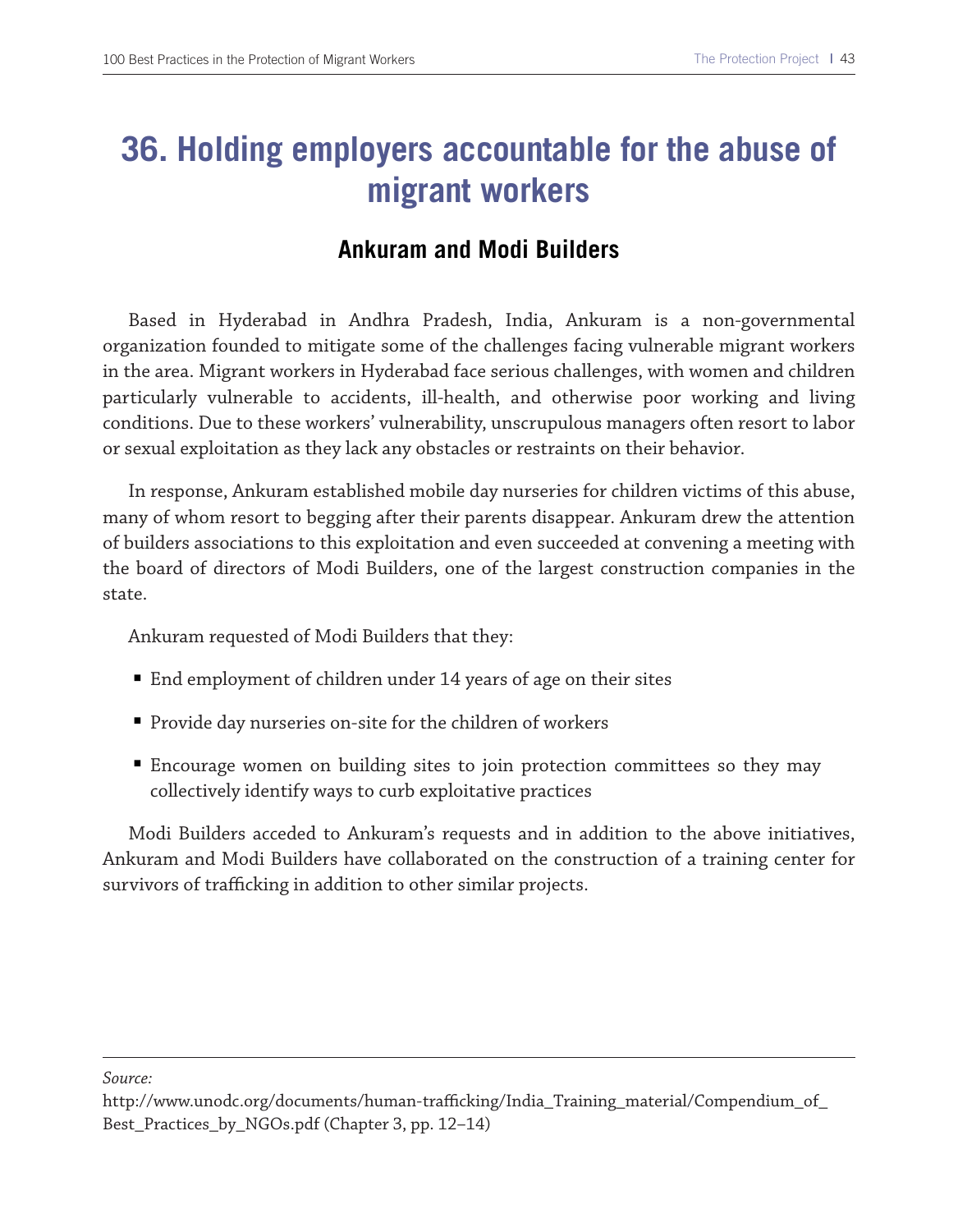## **37. Sponsoring workshops to enhance international cooperation**

### **United Nations Office on Drugs and Crime**

In response to the growing trend of trafficking victims in South Asia, the United Nations Office on Drugs and Crime (UNODC), in partnership with Action Against Trafficking and Sexual Exploitation of Women (ATSEC) and a network of other NGOs, organized a three-day long workshop in Calcutta from March 6–8, 2010. The workshop, funded by the European Union, was entitled "International Cooperation in Trafficking in Persons/Smuggling of Migrants Cases" and included 27 representatives from Bangladesh, Bhutan, India, the Maldives, Nepal and Sri Lanka.

The participants in the workshop, among who were government officials, law enforcement officers, and judges, found that bilateral and multilateral cooperation among their nations needed to be improved, especially with regard to legal assistance and extradition of criminals. In light of this, the participants agreed on a series of recommendations from the UNODC including:

- The UNODC providing support to ratify and implement the United Nations Convention on Transnational Organized Crime and its protocols as necessary
- The UNODC working with member states to ensure adequate training of criminal justice practitioners
- The creation of national databases and improved information sharing between participating countries
- Promoting regional cooperation between states and civil society institutions with regard to the repatriation of trafficking victims.

*Source:*

http://www.unodc.org/southasia//frontpage/2010/March/international-cooperation.html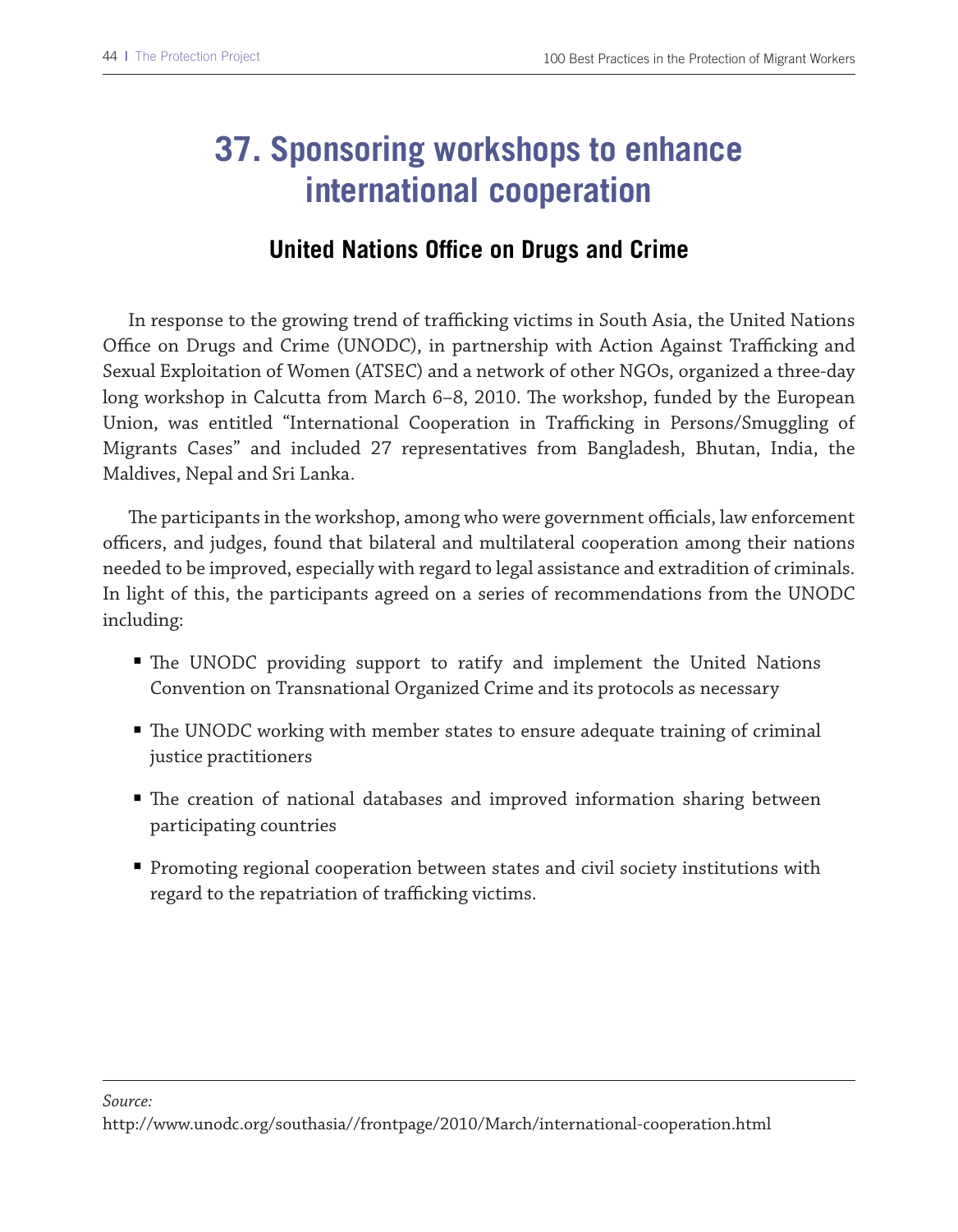### **38. Reducing exploitation of migrants during the recruitment phase**

### **TRIANGLE Project**

Initiated in 2010 by the International Labour Organization (ILO) Regional Office for Asia and the Pacific/Migrant, the TRIANGLE Project is a cooperative effort among governments, workers and employers that aims to reduce the exploitation of labor migrants within and from the Greater Mekong Sub-region (GMS). By contributing to the development of legal and safe recruitment channels, the TRIANGLE Project seeks to improve labor protection mechanisms. The Project is implemented in Cambodia, Lao PDR, Thailand, Vietnam and Malaysia which are among the most dynamic migration hubs in the world.

One initiative of the Project is the promotion of government-sponsored job fairs held in Champasack, Lao PDR and run annually by the ILO in cooperation with the Government of Lao PDR. The Government and the ILO bridge job seekers who want to work in Thailand with lawful and licensed recruitment agencies. Tis reduces the opportunities for unscrupulous employment brokers to commit fraud and ofers Laotian migrants a safer channel of looking for job opportunities abroad. In addition, government, trade union and civil society partners are running Migrant Worker Resource Centers (MRCs) which provide information, counseling and legal assistance to migrant workers.

This project strengthens legal recruitment channels and ensures the safety of Laotian migrants who want to work in Thailand. The MRCs enhance migrants' access to legal services and prevent any potential labor exploitation.

http://www.ausaid.gov.au/countries/eastasia/regional/Documents/triangle-annual-report-year2.pdf http://www.ilo.org/asia/whatwedo/projects/WCMS\_145664/lang--en/index.htm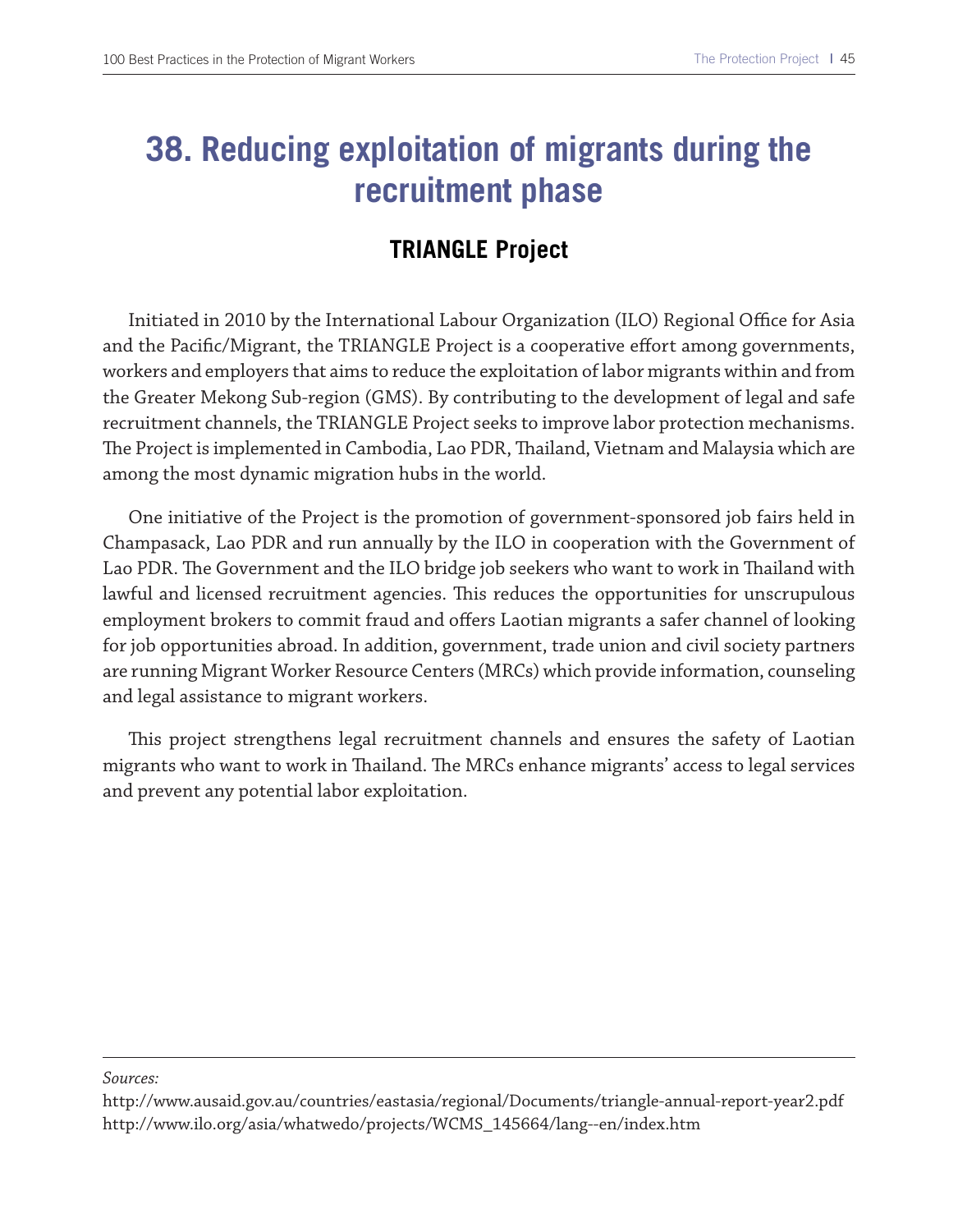### **39. Helping migrants gain English fluency to prevent unfair labor practices**

#### **Adult Migrant English Program**

Australia's Adult Migrant English Program (AMEP) is the Government's largest settlement program, in operation since 1948. Legally based in the Immigration (Education) Act 1971 and the Immigration (Education) Regulations 1992, the AMEP refects a commitment to meaningfully settling migrants and ensuring them access to the range of opportunities and services available in Australia.

Te Adult Migrant English Program is available to eligible migrants, with the total number of free English courses depending on a case-by-case circumstantial basis. Knowing that many migrants may have sufered tortuous or traumatic migratory experiences, AMEP ofers a Special Preparatory Program (SPP).

AMEP also ofers a special Settlement Language Pathways to Employment and Training (SLPET) Program to help migrants gain an understanding of workplace culture and labor laws and rights in Australia. A combination of vocational-specifc English classes, work experience and professional mentorship help protect migrants entering the Australian workforce.

#### *Source:*

http://www.immi.gov.au/living-in-australia/help-with-english/amep/facts-fgures/amep-overview.htm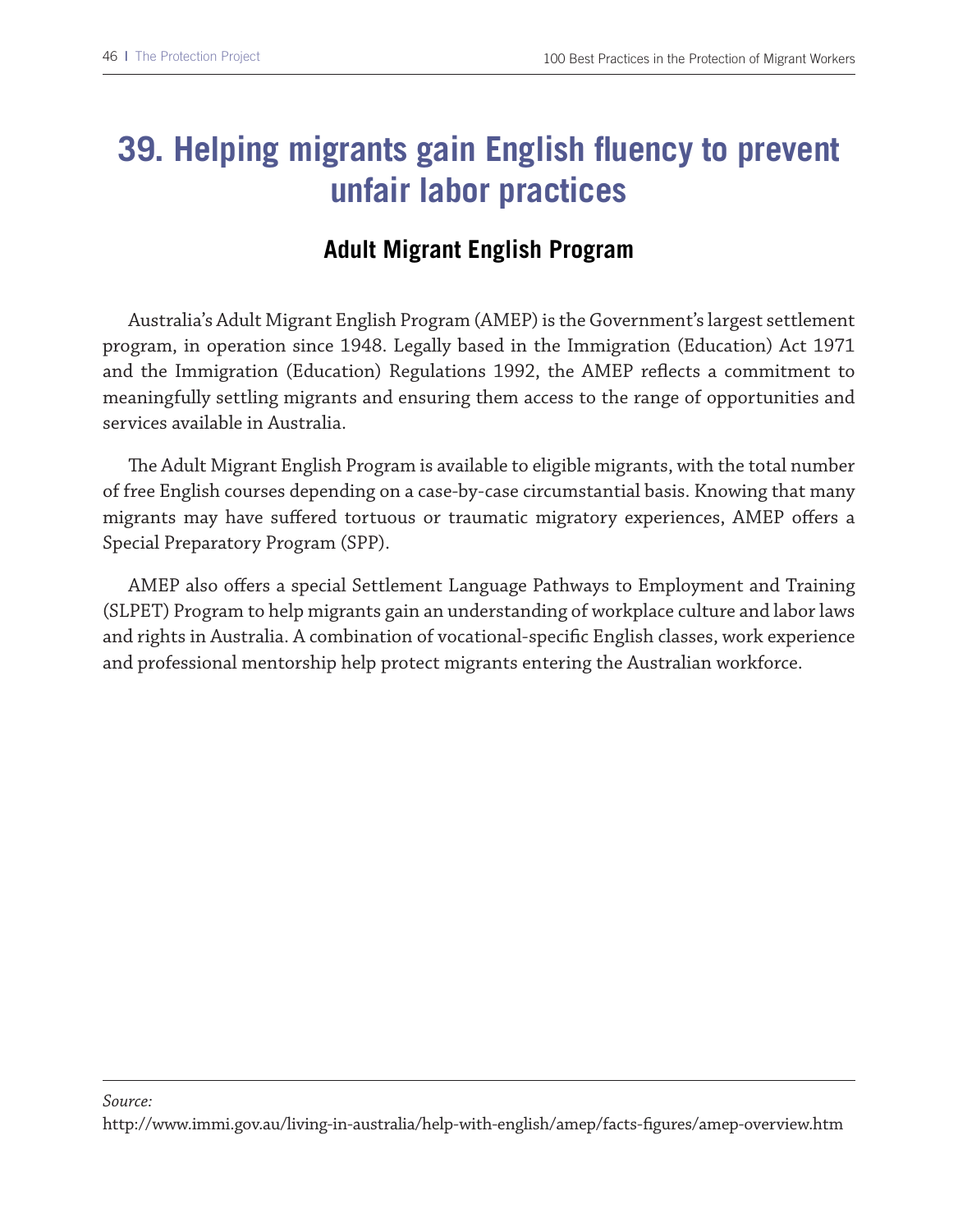### **40. Lobbying for more government action to combat violations of migrants' rights**

### **Migrant CARE**

Migrant CARE, an Indonesia NGO, is dedicated to advocating for increased government action on trafficking by documenting cases in which Indonesian migrant workers have faced severe physical and sexual abuse by their foreign employers. Utilizing thousands of accounts of abuse, Migrant CARE has raised the Government's awareness of migrant rights violations and lobbied for stronger government regulations on employment agencies.

Wayhu Susilo, an anti-trafficking activist in Indonesia, founded Migrant CARE in 2004. CARE stands for "Counseling, Advocacy, Research and Education". It is reported that more than 2.5 million Indonesians from poor families travel overseas to work as domestic servants and laborers and more than half of them are likely to be trafficked by illegal recruiting agencies, unaware of legal recourse. Under Susilo's leadership, Migrant CARE lobbies the Indonesian government to enhance anti-trafficking efforts.

Migrant CARE has greatly raised awareness among the public and government, with current eforts concentrated on protecting Indonesian migrant workers who are experiencing mistreatment in countries of destination around the world. Particular efforts are raised in opposition to media campaigns, in Malaysia for example, which negatively portray Indonesian migrant workers.

http://iipdigital.usembassy.gov/st/english/article/2007/06/20070607164452dybeekcm0.7253229. html#axzz2PoAj2JBN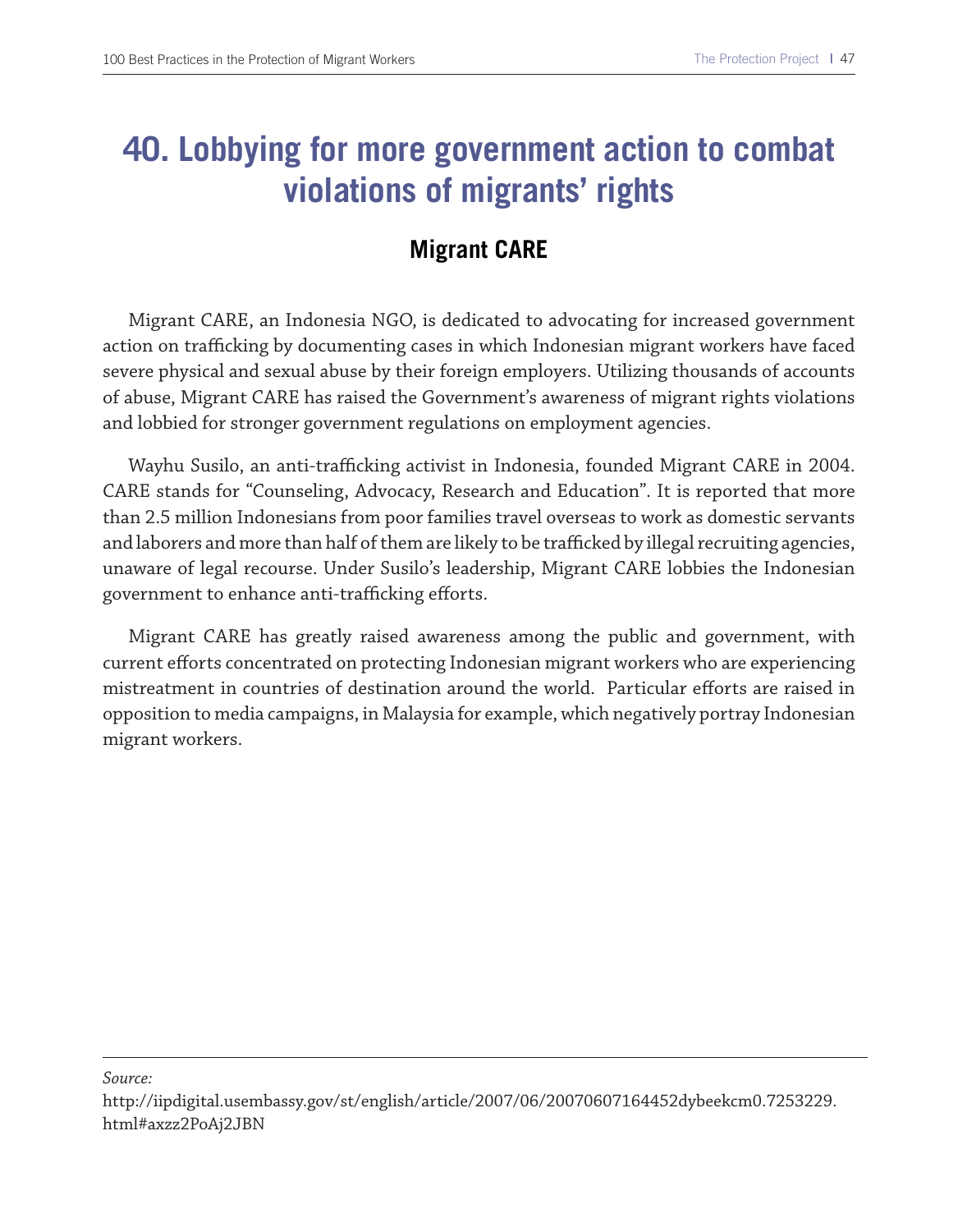## **41. Facilitating information exchange regarding migrant smuggling**

#### **United Nations Office on Drugs and Crimes**

Created by the United Nations Office on Drugs and Crime (UNODC), the Voluntary Reporting System on Migrant Smuggling and Related Conduct (VRS-MSRC) is a secure, internet-based mechanism that allows member states to share information and analyses regarding migrant smuggling and irregular migration. Tis database specifcally addresses strategic knowledge gaps between member states and allows for better informed national and regional anti-migrant smuggling policies.

*Te Fifth Ministerial Conference of the Bali Process on People Smuggling, Trafcking in Persons and Related Transnational Crime* has endorsed the VRS-MSRC system in April 2013. During the Bali Process, a number of states including Cambodia, Indonesia, Australia, New Zealand, Tonga, Fiji, the United States of America, the United Kingdom and other countries, participated in a test run of this system. They shared their feedback and confirmed that it provides an efective platform for centralizing relevant information and facilitating the sharing process, which has the potential to increase early detection of human trafficking issues within a region.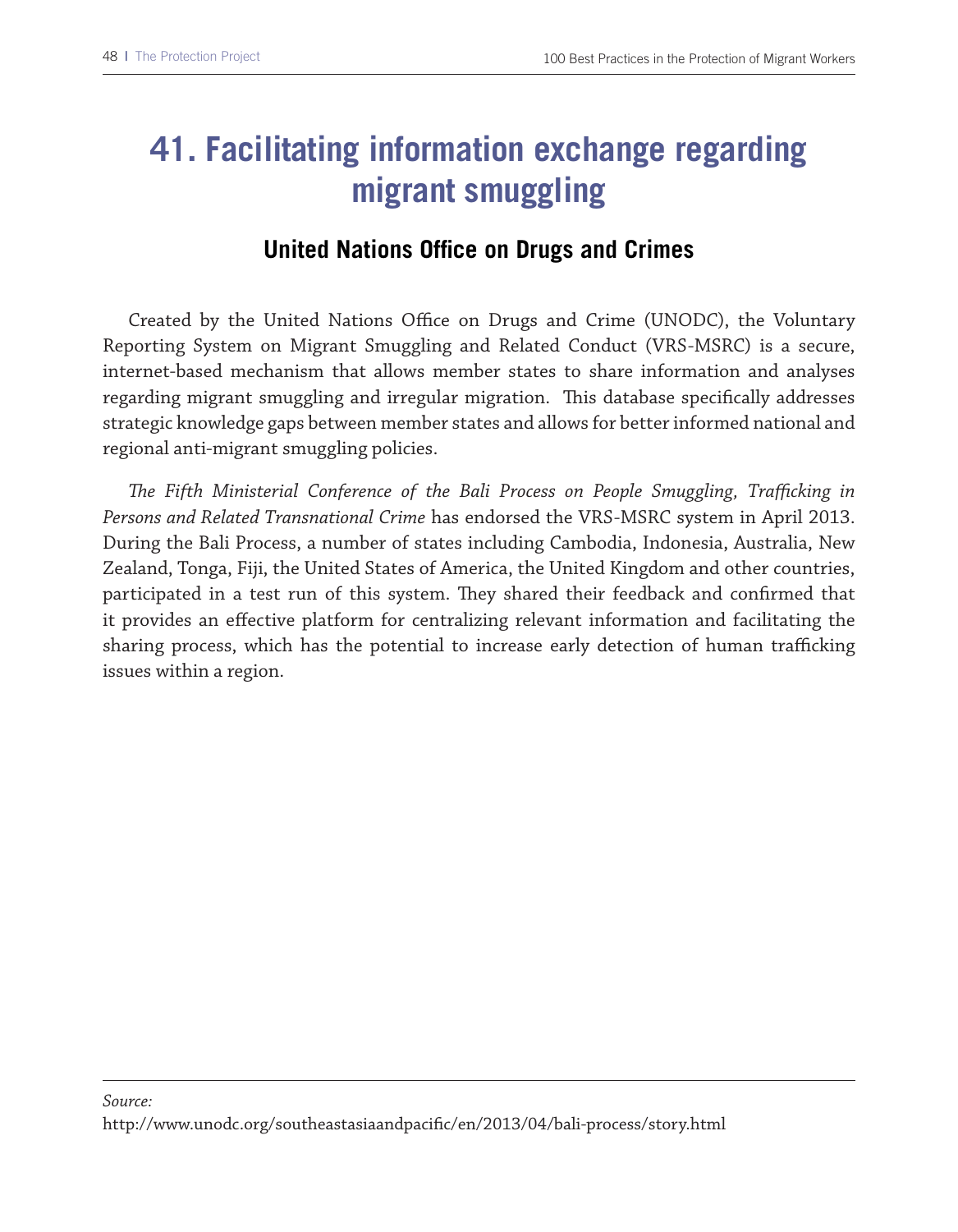### **42. Crafting migrant-protective policies based on international standards**

#### **The Philippines Department of Labor and Employment**

In preparation for the Association of Southeast Asian Nations (ASEAN) 6th Forum on Migrant Labor, the Philippine Department of Labor and Employment (DOLE) has been redrafting policies based on recommendations from previous forums and the principles of the ASEAN Declaration on the Protection and Promotion of the Rights of Migrant Workers.

The annual Forum provides the Department of Labor and Employment an opportunity to exchange best practices with other governments, employers and civil society players on combating issues confronting migrant workers. The DOLE is actively crafting policies to improve the integration and reintegration of migrants in addition to making information relevant to outbound-migration and in-bound migration readily available to its citizens.

In anticipation of the Forum, the DOLE's International Labor Afairs Bureau is hosting a preparatory workshop with the following objectives:

- Identify areas of success and those in need of improvement regarding previous forums' recommendations
- Discuss the theme of the upcoming  $6<sup>th</sup>$  ASEAN Forum on Migrant Labor
- Prepare recommendations for the 6<sup>th</sup> Forum, to be held on November 26-27, 2013

The Department of Labor and Employment, in partnership with civil society stakeholders and other national and international organizations, will use this opportunity to gain a more comprehensive understanding of the broader challenges while sharing promising practices which will contribute to more robust migrant-protective policies.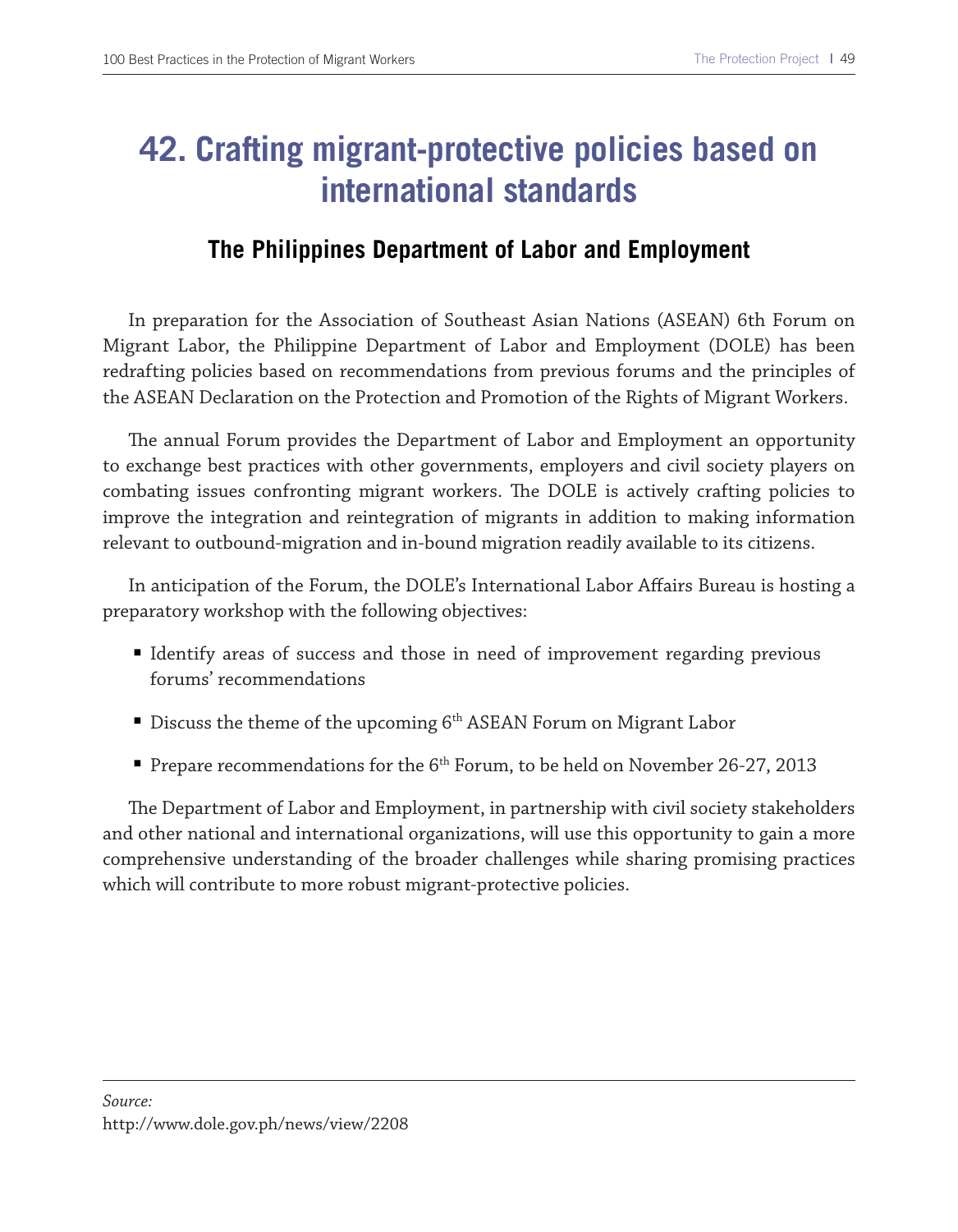### **43. Ending forced labor in supply chains**

#### **Virgin Group and Fortescue Metals**

Corporate executives from top global corporations, including Virgin Group and Fortescue Metals, launched the campaign "Walk Free" in Yangon to embolden other global companies to sign a pledge to end forced labor by preventing it in their supply chains. The push of this campaign is to end modern slavery and create a world where everyone can work free from exploitation.

Te pledge is named *Zero Tolerance for Slavery*, encouraging companies to be transparent in giving consumers the information they need to make informed buying decisions. Companies that have been asked to sign include Apple, Exxon Mobil, Microsoft, Wal-Mart, and Chevron. Besides this, the corporations will soon publish a global "slavery index" disclosing conditions on forced labor in 160 countries.

This Business to Business (B2B) model is anticipated to have a meaningful impact on human trafficking, as the leaders of top companies will be able to communicate directly with leaders from other companies to exchange information and best practices regarding human trafficking issues in their supply chains.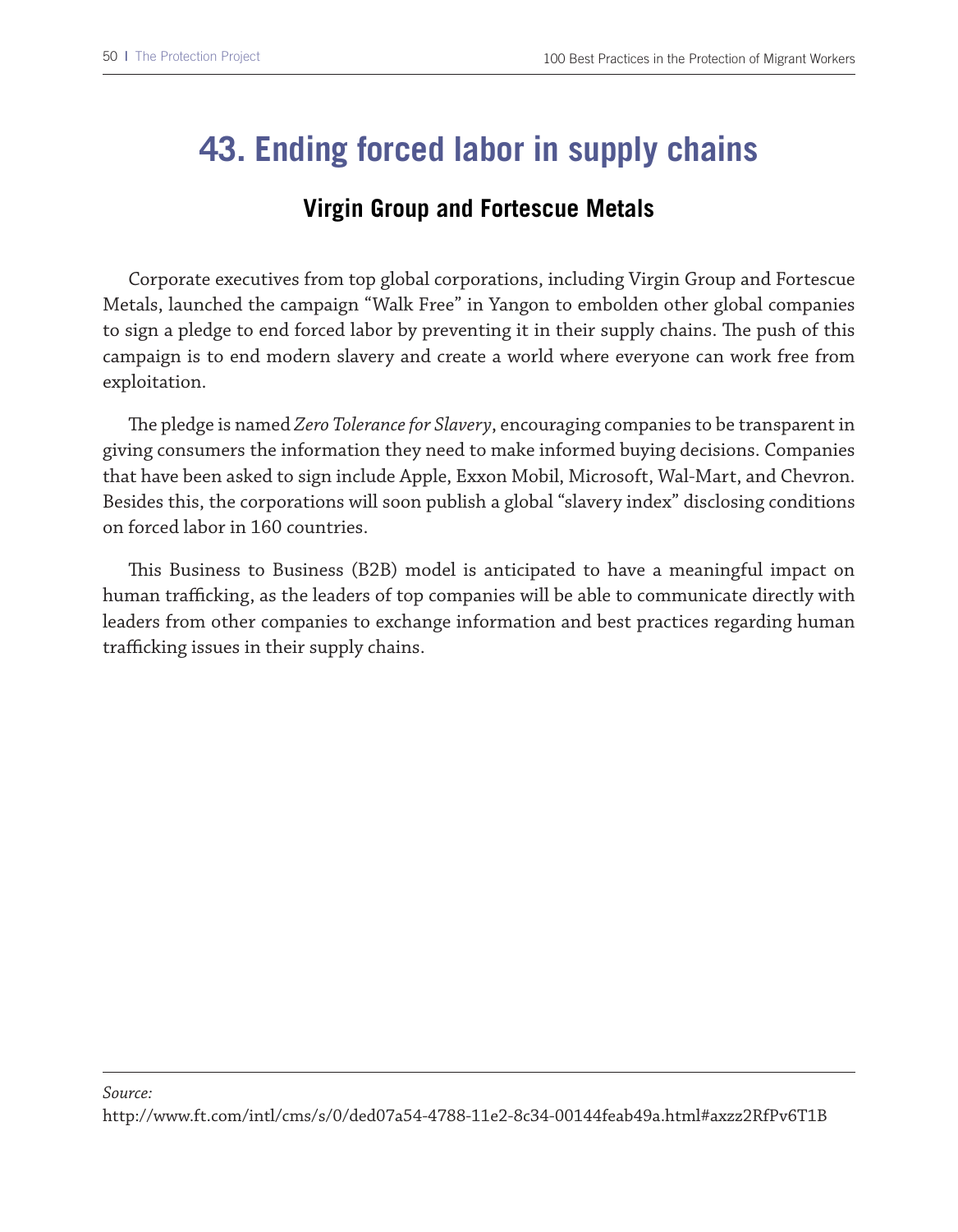### **44. Promoting ethical standards for media coverage of human trafficking**

#### **The Inter-Agency Council Against Trafficking, the International Justice Mission & KBP**

In 2012, the Inter-Agency Council Against Trafficking (IACAT) and the International Justice Mission (IJM) together with KBP, a major broadcasting company in the Philippines, held a conference in Pasig City, Philippines on promoting responsible media partnerships with regards to anti-human trafficking initiatives.

Tis conference was conducted to raise awareness among media professionals on relevant human trafficking issues including confidentiality requirements, necessary gender-sensitive considerations and child-appropriate approaches to reporting on trauma. A related Manifesto was issued by KBP, which promoted an industry-wide responsible standard of reporting and covering trafficking cases.

With the support of IACAT, KBP is championing social responsibility in broadcasting and reporting. The conference highlighted the necessary sensitivity required when reporting on trafficking, as vulnerable victims may be easily re-victimized or re-traumatized. Professional and ethical standards were outlined and the issued Manifesto continues to serve as a model for gender-sensitive and child-appropriate reporting.

http://www.iacat.net/index.php/48-iacat-intensifies-fight-vs-human-trafficking-through-responsiblemedia-partnership-with-kbp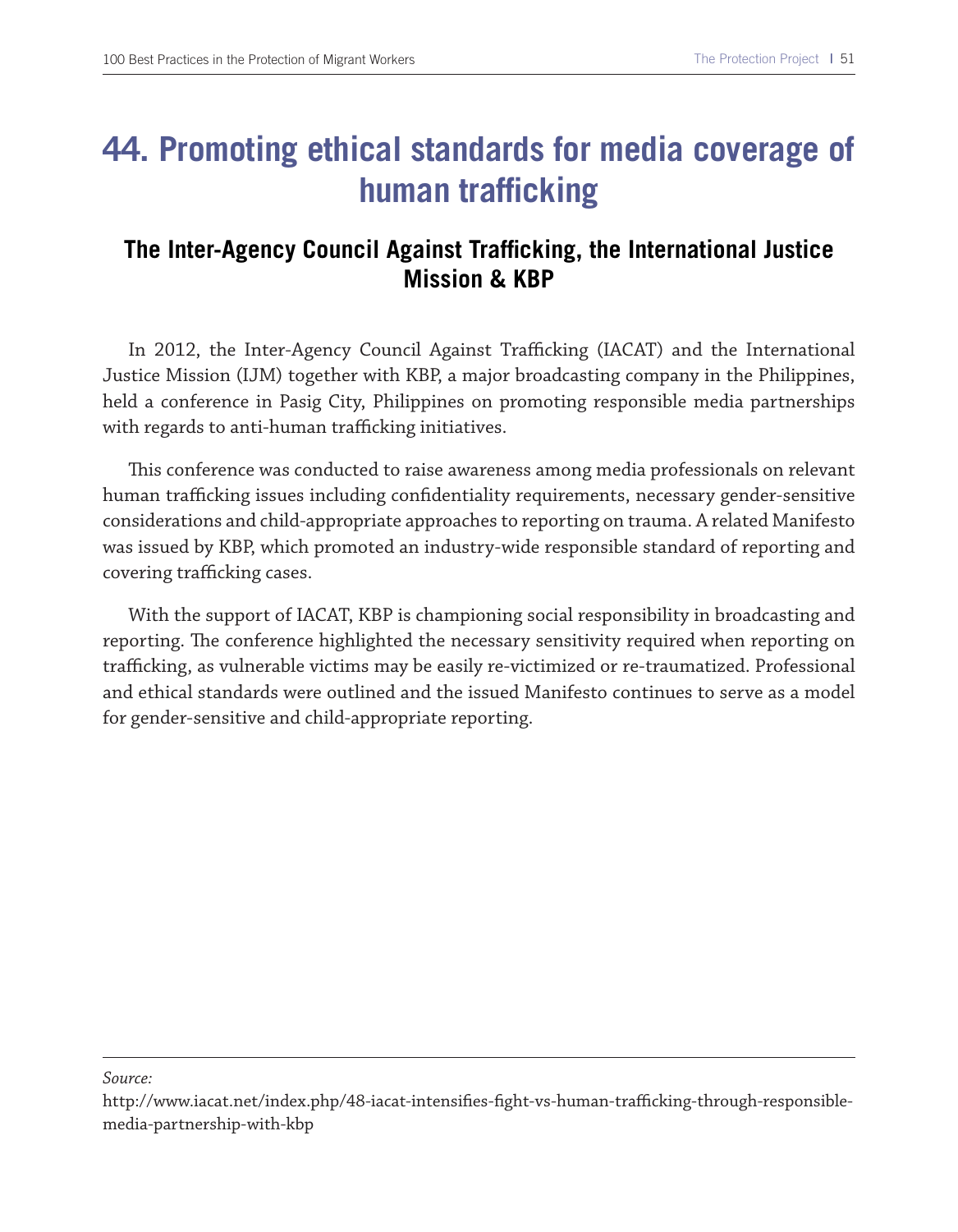## **45. Designing regional solutions to protect migrant workers' rights**

### **The Association of Southeast Asian Nations**

Members of the Association of Southeast Asian Nations (ASEAN) adopted the *ASEAN Declaration on the Protection and Promotion of the Rights of Migrant Workers* in January 2007. This agreement has introduced a regional framework for addressing human trafficking within and among ASEAN countries.

The Declaration first outlines general principles to promote the full potential and dignity of migrant workers and encourages close cooperation to resolve the undocumented cases. Further, it contains separate obligations of receiving states and sending states. A committee was established to ensure the implementation of the Declaration and an ASEAN Forum on Migrant Labor has been set up as a regular activity.

Te *Declaration on the Protection and Promotion of the Rights of Migrant Workers* is the frst of its kind among the ASEAN Member States and is a positive step toward a regional legally binding convention addressing migrant protection.

http://www.humantrafficking.org/uploads/publications/ASEAN\_DECLARATION\_ON\_MIGRANT\_ WORKERS\_2007.pdf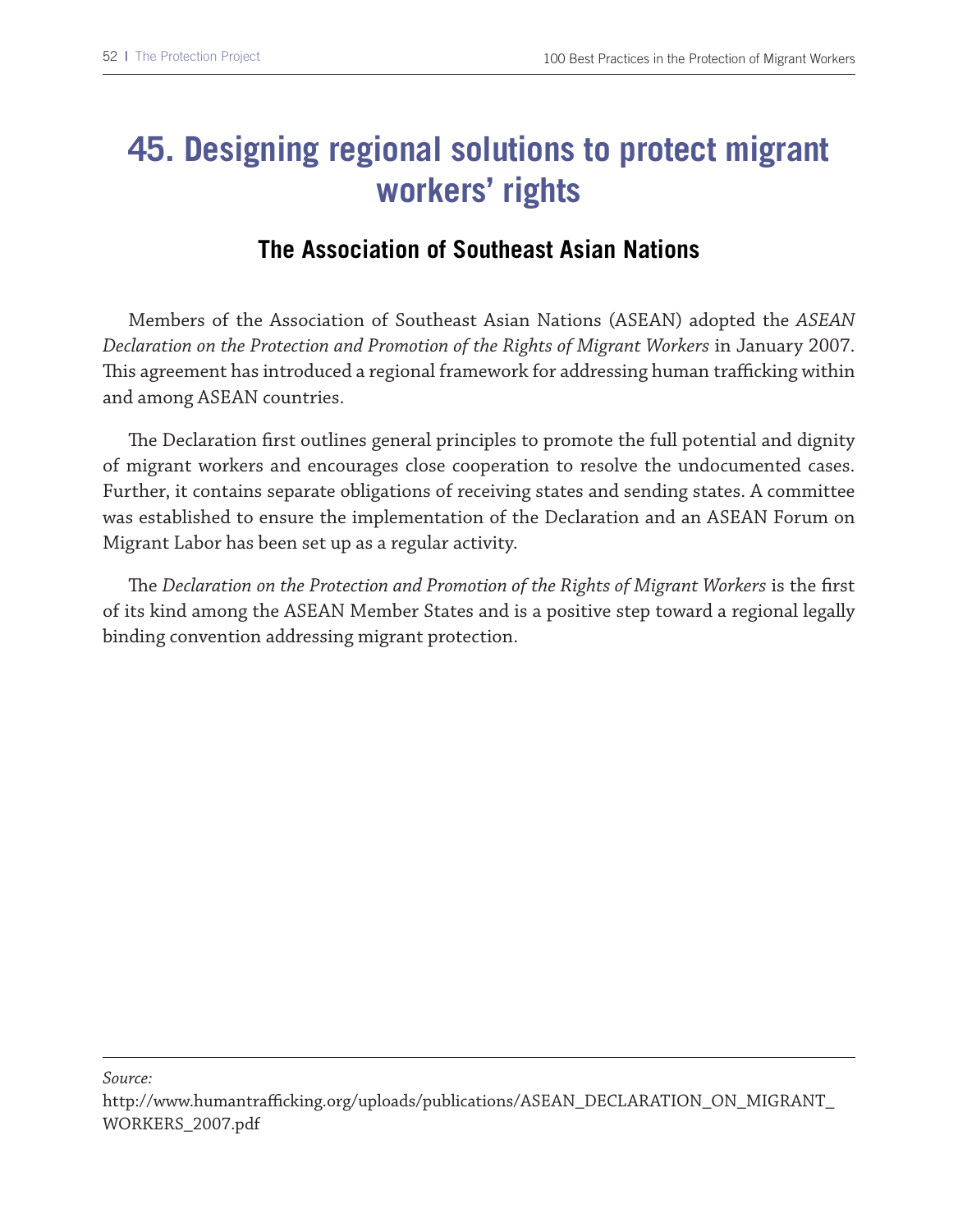### **46. Providing data and reports on trafficking issues**

#### **Asian Research Center for Migration, Chulalongkorn University**

Focused on migratory patterns in Tailand and the broader South East Asian region, the Asian Research Center for Migration (ARCM) at Chulalongkorn University, located in Bangkok, Thailand, conducts relevant research projects on the trafficking of migrant workers in South East Asia. This research center greatly contributes to gathering data, undertaking research and providing policy recommendations to governments, NGOs and private sector stakeholders on cross-border migrant trafficking issues.

Its publications consider various topics specifically associated with human trafficking in the region, such as human trafficking from Thailand to Japan, Chinese women in the Thai sex trade and Burmese job brokers. Due to its prominence as a major academic institution in the capital city, the work of the Asian Research Center for Migration has greatly infuenced the policy making process within the region.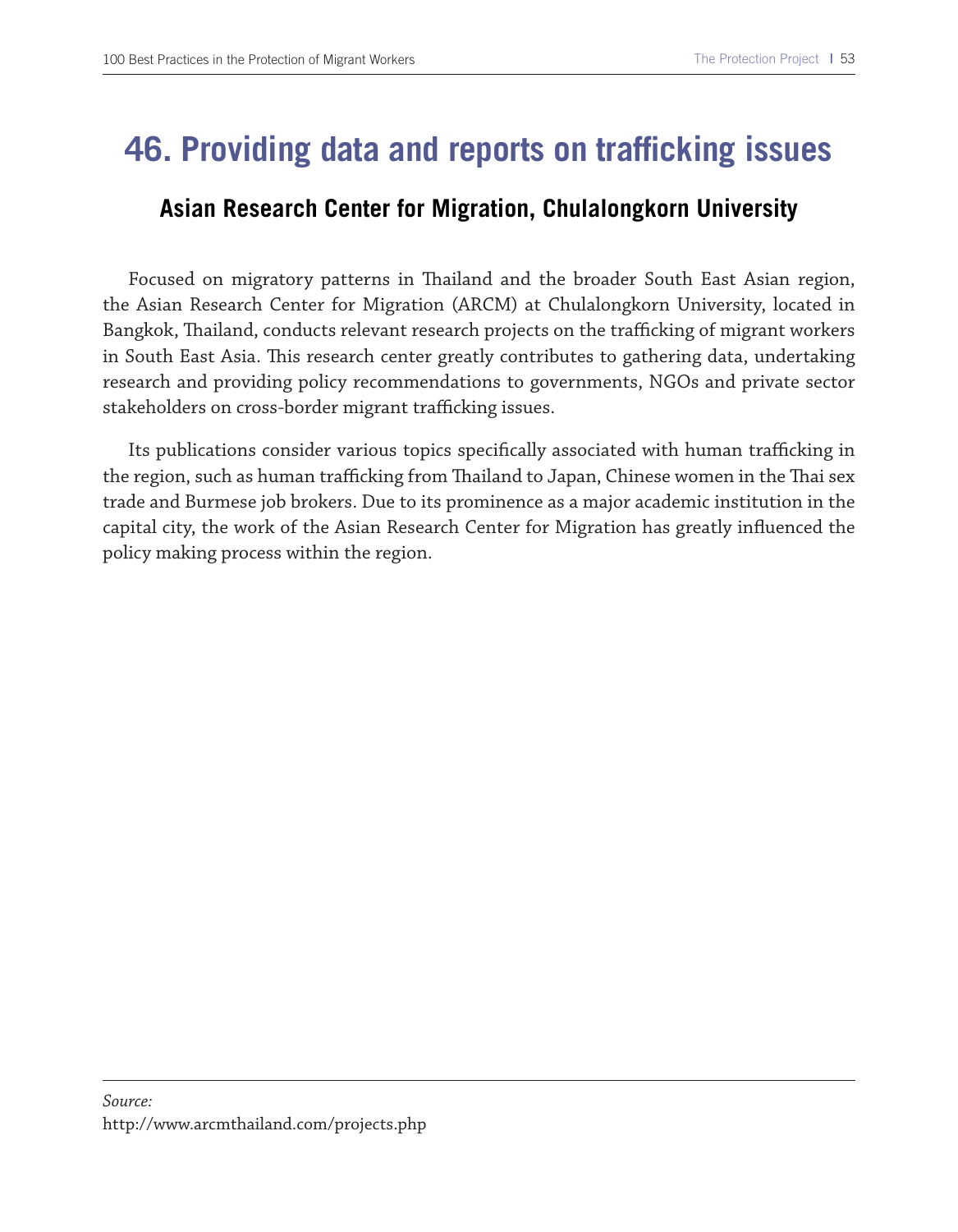## **47. Improving policy-making through active case analysis**

#### **Human Trafficking Working Group**

An initiative of the TC Beirne School of Law, the University of Queensland's Human Trafficking Working Group (HTWG) began its work in 2008. It is an active research team, providing comprehensive analysis of cases covering all forms of trafficking in Australia, including trafficking for commercial sexual exploitation, domestic servitude, forced and servile marriage, labor trafficking, child trafficking, and trafficking for the purpose of organ removal.

HTWG embraces a unique research method, collecting information based on reported or suspected cases of human trafficking through searching case law, news archives, academic journal articles and government reports. This relates to one of the Human Trafficking Working Group's key goals: to systematically catalogue cases of trafficking in persons in Australia.

This catalogue is the only database of its kind in Australia. These cases provide valuable information for policy makers and members of law enforcement including details regarding the background of the trafficker and the kind of exploitation faced by the victim and may shed light on the underlying causes prompting the abuse. Utilizing this data, Australia will be better able to identify the gaps and omissions in its own anti-trafficking policies while improving its ability to protect vulnerable groups from trafficking.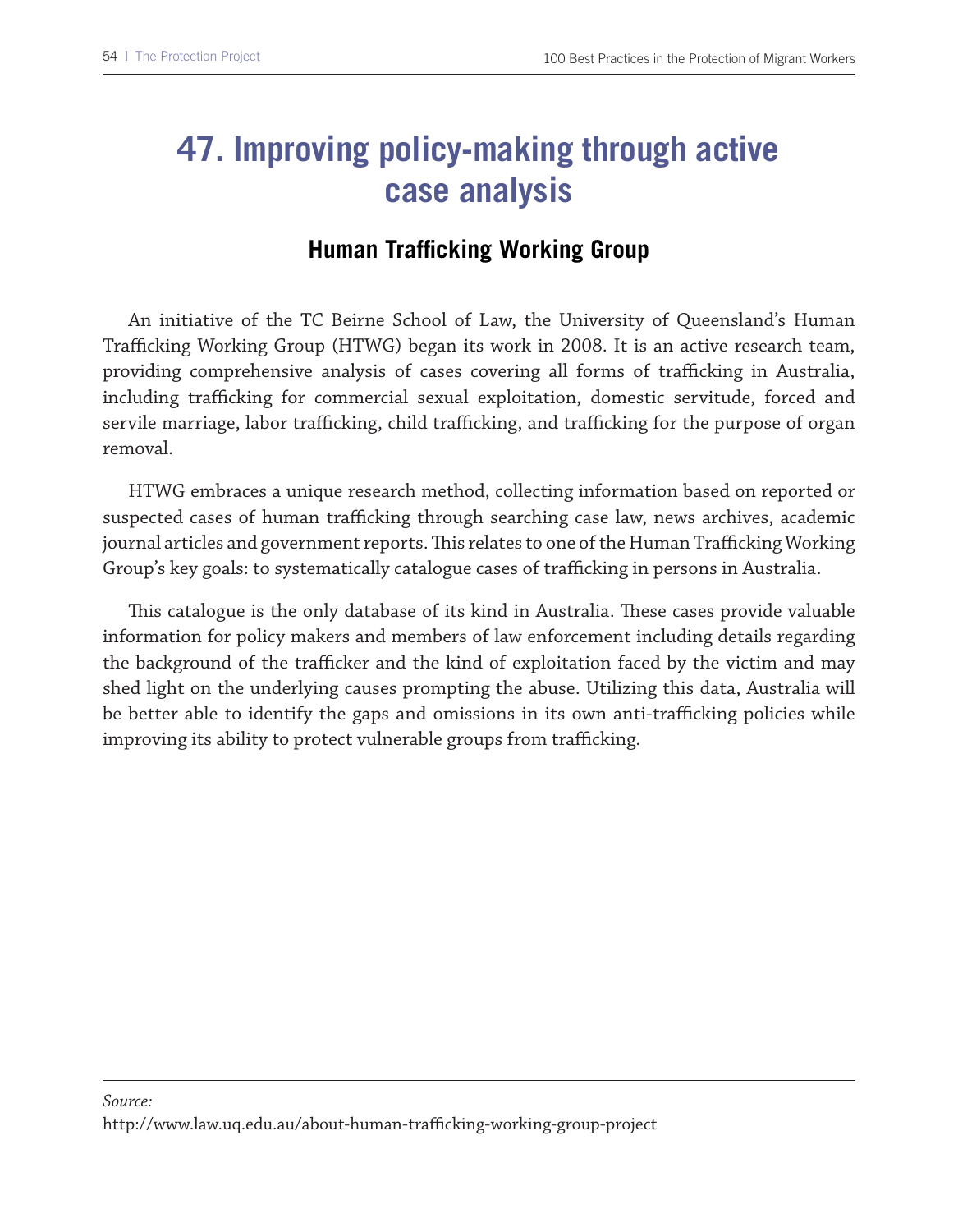### **48. Empowering migrant workers to access health services**

#### **CARAM Cambodia**

Founded in 1999, CARAM Cambodia was established with the mission to empower migrant workers and their communities to protect their rights and reduce public health risks, particularly HIV/AIDS, and other vulnerabilities encountered during the migration process.

CARAM Cambodia has two main areas of work, which include the Action Research, Advocacy and Support Program and the Migrant and Mobile Population (MMP) Intervention Program.

Eforts within both felds of operation include:

- pre-departure training for domestic workers
- providing legal support for migrant workers seeking access to justice
- assisting in safe repatriation and reintegration of victims of exploitation
- outreach and education
- referral services for entertainment workers on reproductive health rights
- provision of information on HIV/AIDS and the effects of drug use

Active advocates at the national and regional levels, CARAM Cambodia successfully lobbied the Royal Government of Cambodia to issue a sub-decree on free of charge passports, pre-departure training and a post-return program for migrant workers.

Trough its Migrant Worker Empower Program, CARAM Cambodia develops training and awareness-raising materials, organizes media broadcasts to share safe migration information, assists in capacity building of local authorities and continuously updates a case handling and referral mechanism system for cases relating to labor exploitation.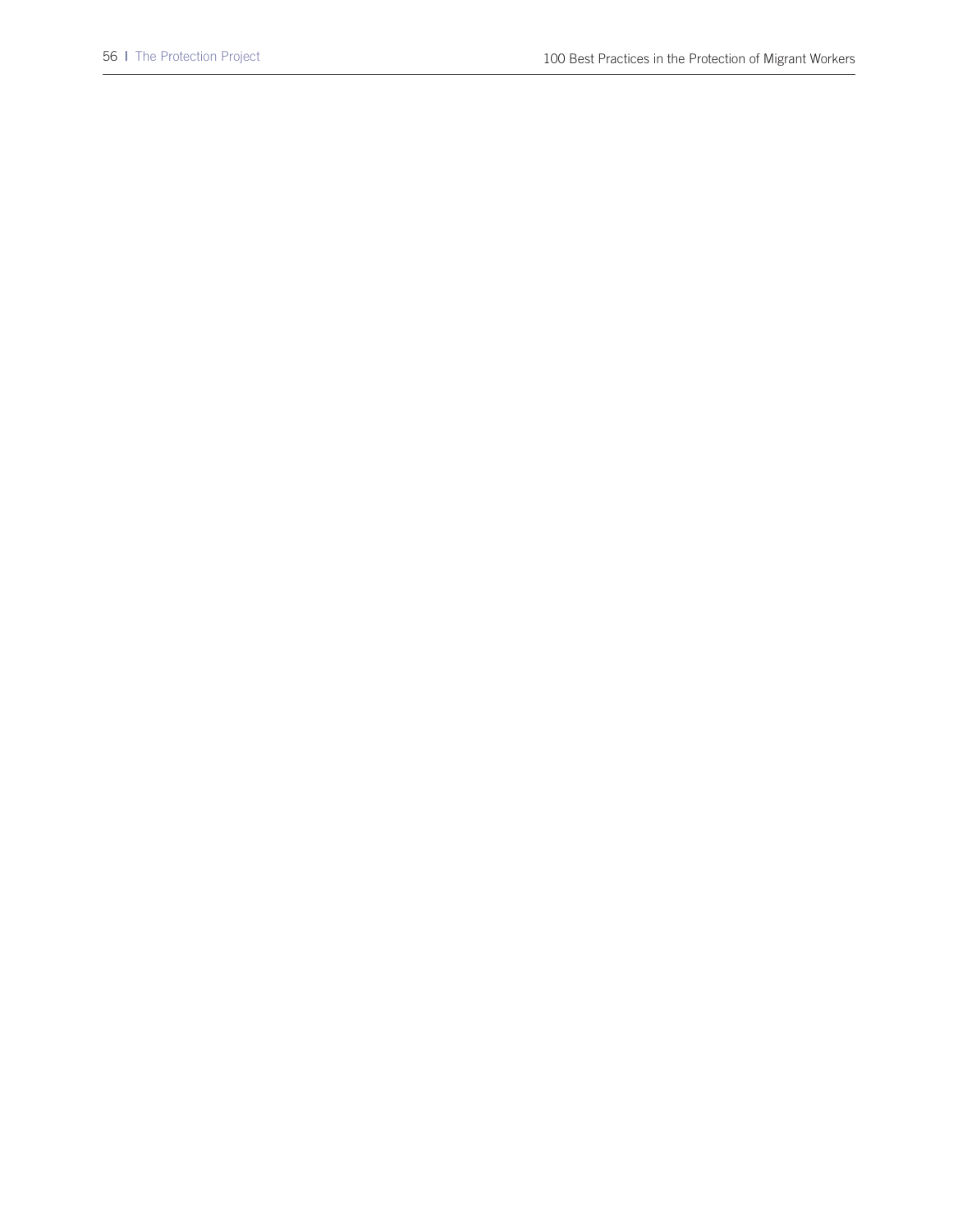# **Part IV: Central and East Asia**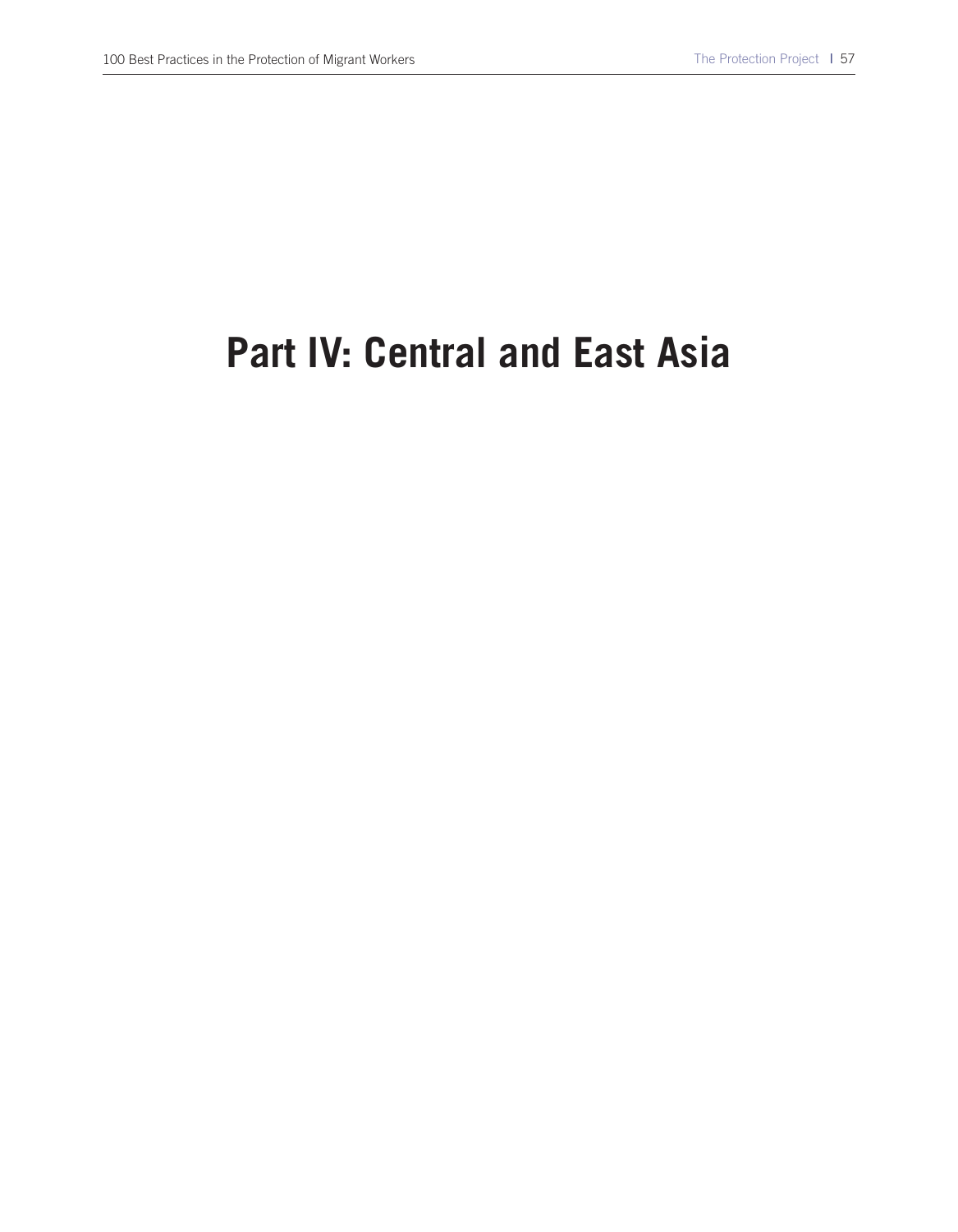## **49. Passing national legislation to fight human trafficking**

### **Government of Kyrgyzstan**

On November 21, 2011, President Roza Otunbayeva of Kyrgyzstan signed into law an amended version of the Law on Preventing and Countering Human Trafficking, which addresses the crime of human trafficking as it exists specifically in Kyrgyzstan. Bermet Moldobayeva, head of the Kyrgyz national office of the International Organization for Migration (IOM) says that human trafficking is a serious and widespread problem in Kyrgyzstan and elsewhere in Central Asia with 92 percent of cases relating specifcally to labor exploitation. Furthermore, 69 percent of victims are men who are sold into forced labor abroad.

Article 21 of the Law mandates, for example, that temporary shelters of human trafficking victims be established in order "to ofer civilized living conditions" to the victims while they try to establish contact with family and/or obtain legal aid. Victims are eligible to stay in government-run shelters for ten-day periods, with the option to extend the period upon request. The shelters are free of charge for victim and independent NGOs are involved in their operation.

In addition, Article 124 of the Criminal Code, which addresses the punishment for perpetrators of the crime, was strengthened so that the term of imprisonment is now specifed as being between five and eight years, moving human trafficking into the legal category of "grave crimes." This also entails stricter requirements for probation and a longer statute of limitations for trafficking crimes.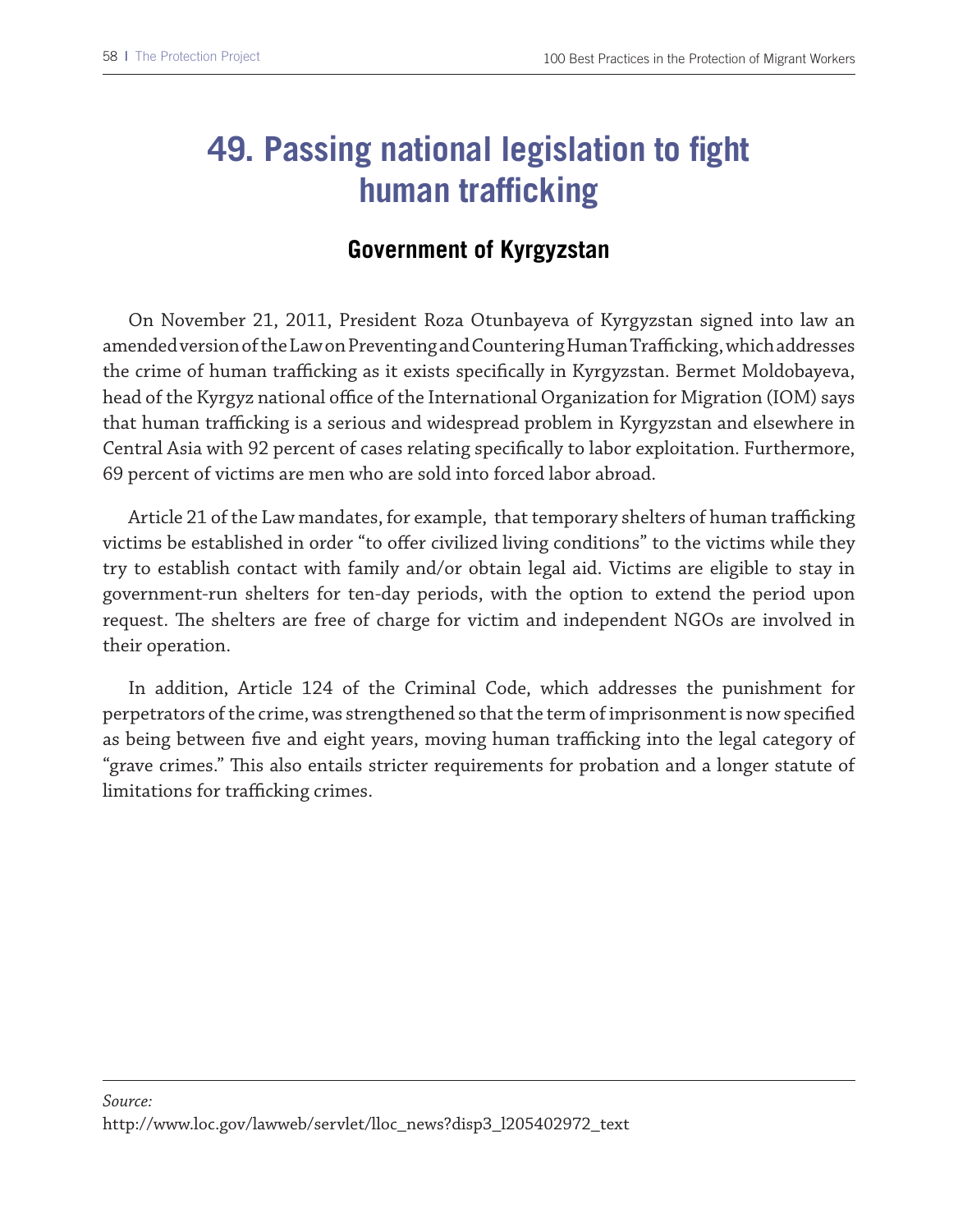### **50. Developing pre-departure training for migrant workers**

#### **Solidarity Center**

The American Center for International Labor Solidarity (the Solidarity Center) is an American NGO afliated with the AFL-CIO which works to promote workers' rights around the world. The Solidarity Center has partnered with civil society stakeholders and labor unions throughout Central Asia to research and develop pre-departure training for migrant workers and to help ensure safe passage and secure conditions in their destination countries. Crucial to the Solidarity Center's efforts is the education of potential migrants on their rights under labor laws in their origin and destination countries so as to help minimize incidences of labor exploitation.

Of the many Central Asians from the former Soviet Republics who migrate to the Russian Federation in search of work each year, many are vulnerable to trafficking offenses and other unscrupulous labor practices. In their home countries, they are susceptible to predatory corruption from customs officials and other state employees. Swindled by dishonest recruiters, the victims often hand over their passports to intermediaries and are subject to hostage-like conditions with minimal or no pay for their labor.

In addition, once in Russia, Central Asian migrants are often subject to violent, racially motivated attacks. Through publicizing these abuses and working to eliminate them, the Solidarity Center hopes to improve the environment for migrant laborers throughout the former Soviet Union and beyond.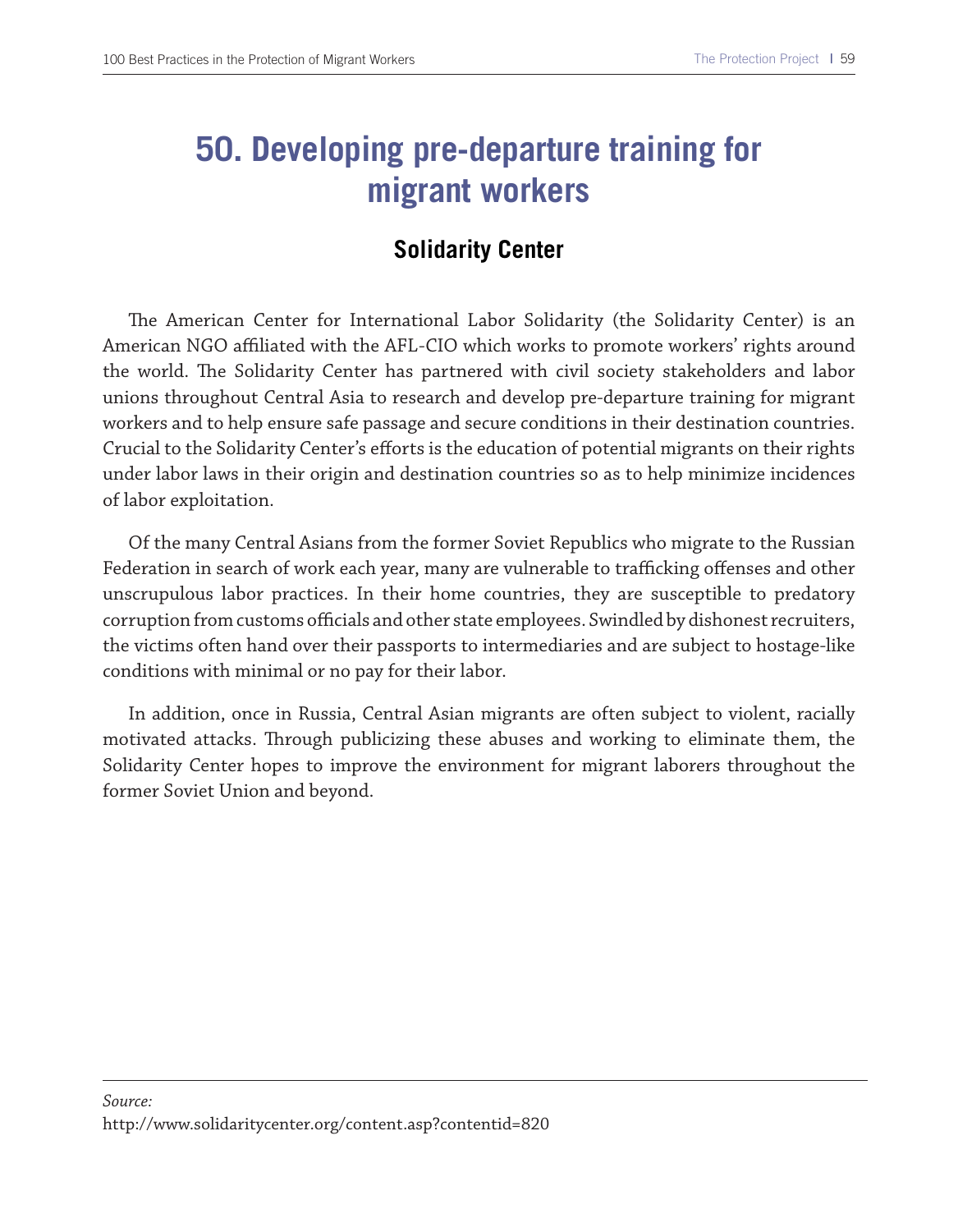# **51. Using legal education to prevent human trafficking Sana Sezim**

Sana Sezim is a Kazakh NGO which advocates for the legal rights of woman and children, especially with regard to labor migration. In 2009, Sana Sezim initiated the Legal Education Project in cooperation with the Helsinki Foundation for Human Rights in Poland and another Kazakh NGO, Orken Ortalygy. Eighty percent of the Project's funding was contributed by the European Union as a part of the EuropeAid Development and Cooperation project, designed to address humanitarian issues around the world. The Legal Education Project was active from December 2009 to December 2012, however efects continue to multiply.

The victims, many of which are found in the South of the country, are migrant workers who arrive in search of legitimate opportunities for work and are subsequently lured into exploitative situations in the hopes of earning extra money. In response to the growing problem of trafficking abuses in the region, Sana Sezim designed the Legal Education Project to help vulnerable migrants avoid exploitative situations.

The Project's goals included raising awareness of the issue through educational activities, conducting legal training and providing legal assistance to combat the problem of trafficking, and providing confdential telephone consultations to victims and potential victims. As a result of the program, over 22,000 booklets and over 3,000 brochures were published and distributed, over 3,500 people received telephone consultation and over 2,000 potential victims and roughly 100 actual victims received legal assistance.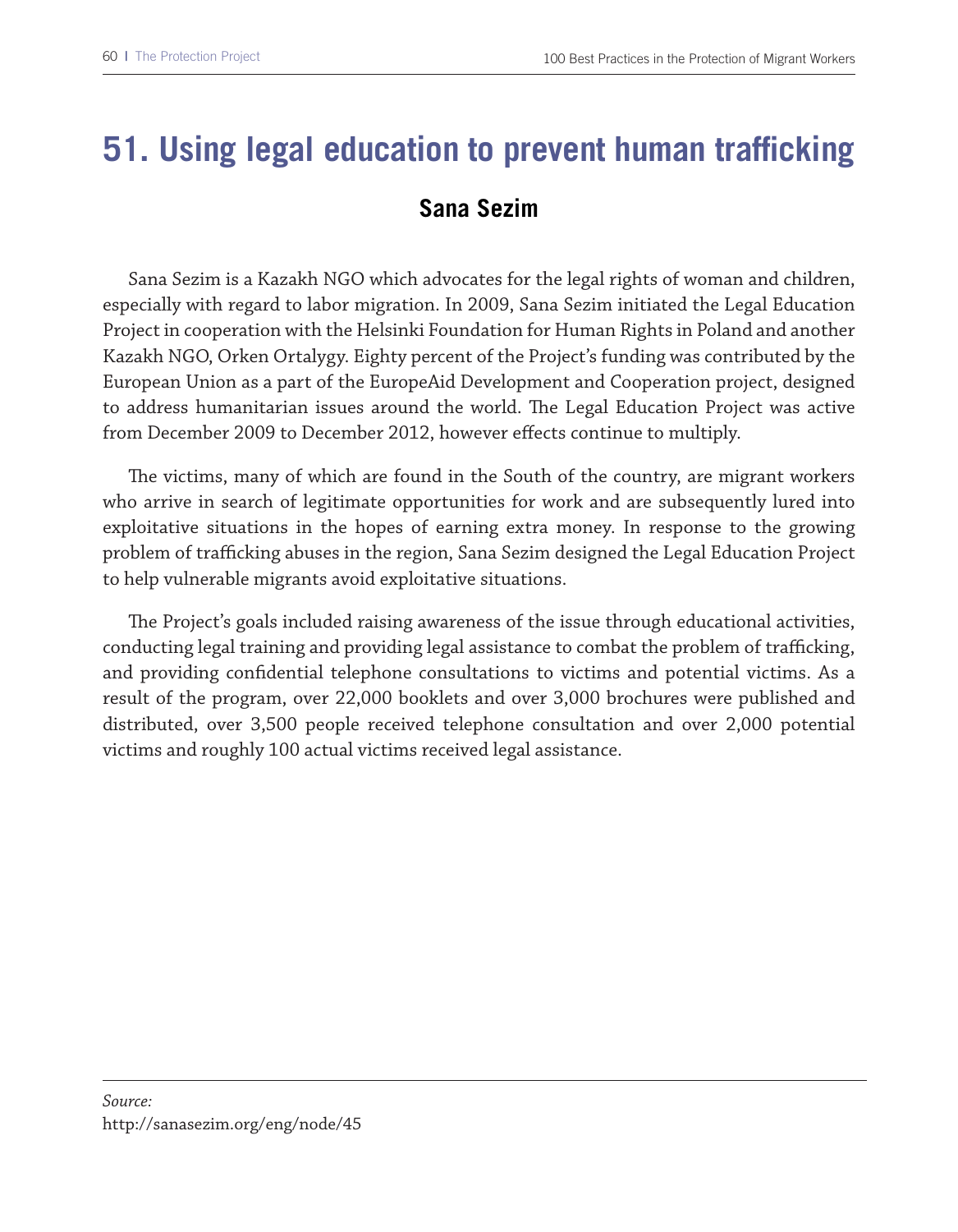### **52. Designing a regional anti-trafficking response**

#### **The International Labor Organization**

An EU-funded project initiated by the International Labor Organization (ILO) in partnership with the International Centre for Migration Policy Development (ICMPD), the Organization for Security and Cooperation in Europe (OSCE) and the Ministries of Labor of Armenia, Azerbaijan, and Georgia seeks to curb instances of trafficking in the region by promoting legal channels of immigration and improving coordination between governments, NGOs, and other social partners and civil society organizations. The project was active from December 2006 to December 2009, but the efects are ongoing.

The main objectives of this project were:

- To assess current implementation of national action plans and training needed for law enforcement agencies and members of the judiciary
- To enhance the capacity of national stakeholders through workshops which discussed changes necessary to facilitate the implementation of national laws on human trafficking
- To support establishment of a fully functioning National Referral Mechanism based on standard operational procedures
- To organize trainings for law enforcement, trade unions, employers' organizations and NGOs
- To improve regulation and monitoring of private employment agencies, including agencies recruiting under disguise
- To organize regional workshops and conferences

The initiatives of this particular program remain in effect and the ILO remains active in the South Caucasus working to curb human trafficking abuses in the region.

http://www.ilo.org/sapf/Projects/WCMS\_082035/lang--en/index.htm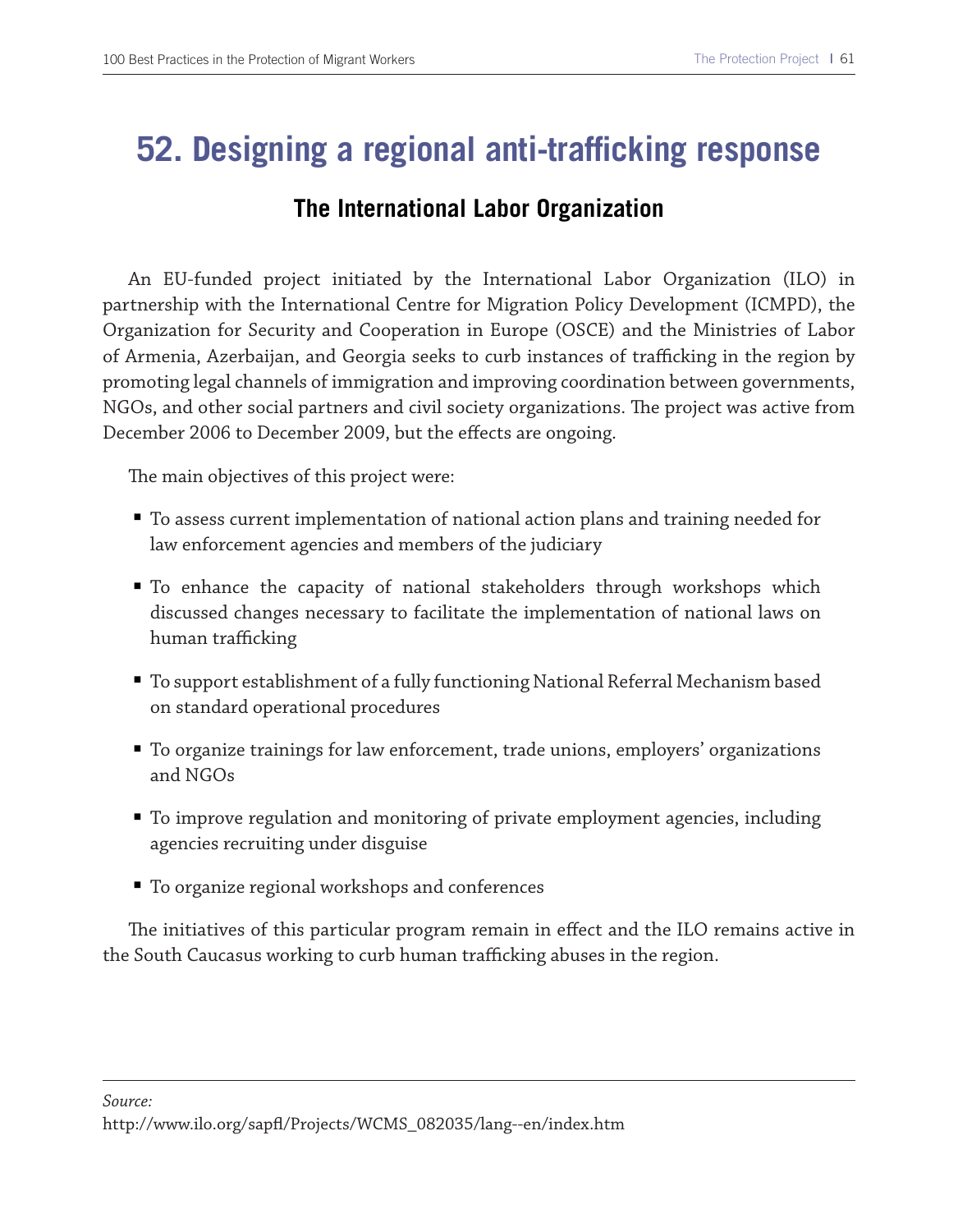### **53. Enabling safe border crossings through increased bilateral cooperation**

#### **Government of China and the Government of Burma**

In response to the growing number of Burmese female migrants falling victim to human trafficking in China, the Chinese and Burmese police forces agreed on a bilateral cooperation framework and expanded the Border Liaison Offices (BLO) to include human trafficking as a key area of focus in 2007.

The first local cross-border meeting and joint border field visit to combat human trafficking took place in February 2007 in Ruili, China and Muse, Burma. Coordinated eforts were undertaken on rescue and repatriation of Burmese victims, control of illegal cross-border migration and extradition of Burmese nationals convicted of trafficking in China.

35 senior officials from two governments and 16 representatives from United Nations agencies and non-governmental organizations joined these activities. The relevant parties have agreed on ten cooperative activities: (1) establish BLO in Muse and Ruili; (2) conduct monthly information exchange meetings; (3) share experiences and good practices through visiting tours; (4) conduct meetings on the development of child & women friendly repatriation mechanisms; (5) organize joint training and study tour on international instruments and best practices; (6) hold local meetings as part of BLO mechanisms; (7) organize bilateral annual review meetings; (8) conduct joint audience analysis and develop communication strategies; (9) develop high quality Information, Education and Communication (IEC) materials; and (10) organize joint trainings and study tours on relevant issues.

Cooperative action by China and Burma continues to strengthen information sharing and intelligence exchange while contributing to an increase in the arrest of traffickers and a more fuid facilitation of assistance for the rescue and repatriation of victims from the two countries.

*Sources:* 

http://www.humantrafficking.org/updates/530

http://www.dvb.no/news/female-migrants-see-dark-side-of-chinas-border/20416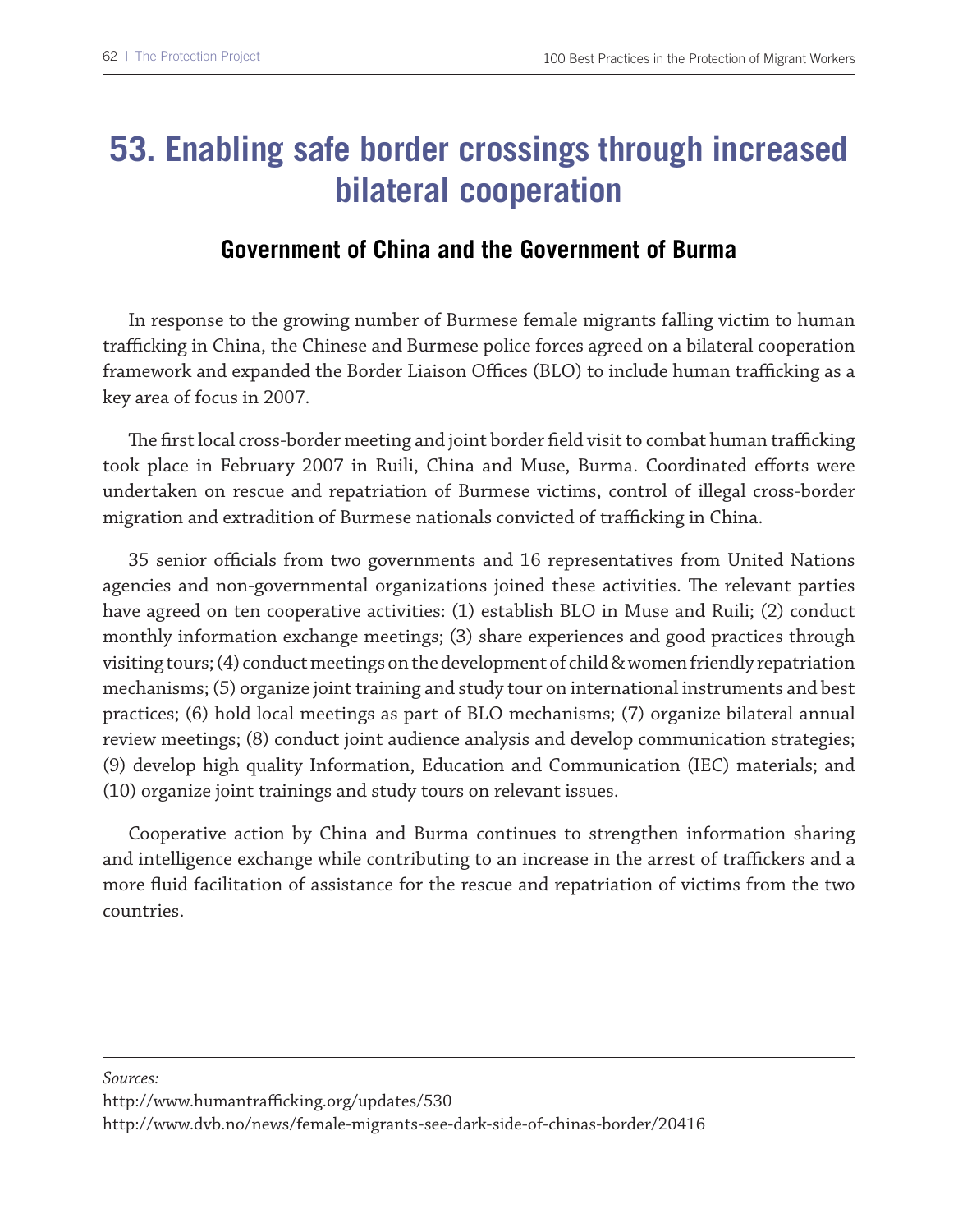# **54. Preventing labor exploitation in supply chains EILEEN FISHER**

American clothing designer EILEEN FISHER exhibits a strong commitment to combating human trafficking. As part of their corporate social responsibility initiatives, EILEEN FISHER trains its Chinese factory workers and managers on how to identify unfair labor recruiters, unsafe working conditions and other related issues in their outsourcing countries. They have also done mobile phone-based anonymous surveys among its workers in India, encouraging honest responses regarding workplace conditions.

In partnership with Verité, EILEEN FISHER conducts fve worker training sessions per year for the factory workforce in China. Trainings are designed to promote and enhance workers knowledge of their rights with typical training topics including worker rights, health and safety regulations, grievance systems, responding to harassment and proper disciplinary procedures. EILEEN FISHER mandates that one training session be dedicated to educating workers specifically on human trafficking and labor exploitation.

In addition, EILEEN FISHER tries to eradicate human trafficking through a strict screening process of their labor suppliers, which are mostly located in developing countries. Verité and Social Accountability International provide training workshops for all managers of the seven EILEEN FISHER workplaces in China, focused on factory management systems, especially the use of labor brokers and formalizing efective grievance systems.

#### *Source:*

http://www.eileenfsher.com/EileenFisherCompany/CompanyGeneralContentPages/ SocialConciousness/training.jsp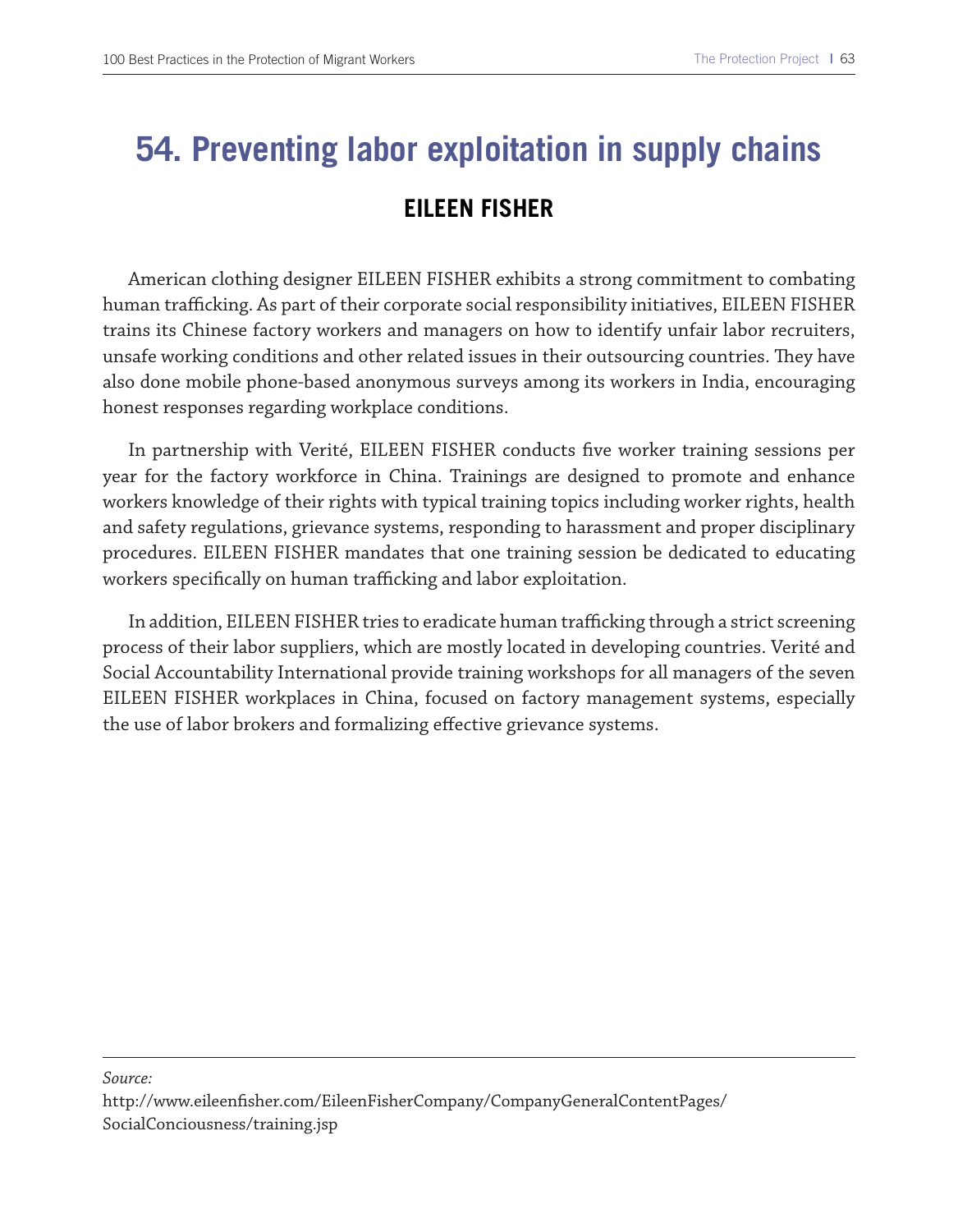## **55. Encouraging safe migration using the railway network**

### **All China Women's Federation**

The "Spring Rain Campaign", a joint initiative of the International Labour Organization (ILO) and the All China Women's Federation (ACWF), targeted migrant women moving from rural to urban China in search of work. Often with lower levels of education than their male counterparts, rural Chinese women are particularly vulnerable to exploitation as they migrate unaccompanied through China's vast railway network.

As women and girls may be insufficiently prepared for migration and thus incur vulnerability to labor exploitation, ACWF helped train railway workers to recognize and address indicators of trafficking. In addition, ACWF offered practical advice to travellers including, "only provide photocopies of ID cards rather than the original ones". A national strategy was devised with a common theme, common slogans and common logos to increase efectiveness and continuity of message at the local levels.

Informational materials were designed to be functional and discrete. Knowing that playing cards is a popular past time for migrant workers while on the train, the Campaign ofered free playing cards with safety notices printed on the back, with some notices specifcally targeting young female migrants. Other materials included bags, calendars and fans. To date, nearly one million promotional materials have been distributed.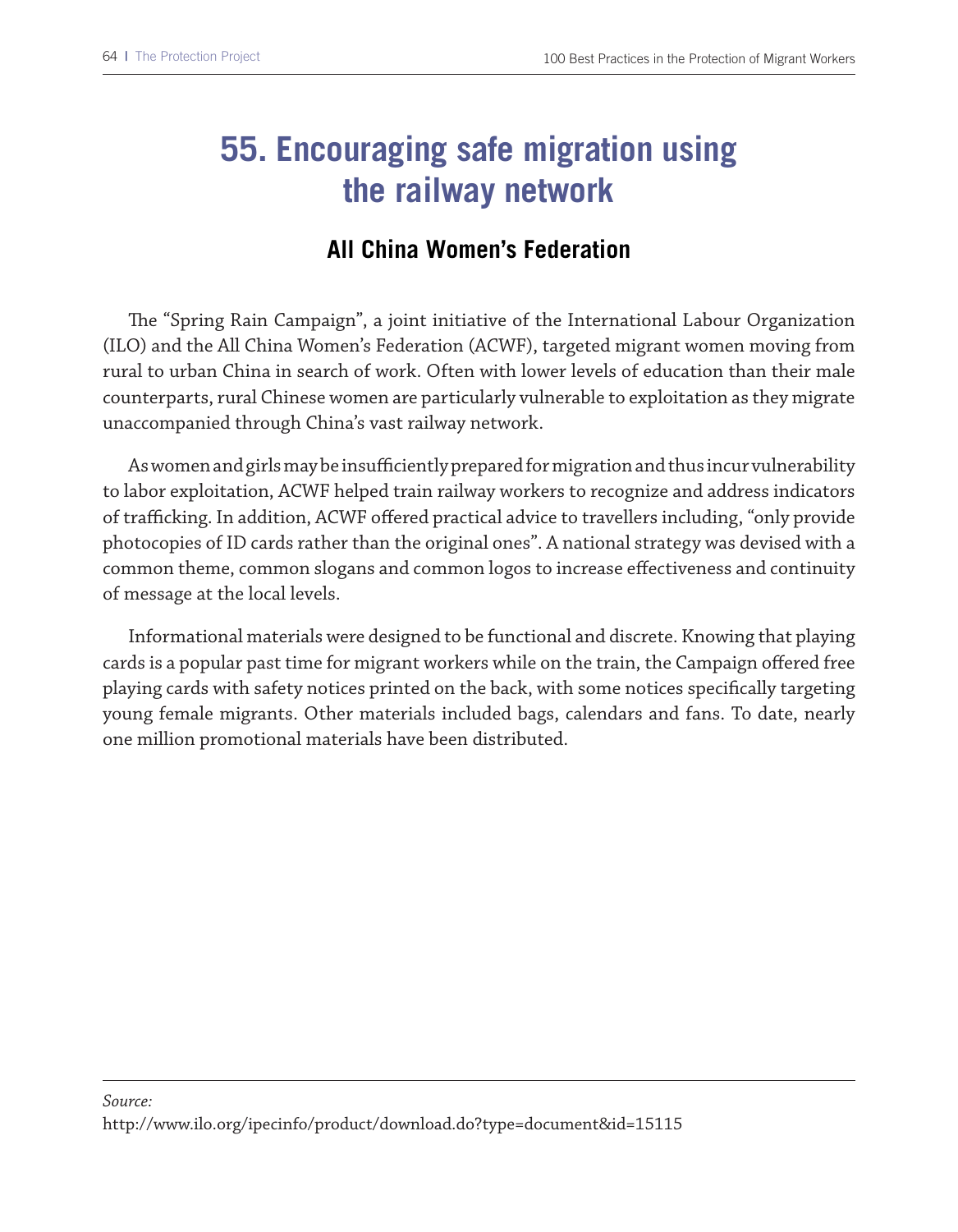### **56. Offering supportive services for migrant workers**

#### **Mission For Migrant Workers**

Mission For Migrant Workers (MFMW) is a Hong Kong-based NGO which provides support for migrant workers and advocates for their rights. These migrant workers are mostly female domestic workers coming from the Philippines, Indonesia, Tailand, and other Asian countries. They are highly vulnerable to exploitative working conditions.

MFMW built Bethune House Migrant Women's Refuge in 1987 to act as a temporary shelter for women trafficking victims. In addition, MFMW has played a significant role in setting up various migrant worker associations, such as the United Filipinos in Hong Kong, the Association of Indonesian Migrant Workers in Hong Kong and the Indonesian Migrant Muslim Alliance.

Mission For Migrant Workers is one of the most active NGOs focused on promoting migrant worker rights in Hong Kong. It has also greatly contributed to the institutional capacity building of other migrant worker associations.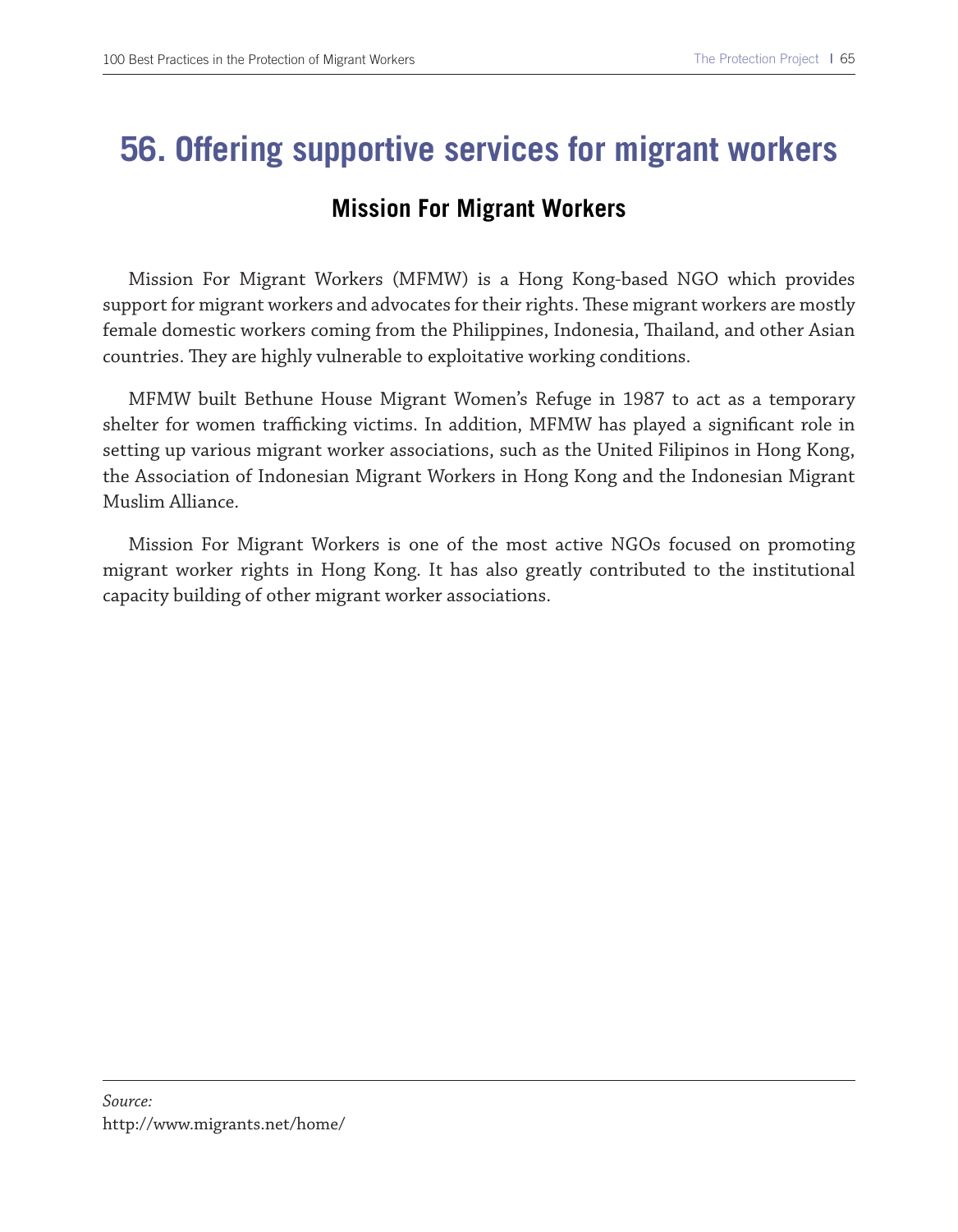### **57. Starting a government-run registry for citizens seeking employment abroad**

#### **Government of Uzbekistan**

In May 2007, the Government of Uzbekistan introduced a resolution "on registration of the citizens of Uzbekistan seeking employment abroad." Under the resolution, the State Statistics Committee and the Customs Statistics Committee make quarterly reports on the quantity of migrants leaving the country. In addition, the Ministry of Foreign Afairs conducts monitoring of Uzbek citizens employed abroad in order to help protect them from trafficking abuses. Furthermore, the resolution seeks to reform the complicated and expensive procedure for migrants to obtain permits to work abroad, requiring the Agency of External Labor Migration and the Ministry of Labor and Social Security to introduce proposals on simplifying the permit-granting process and especially in reducing the procedure's cost.

High unemployment and low wages in the former Soviet republic of Uzbekistan has led to a large number of the country's citizens migrating to fnd employment elsewhere. Russia has been a particularly popular destination for migrant workers with up to 58% of Uzbekistan's migrant population seeking work there. The pool of migrant laborers, consisting of agricultural workers, blue collar workers and students, are often unaware of existing legal channels of migration and are thus registered as migrants neither in their home nor destination countries. Consequently, migrants are especially vulnerable to underpayment, absence of social protection and instances of maltreatment by employers, which can include enslavement or death.

In conjunction with the above resolution, Uzbekistan and Russia made a series of formal agreements in June 2007 relating to migrant workers during a visit to Uzbekistan by then-Russian deputy prime minister Sergey Ivanov. The agreements address issues such as bilateral cooperation in fghting illegal migration and the protection of the rights of both Uzbek citizens working in Russia and Russian citizens working in Uzbekistan.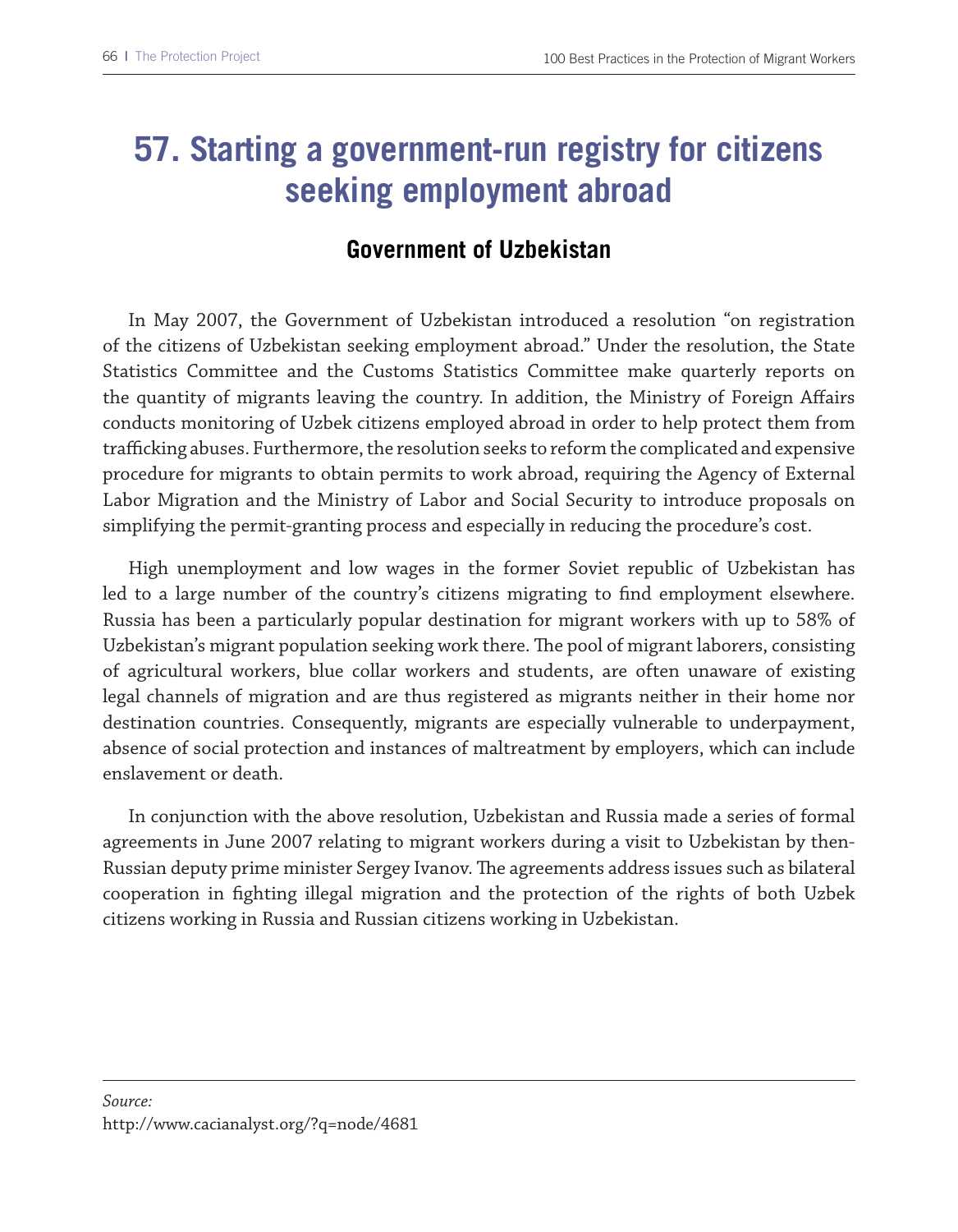## **58. Conducting a comprehensive anti-trafficking program**

#### **MiraMed and The Angel Coalition**

MiraMed is an American NGO focused primarily on delivering medical assistance to Russian children in need. In connection with its more general mission, the organization received funding from the United States' Office to Monitor and Combat Trafficking in Persons in 2003 for a four year anti-trafficking program in Russia called "The Russia Project."

The project, which has sought to respond to and prevent instances of both labor and sexual trafficking, including those in the migrant worker community, has had success in many respects, including the following:

- The establishment of Russia's first operational Trafficking Victim Assistance Center (TVAC)
- Russia's first network of safe houses for victims of trafficking
- Russia's frst 24-hour toll-free national helpline
- Helpline assistance to over 9,000 victims, families of victims, and potential migrant workers in Russia and thirteen other countries
- Partnership with Russian and international law enforcement organizations in investigating international criminal trafficking rings
- Publication of the "Victim Assistance Protocol" and the "Counter-Trafficking Protocol and Plan of Action for the Russian Federation" which have been used as standard guides for anti-trafficking work in Russia
- Consulting with the National Training Academy of the Ministry of the Interior to develop methods in training cadets in counter-trafficking and victim profiling

According to MiraMed, which has partnered with the Moscow-based Angel Coalition, the project was, at the time of its founding, the only organizational network in Russia involved in the rescue, repatriation and rehabilitation of trafficking victims.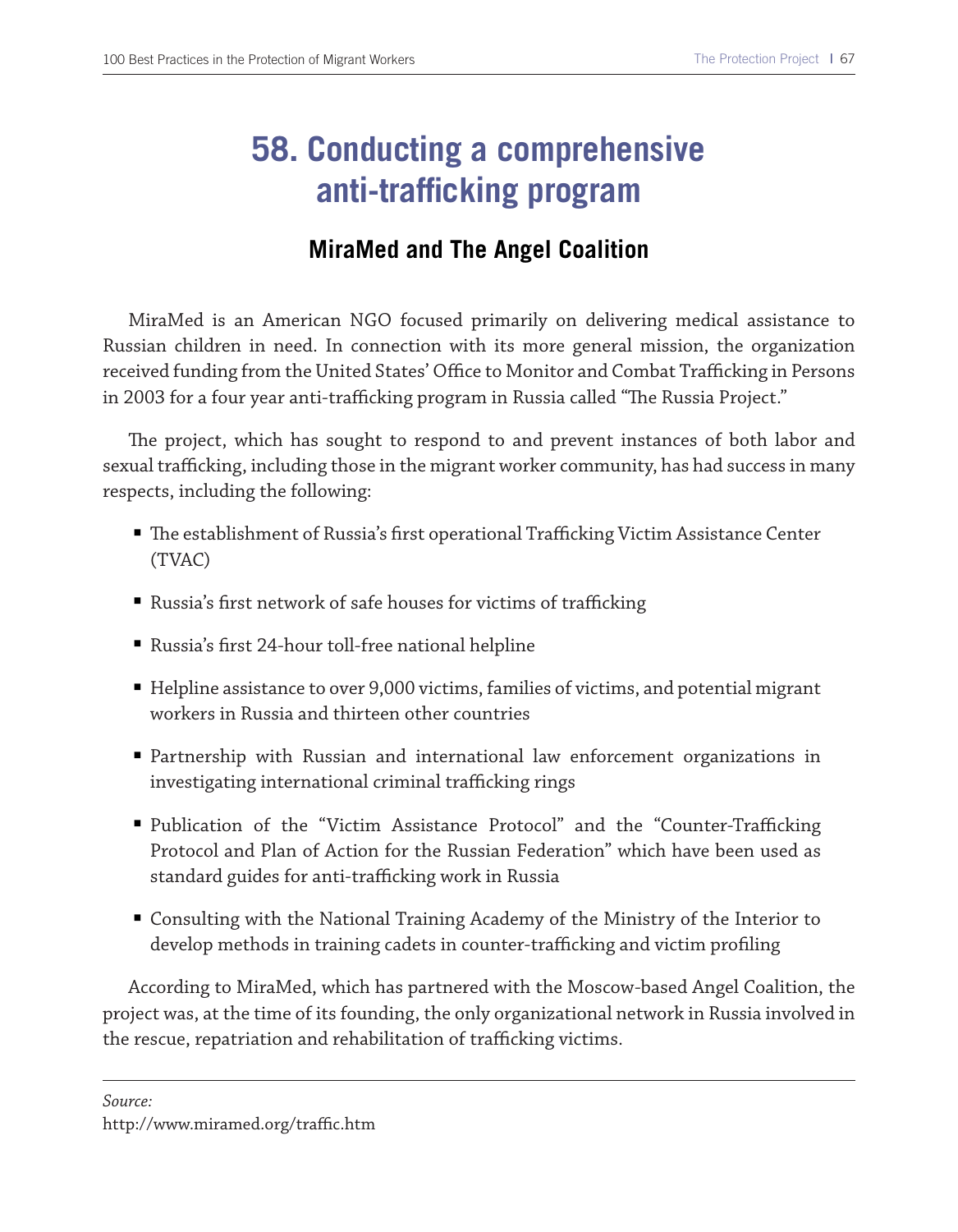## **59. Adopting anti-trafficking standards in national trade union policies**

#### **Georgian Trade Union Confederation**

The Georgian Trade Union Confederation (GTUC) approved the Trade Union Anti-Trafficking Policy with raising awareness about trafficking for labor exploitation as the focal point for its 26 unions and their 200,000 members.

The GTUC strategy includes a number of actions:

- Include forced labor issues in bipartite and tripartite negotiations
- Advocate for legislation that defines and punishes trafficking for forced labor
- Take measures to eliminate discrimination
- Modify union structures to include migrant workers and other employees working in the informal economy
- Identify, document, and raise awareness about cases of forced labor and trafficking without jeopardizing the safety of those involved
- Form agreements with unions, NGOs and other organizations abroad to ensure that, through an integrated online system, migrant workers can access information about employment opportunities, working conditions and labor regulations in other countries
- Ensure political and financial support for developing policies against forced labor at all levels of the GTUC and appoint people to ensure implementation of these policies.

*Source:*

ITUC, International Trade Union Confederation Guide February 2009. How to Combat Forced Labour and Trafficking- Best Practices Manual for Trade Unions. Page 39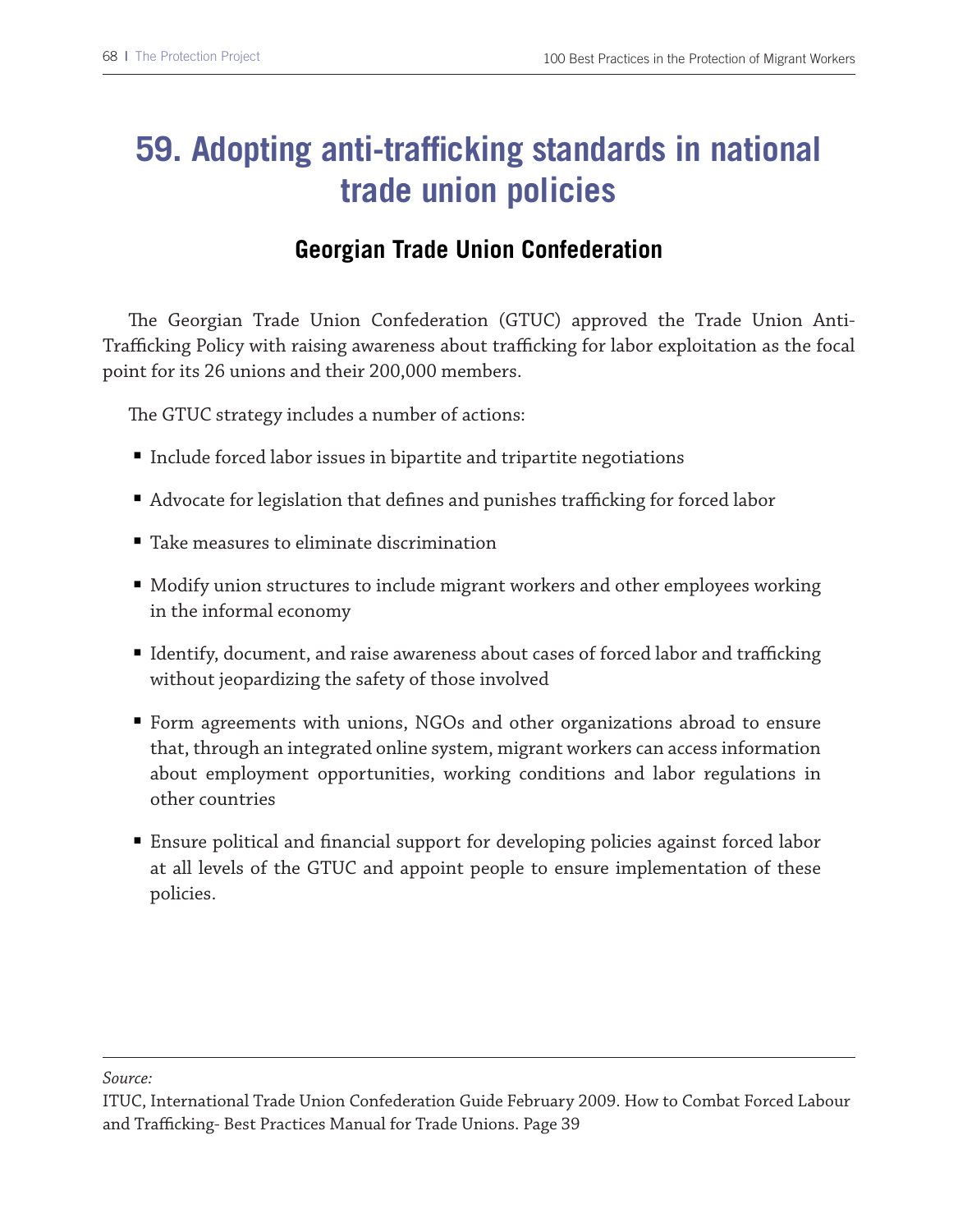# **Part V: Europe and Eurasia**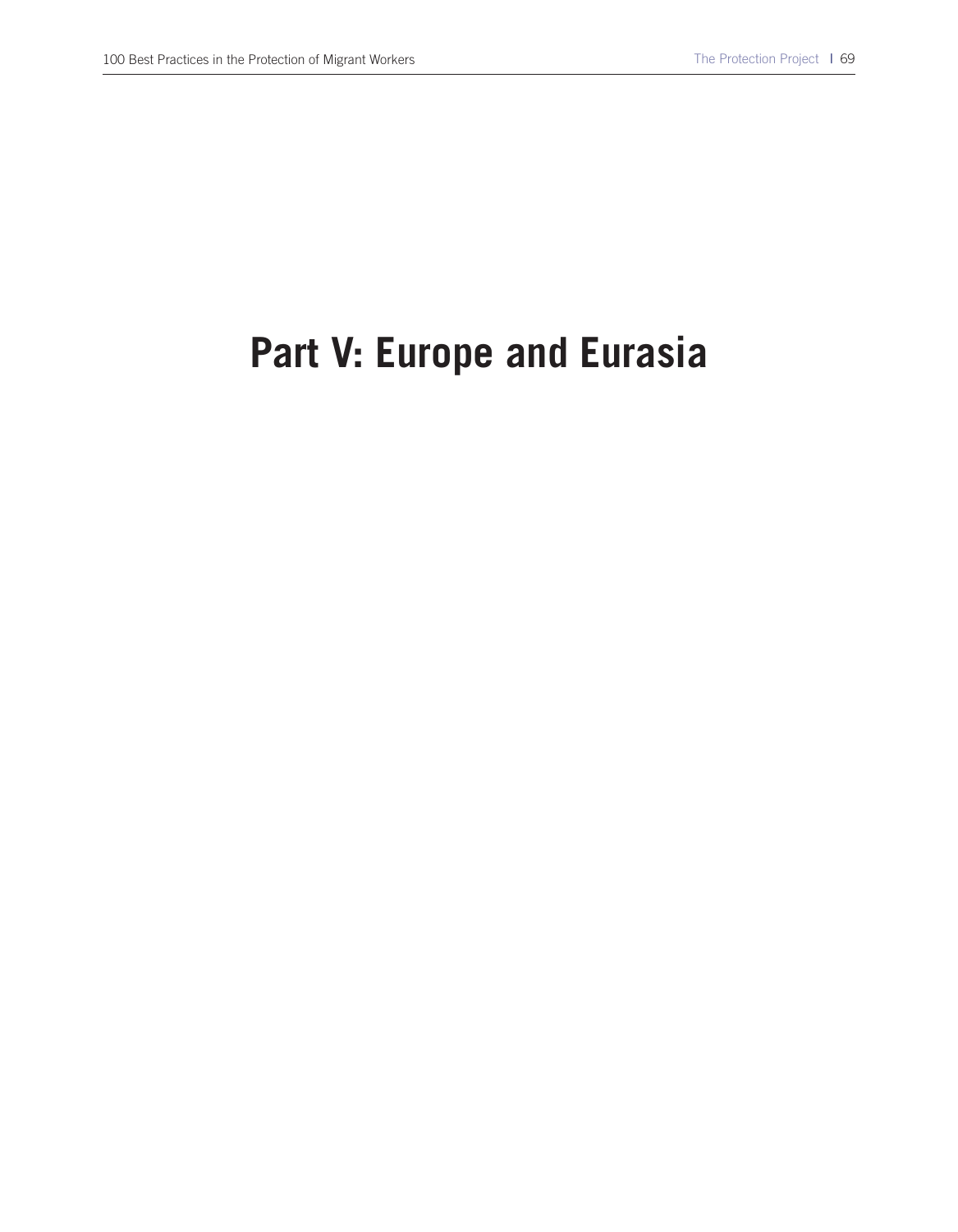## **60. Using international best practices to design national policies**

#### **Organization for Security and Cooperation in Europe**

Armenia is among the former Soviet Republics which experiences problems with human trafficking among its population of migrant workers. The office of the Organization for Security and Cooperation in Europe (OSCE), based in the capital of Yerevan, has been working directly with the Armenian Government and local NGOs in order to reduce instances of trafficking and to assist victims of trafficking crimes.

In Yerevan, OSCE is strengthening Armenia's response to trafficking through the national referral mechanism, a cooperative framework whereby government actors and components of civil society coordinate their efforts to promote human rights. They have also published a training manual intended to help instruct government officials on anti-trafficking efforts based on domestic and international best practices.

Due to a joint initiative with the International Labor Organization (ILO), the OSCE has made anti-trafficking training a permanent part of the Armenian law enforcement curriculum. Furthermore, the OSCE office has coordinated with international organizations and NGOs on the issue of migration management with the goal of drafting a new national action plan for Armenia on migration management. Once a national action plan is formulated, the OSCE further hopes to aid in its implementation and to regularly monitor its performance.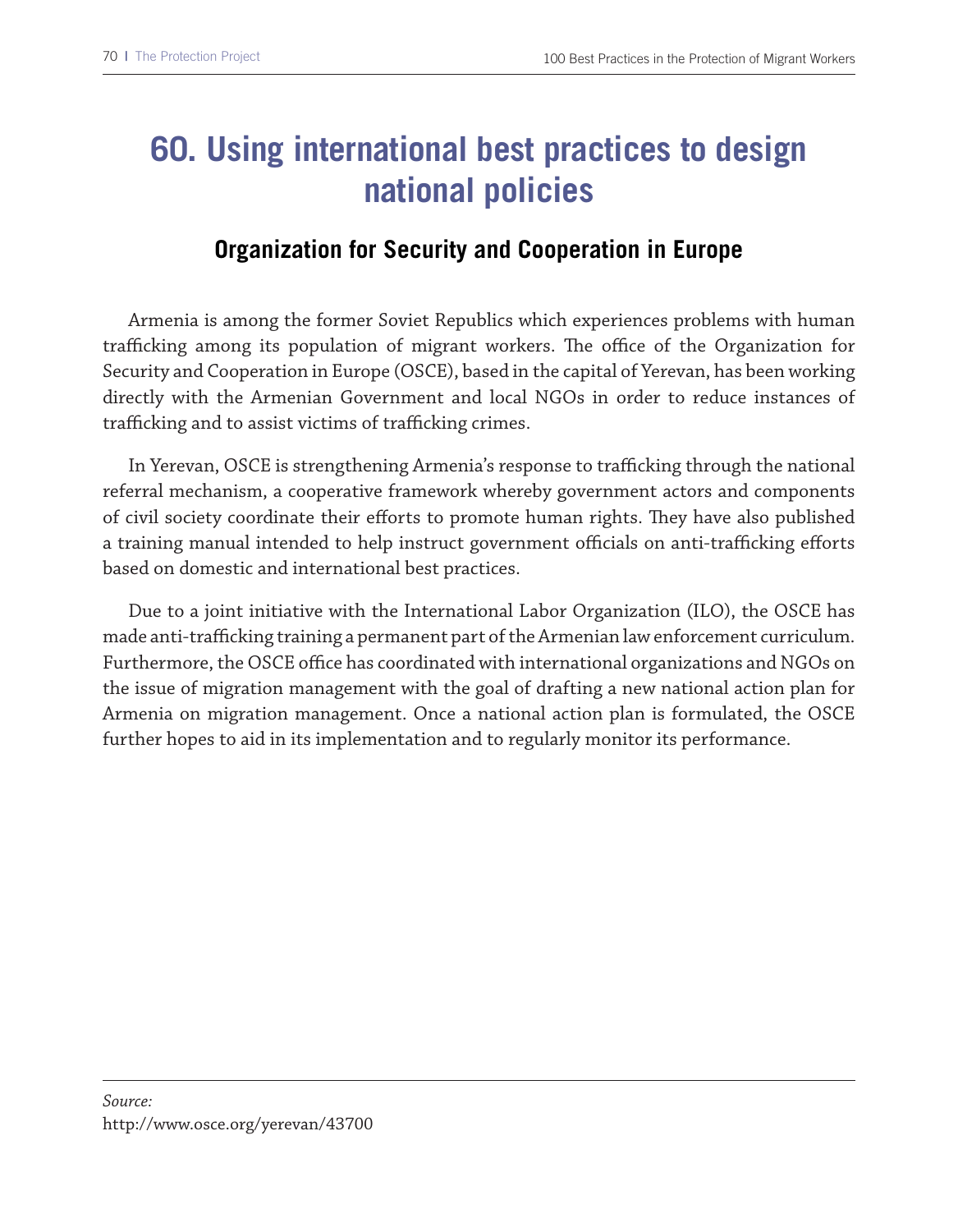### **61. Unionizing to push for amendments to existing labor laws**

### **British Trade Union**

The British Trade Union Congress (TUC) and other national trade unions, including UNITE (Britain and Ireland's biggest union), have been a main proponent in developing national legislation to combat forced labor.

Over the years, TUC and UNITE have campaigned to protect migrant domestic workers from exploitation and forced labor. In 1998, together they persuaded the UK Government to modify standing regulations which bound a migrant domestic worker to a single employer. The Government introduced a renewable one-year visa for domestic workers, giving workers the opportunity and freedom to change employers. As a result, migrant domestic workers were able to escape abusive labor situations. Workers are now able to come forward, ask for assistance, and have the peace of mind that they are able to seek other employment.

Another law that was pushed through by labor unions was the Gangmasters (Licensing) Act 2004. The National Farmers' Union, UNITE and the TUC played a vital role in facilitating its passage, which created compulsory licensing system for gangmasters and employment agencies who supply or use workers performing agricultural activities, gathering shellfsh and the packaging and processing related to it. Trade unions had recorded activities of forced labor and exploitative conditions in the agricultural sector and this regulatory system was put in place to address this problem.

In 2009, Anti-Slavery International, Liberty, the TUC, UNITE, and the Gangmasters Licensing Authority united to persuade the British Government that new legislation was necessary to protect workers from forced labor in the United Kingdom. The Government agreed that it would simplify prosecution if an ofence existed that encompassed all of the elements that defne servitude and forced labor. As a result, on November 5, 2009, the Government passed an amendment to the Coroners and Justice Bill, making forced labor and servitude a criminal offence.

*Source:*

ITUC, International Trade Union Confederation Guide February 2009. How to Combat Forced Labour and Trafficking-Best Practices Manual for Trade Unions. Pages 18 and 41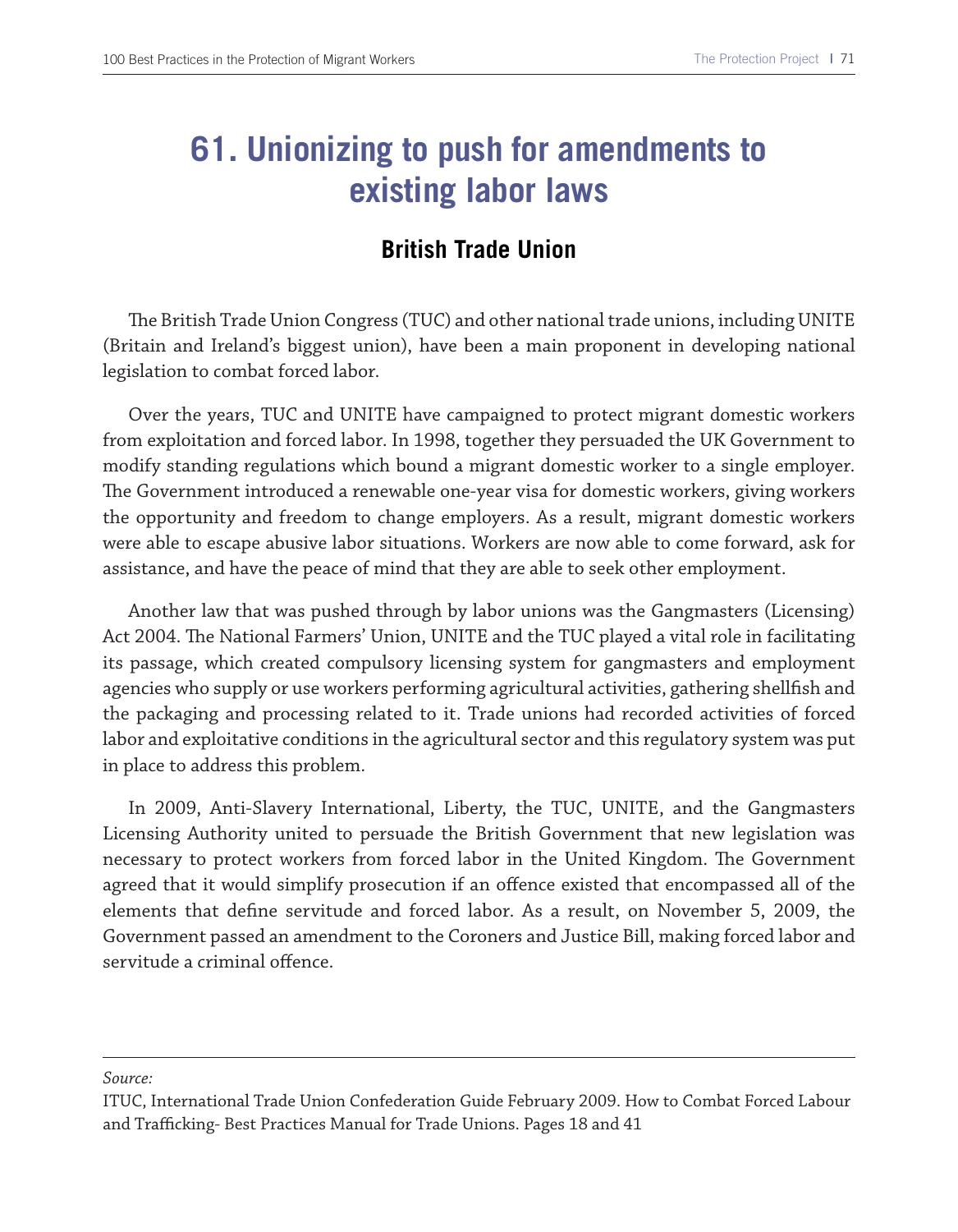### **62. Developing universal service employment checks for domestic workers**

#### **Government of France**

In the past, the process of hiring and paying a domestic worker on an official basis in France required extensive administrative procedures. As a result, many households found it less cumbersome to employ undeclared workers. Tis led to situations where the undeclared migrant worker was in a vulnerable position with the possibility of being exploited. In recent years, the French Government has sought to simplify procedures for legally recruiting domestic workers and contesting undeclared work; The "Chèque-emploi service universel" (CESU) or "Universal service employment cheque" was introduced in 2006.

The CESU creates financial incentives for employers to declare domestic workers to tax authorities and social insurance. Diverse types of work are covered by the program, including services in the home, gardening jobs, taking care of elderly persons and the provision of private lessons or instruction. The employer registers with the local branch of the Agencies for the Collection of Social Security and Family Allowance Contributions in the Service Employment Cheque (CES) department. The employer can then purchase checks from their local bank and become eligible for tax deductions. The financial implications are a significant incentive to declare domestic workers who were previously irregularly employed. Employers receive a deduction of 50 per cent of the yearly salary paid to the domestic worker from yearly taxes of the employer (for a maximum of  $\epsilon$ 12,000 a year) and exemptions from the employer's contributions.

One weakness of CESU is that it does not have any consequences with regard to the irregularity of the stay of a migrant worker. A separate administrative process must be started to allow regularization of a domestic migrant worker without a residence or work permit. However, CESU works towards the commodifcation and regularization of domestic labor, thus serving to prevent exploitative work situations for jobs that are often a vacuum for labor trafficking.

The estimated benefits of CESU and earlier variations of this scheme have been significant. It is estimated that 20% of people who were previously employed illegally in domestic work became official workers through CESU and its predecessors. By 2002, 53% of all employers of domestic workers used the CES scheme, a refection of the increasing formalization of this employment sector. Informal activities in the domestic services sector declined to approximately 30% in 2005.

*Source:*

http://www.eurofound.europa.eu/areas/labourmarket/tackling/cases/fr003.htm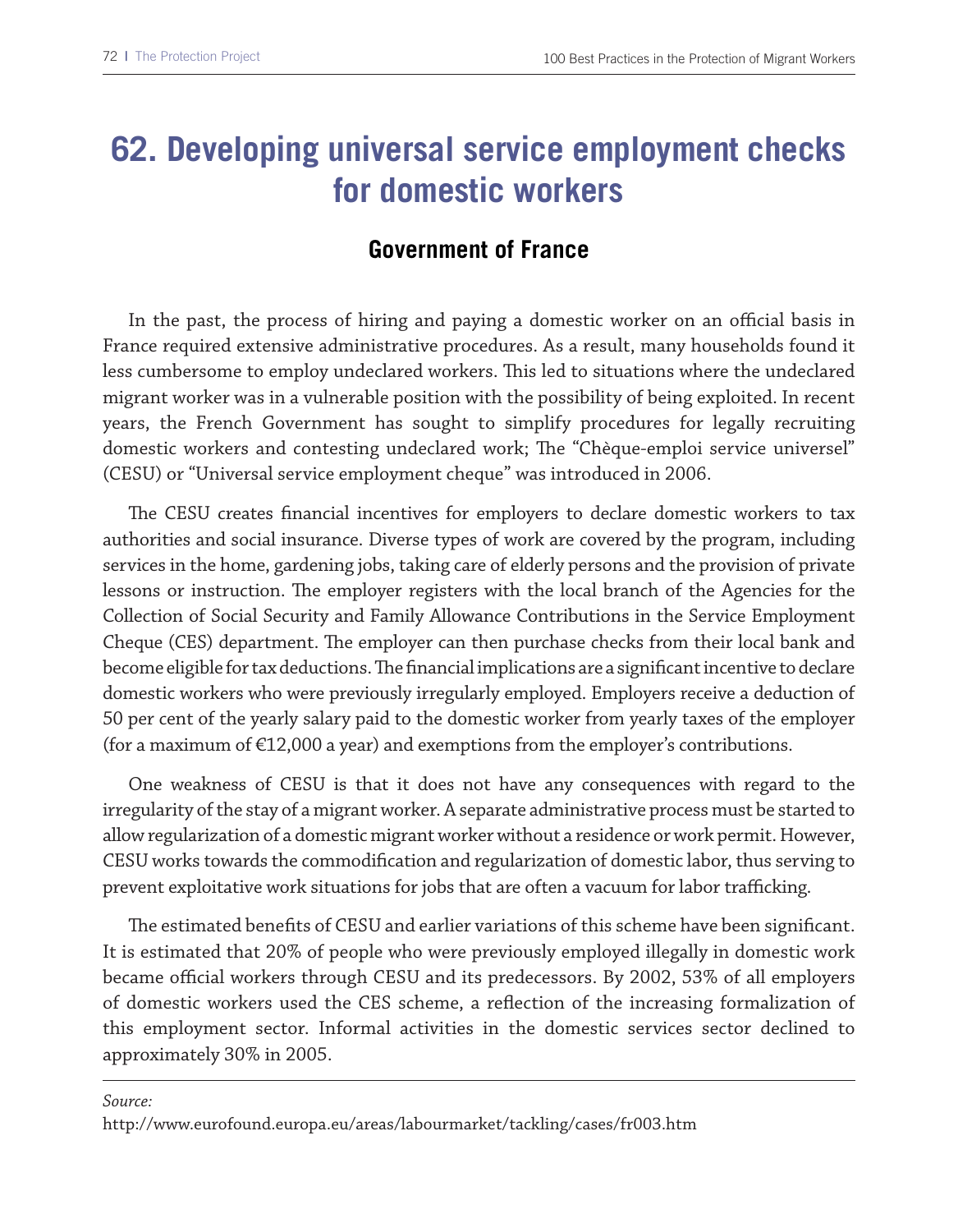### **63. Providing trafficked persons with residency permits**

#### **Government of Italy**

Italy has been at the forefront in the fight against trafficking in human beings and the protection of victims since 1998. The Italian model follows a victims-centered approach and the Italian Labour Union (UIL) has long been a supporter of changing previous legislation in order to provide trafficked persons with greater support and protection. Two legal provisions were drafted on these principles:

- Article 18 of the National Law on Migration (Legislative Decree 286 of 1998)
- Article 13 of the National Law against trafficking in human beings (Law 228 of 2003)

Article 18 provides a six month residency permit to victims of serious exploitation, who may still be facing danger. Receiving this residency permit is not contingent upon reporting the traffickers/exploiters to law enforcement. Victims must only meet the requirements provided by the law and to complete the assistance program outlined by Article 18. As a result, victims are allowed to stay and receive assistance and protection in Italy. UIL has worked closely with other organizations to help victims of labor and sex trafficking to apply for this residency, in addition to providing legal, administrative and psychological assistance to those in need. Article 13 also provides for temporary assistance programs.

The Department of Equal Opportunities is the national authority which coordinates and promotes the protection of trafficked persons. From 2000 to 2011, 640 projects were cofunded under the framework of Article 18 and 146 projects fell under Article 13. From 2000 to 2011, 20,142 people were assisted under Article 18 and 2,891 under Article 13 programs.

The online database was launched by the Department in January 2011 and monitors, in real time, the number of victims assisted on a national level, the services provided to them, as well as analysis of newly emerging trafficking trends. The Department also cooperated with government, public and private stakeholders to create a National Action Plan Against Trafficking in Human Beings.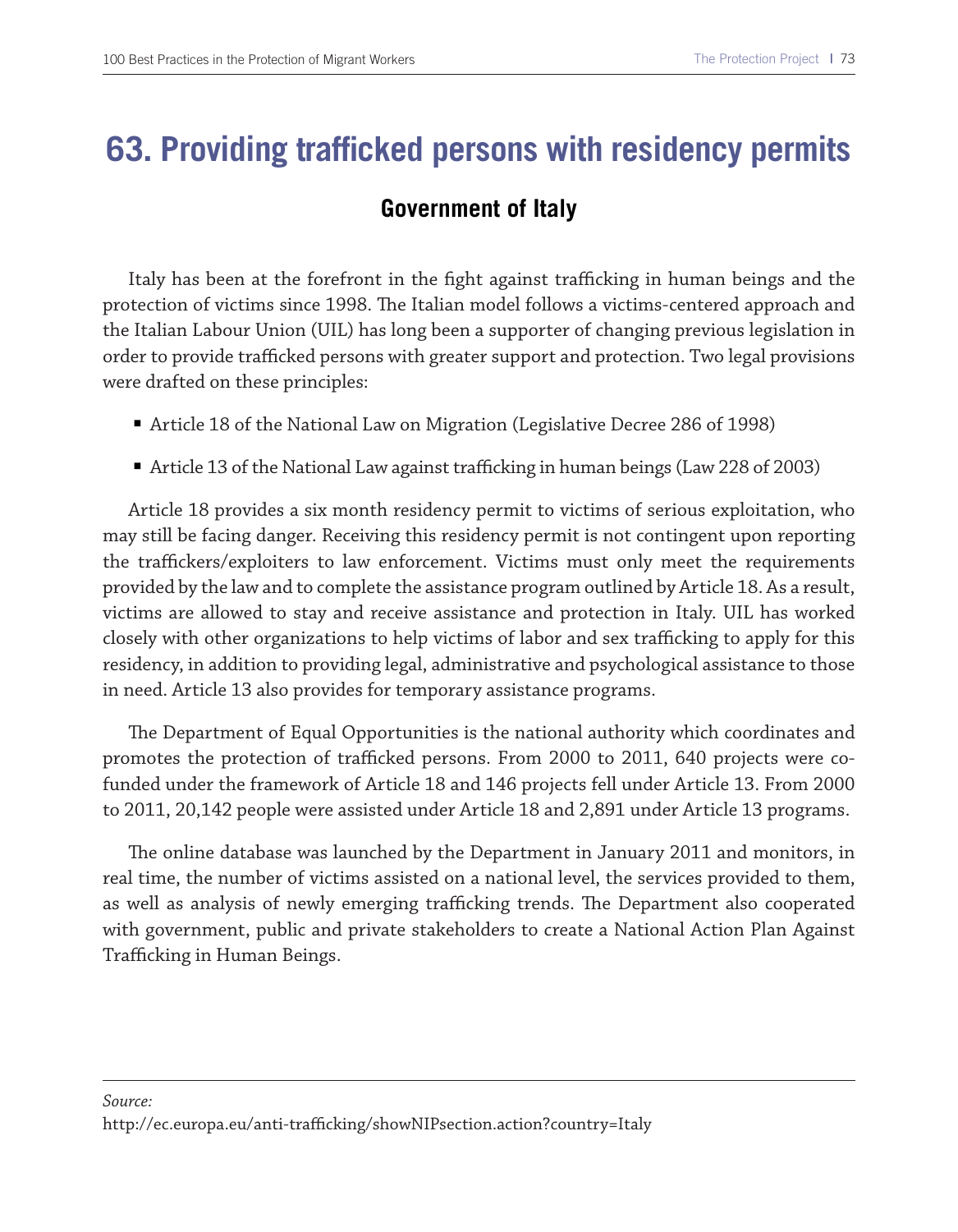# **64. Opening counseling centers for migrant workers**

### **National Trade Unions**

Trade unions in some European countries have set up a network of information and counseling centers for migrant workers who are vulnerable and at risk to end up trafficked or in forced labor. Frequently, other migrants run these offices and are therefore often able to provide assistance in various native languages. Assistance includes administrative and legal assistance, vocational training and language classes. These programs are extended to both documented and undocumented workers, and the migrant does not have to be a union member to participate.

Those who run these Centers include, but are not limited to:

- National Trade Union Confederation Comisiones Obreras (CCOO) in Spain
- National Association Oltre le Frontiere (ANOLF) of the Confederation of Workers Unions (CISL) in Italy
- German Trade Union (DGB) in Germany

The German Trade Union (DGB) has provided consultation to workers since 1970. On January 1, 2008 "Arbeit und Leben e.V." took over the Centre of Counseling for Migrants. The group provides free assistance to citizens of all nationalities regardless of whether they are union members or not. The counseling center is supported by the Berlin Senate Department of Integration, Labour and Women. Assistance is available in a number of languages including German, Turkish, Polish, Russian, Greek, Kurdish, Arabic, French and English. On the premises of the DGB, there is a counseling center for Turkish nationals on pensions and one for Italian nationals of the UIL.

*Sources:*

http://www.berlin.arbeitundleben.de/migrantenberatung/englisch.html

ITUC, International Trade Union Confederation Guide February 2009. How to Combat Forced Labour and Trafficking- Best Practices Manual for Trade Unions. Page 24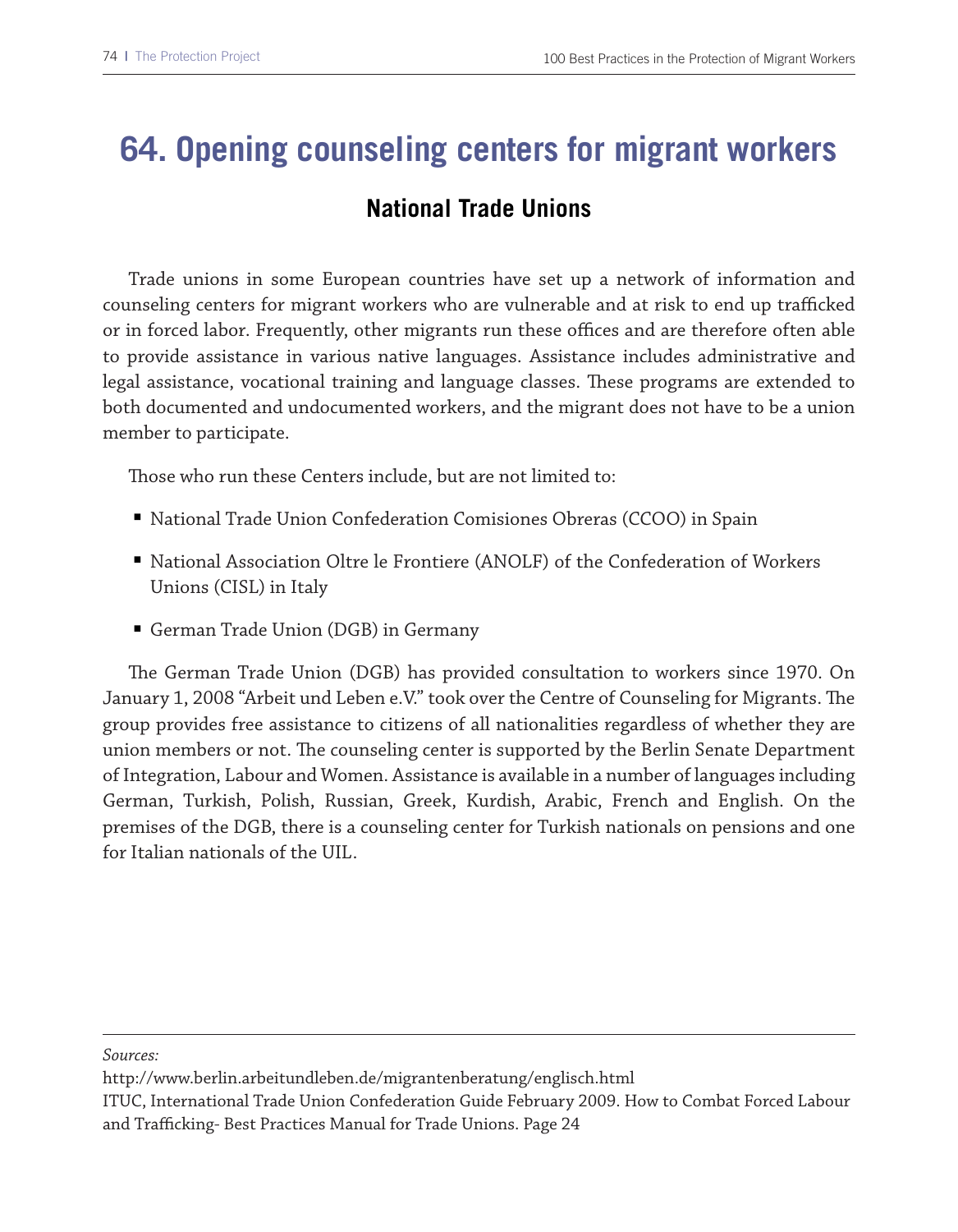### **65. Ensuring fair wages and working conditions for migrant workers**

#### **Fair Mobility Project**

The Fair Mobility Project helps enforce fair wages and working conditions for migrant workers from Central and Eastern European (CEE) countries working in Germany. The Project falls under the political umbrella of the German Trade Union (DGB) Executive Board and is supported by the German Federal Ministry of Labor and Social Afairs and the European Social Fund.

As part of the Project, a study has been conducted to analyze problems which regularly affect migrant workers from Central and Eastern European counties. The need for advisory work regarding social and labor law was assessed, resulting in the development of recommendations for political action.

The Fair Mobility Project established six local advisory centers where migrant workers can obtain information in their native language about labor and social laws. The centers are part of a nationally active network and cooperate with institutions at the local level.

The Project has also produced numerous educational materials which outline the situation of migrant workers. Tese are targeted for employers and their staf, as they are usually the first point of contact in a company or government office regarding questions about wages and working conditions.

Initiated in August 2011, the project is to run through June 2014.

http://www.faire-mobilitaet.de/en/ueber-uns/++co++1553ebf6-697b-11e2-8499-00188b4dc422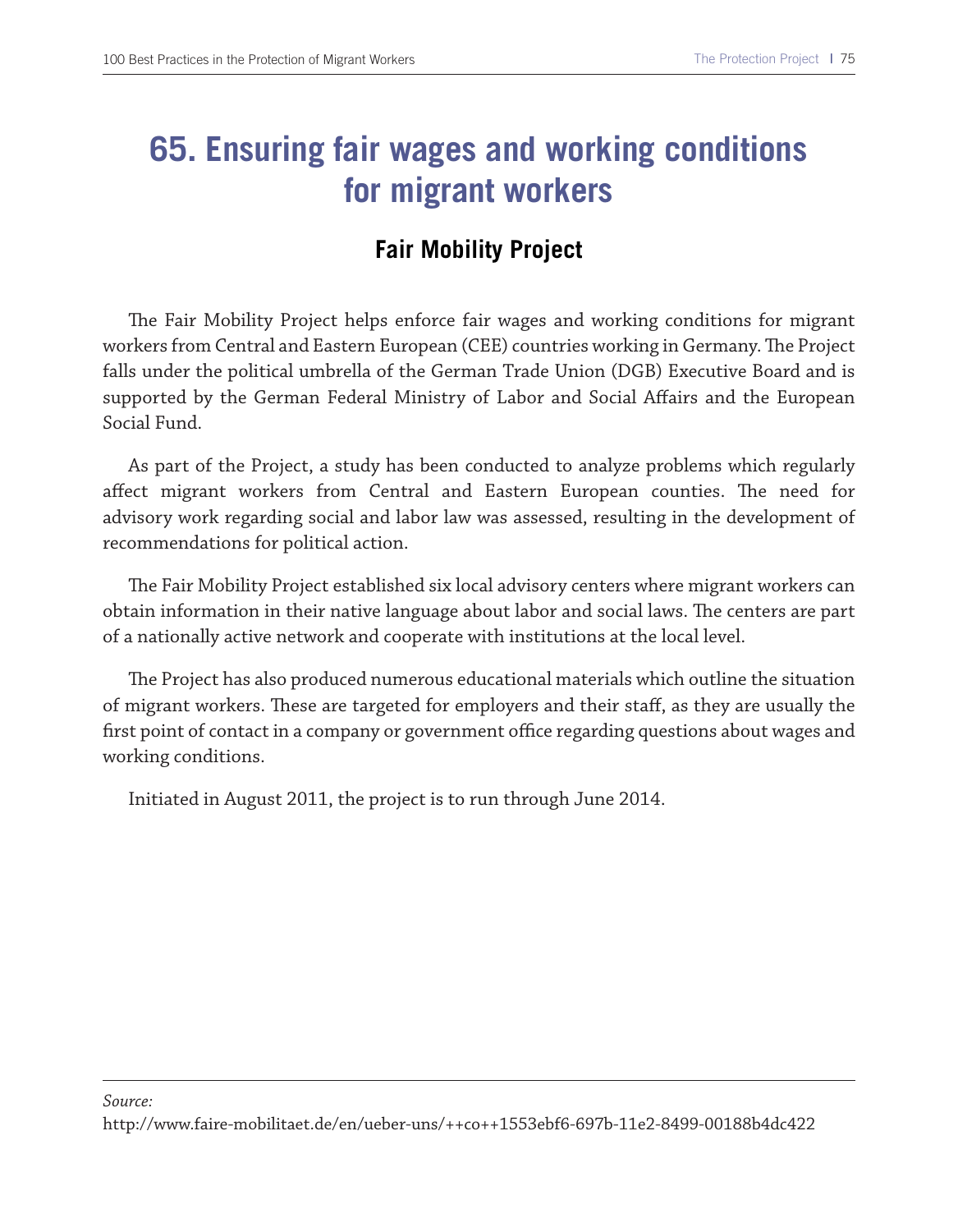### **66. Educating migrant workers about unionization**

### **General Confederation of Labor and Federation of Agriculture and Food Workers**

Every summer, about 50,000 migrant workers, many of them undocumented, are hired by labor agents to come to Italy for the tomato harvest. Workers may be subject to exploitative conditions working long hours in difcult temperatures. Furthermore, they live in temporary camps where access to portable water and proper sanitation can be difficult to come by.

The Red Gold Campaign was carried out by the General Confederation of Labor (CGIL) and its affiliate Federation of Agriculture and Food Workers (FLAI). The campaign addresses the aforementioned working conditions of migrant workers who are hired to harvest tomatoes on farms in southern Italy.

Between August 2 and 12, 2009, eighty FLAI-CGIL trade unionists gathered from all over Italy to meet with migrant workers to educate them about their abuse. The unionists traveled 8,000 kilometers, visited more than 150 tomato farms and met with 5,000 workers. The unionists spoke to them about their rights and distributed leafets in 15 languages about minimum wage rates. The unionists also explained how to get the tomato workers unionized and provided legal assistance to workers who had been exploited the most. These workers are now aware of their rights and know that they can go to the union for help. Furthermore, the Italian public, local institutions and communities have been mobilized about this issue.

Following this initial movement, FLAI-CGIL aims to involve local authorities in the tomato regions, NGOs and other allies to ensure that decent working conditions and healthy living arrangements are maintained for migrant workers.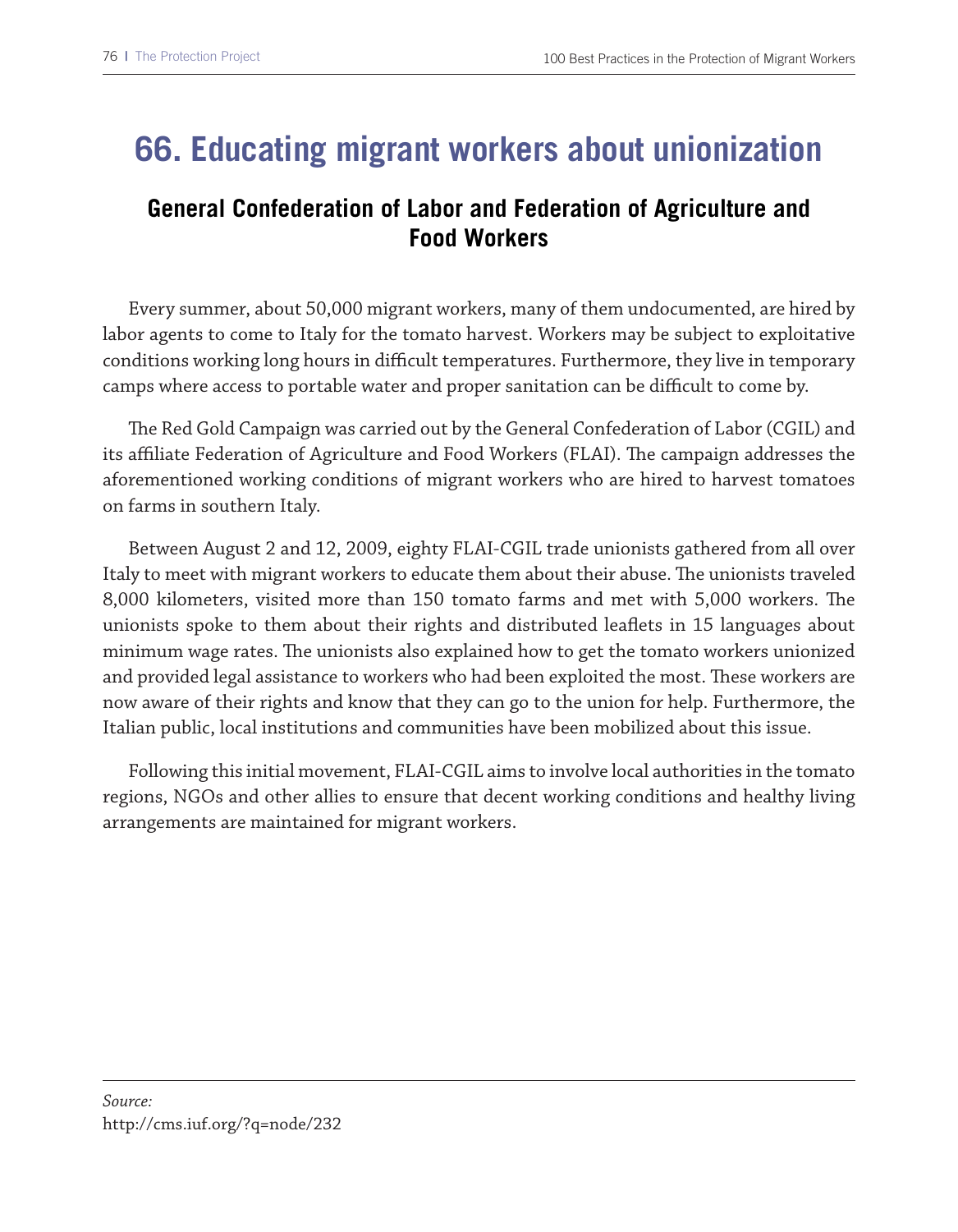## **67. Raising awareness of labor rights for potential migrant workers**

#### **Confederation of Trade Unions of Armenia**

The Confederation of Trade Unions of Armenia (CTUA) published and distributed a leaflet which outlines basic issues for Armenian migrants to be aware of before accepting a job abroad, such as making sure that they have a formal contract outlining their work, a salary, clearly set work hours, and a provision outlining how travel expenses are handled.

This kind of awareness campaign can be effective in making sure that migrant workers know their rights and can be knowledgeable about their work situation, thereby preventing exploitative conditions. Tese pamphlets outline measures on how to avoid situations that may make them vulnerable to forced labor and knowledge in these issue areas can also be applicable should the worker change employers or sectors.

The CTUA pamphlet explains that it is illegal to take away a worker's passport after they arrive in the destination countries and if this occurs, or the job does not have clearly outlined terms and conditions, then the migrant should seek out the local Armenian embassy or consult with a trade union. The pamphlet gives the addresses for unions and Armenian embassies in the most common destination countries for Armenian migrants and also provides phone numbers where a migrant worker can call for help.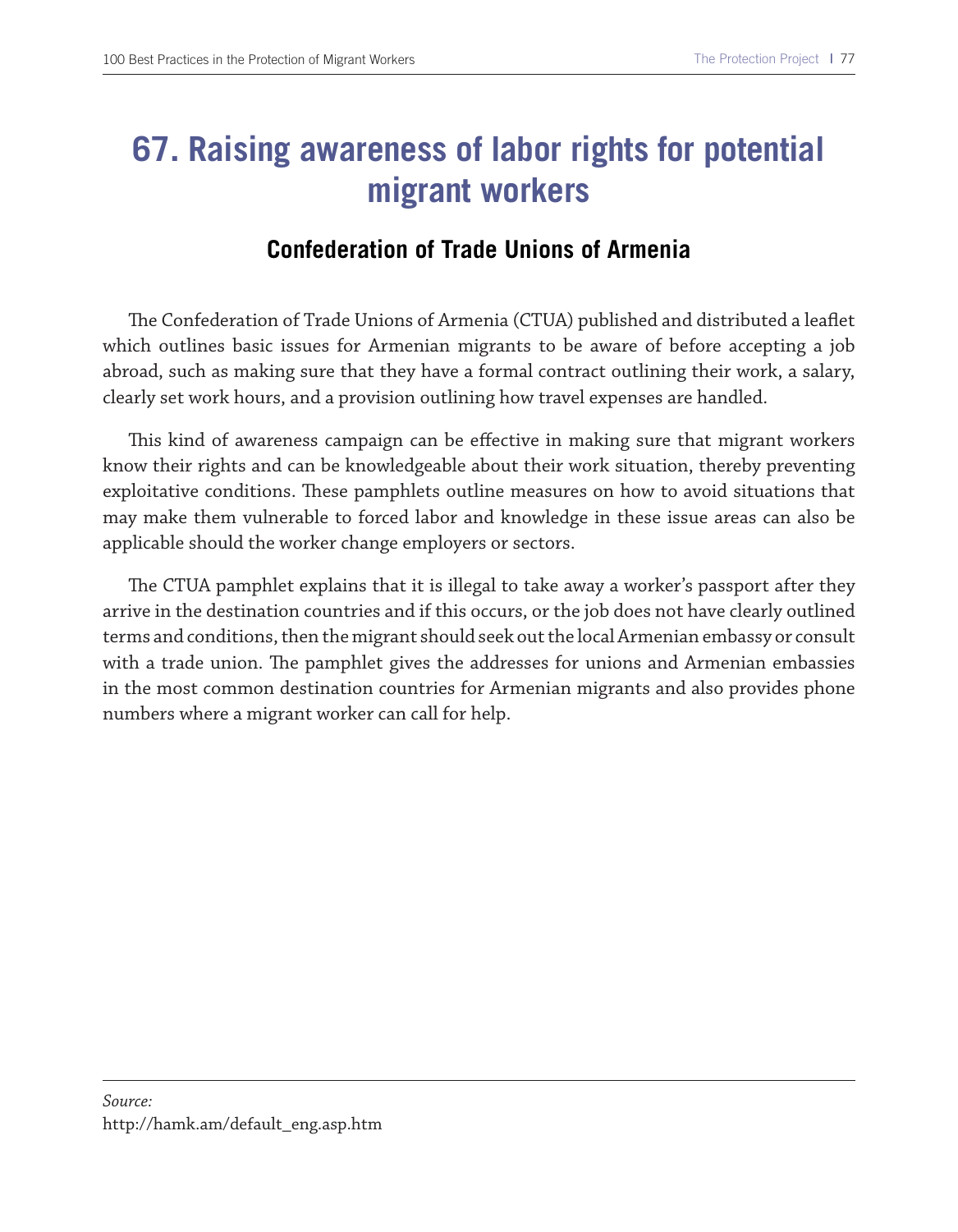### **68. Championing justice for the undocumented migrant**

#### **Migrant Rights Centre Ireland**

With an estimated 30,000 undocumented migrants living in Ireland, the Migrant Rights Centre Ireland (MRCI) works for justice, empowerment and equality for migrant workers, including children and families. The Justice for the Undocumented (JFU) campaign group is a recent initiative of the Migrant Rights Centre Ireland formed to strengthen advocacy eforts regarding the rights of migrants.

The Justice for the Undocumented campaign group, comprised of undocumented migrants and their allies and supporters, is championing for the introduction of an Earned Regularization Scheme. With regular meetings, the group tries to identify ways for undocumented migrants living in Ireland to fnd formal ways to earn their residency status.

Regularization, the process for which Migrant Rights Centre Ireland advocates, afords undocumented migrants the chance to legalize their status through the acquisition of temporary and/or permanent residency rights over a given period of time. After registering with the government and all relevant authorities, migrants must pay a fne and then would be granted a probationary residency status with the ability to then earn points over a 2-5 year period in an efort to gain permanent residency status. MRCI continues to galvanize support for this Scheme and has recently gained endorsements from trade unions, businesses and voluntary organizations.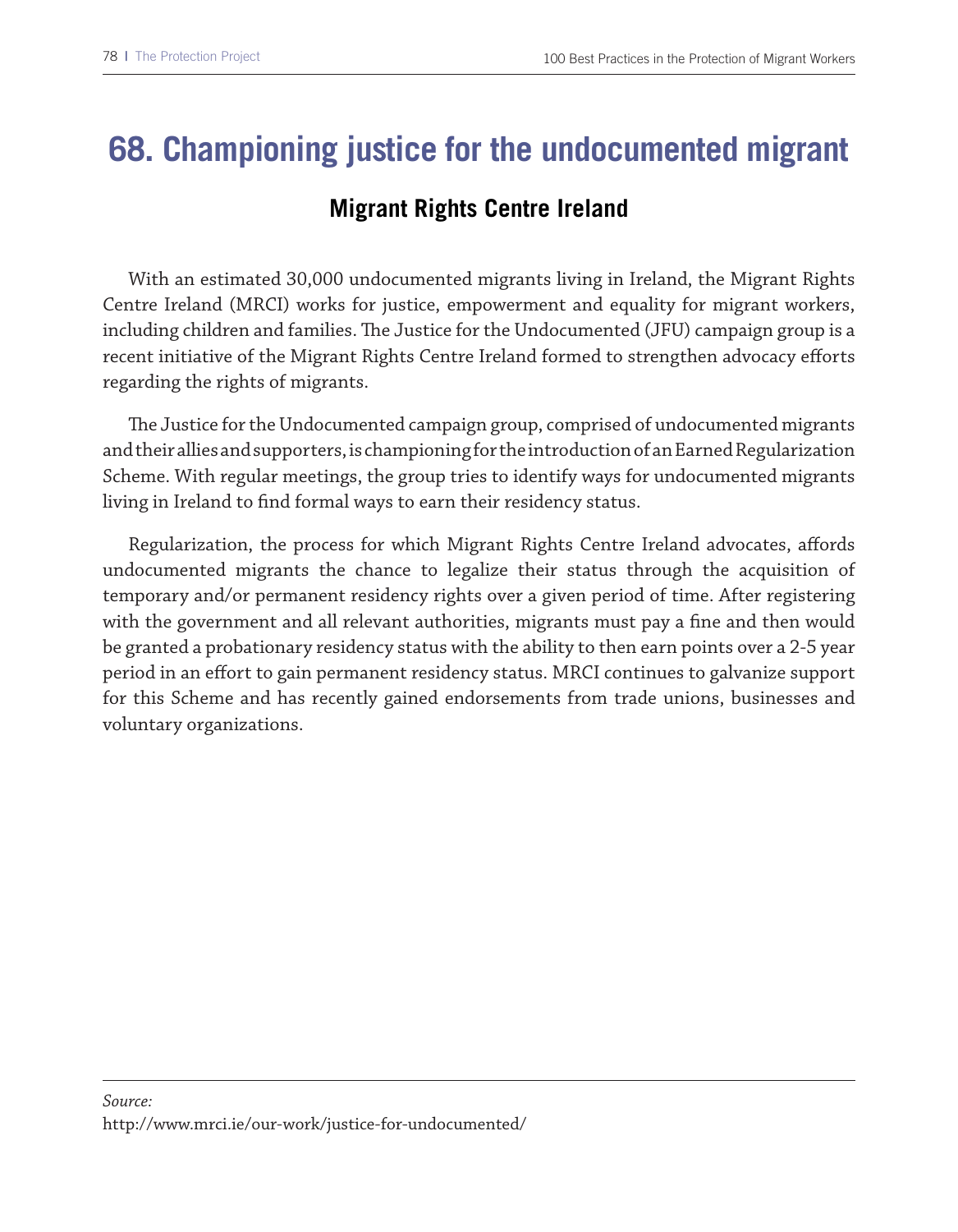### **69. Designing action plans to encourage robust defense of migrants' rights**

#### **The Stockholm Programme**

Endorsed by the European Council in December 2009, the Stockholm Programme (2011- 2014) carefully outlines the necessary action required by the European Parliament and the parliaments of member states to synergize plans to protect migrant rights. Notably, the Stockholm Programme aims to build upon existing legislation, ensuring continuity from the previous Tampere and Hague Programmes. The Stockholm Programme prioritizes the following issue areas:

- Human Rights: Migrants and their children must be aware of their rights under the EU Charter of Fundamental Rights and the European Convention for the Protection of Human Rights and Fundamental Freedoms. The rights of the most vulnerable, including migrants and the children of migrants, must be protected and promoted.
- Access to Justice: The Stockholm Programme seeks to ensure that cooperation between facets of the judiciary and mutual recognition of court decisions further facilitate migrants' access to justice. Greater attention is being paid to e-Justice, using technology to make information regarding labor rights, social rights, legal questions and procedural concerns widely available online.
- Protection of Citizens: With a focus on internal security strategy, the Stockholm Programme suggests ways in which citizens can be better protected against human trafficking, labor exploitation and the exploitation of minors. In this regard, border management, emergency disaster relief and migrant services are partnering to ensure a harmonized approach which will promote the most robust defense for migrant rights.

#### *Source:*

http://www.opensocietyfoundations.org/sites/default/fles/education-migrant-children-20101130.pdf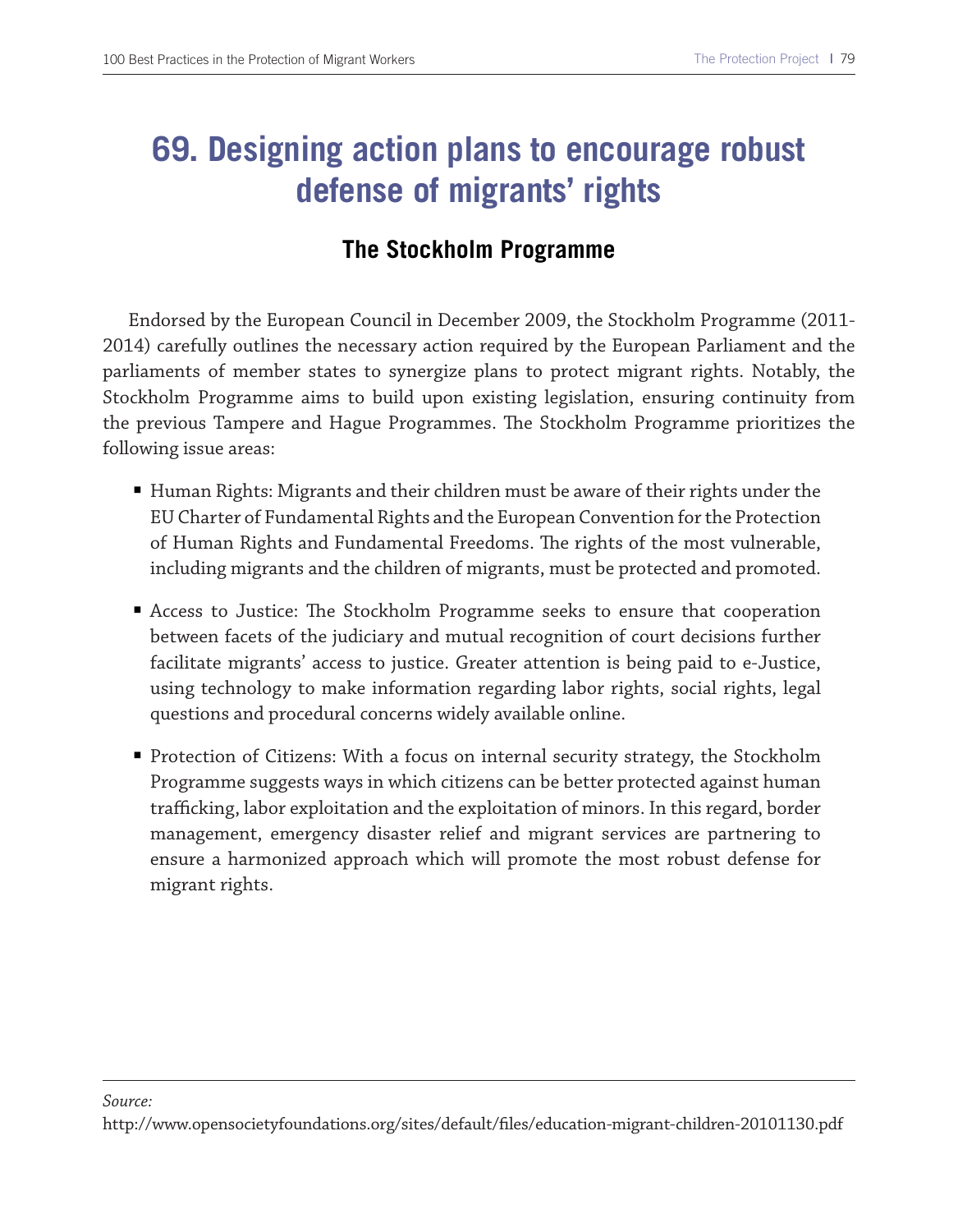## **70. Implementing measures to ensure victims' access to compensation**

### **Partner countries: Austria, Belarus, Bosnia & Herzegovina, Bulgaria, Czech Republic, Germany, Ireland, Italy, Macedonia, Moldova, Poland, Spain, Ukraine, United Kingdom**

Initiated in 2009, Project COMP.ACT European Action for Compensation for Trafficked Persons has worked to bring about system-wide changes to ensure that victims of trafficking receive compensation for their distress and any unpaid labor. Stakeholders in 14 countries partnered to conduct research on current obstacles and possibilities in systems and procedures that prevent compensation of persons who were trafficked. The partners formed national coalitions on compensation and presented their recommendations to ensure justice for victims of trafficking. Some of the partners teamed up with lawyers to support clients and worked with law frms to educate the legal community on the right to compensation.

COMP.ACT partners have helped claim compensation for over 50 trafficking victims, with the highest amount granted being €54,000. An international awareness-raising campaign helped bring about the inclusion of compensation in the anti-trafficking agenda of intergovernmental organizations. The EU Directive on preventing and combating trafficking in human beings and protecting the victims EU/2011/36 now covers compensation, as does The EU Strategy towards the Eradication of Trafficking in Human Beings 2012-2016.

A data-collection model developed by COMP.ACT for country-level research considers access to compensation for victims of human trafficking and provides analysis of national barriers to accessing this information. COMP.ACT used the outcomes of national researches and partners' experience to create a number of tools including posters on seeking compensation, flyers informing trafficked and exploited persons about their rights to receive compensation, guidance on representing victims of trafficking in compensation claims and a compensation promotion video.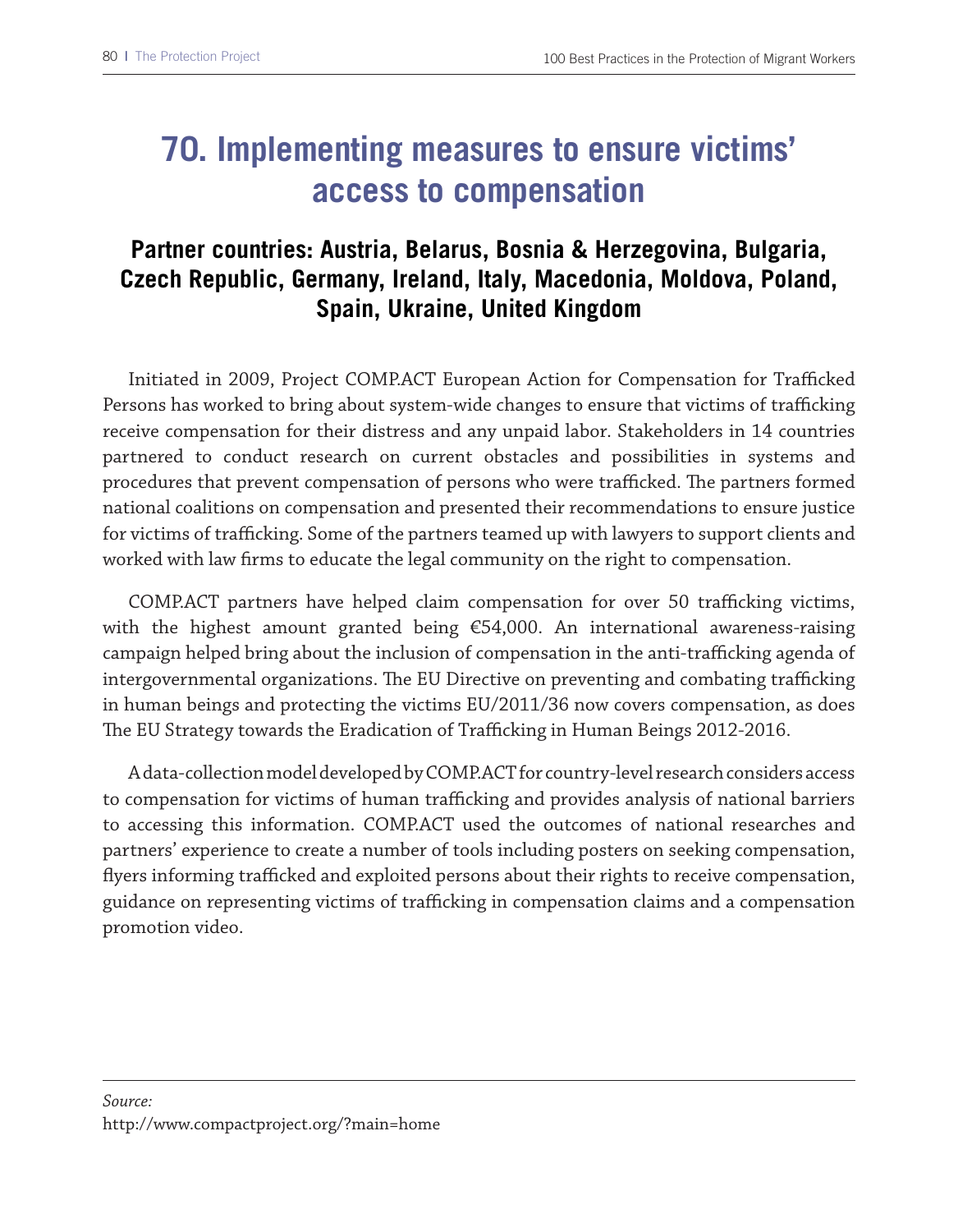### **71. Developing a national referral mechanism**

#### **Government of the United Kingdom**

The National Referral Mechanism (NRM) is a system of procedures for identifying trafficked persons and then referring victims onward to appropriate care and protection services. It is the key protection available for victims of trafficking in the United Kingdom. Trough the NRM, UK Border Agency (UKBA), Social Services and certain NGOs are able to guide potential victim of trafficking to the Competent Authority (CA), which include the United Kingdom Human Trafficking Center (UKHTC) and the UKBA.

Cases are divided between these two based on the victim's nationality: the UKHHTC handles referrals involving all UK and EEA (European Economic Area) nationals and the UKBA is concerned with referrals of all other nationalities. Both agencies receive referrals from police, local authorities and NGOs.

The referral is voluntary, allowing adults to have agency in their decision to be referred to a Competent Authority by signing a referral form. If the individual does not want to be referred, the CA is not contacted. The referrals are made with a standard referral form and are sent to a central contact point. The relevant CA then makes an initial decision based on the information supplied on the form on whether or not the individual referred is a potential victim of trafficking. The Competent Authority aims to make this decision within 5 working days of the referral.

If the decision is positive then the potential victim will receive shelter in a Ministry of Justice "safe house" and he or she is given a 45 day recovery and refection period to recover from their experience and to assess next steps. During this time, the CA collects more information relating to the referral from the First Responder and other agencies.

The Competent Authority uses this additional information to make a final decision on whether the individual is in fact a victim of trafficking. The Conclusive Grounds (CG) Decision is typically made by the CA within the 45 day period. The referred person and First Responder receive a letter notifying them of the decision.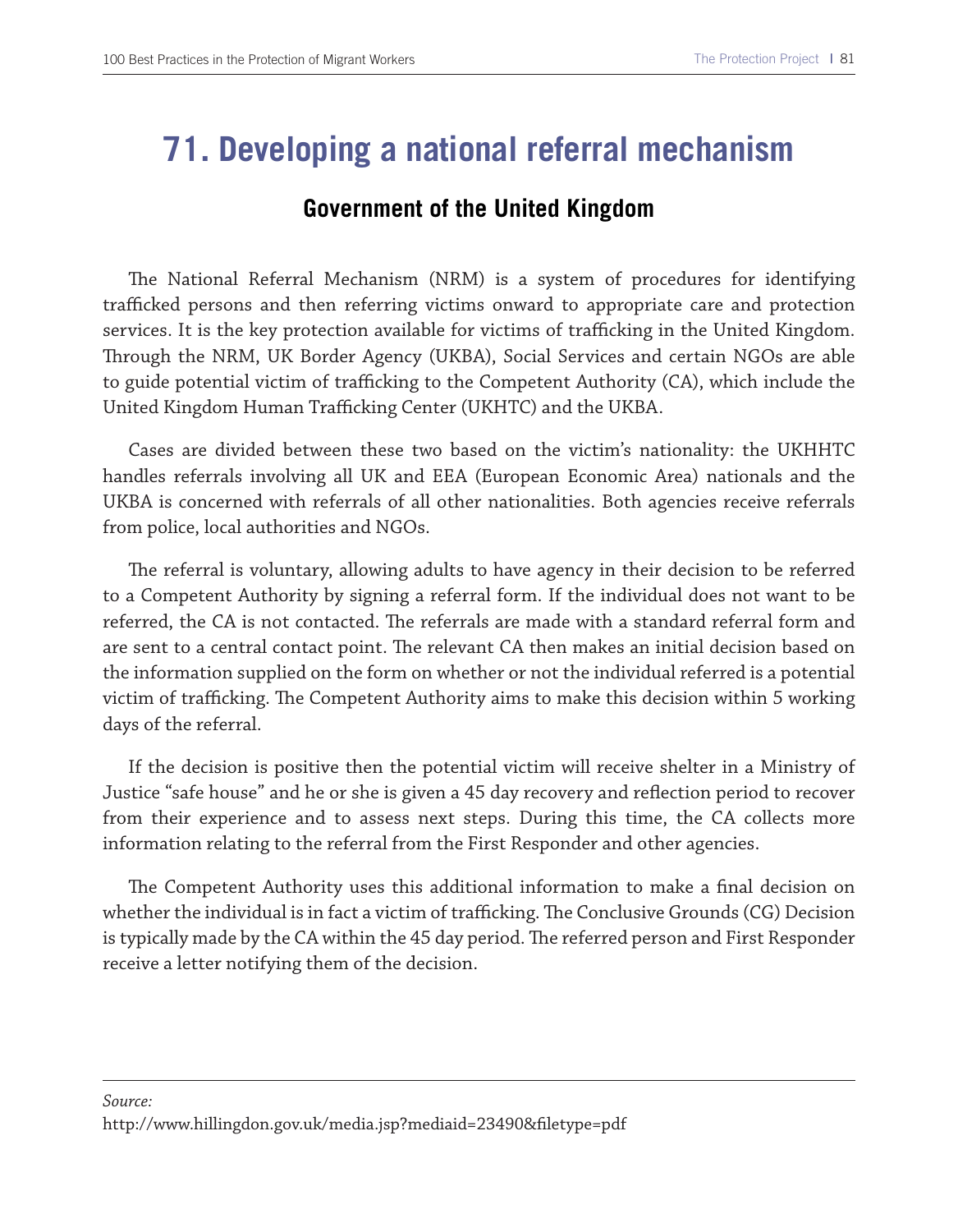### **72. Publicizing a nationwide anti-trafficking helpline**

#### **International Organization for Migration Turkey**

The International Organization for Migration (IOM) has been active in Turkey since 1991 and has been fighting human trafficking in the country since 1994. Many migrants are attracted to Turkey due to its relative economic prosperity and political stability; However, migrants from the former Soviet republics of Ukraine, Moldova, Kyrgyzstan, Uzbekistan, and Turkmenistan may find themselves in Turkey as a result of labor trafficking.

In May 2005, with the funding of the US Government, the IOM started the 157 Helpline, which is in operation twenty-four hours a day and available to speakers of Turkish as well as Romanian, Russian, and English. The helpline was at first designed to rescue trafficking victims but has since expanded to provide information on a non-emergency basis and ofer advice on visa applications and returning to countries of origin.

The IOM has spent much time and resources in publicizing the extent of human trafficking abuses in Turkey and the availability of the 157 Helpline through public service announcements on TV and radio broadcasts. Furthermore, the IOM has commissioned fve buses to travel around the country, especially in areas where human trafficking activity is most severe, in order to promote the 157 Helpline. The International Organization for Migration has even prominently displayed publicity materials for the helpline at important Turkish football matches.

Te helpline is reachable by dialing 157 from anywhere in Turkey and by dialing 90-312- 157-1122 internationally. Between 2005 and 2010, the IOM rescued 165 victims of trafficking using the 157 Helpline.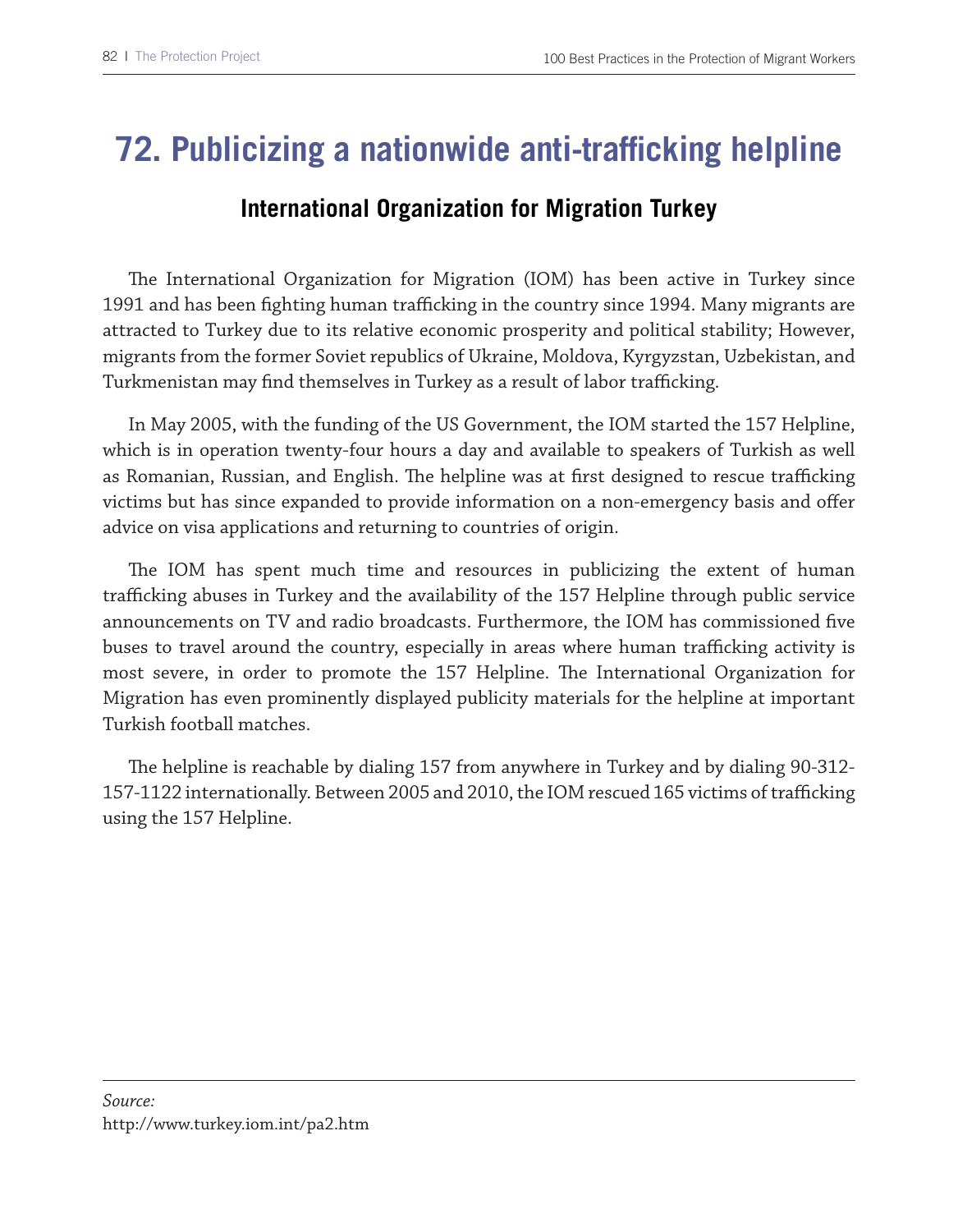# **Part VI: Central and South America**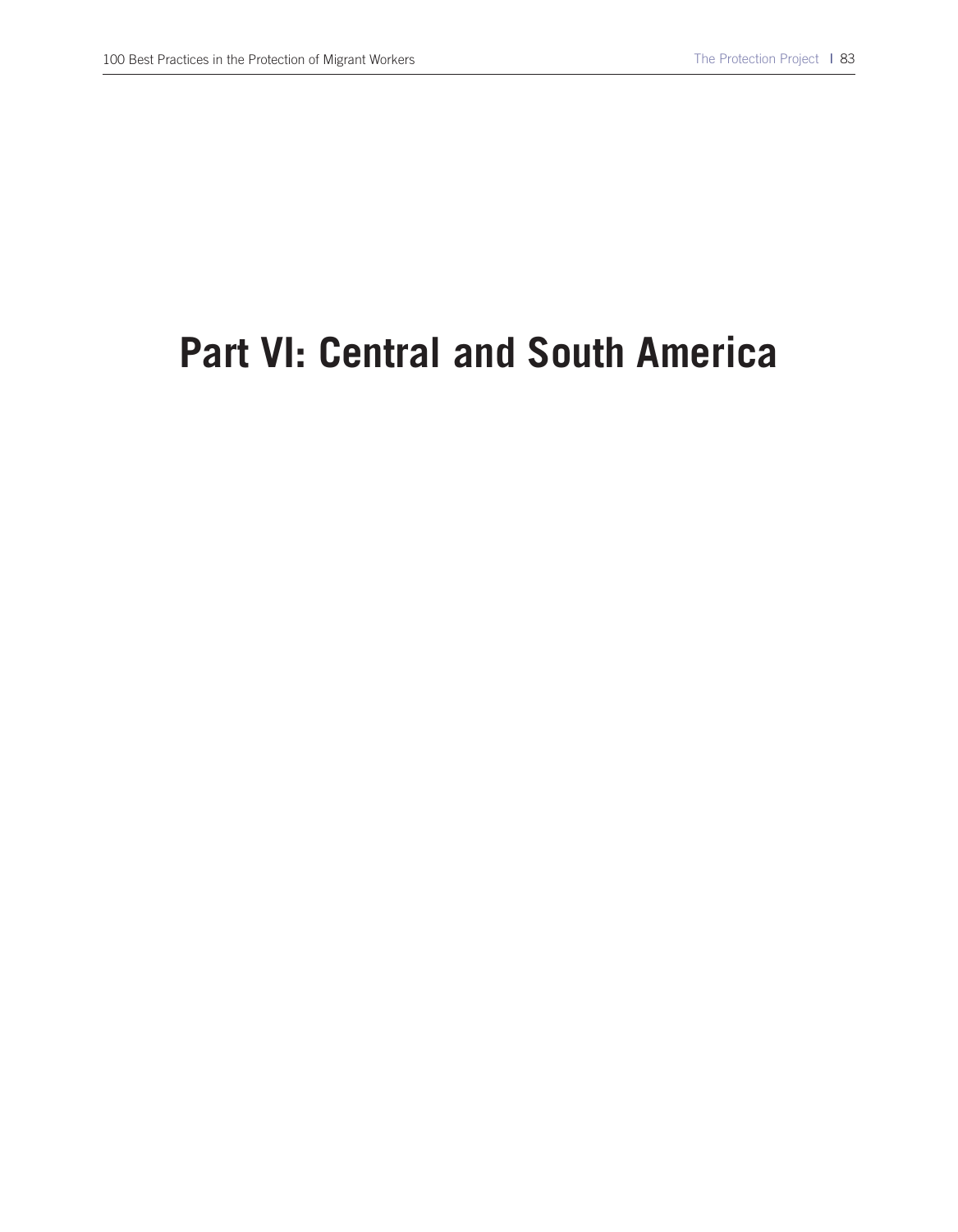### **73. Providing migrant protection along the borders of conflict affected states**

#### **Government of Ecuador**

Commissioned by the German Federal Ministry for Economic Cooperation and Development, the Government of Ecuador has begun a project to identify and protect those migrants living along the border area between Ecuador and Colombia. Confict along the border region between Ecuador and Colombia has had serious consequences for populations living in this area. Evictions and extortion is common, as is the forcible recruiting of youth for illegal groups. Every month, 1200 Colombians seek protection in Ecuador. The Government of Ecuador and local NGO partners are working to better protect these vulnerable migrants.

Trough enhanced cooperation with civil society and an open dialogue with the Government of Colombia, the Government of Ecuador is better able to enhance migrants access to services and to protect the rights of those at high-risk of trafficking. Social and legal support is being offered in addition to facilitating the opportunities for children to enter into the Ecuadorian school system. Through the Project, entitled "Protecting Human Rights in Migration Situations (PRODEM)", migrants and their families are able to access information about their rights.

The Project welcomes journalists to the border region as an opportunity to shed light on the plight of Colombian migrants and the eforts of the Ecuadorian Government in providing protection. Government offices are being counseled on effective measures for preventing the trafficking of migrants and a regional conference on the protection of vulnerable populations, including migrants, refugees and displaced person is currently being planned.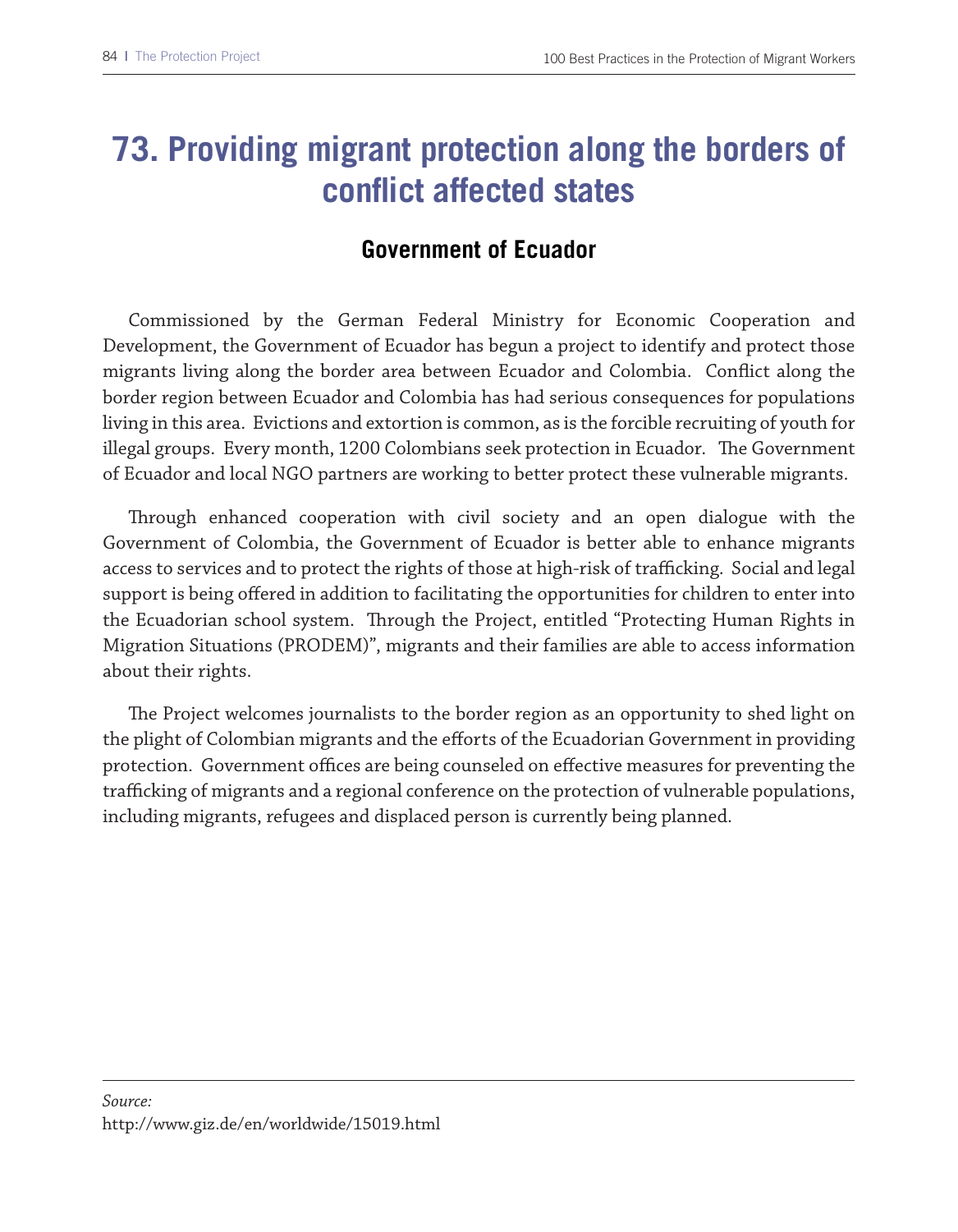## **74. Raising awareness against forced labor in the logging industry**

#### **National Federation of Wood and Related Industry of Peru**

Out of concern for the growing number of indigenous workers entrapped in a cycle of debt and servitude in logging camps in Peru, the International Labor Organization (ILO) has committed itself to raising awareness on the problems facing these workers who are often discriminated against in the labor market. In August 2008, the National Federation of Wood and Related Industry of Peru (FENATIMAP), with fnancing from the Netherlands Trade Union Federation (FNV), started a joint project to combat forced labor in the logging industry.

The project's objective is to raise awareness on the problems facing indigenous workers and to engage in capacity building activities in an attempt to reduce the number of workers in situations of forced labor. This is done by training local trade unionists and indigenous leaders on issues such as forced labor, legal remedies to stop violations of labor or human rights and organizing effective protests. This training exhibits a multiplier effect as the trained leaders share their knowledge with the rest of the society, eventually creating a network of activists who, together with FENATIMAP, are ready to take action against forced labor.

These FENATIMAP activities provide access to legal mechanisms through advocacy work and offer a wider network of support to the indigenous workers while pressuring authorities to act on labor issues in the logging industry.

#### *Source:*  http://www.ilo.org/sapf/Informationresources/ILOPublications/WCMS\_144214/lang--en/index.htm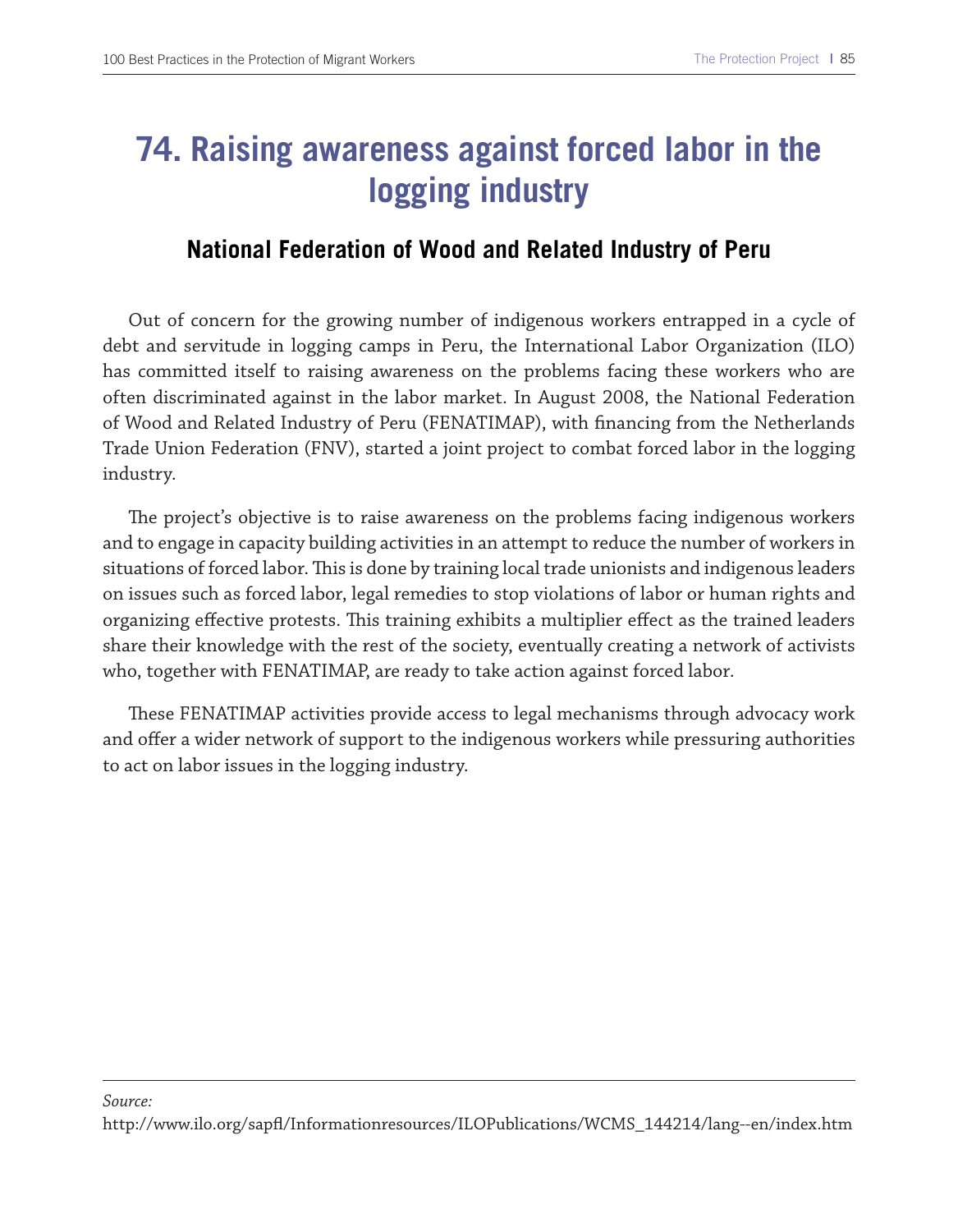## **75. Designing a government action plan to combat slave labor**

#### **National Commission for the Eradication of Slave Labor**

With support from the International Labour Organization (ILO), the Government of Brazil created the National Commission for the Eradication of Slave Labor (CONATRAE). CONATRAE was responsible for the frst and second National Plans for the Eradication of Forced Labour, 2003 and 2008, respectively.

CONATRAE calls for a collaborative interagency efort comprised of the Ministry of Labor, the federal police, trade unions and NGOs to further this initiative. Its mission is to coordinate the implementation of actions prescribed in the National Plan.

This work has resulted in:

- Using legislative amendments to criminalize the recruiting and transporting of workers into forced labor
- The establishment of the Special Mobile Inspection Group under the Ministry of Labor, which consists of labor inspectors, attorneys and federal police officers who are mandated with ensuring that charges be brought immediately against those using slave labor
- The establishment of mobile labor courts in areas most affected by forced labor to ensure immediate punishment is possible, through fnes or seizure of assets, for those using forced labor
- A Registrar of Employers of those who have previously used slave labor to name and shame organizations or individuals using slave labor

In conjunction with the Ministry of Labour and Employment (MTE), the Government now publishes a list of frms and individuals who have been charged with using slave labor.

*Sources:* 

http://www.ilo.org/sapf/Informationresources/ILOPublications/WCMS\_111297/lang--en/index.htm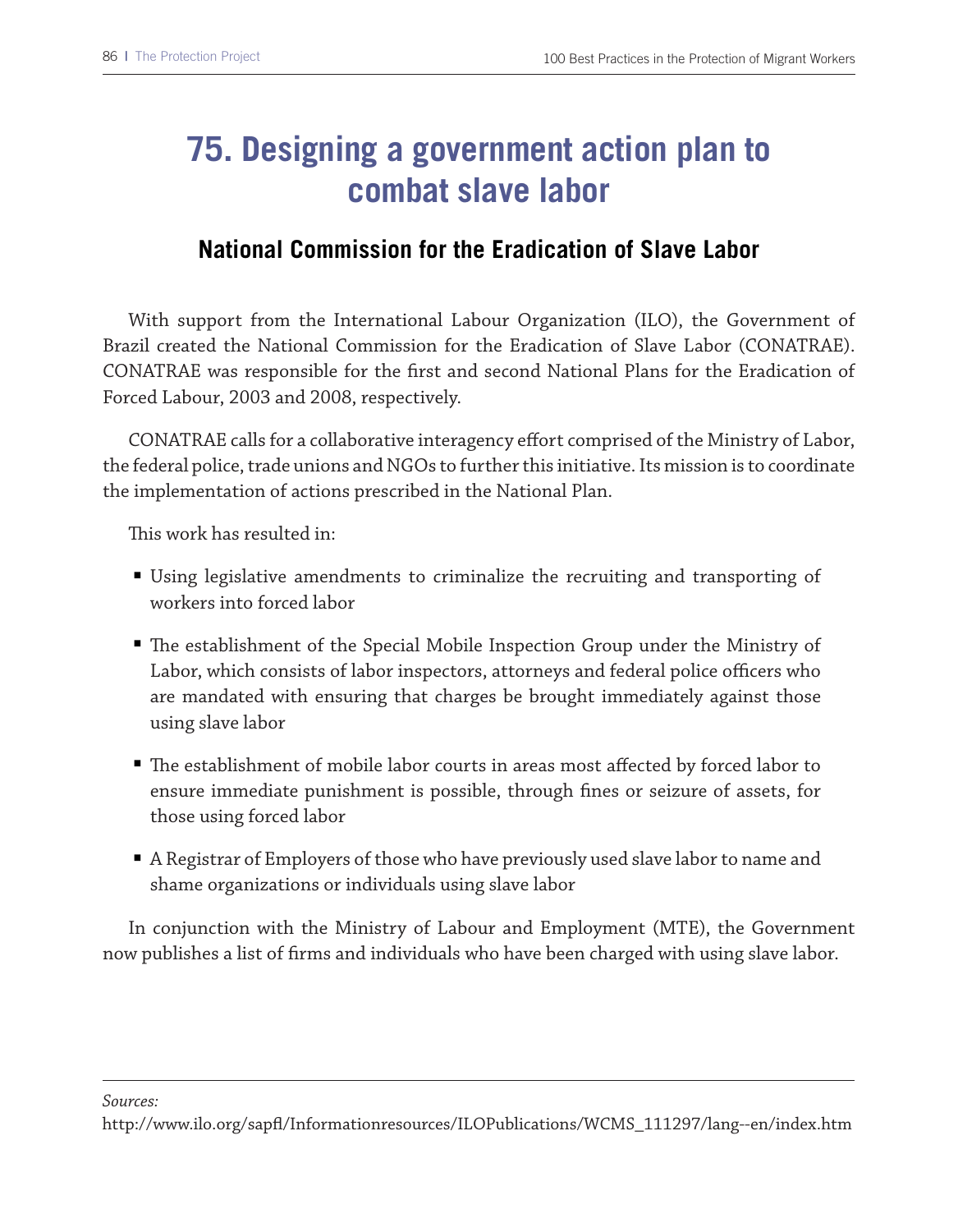### **76. Protecting domestic workers through training and legal counsel**

#### **Asociación de Trabajadoras Domésticas**

The Household Workers Association (ASTRADOMES) is a non-governmental organization based in Costa Rica that is afliated to the Latin America and Caribbean Confederation of Women Workers in the Home (CONLACTRAHO). Members are mainly Nicaraguan, but some come from El Salvador, Honduras, and Guatemala. ASTRODOMES aims to educate domestic workers on their rights, improve their living conditions and represent their interests through advocacy efforts.

Some of the services provided by ASTRADOMES include:

- Telephone inquiries by household maids and employers
- Advice, support, and legal and social guidance for female workers with labor problems
- Temporary shelter for dismissed workers
- Training on labor rights and duties, self-esteem, sexuality and reproductive health

ASTRADOMES has a strong record for providing legal and social assistance to marginalized migrant domestic workers, many of whom receive education about labor rights and regulations through ASTRADOMES. Championing the rights of domestic workers, ASTRADOMES works to change the perception of domestic work as informal and worker-employer disputes as a private issue.

*Source:* 

http://www.ilo.org/dyn/migpractice/migmain.showPractice?p\_lang=en&p\_practice\_id=35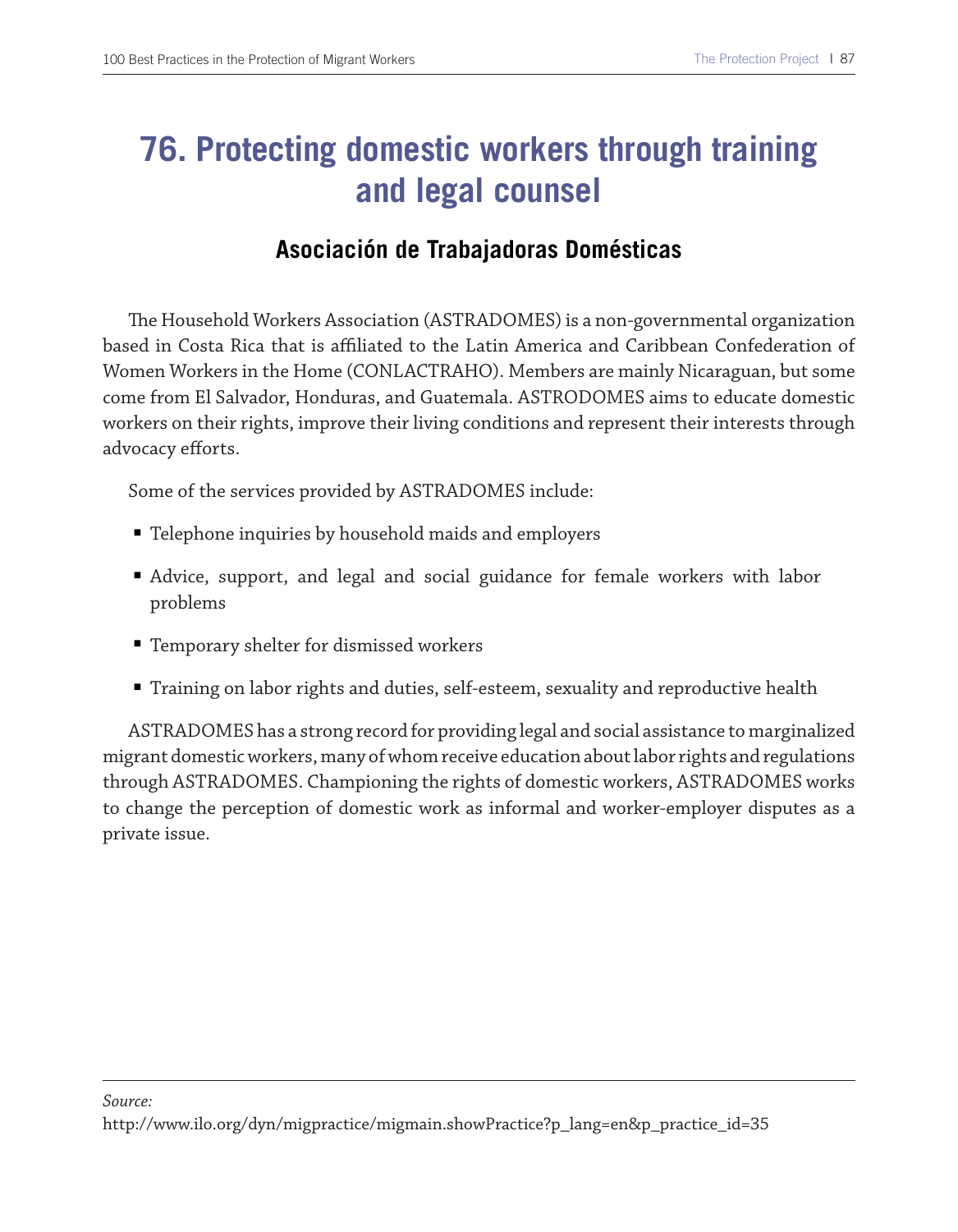## **77. Contracting with the US Department of Labor to protect migrant workers**

### **The United States Department of Labor and the Governments of Mexico, Nicaragua, Guatemala, El Salvador, Costa Rica, Honduras, Peru**

Since 2011, the US Department of Labor (DOL) has signed partnership agreements with Mexico, Nicaragua, Guatemala, El Salvador, Costa Rica, Honduras and Peru in an efort to preserve the rights of their migrants and to protect them while in the American workforce. Labor Secretary Hilda Solis has close ties to La Raza, the largest Hispanic organization in the United States that lobbies for bilingual education, stricter hate crime laws and amnesty for illegal aliens.

The Department of Labor's regional offices have teamed up with local embassies and consulates to educate these countries' citizens about their rights in the United States on issues including health, safety and wage laws. This cooperation will also help both the US and signatory countries identify the problems faced by migrant workers and aid in targeting labor law enforcement eforts such as providing a forum to seek redress when their labor rights are disregarded or violated and informing them of their rights while in the US.

In addition, the DOL has created a special division to enforce the existing labor and wage laws in industries known to frequently hire illegal aliens. The "We Can Help" project consists of 1,000 investigators focuses on labor and wage laws in industries which typically employ many undocumented migrants. The "We Can Help" message is delivered in Spanish and aims to bring workplace protections to vulnerable and underpaid migrants.

*Source:*

http://www.judicialwatch.org/blog/2012/06/dol-signs-more-foreign-contracts-to-protect-migrantworkers/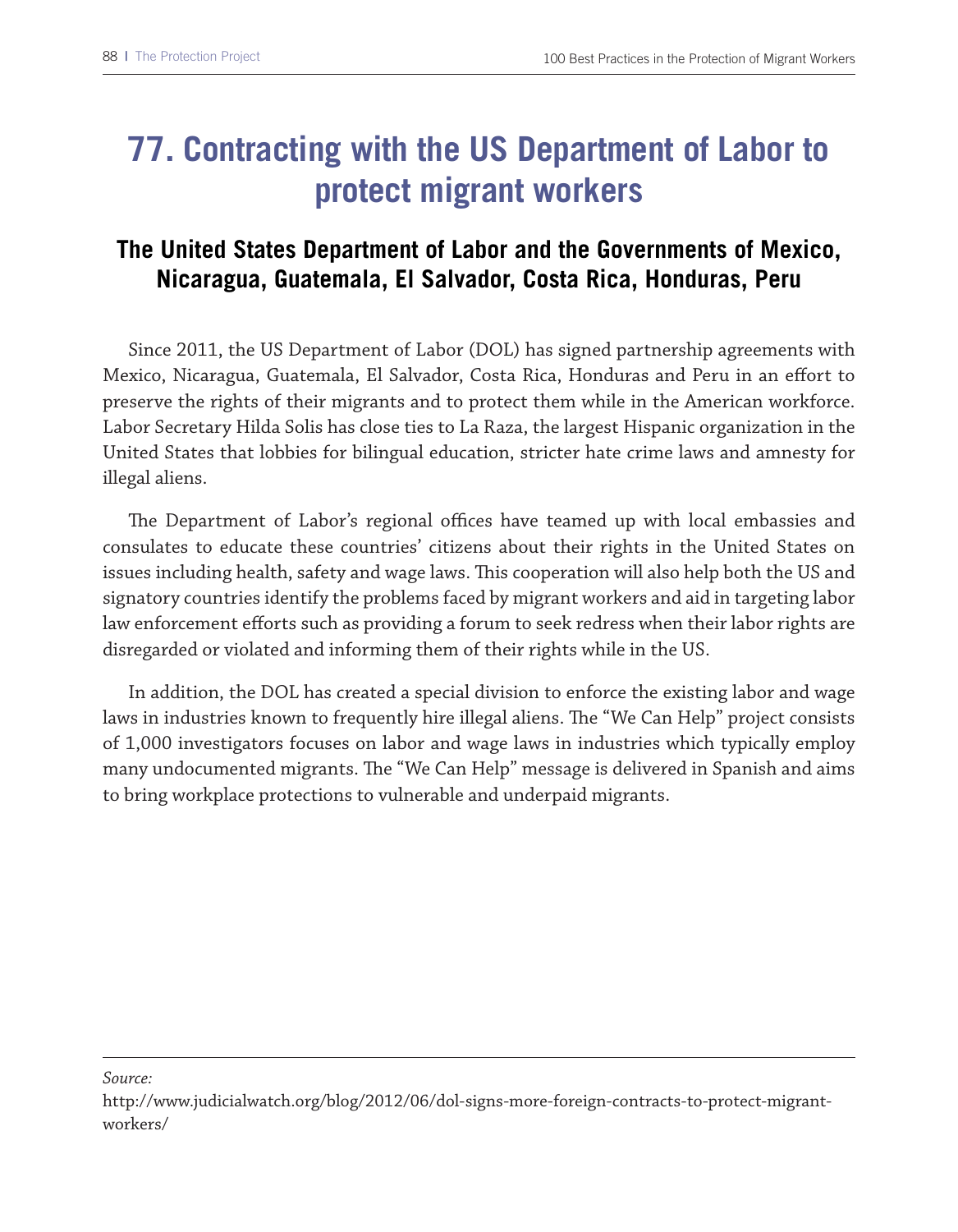### **78. Conducting health research to influence migrant health policy**

#### **Social Security Fund**

According to data provided by the Household Survey, 46% of the Nicaraguan migrant population is not insured by The Social Security Fund (CCSS). CCSS is the public institution in charge of providing health services to Costa Rica's inhabitants. Social Security afliation is paid by contributions from employees, employers and the Government.

The CCSS also conducts studies with the aim of providing workers with social security benefts and inspects work places to ensure that salaried workers are insured and their rights respected. With such a large portion of the migrant population uninsured, problems in the health industry are inevitable. Uninsured migrants often seek informal mechanisms for seeking assistance, such as visiting the emergency room services during non-working hours or using borrowed documents from those insured. These health care challenges have prompted major research that measures the impact of the migrant populations on health services. This information will be helpful in formulating comprehensive health policies for Costa Rica's vulnerable populations.

Nicaraguan migrant workers were greatly excluded from the 2001-2006 CCSS public documents mainly because previous studies did not include the nationalities of workers in Costa Rica. However, since then more interest has been sparked on the efects of migrant workers on the health care system. The 2007-2012 institutional plans recognized the contribution of migrant workers to the production of national wealth and hence addressed their concerns. Currently, the state allows temporary migrant workers to work legally in the country and enroll in the CCSS for short periods of time.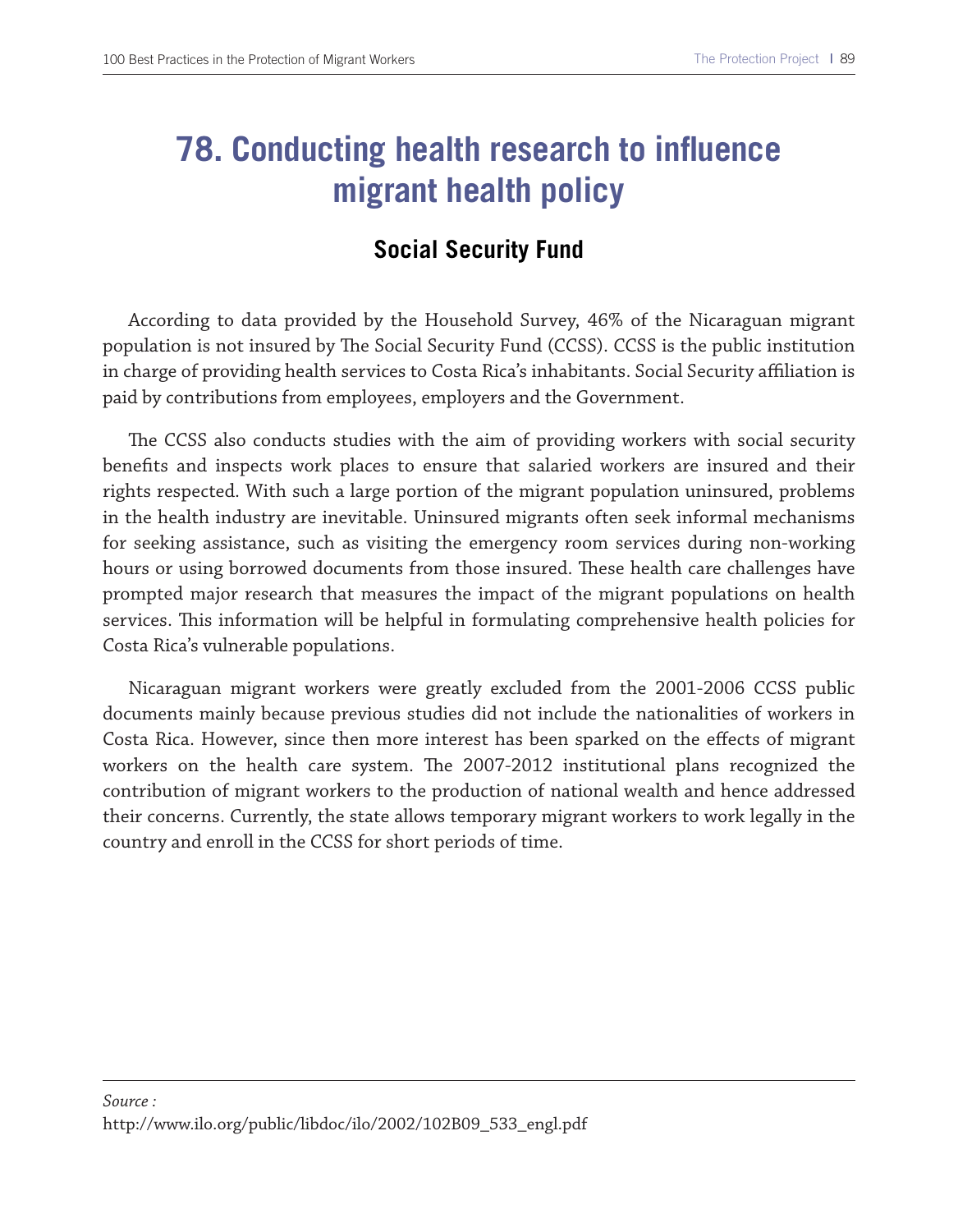## **79. Supporting migrant workers through education and advocacy**

### **Cáritas Costa Rica**

Cáritas Costa Rica is an NGO run by the Social Pastoral Commission of Costa Rica's Catholic Church. As part of the Catholic Church, the organization shares in the social mission of the church and their core values of dignity, justice, solidarity and stewardship. Cáritas Costa Rica is part of Cáritas Internationalis which was started at the turn of the 19<sup>th</sup> century and has grown to be one of the largest networks dedicated to poverty reduction and injustice in the world.

Cáritas Costa Rica supports migrants in a number of ways. Cáritas Costa Rica provides support in:

- Documentation processes
- Community organization
- Leadership training
- Education
- Advocacy

Cáritas Costa Rica also works to educate working children and adolescents. Special attention is given on raising awareness of children's right to education and the negative efects of child labor.

A leafet entitled "Human Mobility from the Church's Perspective" (Movilidad Humana desde la perspectiva de la Iglesia) is used during the training workshops and outlines each of Cáritas' areas of work.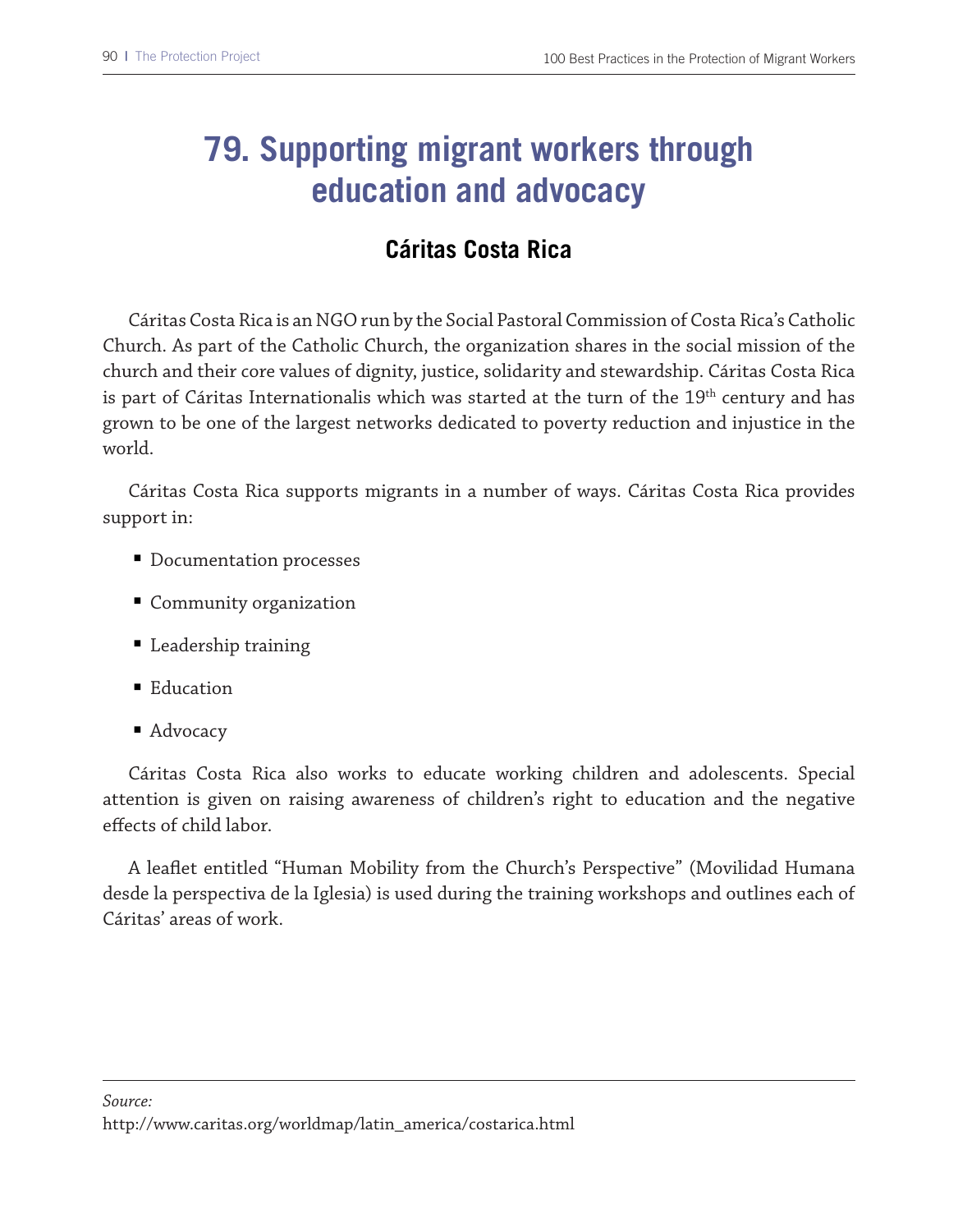### **80. Signing and ratifying international agreements to protect domestic workers**

#### **Government of Bolivia and the Government of Paraguay**

On April 15, 2013, Bolivia became the sixth ILO Member State and the second Latin American State to ratify ILO Convention No. 189 on *Decent Work for Domestic Workers*. On May 7, 2013, Paraguay followed suit as the seventh Member State and the third Latin American State to ratify the Convention.

In both countries, around 18 percent of the women are employed as domestic workers. In Paraguay, domestic work is the second largest employment occupation for women. However, the average pay for domestic workers constitutes only 40 percent of the national minimum wage.

Due to these alarming statistics, the Governments of Bolivia and Paraguay expressed concern for the rights of these workers. The challenge will now be in harmonizing the international standard set by the Convention into enforceable domestic legislation.

The Convention requires that signatories promote and protect the rights of all domestic workers. The Convention, which addresses working age, minimum pay, length of work and working conditions among other things, entered into force on 5<sup>th</sup> September 2013, twelve months after the date it was ratifed by two ILO member states.

*Sources:*

http://www.ilo.org/global/standards/information-resources-and-publications/news/WCMS\_213101/ lang--en/index.htm;

http://www.ilo.org/dyn/normlex/en/f?p=1000:12100:0::NO::P12100\_ILO\_CODE:C189

http://www.ilo.org/global/standards/information-resources-and-publications/news/WCMS\_210941/ lang--en/index.htm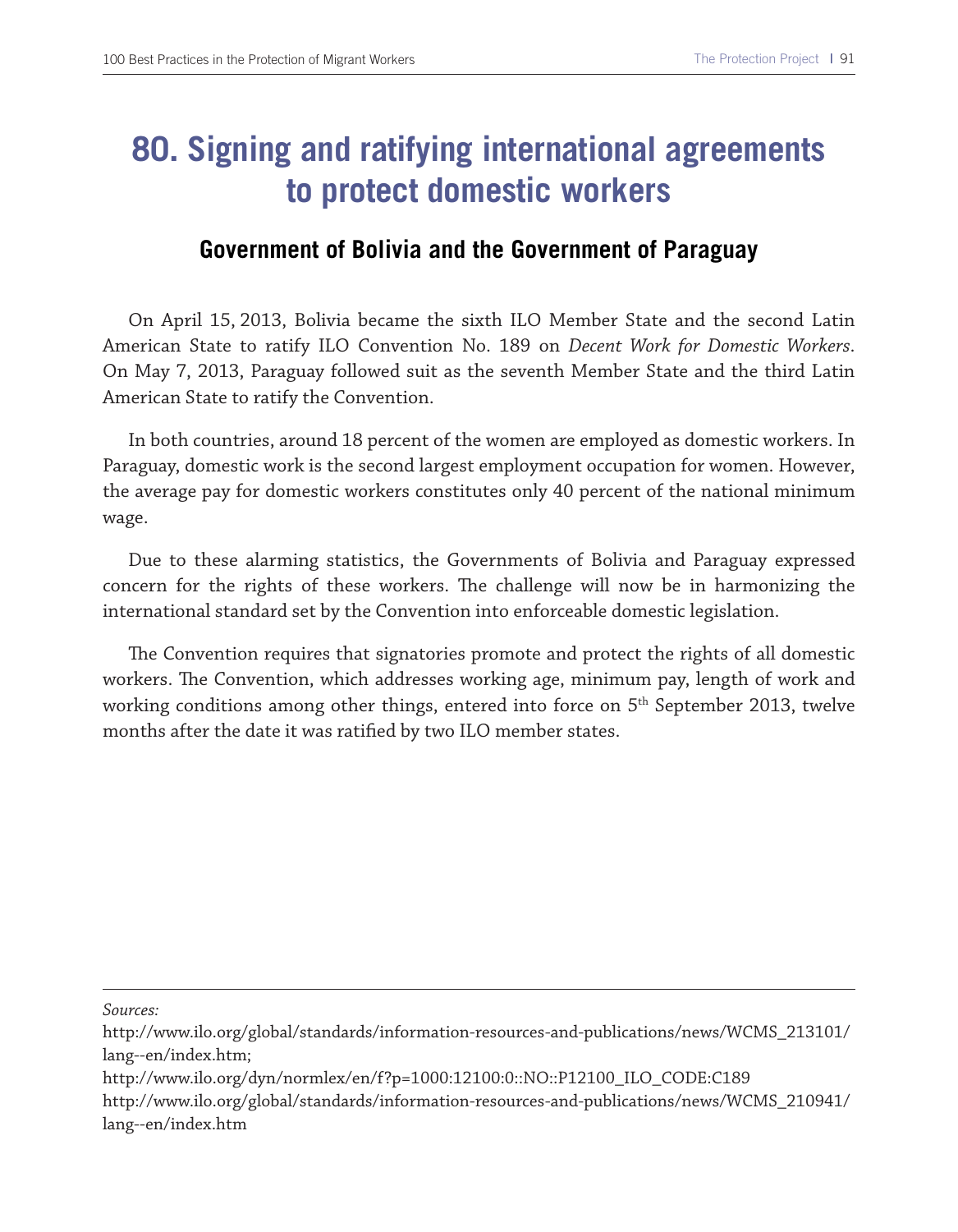### **81. Protecting the rights of domestic workers through legislation**

#### **Government of Argentina**

On March 13th 2013, the Deputies Chamber of Argentina unanimously supported a new law to regulate the working relationship of private-home domestic workers. The new law nullifes a previous law that was passed by Dictator Pedro Aramburu and had been used to regulate domestic work since 1956. Tis new law expands domestic worker rights to include a yearly bonus and compensation for dismissal and maternity leave, which was previously unrecognized, paid leave, and a restriction of working hours to eight hours a day and a total of 48 hours a week.

The new Law 26.844 will benefit the approximately 1.2 million domestic workers in Argentina, 80 percent of who work in precarious conditions of employment. Most are not registered within the social security system and thus lack access to health benefts or medical coverage in case of emergency or workplace accidents.

In addition to expanding upon domestic workers' labor rights regarding pay and health coverage, the new Law carries stipulations for those sharing a home with their employer. Night rest is guaranteed within the Law, fxed at eight uninterrupted hours and two hours rest between morning and evening duties. Special leave for marriage and the death of a spouse, live-in partner, child or parent is also included in the Law.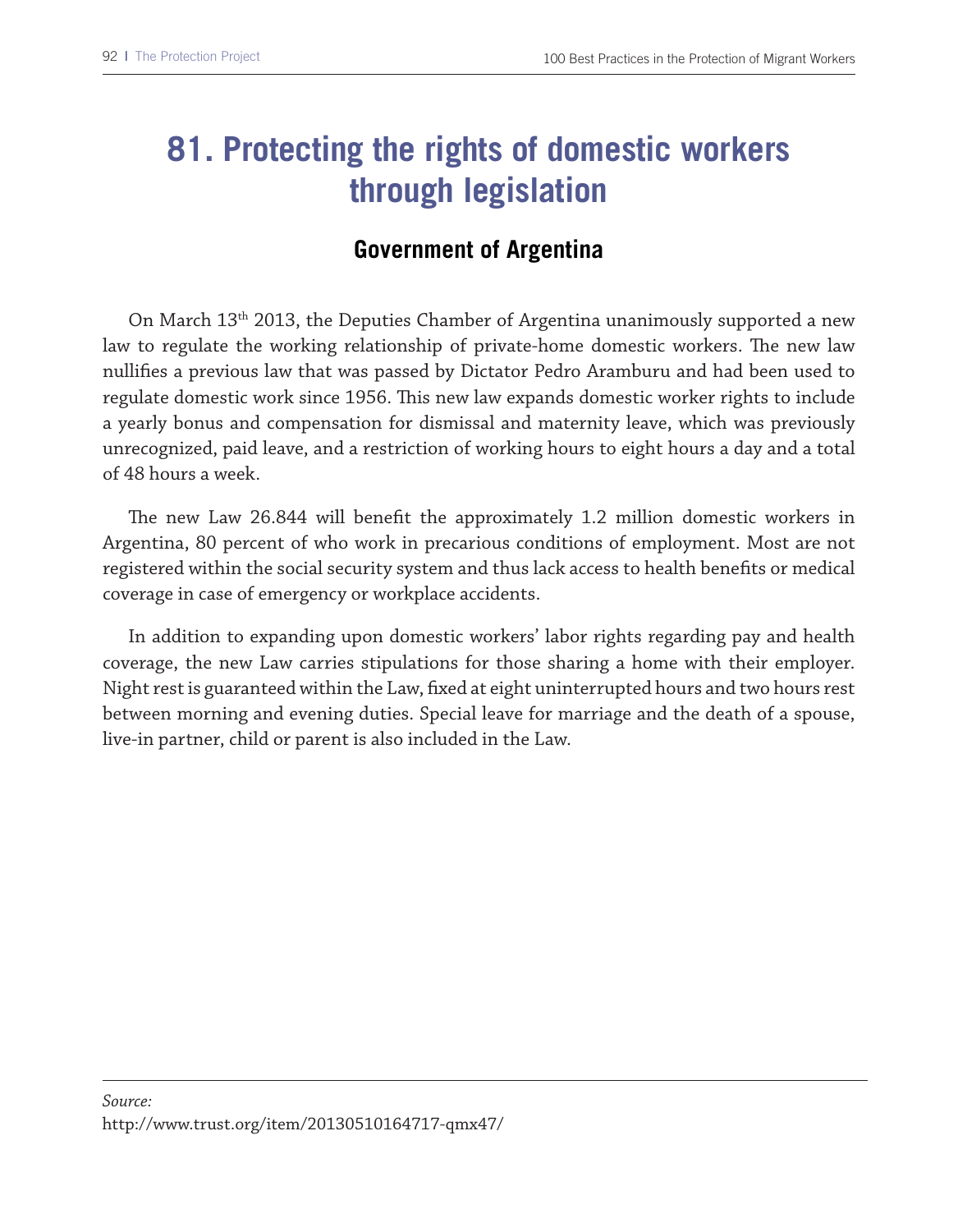### **82. Raising awareness on domestic workers' struggles through scholarly publications**

### **Care Work and Class: Domestic Workers' Struggle for Equal Rights in Latin America**

Published in May 2012, *Care Work and Class: Domestic Workers' Struggle for Equal Rights in Latin America* is a book written by Merike Blofeld, an Associate Professor of Political Science at the University of Miami. *Care Work and Class* explores the long neglected topic of class and gender inequalities in Latin America, specifcally the struggle for equal rights by women employed as domestic workers. Domestic workers make up 15% of the economically active female population in Latin America.

In the book, she outlines the multiple forms of discrimination and exploitation to which female domestic workers are subjected. She also analyzes the eforts of the domestic workers and those of their political allies to secure legal reforms that recognize their basic rights in Bolivia, Chile, Costa Rica and Uruguay.

While executive enforcement of the new legislations made in the respective countries still lags, *Care Work and Class* continues to further advocacy eforts and serves as an awareness campaign for the identifcation of the problems in the domestic worker industry.

The text is an important resource, providing a large volume of information regarding exploitation of domestic workers in diferent Latin American countries and the eforts made in protecting these workers.

*Source:*

http://www.foreignafairs.com/articles/138380/merike-blofeld/care-work-and-class-domesticworkers-struggle-for-equal-rights-i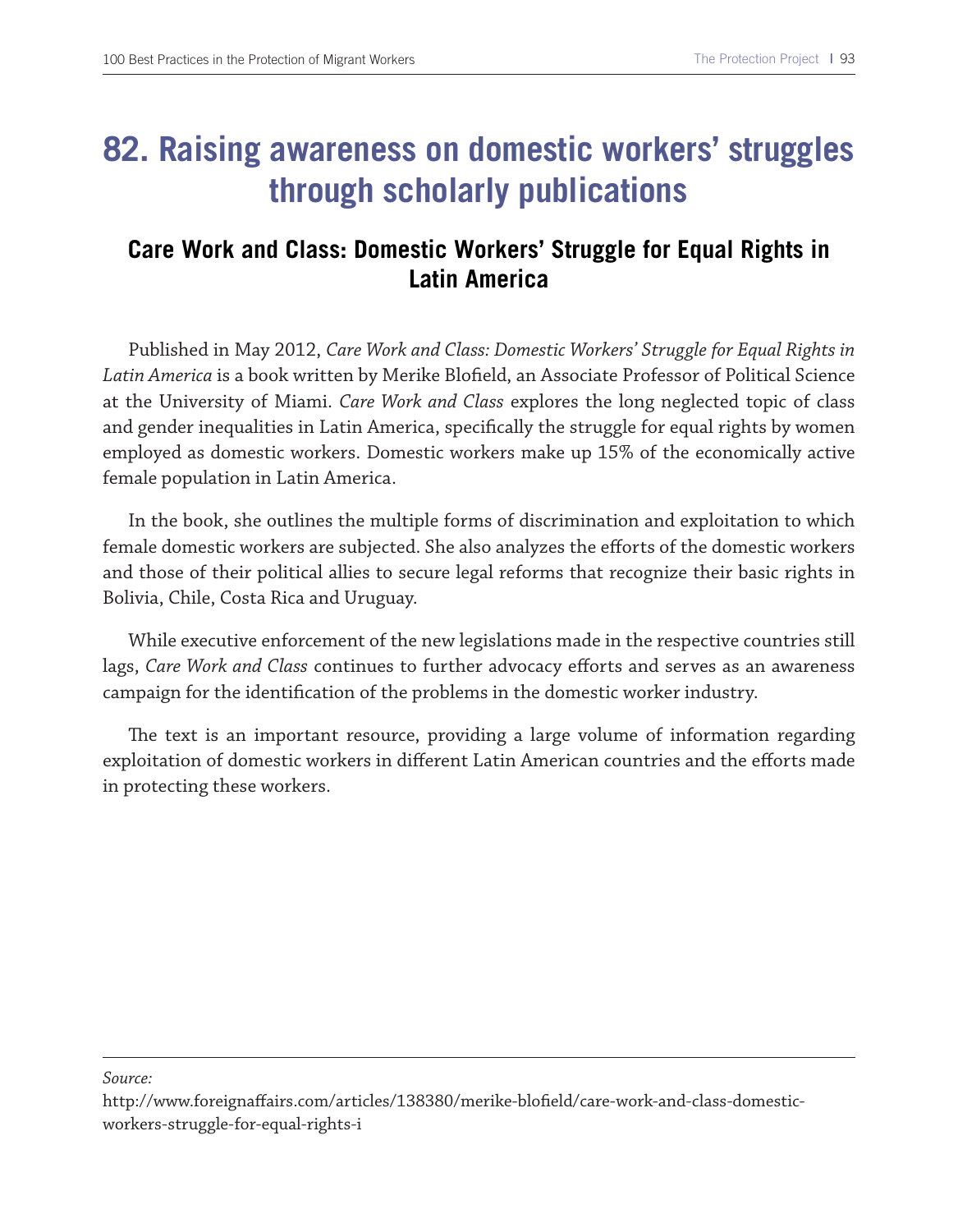### **83. Exercising collective bargaining to promote the rights of domestic workers**

### **Banco de Prevision Social**

A new initiative in Uruguay combines legislative protection and collective bargaining to protect their domestic workers. All employers are required by law to register their workers, including domestic workers, with the Banco de Prevision Social (BPS, Social Welfare Bank).

Both the employers and employees then make monthly payments to the employees' pension and health fund to help with securing their future. Further, Law No. 18.065, which was adopted in 2006, has been instrumental in regulating domestic work and has paved the way for their collective bargaining. This law was widely publicized through broad-based information campaigns following the adoption of Uruguay's 2006 law.

To monitor the compliance and regularization of domestic workers in respect to social security contributions, the labor inspectorate has instituted a special unit with the mandate of enforcing domestic workers' rights. Tis authorizes the Unit to inspect the work environment, including private residences, and receive complaints.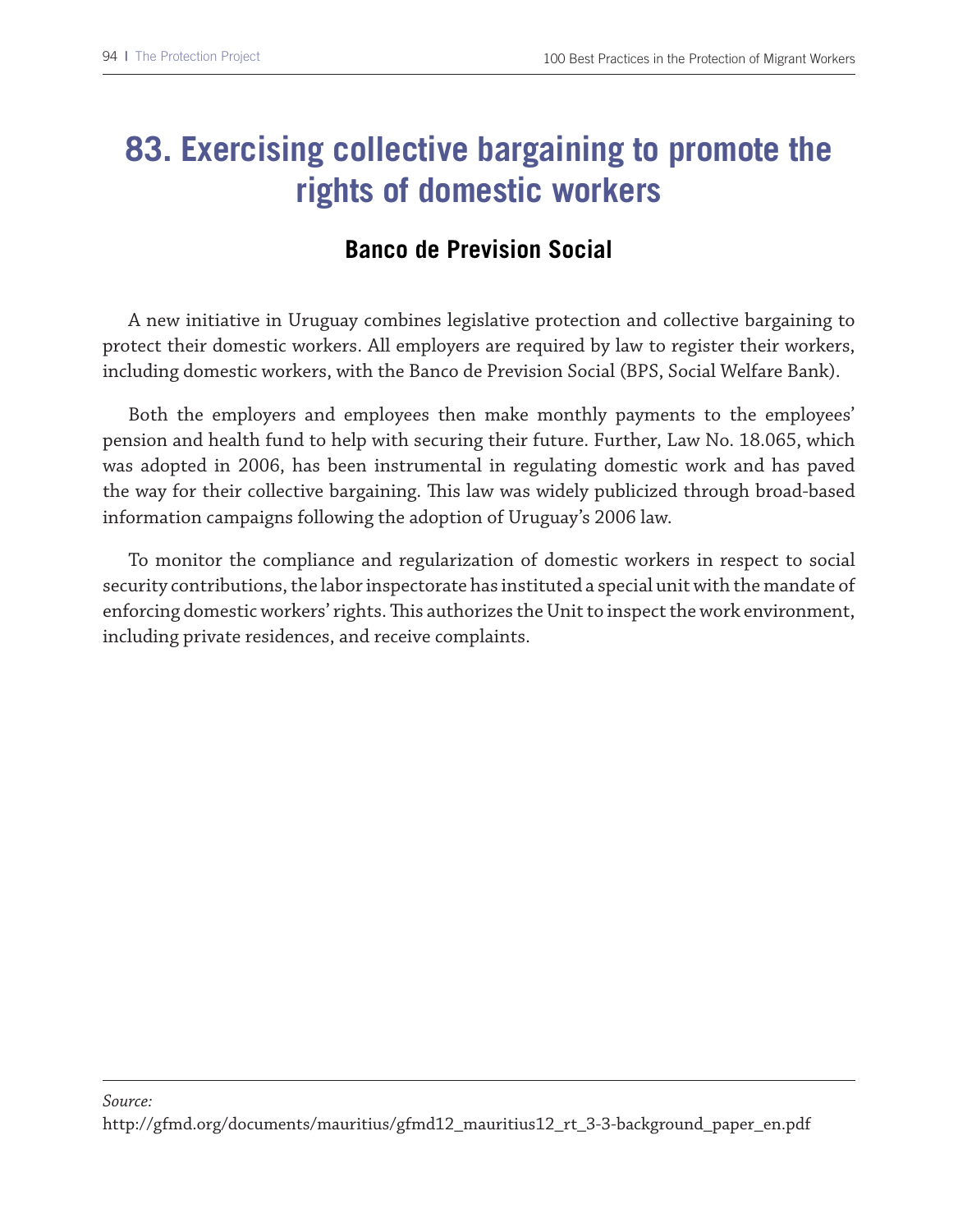### **84. Protecting the rights of domestic workers through tripartite consultation**

### **Domestic Workers Union, the League of Home Makers and Consumers, Ministry of Employment and the Social Security Ministry**

A collective agreement protecting domestic workers from January 2013-December 2015 was signed in Uruguay by the tripartite group working on the Domestic Work Sector of the Wages Council of Uruguay. These usually include a union representing the domestic workers, an employer bargaining entity and an institution to monitor the process. The domestic worker collective bargaining agreement in Uruguay brought together the following parties:

- The Domestic Workers Union
- The League of Homeworkers and Consumers
- $\blacksquare$  The Ministry for Employment and Social Security

The Uruguayan League of Homeworkers and Consumers acted as the representative of the employers and the Ministry of Employment and Social Security served as the monitoring agency. The first agreement was reached in August 2008 and it provided for minimum wages and increases, severance pay, overtime and early termination payments and banned sexual harassment, among other things. The second agreement, which was reached in 2010, increased the minimum wage levels and made slight adjustments to the 2008 agreement. The two agreements are widely used in the entire domestic work sector of the country.

The new collective will benefit more than 120,000 domestic workers. The agreement raises domestic workers minimum wage and sets adjustment rates according to three diferent salary levels. The agreement also created a premium for workers who have been consistent in attending work and gives all workers the right to paid leave and to undergo a breast cancer screening.

#### *Source:*

http://www.ilo.org/travail/areasofwork/domestic-workers/WCMS\_212212/lang--en/index.htm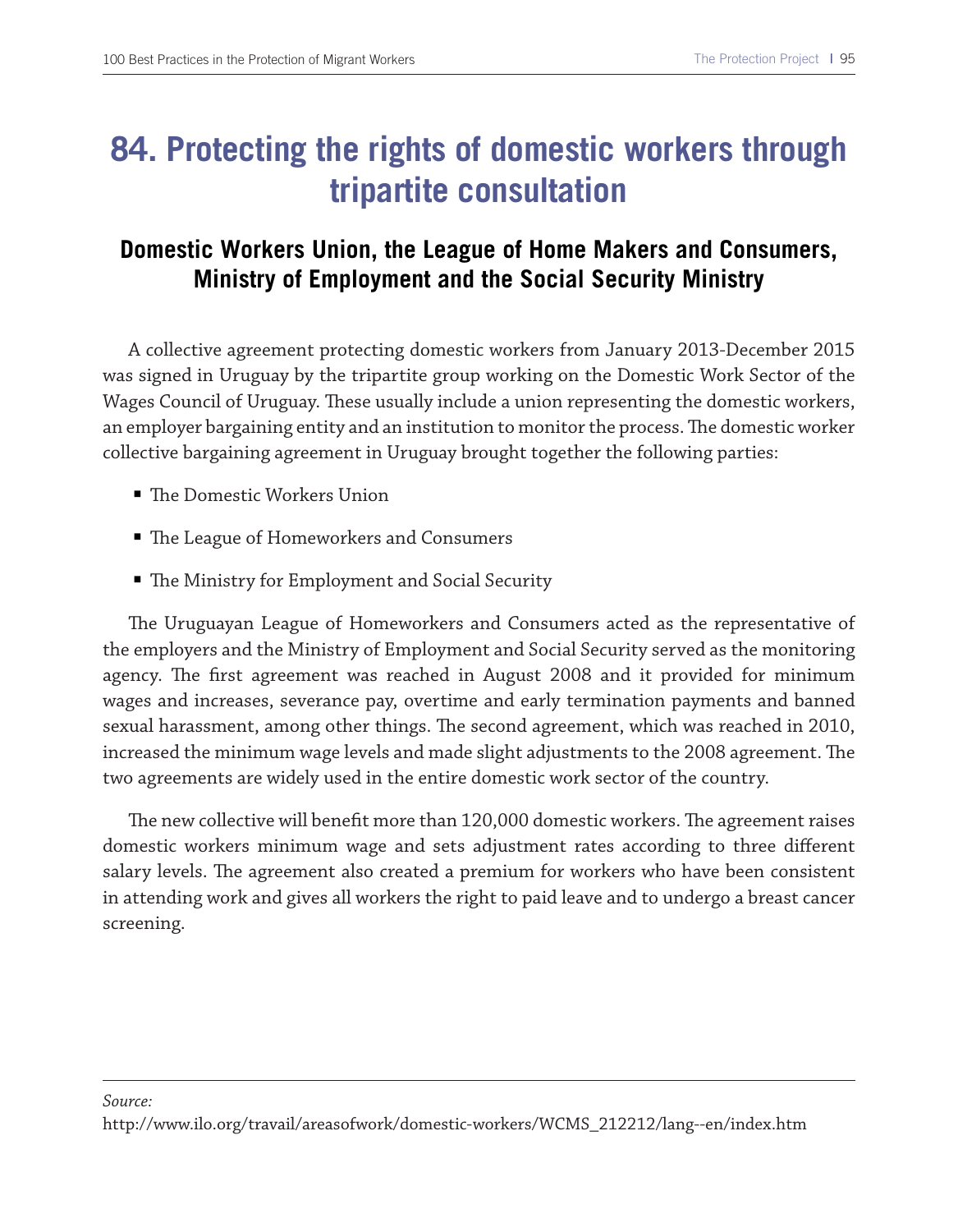### **85. Using legislation to guarantee equal rights for domestic workers**

#### **Government of Brazil**

New legislation unanimously passed in the Brazilian Senate in March 2013 now provides legal protection for Brazil's six and half million domestic workers. The constitutional amendment secures 16 new rights for the domestic workers, some of which include the right to overtime pay, a maximum working day of eight hours and a 44 hour working week.

While some of the changes came into force on April 2, 2013, others necessitate some time to normalize. One provision which will need to be standardized requires employers to pay the equivalent of eight percent of the worker's salary into a fund that will be made available in case of death or compulsory redundancy.

17 percent of all jobs for women in Brazil are in the feld of domestic work, with Latin America as a region representing one of the fastest-growing domestic worker sectors around the globe. The new amendment marks a victory for domestic workers, as many domestic workers trade unions have been championing legal reform for decades.

#### *Source:* http://www.ilo.org/global/about-the-ilo/newsroom/news/WCMS\_208727/lang--en/index.htm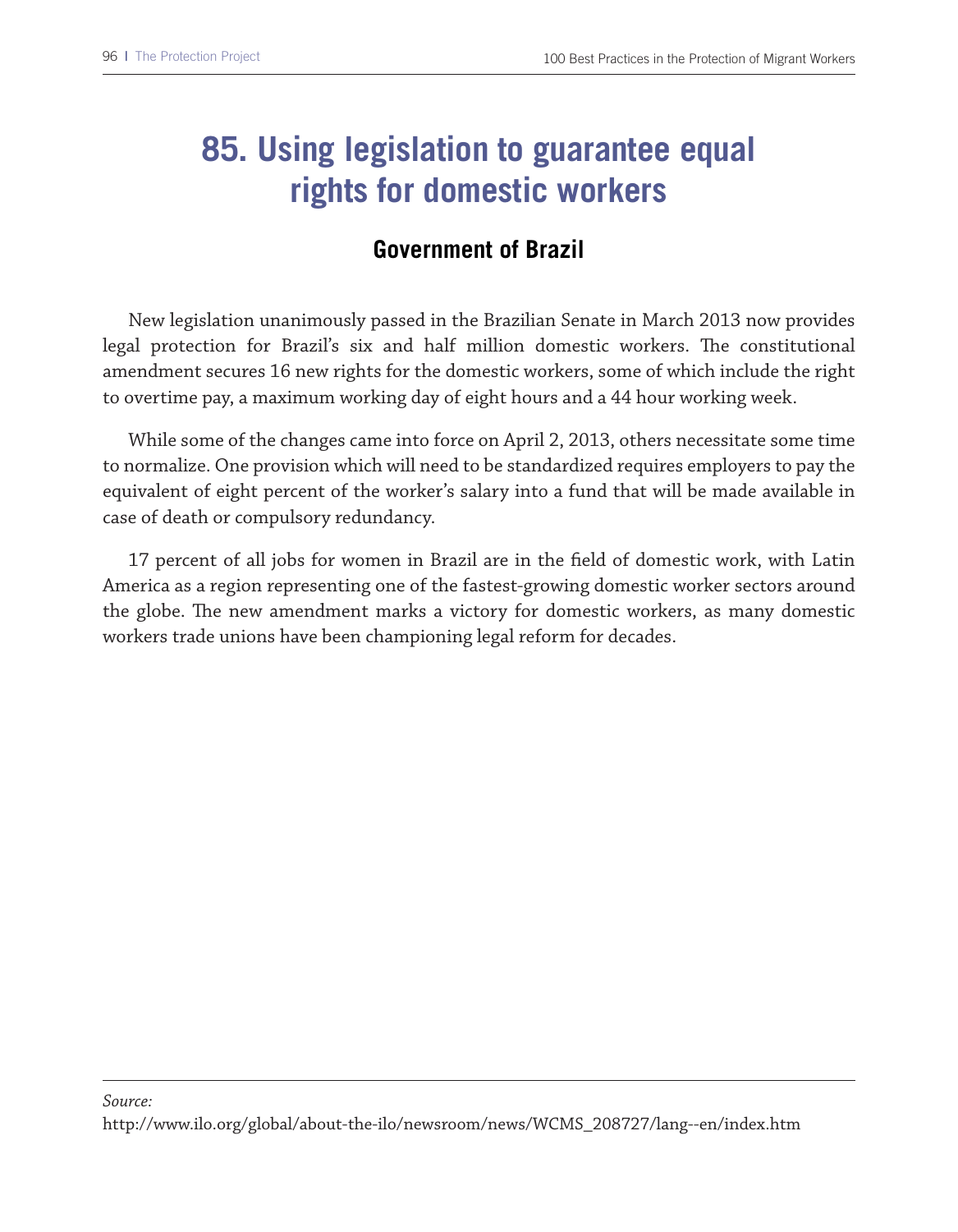# **Part VII: North America**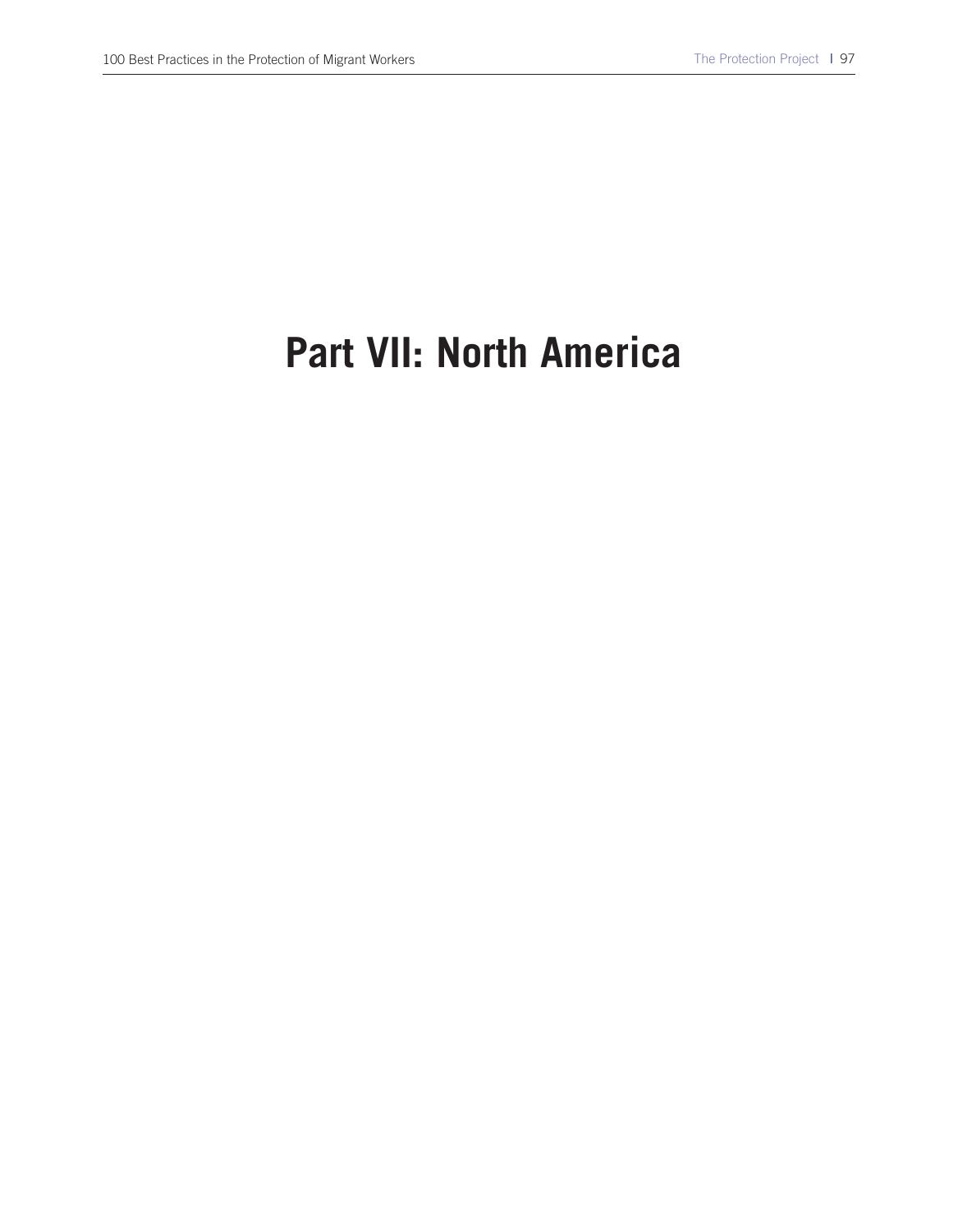### **86. Offering services to domestic workers**

#### **CASA de Maryland**

Created in 1991, CASA de Maryland, a nonproft organization based in Maryland, USA recently launched a program to ensure that undocumented children will be protected under President Barak Obama's Deferred Action Policy. The organization has created a packet of information to help applicants before attending a clinic where program staf and volunteers help youth prepare their applications in order to receive a deferral of action.

In addition, CASA provides advice and services to domestic workers. First established in response to the increasing number of day laborers in Maryland, some of the services it provides include employment assistance, fnancial literacy, adult English classes, Spanish literacy instruction, citizenship and legal services and health education. The goal of much of its work is to help workers achieve economic self-sufficiency through education. It is the largest Latino and immigrant organization in Maryland. CASA is able to provide its services because of partnerships with local governments, foundations, and religious groups and estimates that over 20,000 low-income Latinos and immigrants are served every year.

The organization has several welcome centers throughout Maryland where its focus is placing workers in fair-wage employment. The employment specialists register and screen workers, fnd them employment and follow-up with workers. Worker evaluations are conducted by employers who hire from CASA. All workers are required to sign a "Codes of Ethics" and "Standards of Practice." The organization facilitates the creation of workers associations so that workers may assume leadership roles in CASA's operations.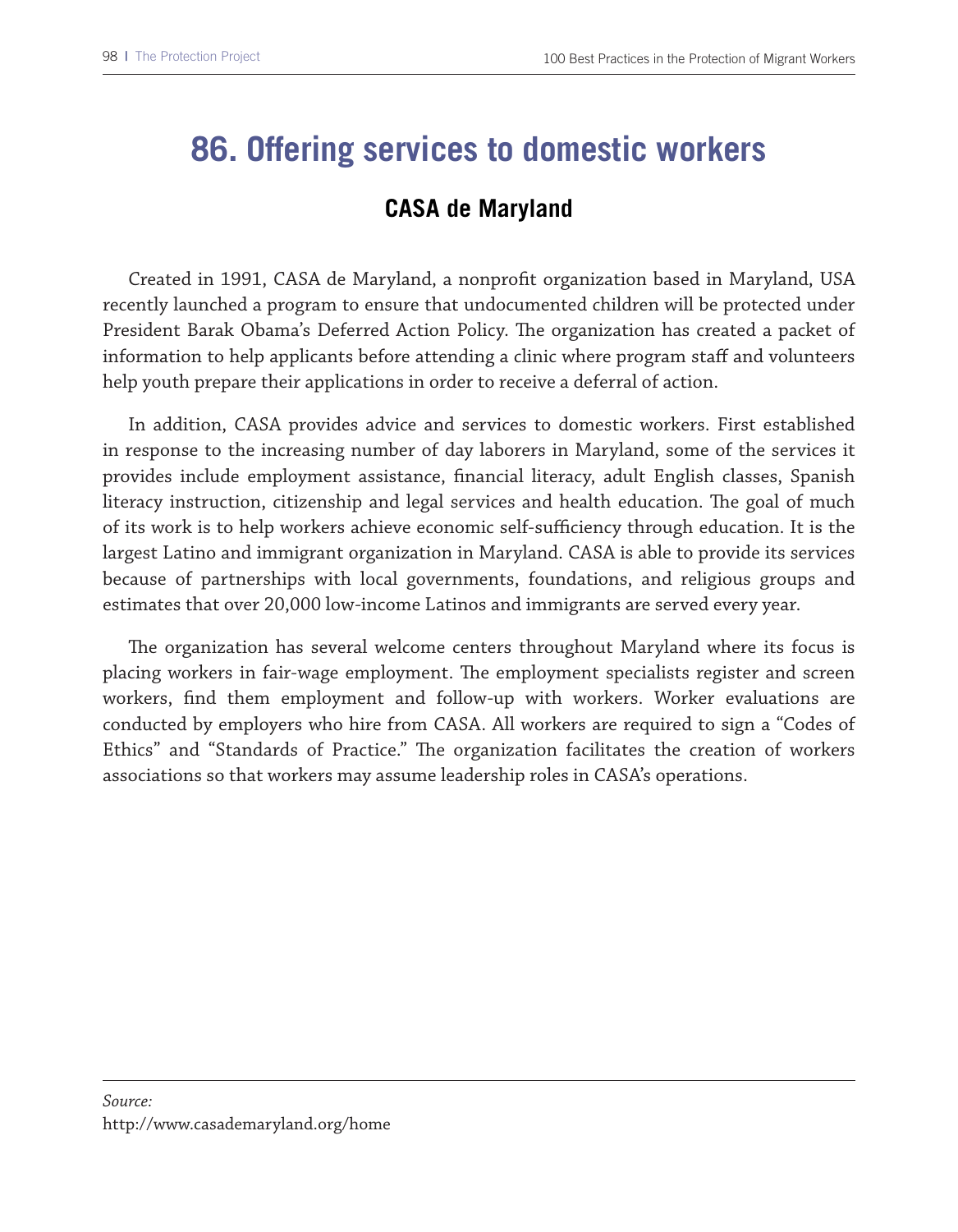### **87. Providing protection for children of migrants**

#### **United States Citizenship and Immigration Services**

In August 2012, the US Citizenship and Immigration Services (USCIS) began accepting requests for consideration of deferred action for childhood arrivals. USCIS will consider requests for relief from deportation from the United Sates in addition to employment authorization. Tese requests will be handled on a case-by-case basis according to established and extensive criteria including:

- Came to the United States before the age of sixteen
- Had continuously resided in the United States for at least five years preceding the date of this memorandum and were present in the United States on the date of this memorandum
- Are currently in school, have graduated from high school, have obtained a general education development certifcate, or are honorably discharged veterans of the Coast Guard or Armed Forces of the United States
- Have not been convicted of a felony offense, a significant misdemeanor offense, multiple misdemeanor ofenses, or otherwise pose a threat to national security or public safety
- Are not above the age of thirty

Tis initiative was catalyzed on June 15, 2012 when Secretary of Homeland Security Janet Napolitano announced that certain youth who were brought to the United States illegally as young do not pose a risk to public safety or national security. To confront the immigration challenge while simultaneously protecting the children of illegal immigrants, the USCIS will evaluate and grant relief from removal proceedings to children who will now be able to continue living and going to school in the United States.

It is estimated that this law will protect 800,000 undocumented young immigrants from deportation and allow them to apply for work permits. The deferral only lasts two years, requiring candidates to reapply after 2 years.

*Source:*

http://www.dhs.gov/news/2012/06/15/secretary-napolitano-announces-deferred-action-processyoung-people-who-are-low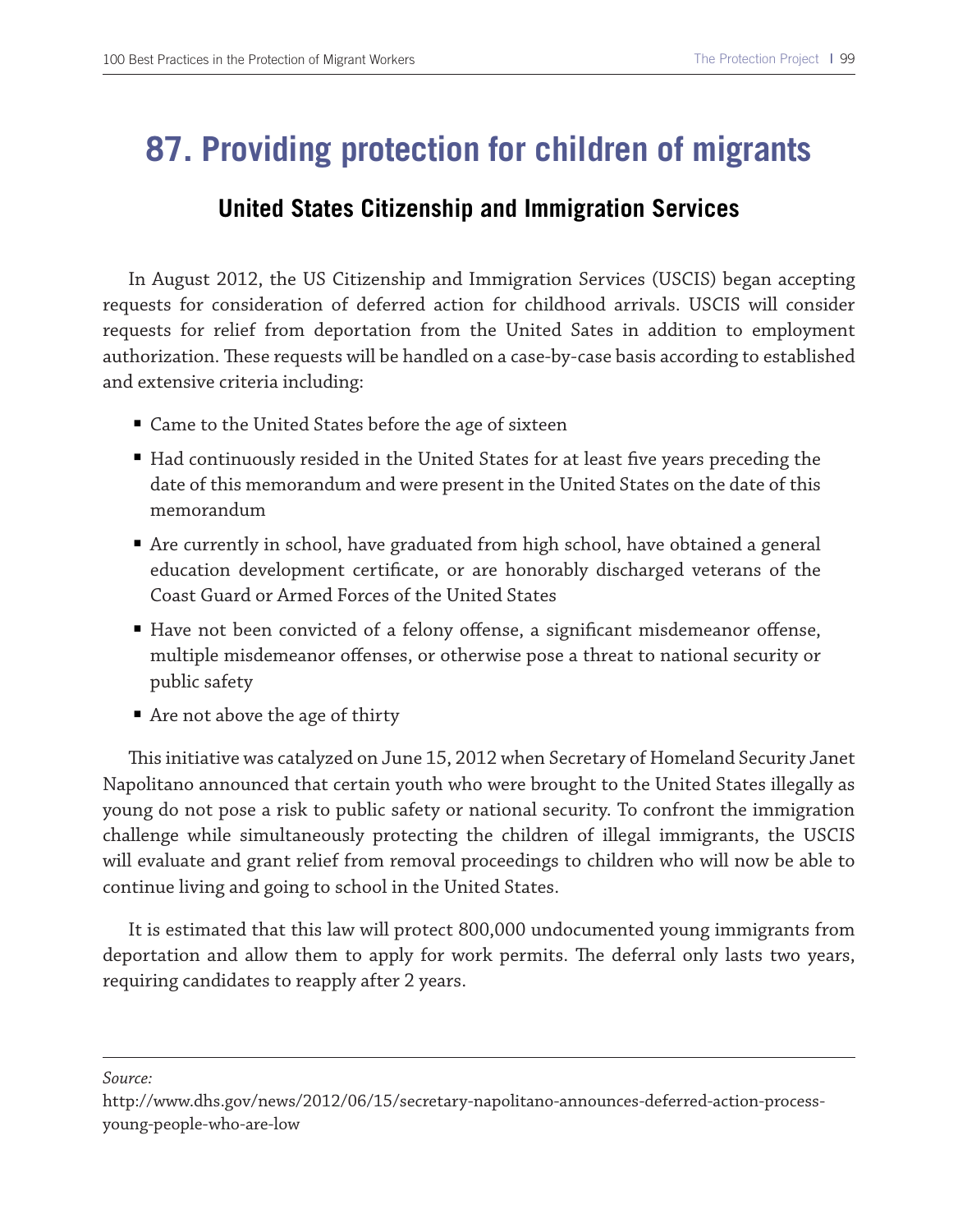### **88. Establishing laws at the state-level that protect domestic workers**

### **New York State Senate**

In 2010, The New York State Senate passed the Domestic Workers' Bill of Rights that identifes the protections that are common in federally protected industries. In the past, domestic workers, including nannies, housekeepers and private elderly caregivers, were excluded from federal labor laws.

Some of these protections include paid holidays and vacations, standard overtime. The following rights and protections are guaranteed under the 2010 law:

- Defining an eight-hour day as a legal day's work
- Overtime pay at the rate of 1.5 times the regular rate of pay after 40 hours of work for live-out domestic workers and 44 hours for live-in domestic workers
- One day of rest in each calendar week, which should coincide with worker's day of worship if applicable
- Overtime pay if a worker agrees to work on her day of rest
- Three paid days off after one year of employment
- Protection against workplace discrimination & harassment based on race, gender, national origin, disability, marital status & domestic violence victim status
- Protection against sexual harassment by employer
- Workers compensation insurance for full-time and part-time domestic workers (pending legislation)

Following the passage of the Domestic Workers' Bill of Rights in New York State in 2010, the New York State Department of Labor developed guides for employers in English, Spanish, French, Haitian Creole, Hindi, Nepali, Chinese, and Tagalog, as well as a poster in both English and Spanish. The posters highlight the key aspects of the Law including minimum wage, overtime and requirements for paid leave.

*Source:*

http://www.labor.ny.gov/legal/domestic-workers-bill-of-rights.shtm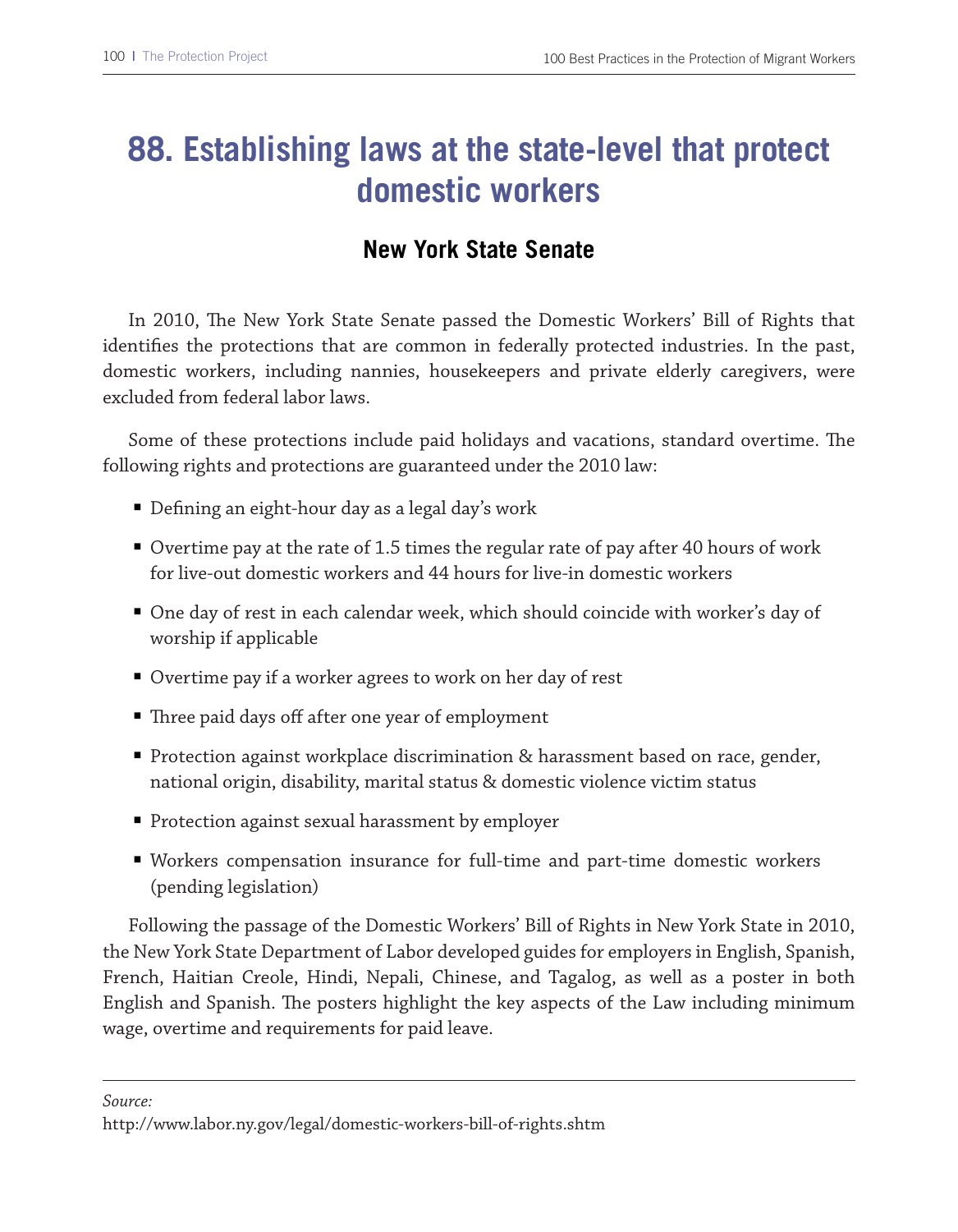### **89. Advocating for the rights of female domestic workers**

#### **Jamaica Household Workers**

Te Jamaica Household Workers Association (JHWA) is an organization based in Jamaica that advocates for the rights of female domestic workers, who constitute 90 percent of the domestic labor force in the country. Founded in 1991 by Shirley Pryce, a former domestic worker, JHWA champions for fair working conditions and wages for household workers.

JHWA has 1600 members for whom it provides capacity-building seminars to educate workers and employers on their rights and responsibilities. Pryce works closely with JHWA's members, most of who are between 25 and 65 and many without formal education.

The Jamaica Household Workers Association partners with the National Training Authority and Human Employment and Resource Training Trust in Jamaica to provide skills training so that interested domestic workers have the ability to transition into higher-paying jobs. Additionally, JHWA runs a hospitality skills course that teaches food preparation to increase opportunities for work in the culinary arts.

In September 2011, Pryce represented JHWA at a regional conference in Jamaica that focused on the implementation of protections for domestic workers in Latin America and the Caribbean. The organization seeks to strengthen relationships with the Government of Jamaica, UN Women and the International Organization for Migration in addition to establishing connections with similar domestic workers' organizations in Latin America.

#### *Source:*

http://www.unwomen.org/2011/09/paving-the-path-for-jamaican-women-domestic-workers/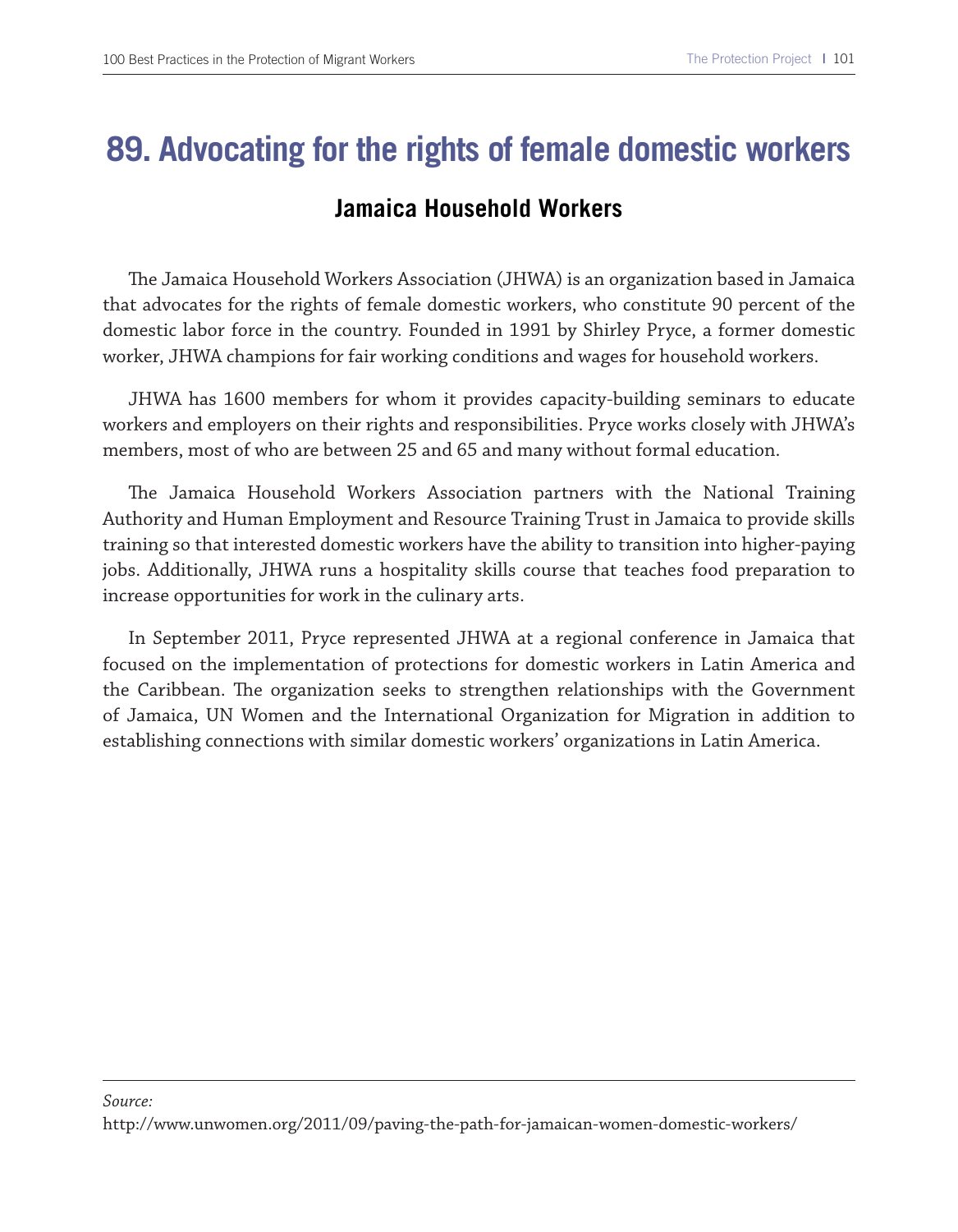# **90. Providing assistance for migrants in native languages**

### **Frente Indigena Oaxaqueño Binacional**

Frente Indigena Oaxaqueño Binacional (FIOB) is a grass-roots group of organizations, communities and individuals from various backgrounds who work together on economic, political, cultural, and social issues that afect indigenous people in Mexico and the United States. As many migrant workers in the United States come from Mexico and Central America and may not speak Spanish, Frente Indigena Oaxaqueño Binacional recognizes the importance of providing assistance in one's native language.

Based in California, FIOB works to uphold legal rights for indigenous peoples and migrants by organizing eforts to provide training for speakers of Mixteco, Zapoteco, Trique, and Chatino, so that translators are available in courts, police departments, and in schools.

Both the US Census and private funders have provided assistance and encouragement to complete census forms in native languages. According to National Agricultural Workers Survey (NAWS) and the US Department of Labor, it is estimated that there are approximately 165,000 indigenous Mexican farmworkers and family members in California.

In October 2012, FIOB facilitated a four-hour cultural sensitivity training for the public that provided information on the backgrounds of indigenous populations in the United States. The training highlighted the linguistic and cultural challenges faced and offered practical strategies to make organizations and individuals more culturally competent in interactions with migrants and indigenous individuals.

*Sources:* 

http://fob.org/en

http://indigenousfarmworkers.org/demographics.shtml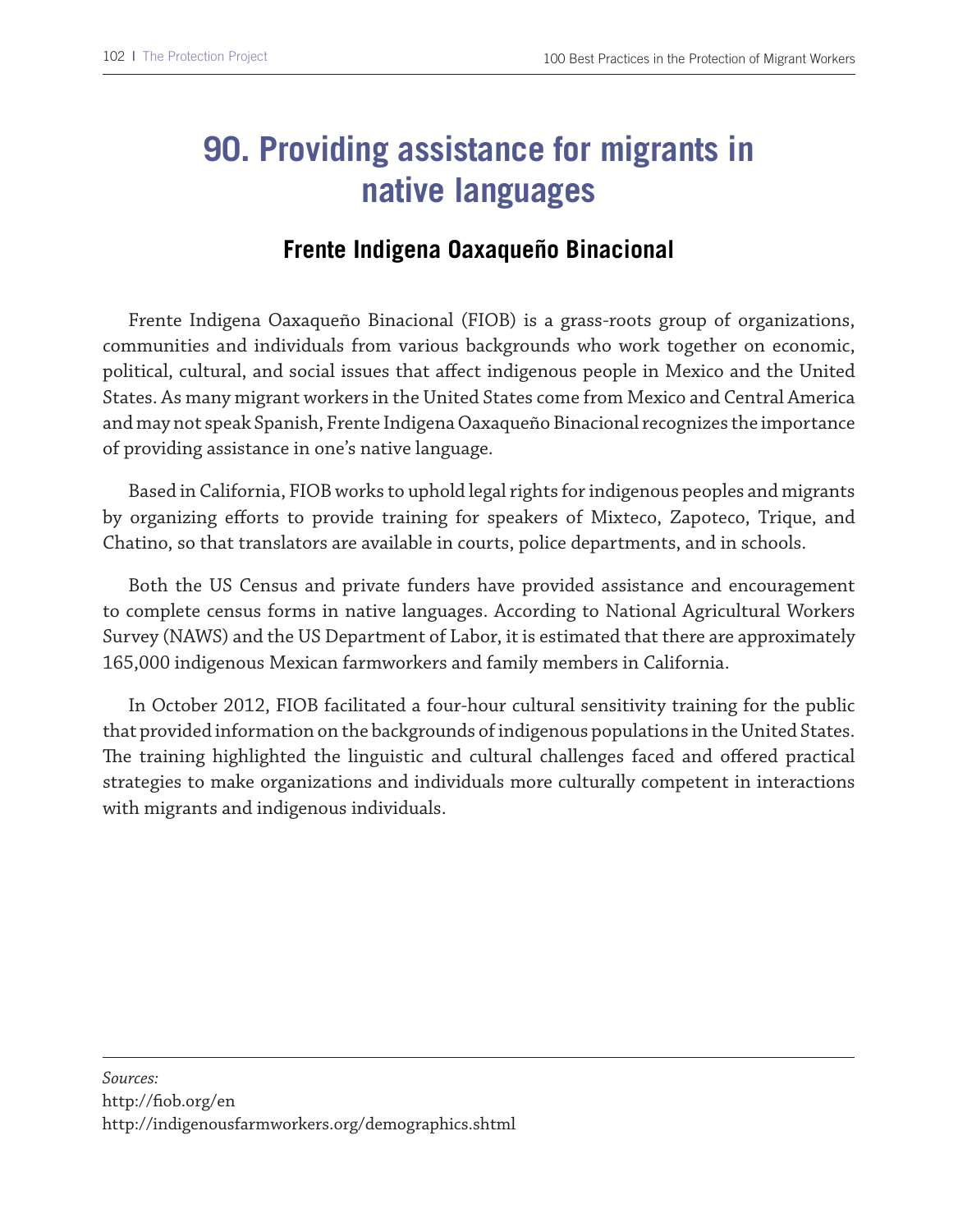# **91. Maintaining media campaigns to highlight services for domestic workers**

### **Domestic Workers United**

Founded in 2000, Domestic Workers United is an organization of Caribbean, Latina, and African nannies, housekeepers and elderly caregivers that offers several services for its members. The Domestic Workers Legal Clinic partnered with the Urban Justice Center to assist in case management for those who have been exploited, abused or unjustly treated. Members initially meet with a peer intake counselor. The organization also offers information about taxes, wages, penalties for non-compliant employers and unemployment insurance.

The Domestic Workers United website provides valuable resources including a handbook created with the assistance of Fordham Law School highlighting the rights of domestic workers. The website also outlines information about other relevant laws including sexual harassment laws and wage theft prevention laws.

Following the 2010 passage of the New York state Domestic Workers Law, Domestic Workers United implemented a media campaign which included a website dedicated to deconstructing the law to make it more understandable. The website featured sample standard full-time and part-time contracts in English, French and Spanish. The contracts are intended to assist in shaping the employment relationship prior to the start of work by establishing expectations for wages, sick days, days off, paid vacation and health insurance.

The use and discussion of the contracts can provide mutual understanding and protection for the employer and employee. Misunderstandings can be reduced while rights and expectations may be discussed and written prior to the start of employment. The contracts also include a notice of termination so both parties are protected in making future arrangements.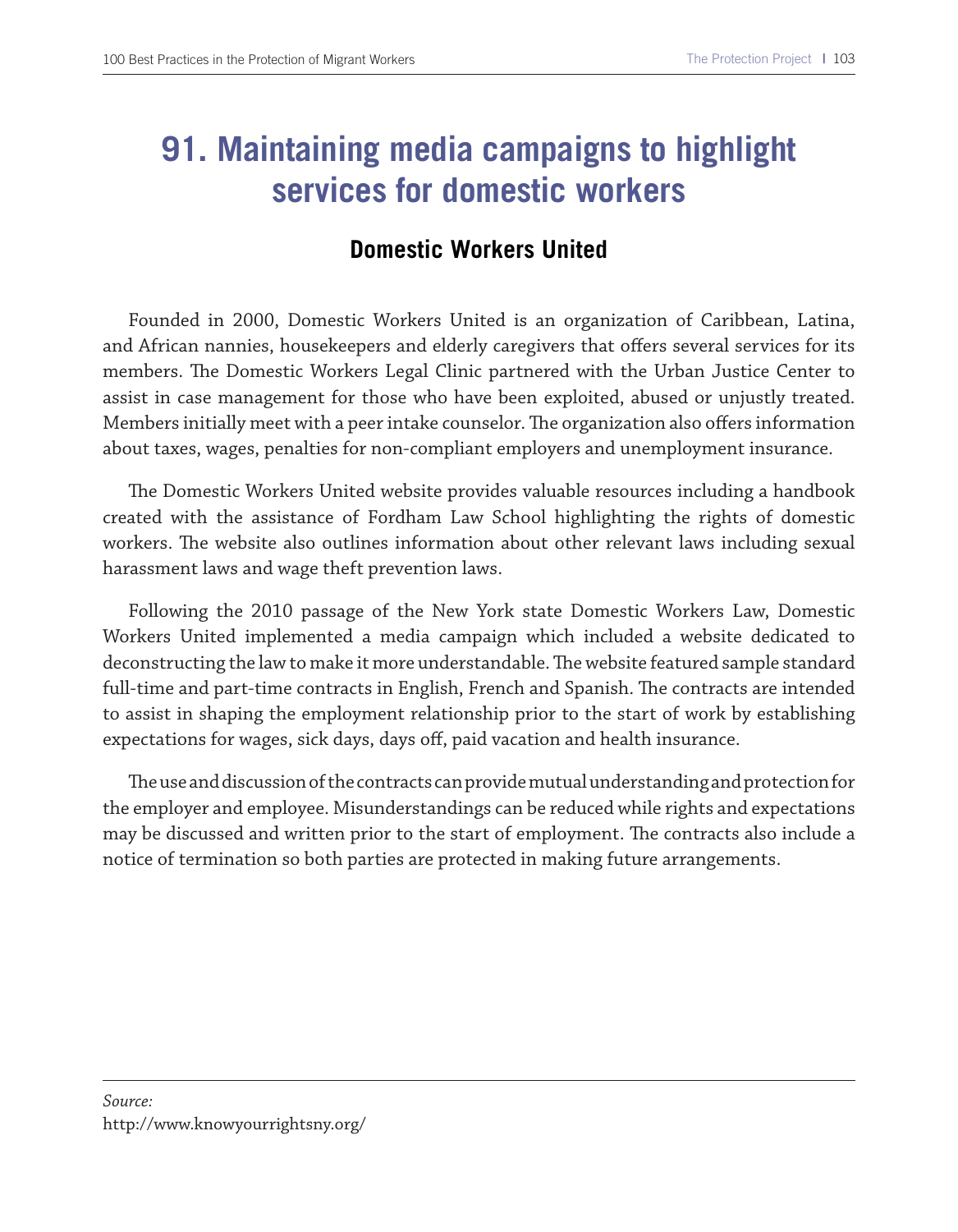### **92. Constructing adequate housing for migrant workers**

### **Michigan Department of Agriculture**

The Michigan Department of Agriculture (MDA) division on Migrant Labor Housing Inspection and Licensing seeks to protect the health, safety, and welfare of migrant workers and their families. Approximately 90,000 migrant workers and their families come to Michigan each year to work in agriculture with a production value of over \$2.1 billion dollars annually. To ensure migrant protection and housing that is in compliance with basic regulations, the Migrant Labor Housing Inspection and Licensing Division provides information on applications, inspections, compliance assistance, and grants.

According to the Department of Agriculture, housing that is provided for fve or more workers for agriculture related activities is required to be inspected and licensed by the MDA. There are approximately 4,000 licensed units that must meet requirements including fire prevention, proper waste disposal, sound construction, and bathing and sanitation facilities.

There are no fees for those who apply to provide housing for migrant workers. Before granting licenses, an inspector will examine the home. Inspectors make visits while under occupation to ensure the limits on the allowable number of occupants. Applications need to be renewed each year. MDA also issues construction grants with assistance from the US Department of Labor. Expenditures can pay for unit construction costs, utility connections, and septic permits to ensure that migrant workers' homes are safe and meet state, federal and international standards of adequate protection.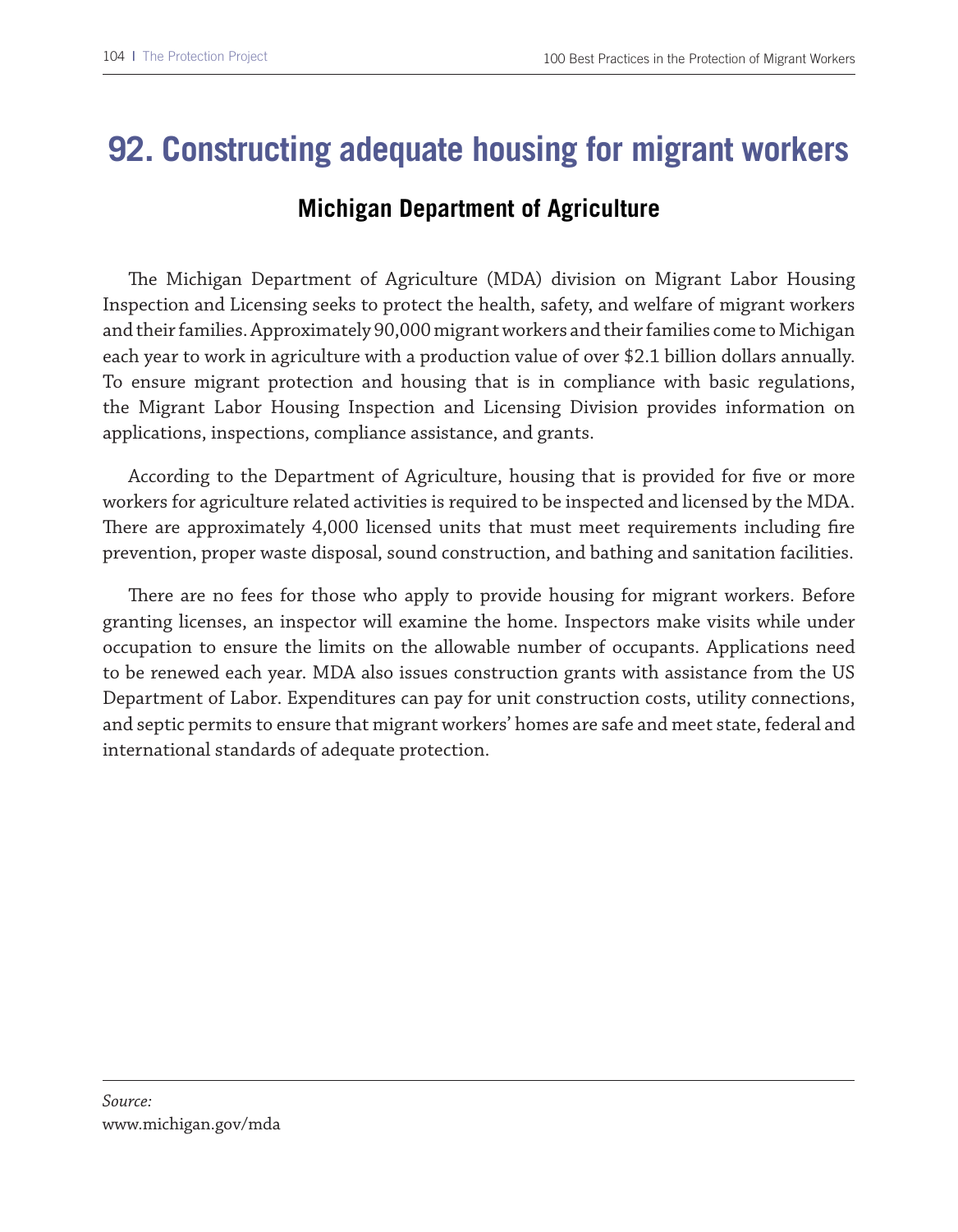# **93. Ensuring educational opportunities for children of seasonal workers**

### **Gloucester County School District**

Since the 1970s, the Gloucester County Special School Services School District has been providing regional migrant education resources and intervention services to school districts with enrolled migrant children. Supplemental services support migrant workers' children in the nine most southern counties of New Jersey where more than 90 percent of the state's migrant student population lives. These services are provided with federal funds from the State Department of Education.

To mitigate the obstacles migrant children face in accessing a quality educational experience, some of which including extreme poverty, language barriers and frequent mobility, supplemental services help minimize these effects on learning. Throughout the school year, after-school tutoring is provided to re-enforce what is taught in the classroom in addition to complementary services designed to improve English language profciency. Students also received medical care, social service referrals and translation services. In the summer, programs are relocated so they are near seasonal migrant work.

Students have access to transportation that takes them to school for daily lessons, meals and recreational activities. There are also evening learning opportunities for older students who may work in the felds during the day. Tis program works in cooperation with other educational and social services in the area to ofer transportation, dinner and health services in addition to classes which focus on farm instruction, consumer skills and conversational English.

*Source:*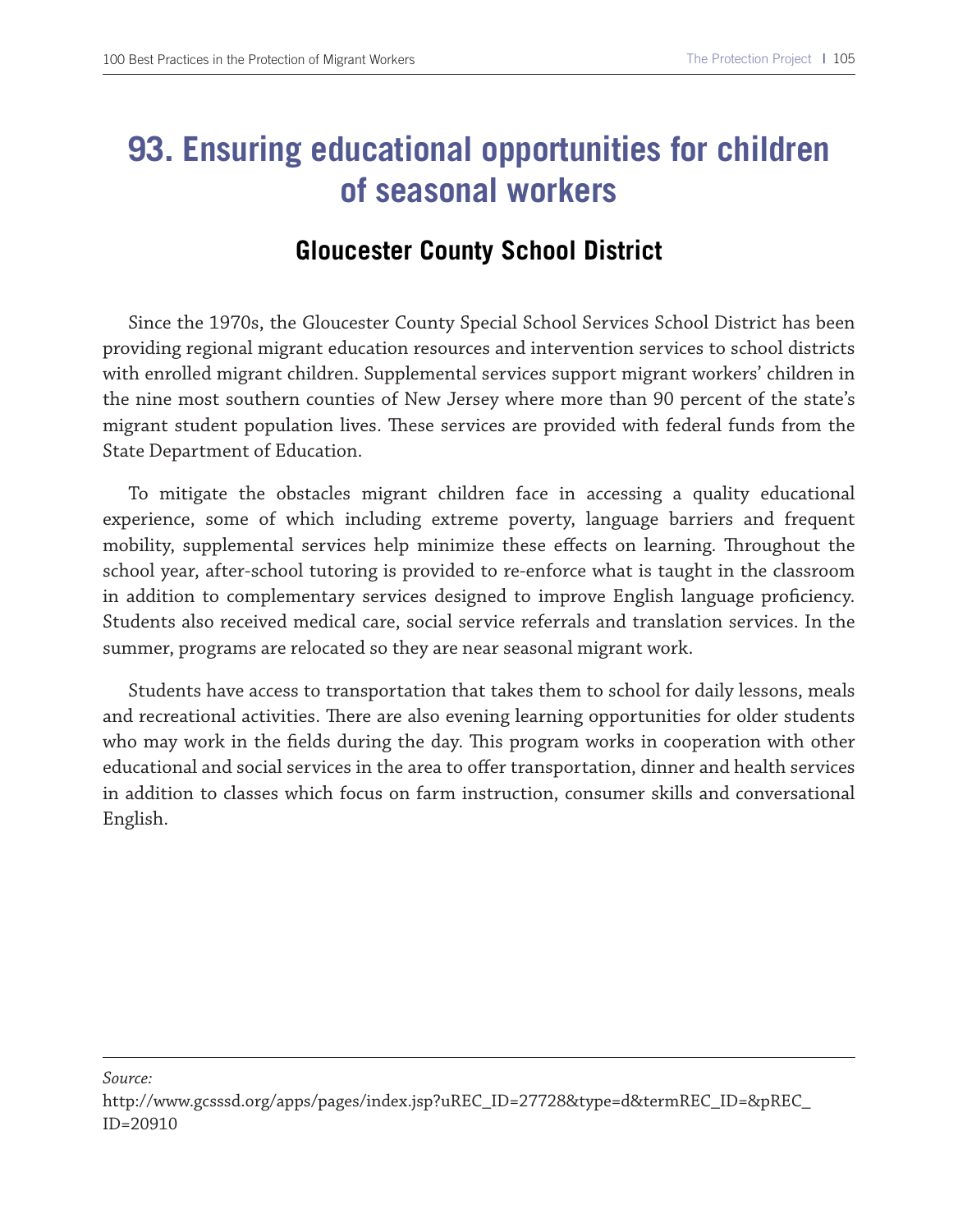# **94. Educating migrant workers on their rights prior to departure from their home country**

### **Centro de los Derechos Del Migrante, Inc.**

Centro de los Derechos Del Migrante, Inc. (CDM) is a program founded in 2005 by a farmworker attorney in rural Florida. The organization became the first transnational migrant workers' rights organization in Mexico with the assistance of grants from the Initiative for Public Interest Law at Yale University and Stanford University's Public Interest Law Foundation.

CDM hosts educational workshops for workers in major migrant sending areas in Mexico. The "Know Your Rights" trainings focus on educating migrants about their labor rights prior to departure for the United States in an effort to prevent workplace abuses. The workshops address wage and hour laws, health and safety regulations, discrimination laws, workers' compensation and guest-worker regulations. By providing services in migrants' home country, workers are more comfortable speaking with advocates and have the opportunity to raise concerns and ask important questions prior to departure.

CDM also distributes "Know Your Rights" literature through various networks. Some of these materials are specifcally designed for female migrants and the organization ofers oral materials for indigenous migrants.

Since 2005, Centro de los Derechos Del Migrante, Inc. has provided resources to more than 6,000 people in 23 states in Mexico and has recovered more than fve million dollars in unpaid wages of migrant workers. Currently, CDM has its headquarters in Mexico City with offices in Juxtlhuaca, Oaxaca and Baltimore, Maryland.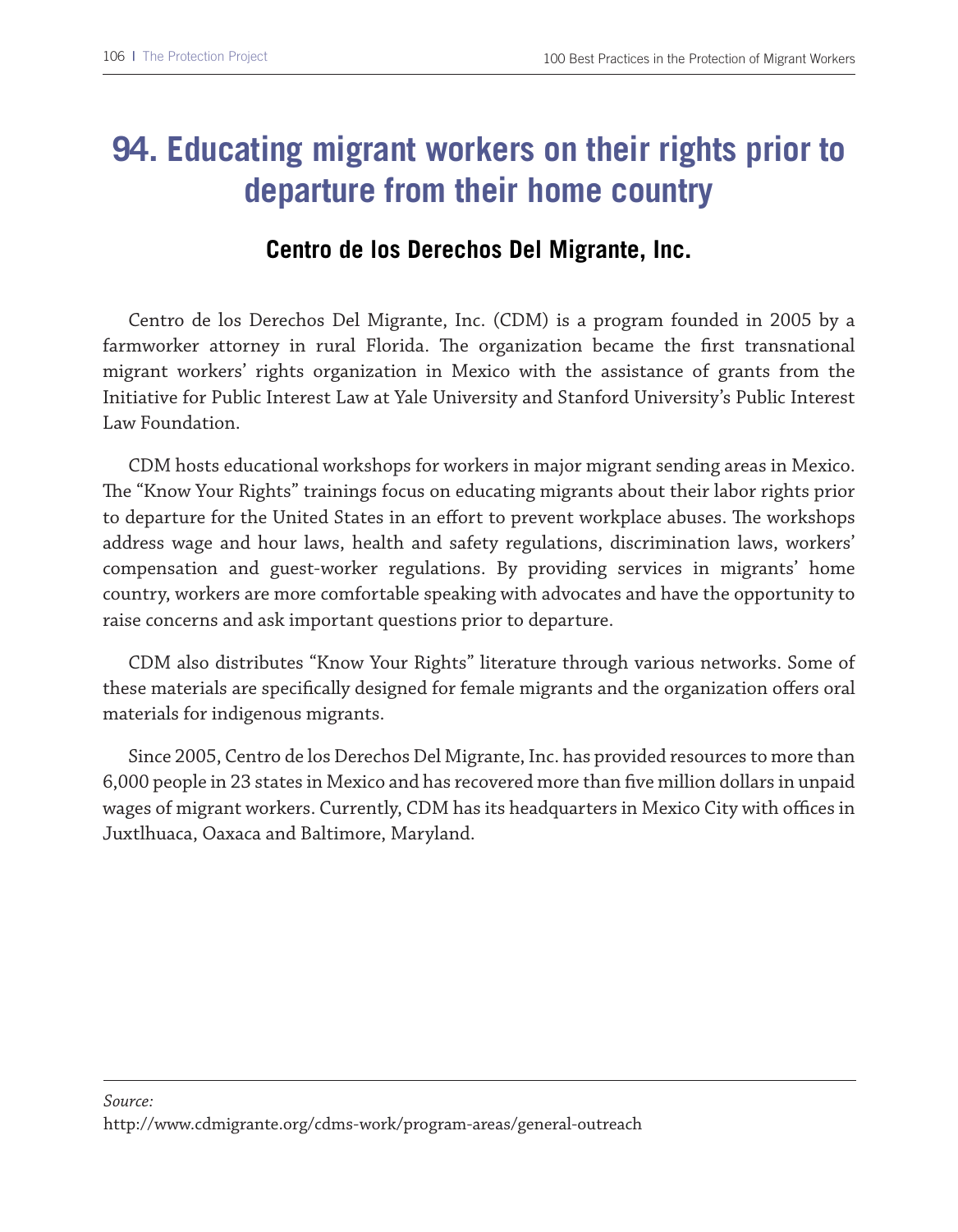# **95. Maintaining a list of individuals or corporations whose authorization to operate has been revoked**

#### **The United States Department of Labor**

The United States Department of Labor maintains a list of individuals or corporations whose authorization to operate as a farm labor contractor has been revoked. This online list is updated on a continual basis. The Migrant and Seasonal Agricultural Worker Protection Act (MSPA) seeks to protect migrant agricultural workers through the establishment of employment standards pertaining to wages, housing, transportation, disclosures and recordkeeping and by openly listing those who are not in compliance.

Under the act, farm labor contractors are required to register with the Department of Labor where they apply for a valid certifcate issued by the Secretary of Labor. Registration requirements also include provisions for contractors who plan on housing, transporting, or driving a migrant worker.

The United States Department of Labor also has workers' rights cards available in English and Spanish. These include rights relating to wages, safety and health. Under the MSPA, employers are required to post notices clearly outlining for workers their rights and protections under the Migrant and Seasonal Agricultural Worker Protection Act, including terms and conditions of housing, employment terms, payroll statements and sanitation standards.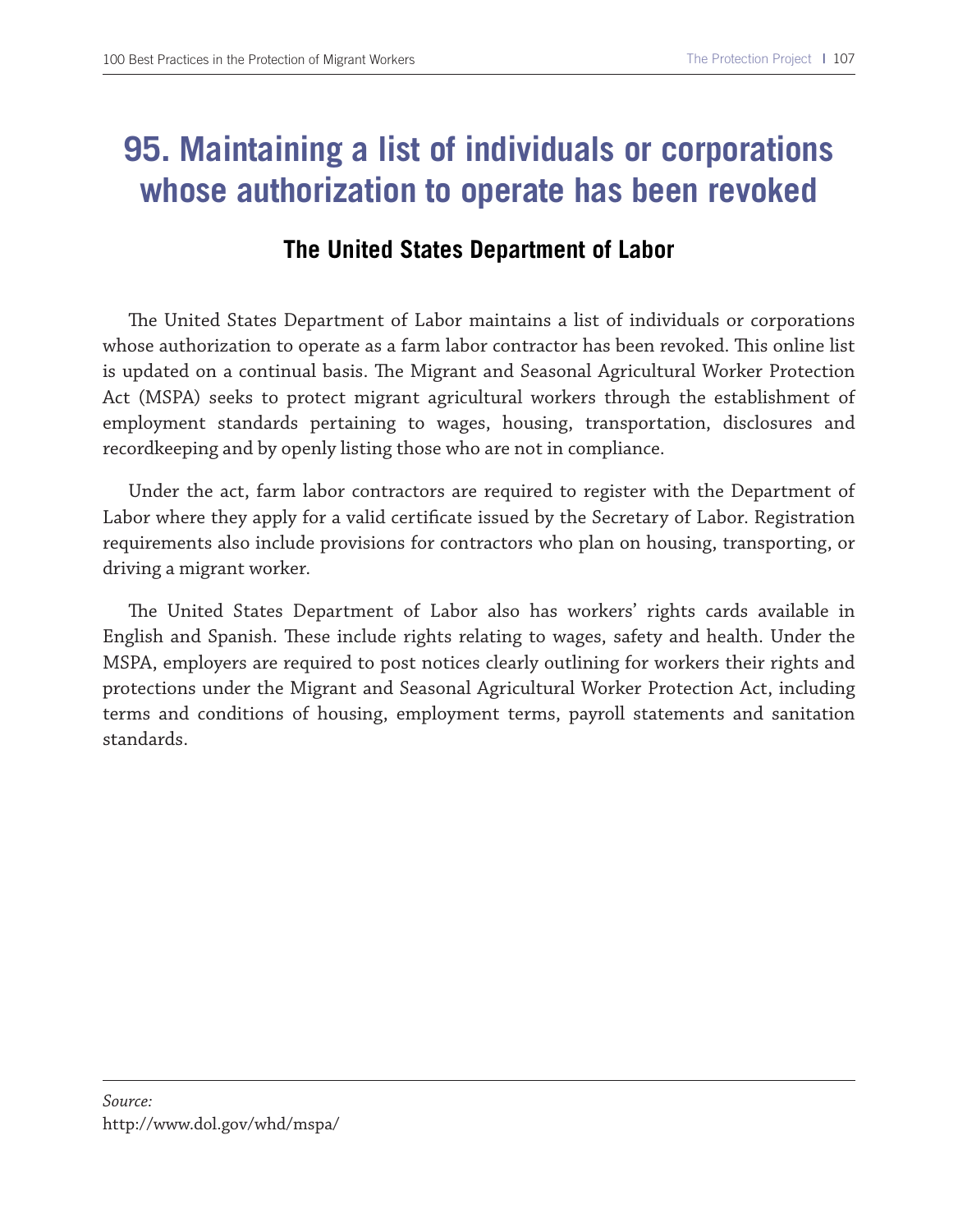# **96. Providing health services to migrant farm workers**

### **Migrant Health Act**

In 1962, President John F. Kennedy signed the Migrant Health Act into law to authorize health services to migrant farmworkers. Currently there are 159 federally funded migrant health centers that are non-proft, but privately administered. Some are operated by local health departments. Tese centers operate more than 700 satellite services sites that serve migrant and seasonal farmworker, with no proof of citizenship required to seek care. Staf members are often bilingual and available services include primary care, preventative services, disease screening, family planning, and well-child services.

In 2010, the federal government spent \$166 million to help care for nearly 900,000 migrant and seasonal farmworkers. In 2011, \$8.5 million to support expanded preventive and primary health care at 23 existing health centers.

Following a conference in 2012 commemorating the  $50<sup>th</sup>$  anniversary of the Act's passage, recommendations were suggested, some of which included increasing services to mobile populations of migrants through the use of electronic health records and other technology that allows health information to be accessible across state lines.

Additionally affirmed priorities include increasing training staff to encourage higher retention rates of farmworker patients. Education will address communities' perceptions of migrant workers and their value to farm work. A public health model is being designed that highlights the elimination of linguistic barriers to services and emphasizes extending partnerships as well as media and public relations campaigns.

*Sources:*

http://www.nwrpca.org/migrant-health-centers.html;

http://www.kaiserhealthnews.org/Stories/2012/June/07/migrant-health-clinics-immigration-debate.aspx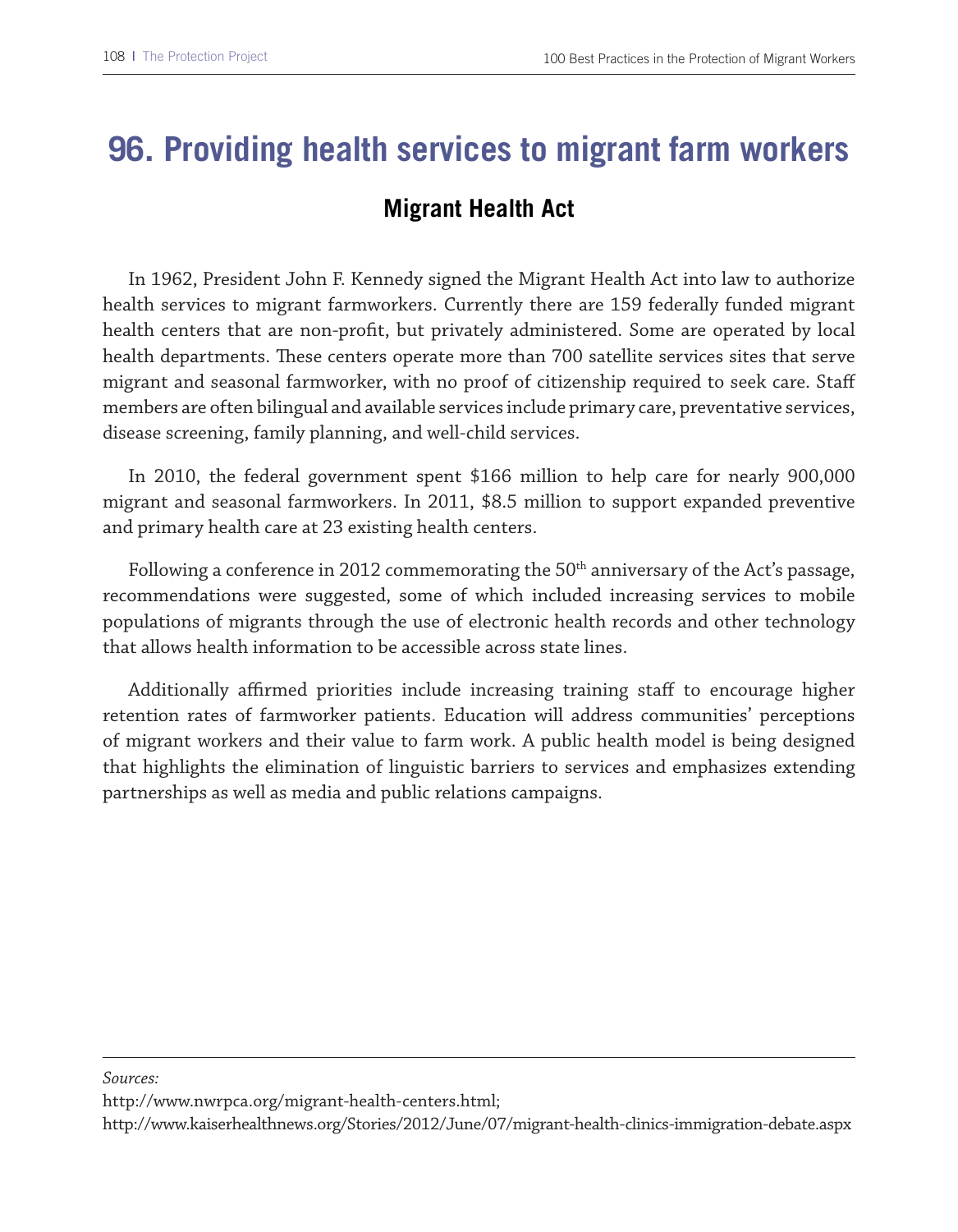# **97. Resolving wage theft issues**

### **Centro Humanitario Para Los Trabajadores**

Founded in 2002, Centro Humanitario Para Los Trabajadores (El Centro) is a day laborer center in Denver, Colorado that promotes migrant workers' rights in Colorado. A collective efort of the El Centro Community, the 'Wage Teft Campaign' works to end wage exploitation of low wage, temporary workers.

El Centro's Wage Theft Program allows workers to access direct services relating to wage theft, including worker's rights trainings and fact-finding services. The Wage Theft Campaign, championed by Centro Humanitario Para Los Trabajadores, secured the passage of a 2005 Denver injunction defining predatory employers as thieves and affording Denver police the mandate to hold predatory employers criminally liable for their actions.

The Wage Theft Clinic works in collaboration with Denver University's College of Law and private wage-theft lawyers to help recover tens of thousands of dollars and advocate for penalties for employers who violate wage laws.

El Centro also partners in operating the Wage Theft Task Force with representatives from the Department of Labor, and Occupational Safety and Health Administration (OSHA). The Task Force meets monthly to address wage theft issues, including conducting capacitybuilding trainings and taking cases to small claims court.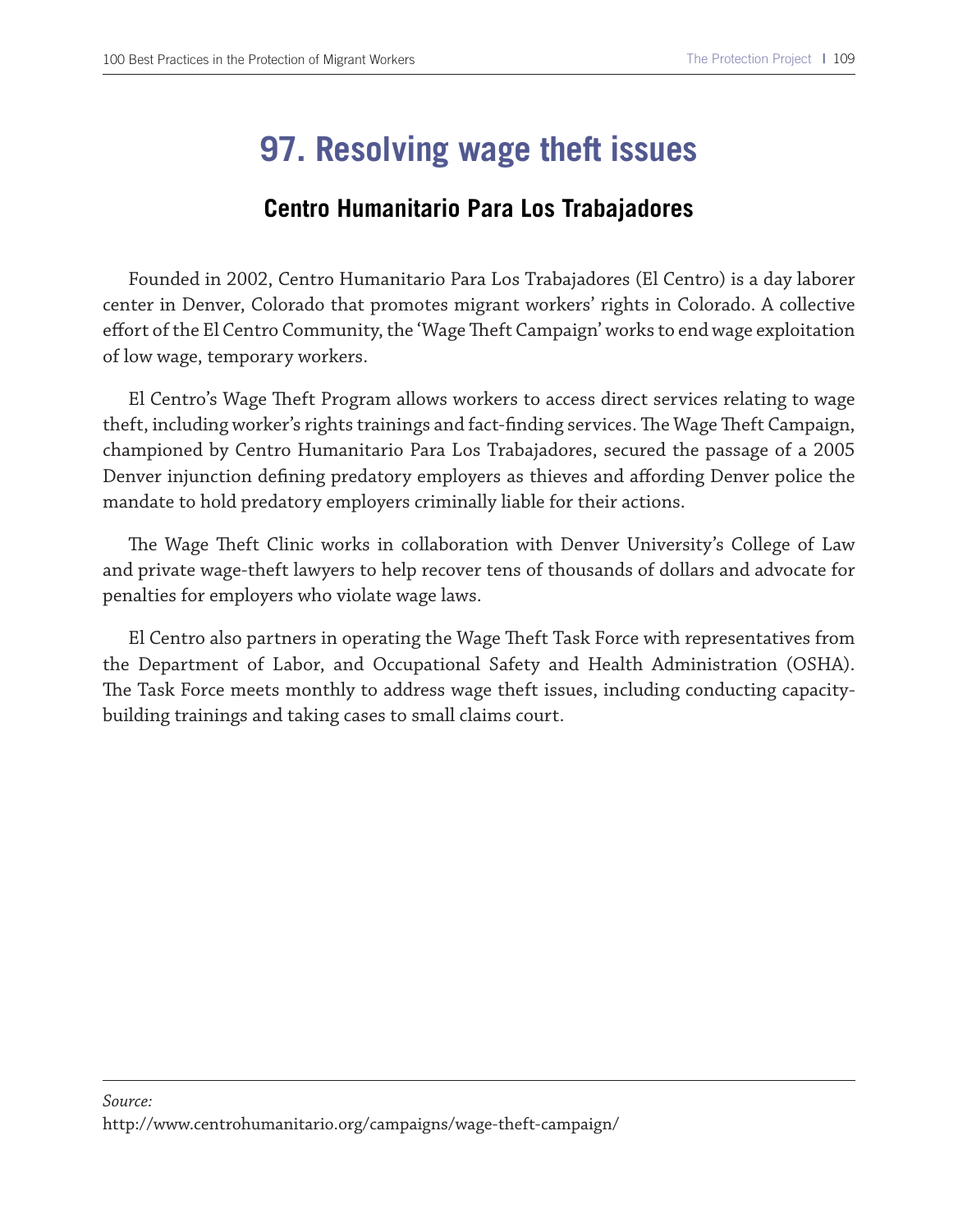# **98. Signing bilateral agreements to protect the welfare of migrants**

### **The United States Department of Labor**

In June 2012, the United States Secretary of Labor signed a partnership agreement with ambassadors from Honduras, the Philippines, Peru and Ecuador to help ensure that workers migrating from these countries are aware of their rights. Regional enforcement offices from the Labor Department's Occupational Safety and Health Administration and its Wage and Hour Division (OSHA) work with local consulates to educate migrant workers on their rights to safe workplaces and fair wages.

This partnership helps the Department of Labor's OSHA office more effectively enforce laws in industries that typically hire migrant workers. The agreement aids police and inspectors in identifying problems migrant workers face and assists in labor law enforcement, especially in high-risk and low-wage industries.

Agreements such as these refect growing international cooperation regarding the necessary protection of and respect for the welfare of migrant workers and their families. The US Department of Labor had previously signed similar agreements with Mexico, Nicaragua, Guatemala, El Salvador, Costa Rica, the Dominican Republic and India to beneft migrant workers.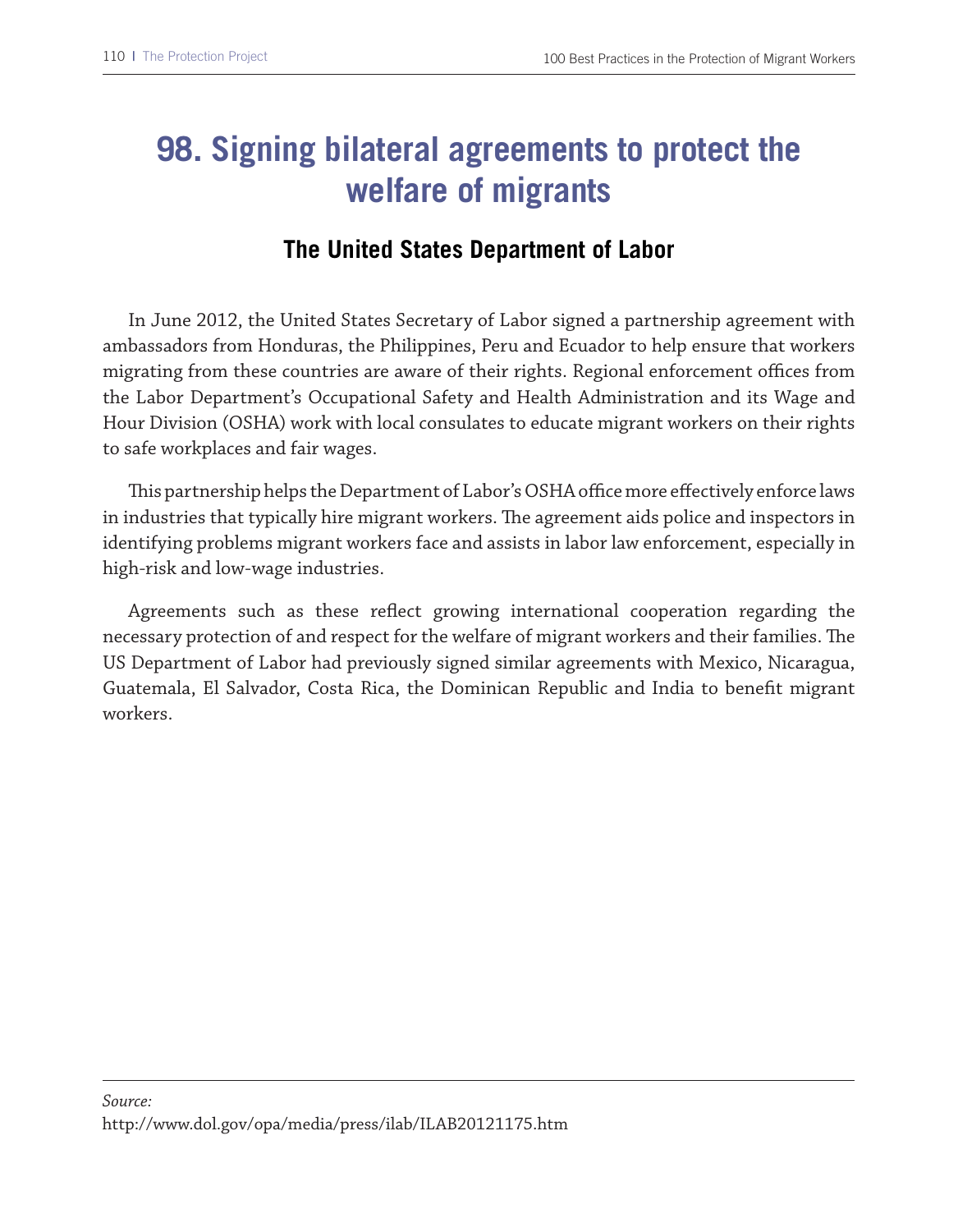# **99. Building emergency water stations for those who cross desert terrain**

### **Human Borders (Fronteras Compasivas)**

Human Borders is a nonproft, faith-based agency that places emergency water stations along routes recognized to be used by migrants in Arizona's desert. Founded in June 2000, Human Borders strives to reduce deaths along Arizona's border region, most of which are due to dehydration. The organization is composed of 1,500 volunteers and 100 affiliated organizations. Local soft drink companies have donated some of the water drums.

The water tanks are placed on public and private lands with written permission from landowners. There are currently thirty-five stations that have dispensed more than 100,000 gallons of water. Most water stations consist of a 65-gallon barrel of water that is ftted with plastic spigots. The water stations are marked with a flag for increased visibility. On some private ranches, water stations are placed next to cattle watering stations so that migrants use the drums rather than damaging private property.

Permits and agreements have been established between several government agencies including the United States' National Park Service, US Fish and Wildlife Service, US Bureau of Land Management, Pima County, Ariz., the City of Tucson, Ariz., Grupo Beta in Sonora, Mexico. Humane Borders works with the Pima County Medical Examiner to develop maps that detail regions were migrants have died. This information is used to develop strategies for appropriate placement in the most crucial areas.

Humane Borders also places warning posters along the border and in churches, shelters, and stores in Mexico that clearly inform about the dangers of crossing the border into the United States. The posters include information about the location of migrant deaths and the location of water stations.

#### *Source:*  http://www.humaneborders.net/warning-posters/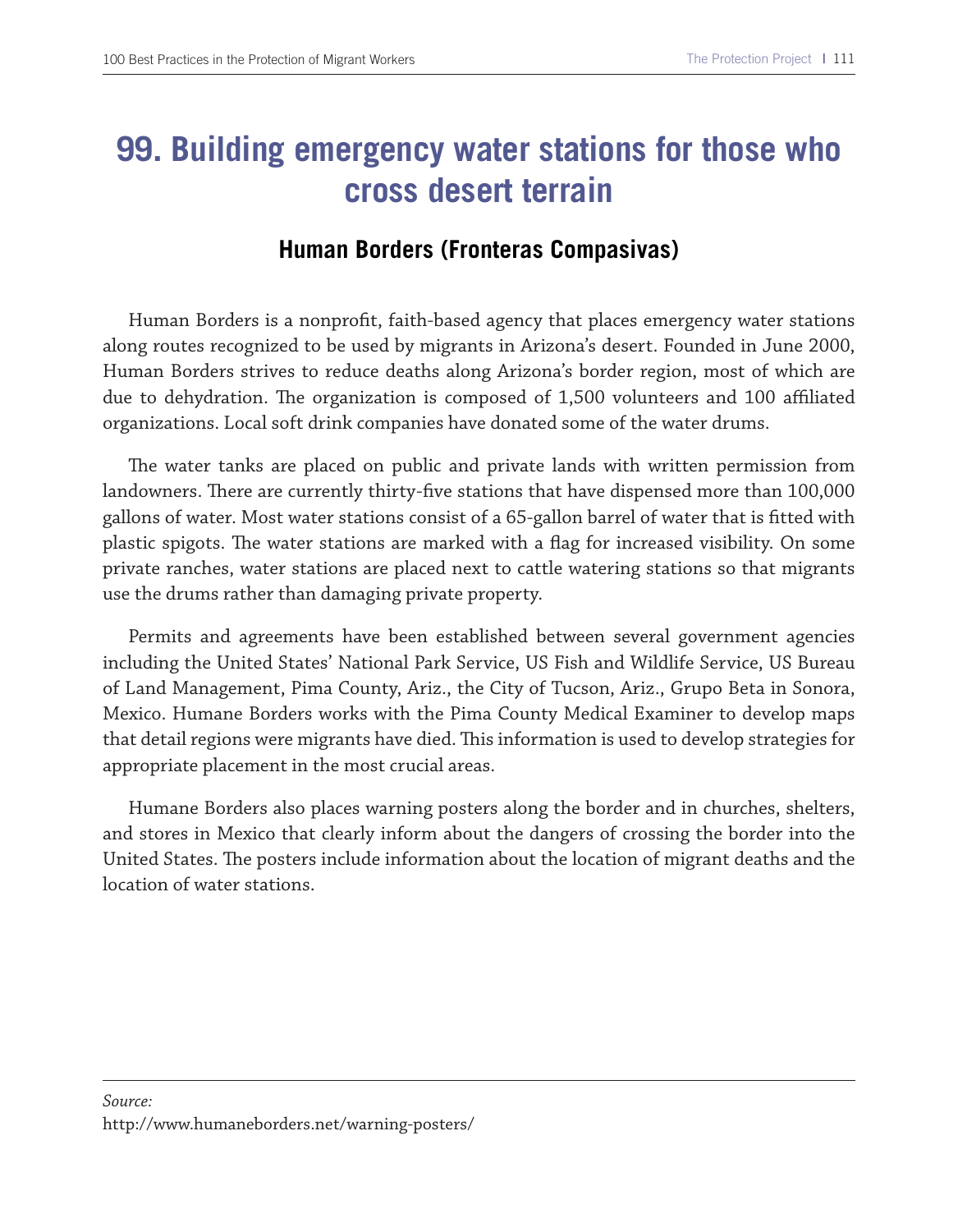# **100. Partnering with international organizations to facilitate safe migration**

### **Maple Leaf Foods**

In response to a 2002 labor shortage in Manitoba, Canada, Maple Leaf Foods, a Canadian food processing company, partnered with the International Organization for Migration (IOM) to facilitate transparent and safe migration of temporary foreign workers to Canada. Prompted by the success of the initial partnership, Maple Leaf Foods opened an International Recruitment Office in 2007.

The IOM assisted in the identification of potential workers through advertisements in local media. Additionally, the IOM aids in:

- The processing, screening of applications, interviews, and medical assessments
- Assisting temporary migrant workers with obtaining and completing necessary travel documentation
- Offering ongoing support with workers' employment contracts
- Providing workers with pre-departure orientation information including English language skills and cultural training
- Escorting workers to their new homes and assisting with community familiarization
- Monitoring and evaluating workers in Canada

Maple Leaf fnds apartments for workers in Canada and pays the frst month's rent in addition to providing beds, bedding, a welcome package, one month bus pass, and grocery coupons until workers receive their frst check. Workers also receive life skills training, health and safety, and language skills. Employees are hired for an initial two-year period. After this, Maple Leaf Foods can nominate employees who wish to remain in Canada to the Provincial Nominee Programme. If a worker is approved, he or she is issued a permanent residence status and can bring their family to Canada.

*Source:* 

http://human-rights.unglobalcompact.org/case\_studies/migrant-workers/migrant\_workers/ responsible\_recruitment\_of\_foreign\_workers.html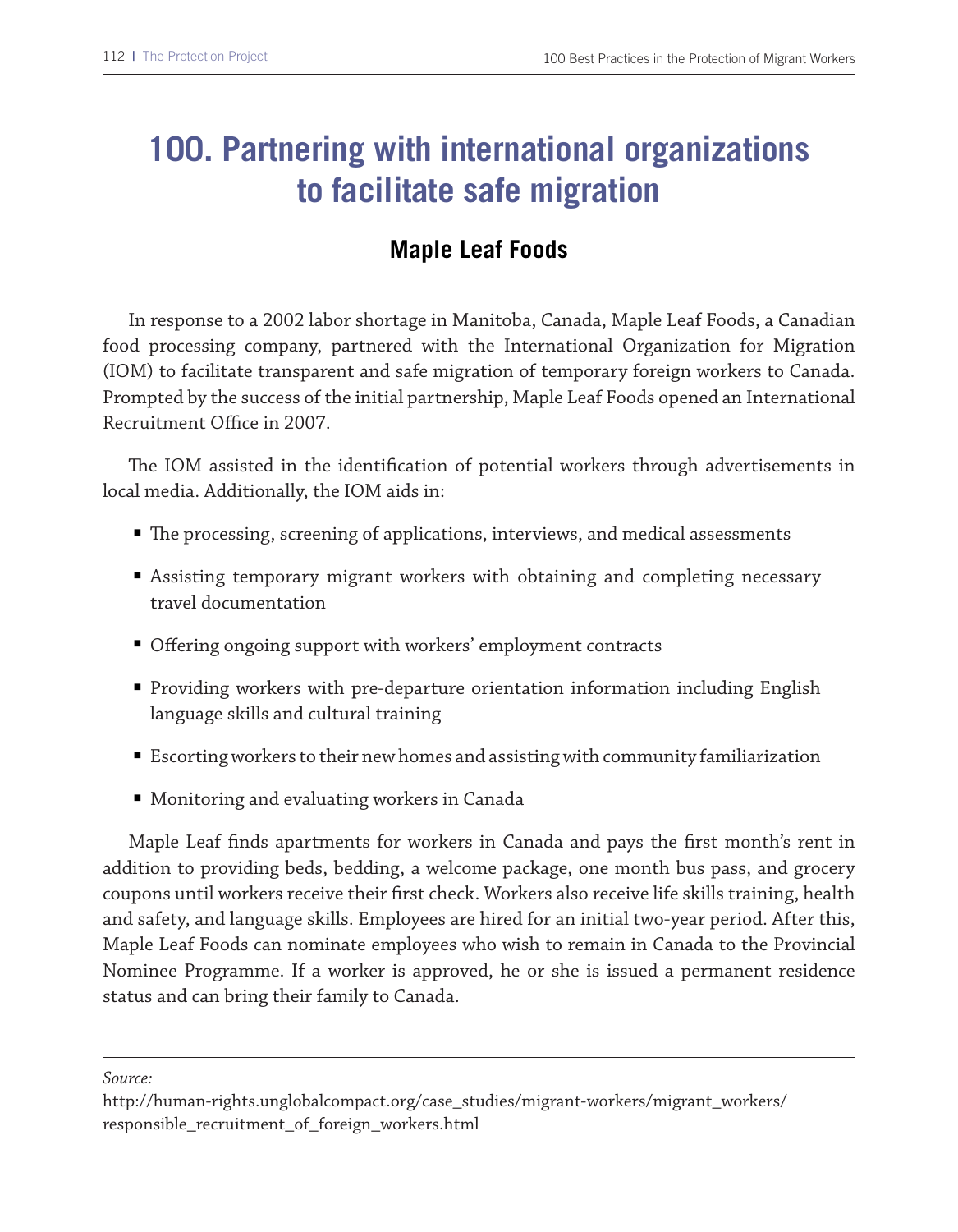The Protection Project The Johns Hopkins University The Paul H. Nitze School of Advanced International Studies 1717 Massachusetts Avenue, N.W. Suite 501 Washington, D.C. 20036 www.protectionproject.org

© Copyright 2013. The Protection Project of The Johns Hopkins University Paul H. Nitze School of Advanced International Studies.

ALL RIGHTS RESERVED. Reproduction or modifcation for distribution or republication is permitted only with prior written consent of The Protection Project.